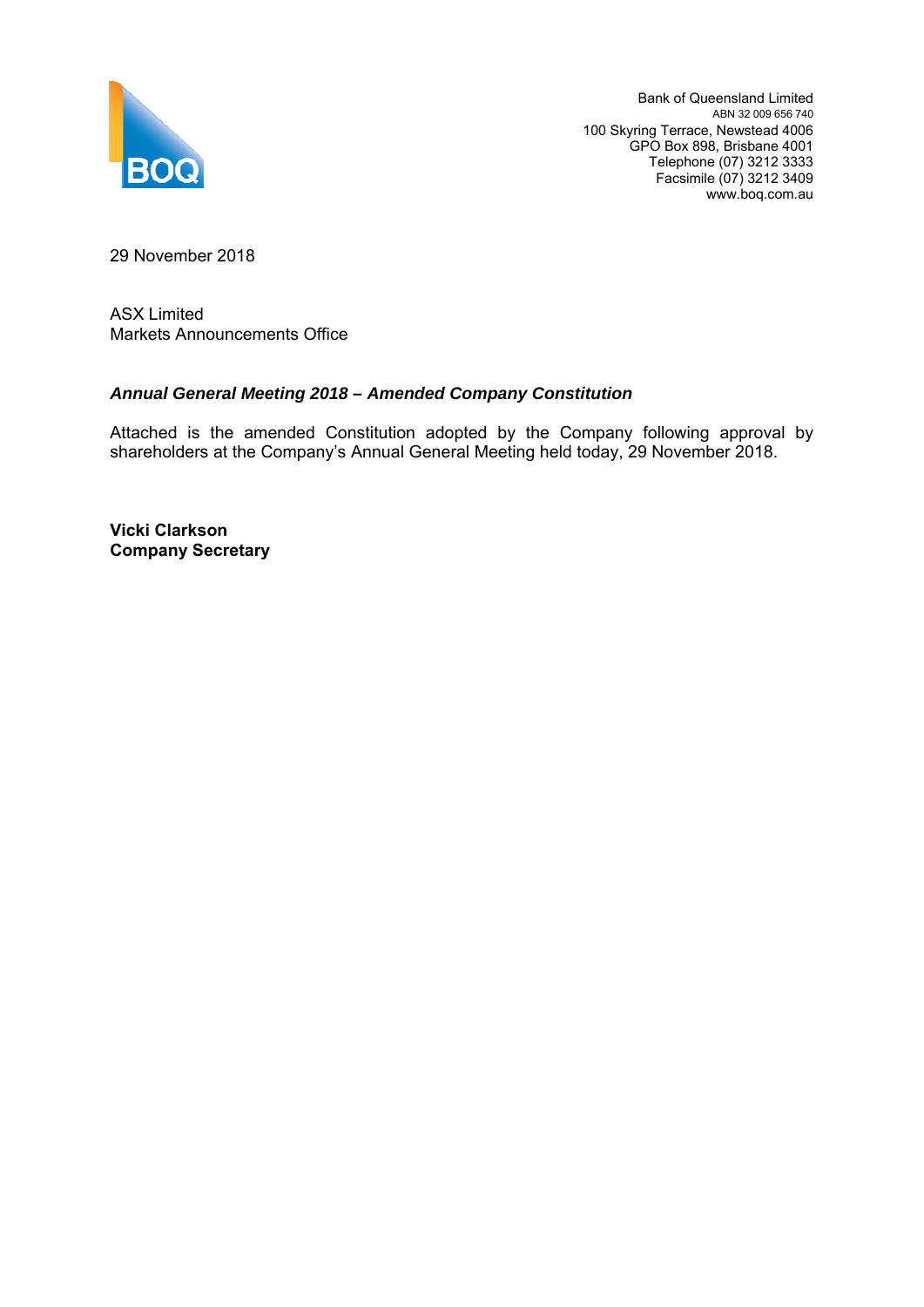

# **Constitution of Bank of Queensland Limited**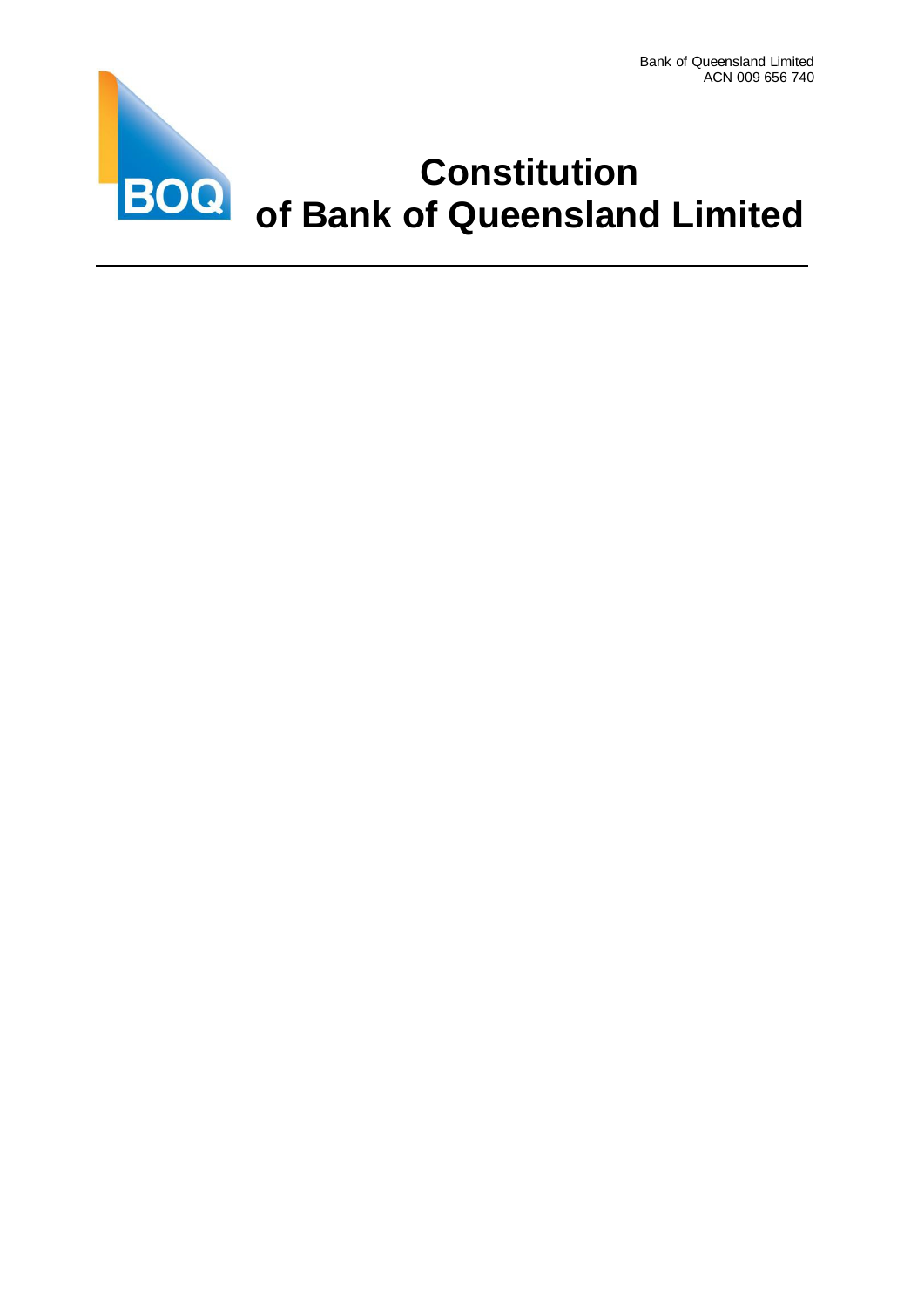## **Contents**

|               | 1.         |  |  |  |  |  |
|---------------|------------|--|--|--|--|--|
|               | 2.         |  |  |  |  |  |
|               | 3.         |  |  |  |  |  |
|               | 4.         |  |  |  |  |  |
|               |            |  |  |  |  |  |
| Capital       |            |  |  |  |  |  |
|               | 5.         |  |  |  |  |  |
|               | 6.         |  |  |  |  |  |
|               | 7.         |  |  |  |  |  |
|               | 8.         |  |  |  |  |  |
|               | 9.         |  |  |  |  |  |
|               | 10.        |  |  |  |  |  |
| <b>Calls </b> |            |  |  |  |  |  |
|               |            |  |  |  |  |  |
|               | 11.        |  |  |  |  |  |
|               | 12.        |  |  |  |  |  |
|               | 13.        |  |  |  |  |  |
|               | 14.        |  |  |  |  |  |
|               | 15.        |  |  |  |  |  |
|               |            |  |  |  |  |  |
|               |            |  |  |  |  |  |
|               | 16.        |  |  |  |  |  |
|               | 17.        |  |  |  |  |  |
|               | 18.        |  |  |  |  |  |
|               | 19.        |  |  |  |  |  |
|               | 20.        |  |  |  |  |  |
|               | 21.        |  |  |  |  |  |
|               | 22.        |  |  |  |  |  |
|               |            |  |  |  |  |  |
|               | 23.        |  |  |  |  |  |
|               | 24.        |  |  |  |  |  |
|               | 25.        |  |  |  |  |  |
|               |            |  |  |  |  |  |
|               |            |  |  |  |  |  |
|               | 26.        |  |  |  |  |  |
|               | 27.        |  |  |  |  |  |
|               |            |  |  |  |  |  |
|               |            |  |  |  |  |  |
|               | 28.        |  |  |  |  |  |
|               | 29.        |  |  |  |  |  |
|               | 30.        |  |  |  |  |  |
|               | 31.        |  |  |  |  |  |
|               | 32.<br>33. |  |  |  |  |  |
|               | 34.        |  |  |  |  |  |
|               | 35.        |  |  |  |  |  |
|               | 36.        |  |  |  |  |  |
|               | 37.        |  |  |  |  |  |
|               | 38.        |  |  |  |  |  |
|               | 39.        |  |  |  |  |  |
|               | 40.        |  |  |  |  |  |
|               | 41.        |  |  |  |  |  |
|               | 42.        |  |  |  |  |  |
|               |            |  |  |  |  |  |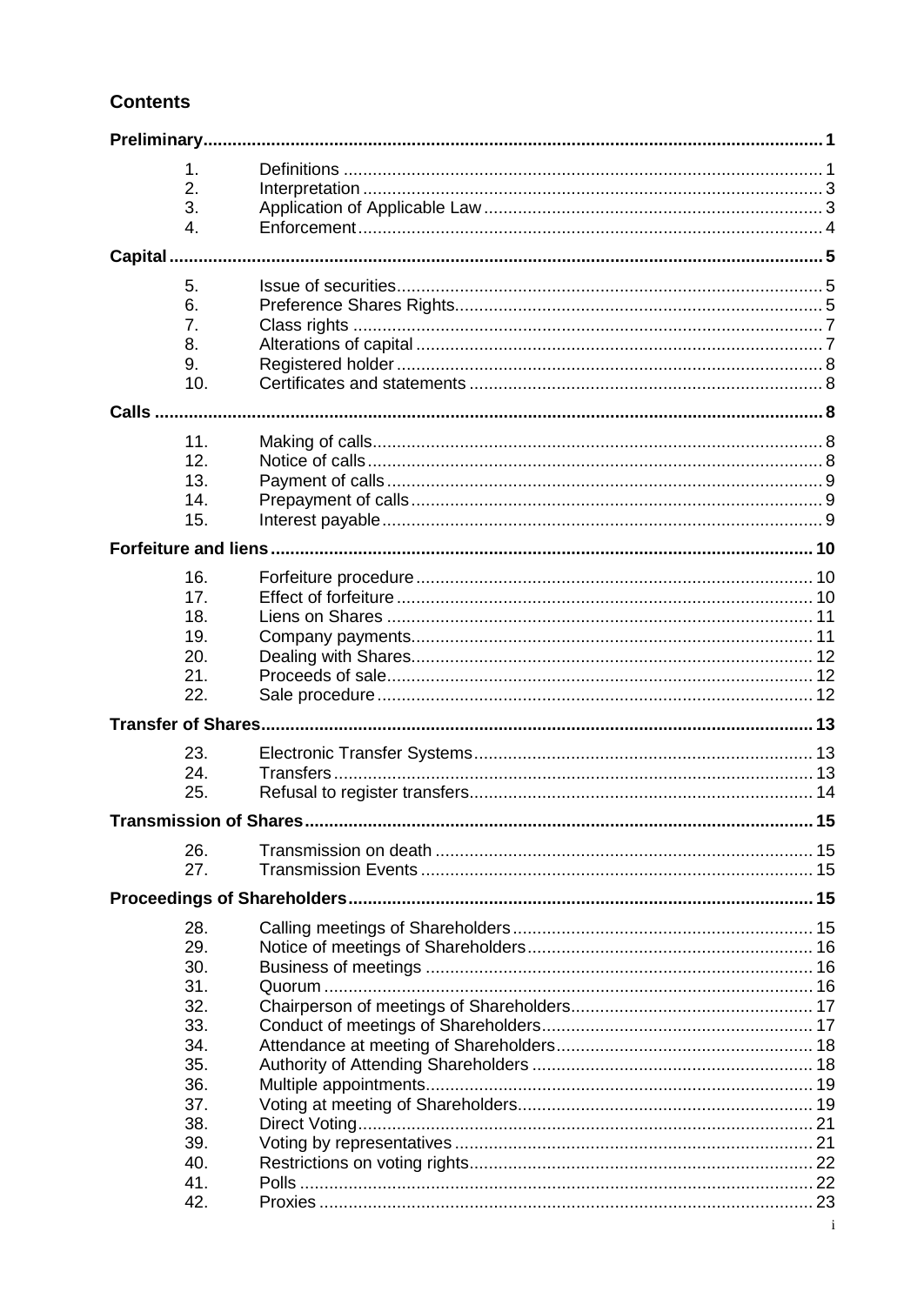|             | 80.                           |  |  |  |  |  |
|-------------|-------------------------------|--|--|--|--|--|
|             |                               |  |  |  |  |  |
|             | 79.                           |  |  |  |  |  |
|             | 78.                           |  |  |  |  |  |
|             | 77.                           |  |  |  |  |  |
|             |                               |  |  |  |  |  |
|             | 76.                           |  |  |  |  |  |
| Winding up. |                               |  |  |  |  |  |
|             | 75.                           |  |  |  |  |  |
|             | 74.                           |  |  |  |  |  |
|             | 73.                           |  |  |  |  |  |
|             | 72.                           |  |  |  |  |  |
|             | 71.                           |  |  |  |  |  |
| Notices     |                               |  |  |  |  |  |
|             |                               |  |  |  |  |  |
|             | 69.<br>70.                    |  |  |  |  |  |
|             | 68.                           |  |  |  |  |  |
|             | 67.                           |  |  |  |  |  |
|             | 66.                           |  |  |  |  |  |
|             | 65.                           |  |  |  |  |  |
|             | <b>Dividends and Profits.</b> |  |  |  |  |  |
|             |                               |  |  |  |  |  |
|             | 63.<br>64.                    |  |  |  |  |  |
|             | 62.                           |  |  |  |  |  |
|             | 61.                           |  |  |  |  |  |
|             | 60.                           |  |  |  |  |  |
|             |                               |  |  |  |  |  |
|             |                               |  |  |  |  |  |
|             | 59.                           |  |  |  |  |  |
|             | 57.<br>58.                    |  |  |  |  |  |
|             | 56.                           |  |  |  |  |  |
|             |                               |  |  |  |  |  |
|             |                               |  |  |  |  |  |
|             | 55.                           |  |  |  |  |  |
|             | 54.                           |  |  |  |  |  |
|             | 53.                           |  |  |  |  |  |
| Officers    |                               |  |  |  |  |  |
|             | 52.                           |  |  |  |  |  |
|             | 51.                           |  |  |  |  |  |
|             | 50.                           |  |  |  |  |  |
|             | 49.                           |  |  |  |  |  |
|             | 48.                           |  |  |  |  |  |
|             | 47.                           |  |  |  |  |  |
|             | Directors                     |  |  |  |  |  |
|             | 46.                           |  |  |  |  |  |
|             | 45.                           |  |  |  |  |  |
|             | 44.                           |  |  |  |  |  |
|             | 43.                           |  |  |  |  |  |
|             |                               |  |  |  |  |  |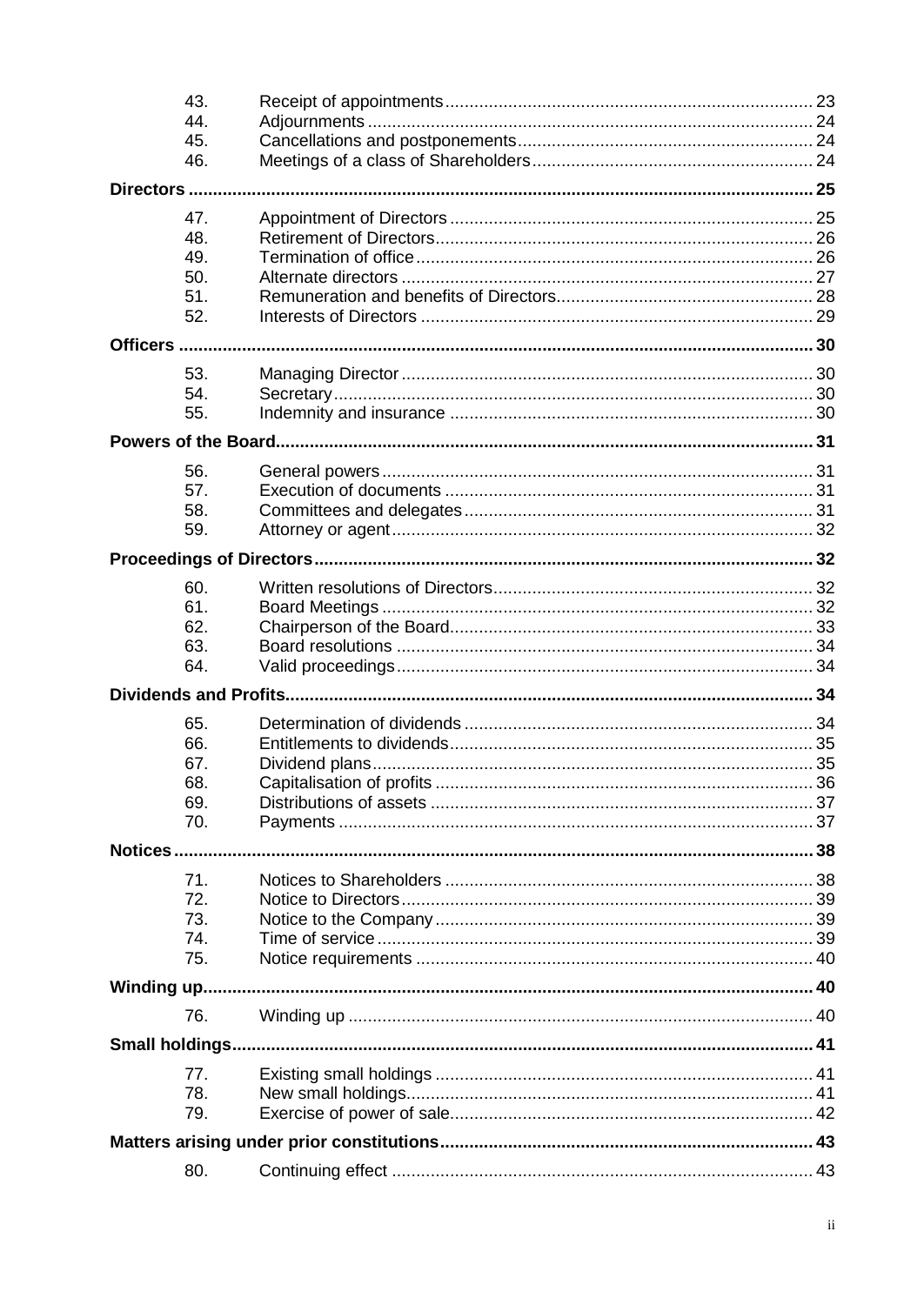| <b>Schedule 1 - Preference Shares</b>      | 44 |
|--------------------------------------------|----|
| Schedule 2 - Convertible Preference Shares | 49 |
| Schedule 3 - BOQ CPS Buy-Back Agreement    | 81 |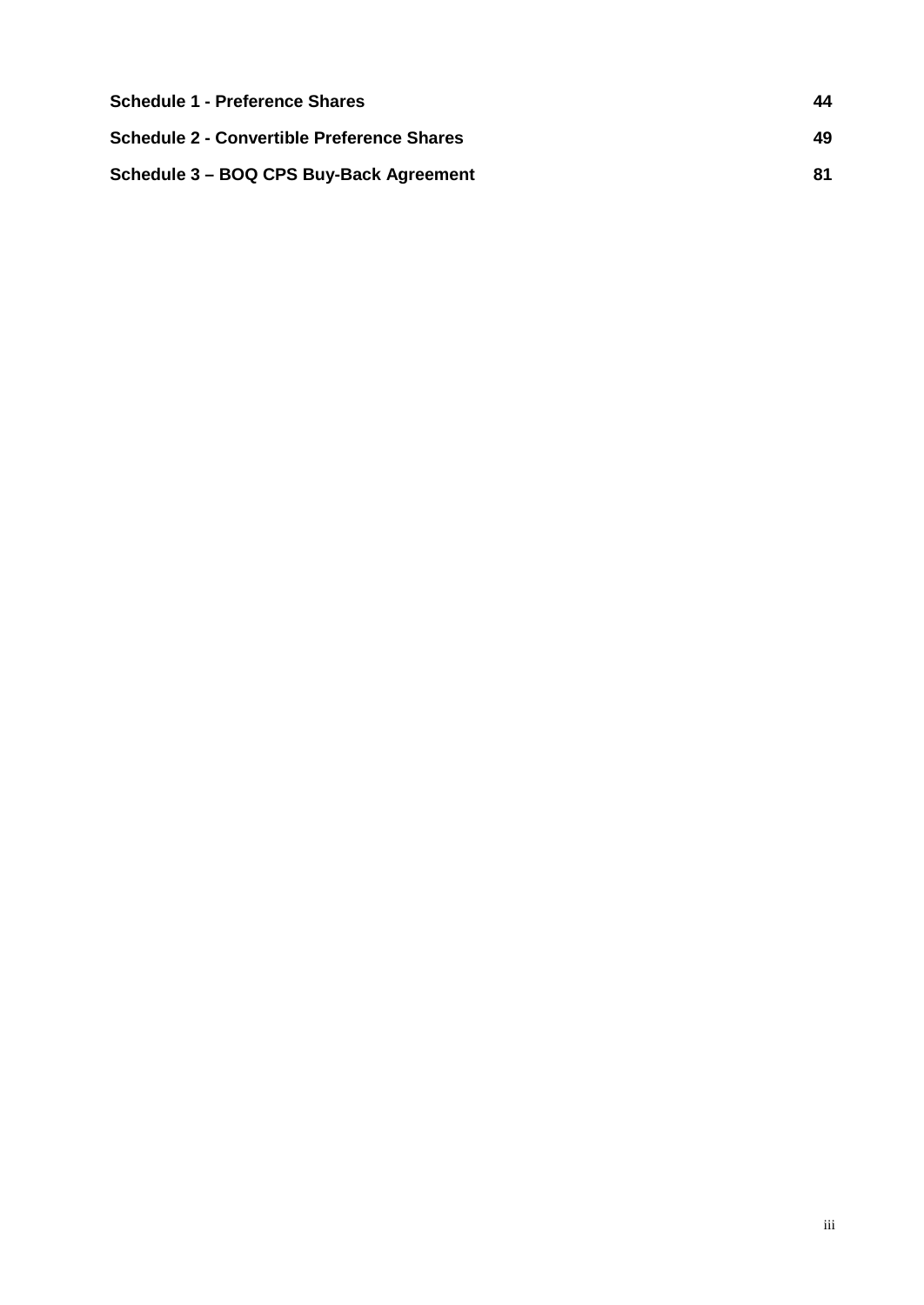#### **Bank of Queensland Limited, ACN 009 656 740**

#### **Constitution**

## <span id="page-5-0"></span>**Preliminary**

#### <span id="page-5-1"></span>**1. Definitions**

In this Constitution:

**Applicable Law** means the Corporations Act, the Listing Rules and the ASX Settlement Operating Rules.

**APRA** means the Australian Prudential Regulation Authority.

**ASX** means ASX Limited ACN 008 624 691.

**Attending Shareholder** means, in relation to a meeting of Shareholders, the Shareholder present at the place of the meeting, in person or by proxy, by attorney or, where the Shareholder is a body corporate, by Corporate Representative.

**Board** means the Directors of the Company from time to time.

**Business Day** has the meaning given in the Listing Rules if the Company is included in the official list of ASX at the time, and otherwise means a day except a Saturday, Sunday or public holiday in the state or territory in which the Company is taken to be registered for the purposes of the Corporations Act.

**Corporate Representative** means a person authorised in accordance with the Corporations Act (or a corresponding previous law) by a Shareholder which is a body corporate to act as its representative at a meeting of Shareholders.

**Corporations Act** means the Corporations Act 2001 (Commonwealth).

**CSF Operator** means ASX Settlement Pty Limited ACN 008 504 532 or its successor as the operator of the clearing and settlement facility for the financial market operated by ASX.

**Direct Vote** means a vote by a Shareholder on a resolution delivered to the Company by a method approved by the Board and in accordance with this Constitution and any rules made by the Board under Article [38\(b\).](#page-25-2)

**Direct Voting Shareholder** means, in relation to a meeting of Shareholders (including a meeting of a class of Shareholders), a Shareholder who has the right to cast a Direct Vote on at least one item of business to be considered at the meeting.

**Director** means a person who is, for the time being, a director of the Company including, where appropriate, an alternate director of the Company.

**Executive Director** means a Director who is an employee (whether full-time or part-time) of the Company or of any related body corporate of the Company.

**Fit and Proper Policy** means the policy adopted by the Directors in relation to the fitness and propriety of Directors, senior managers and auditors required by APRA Prudential Standard CPS 520 or any other Standard or law applying from time to time.

**Jointly Held** means, in relation to a Share, a Share which the Register records 2 or more persons as the holders of that Share.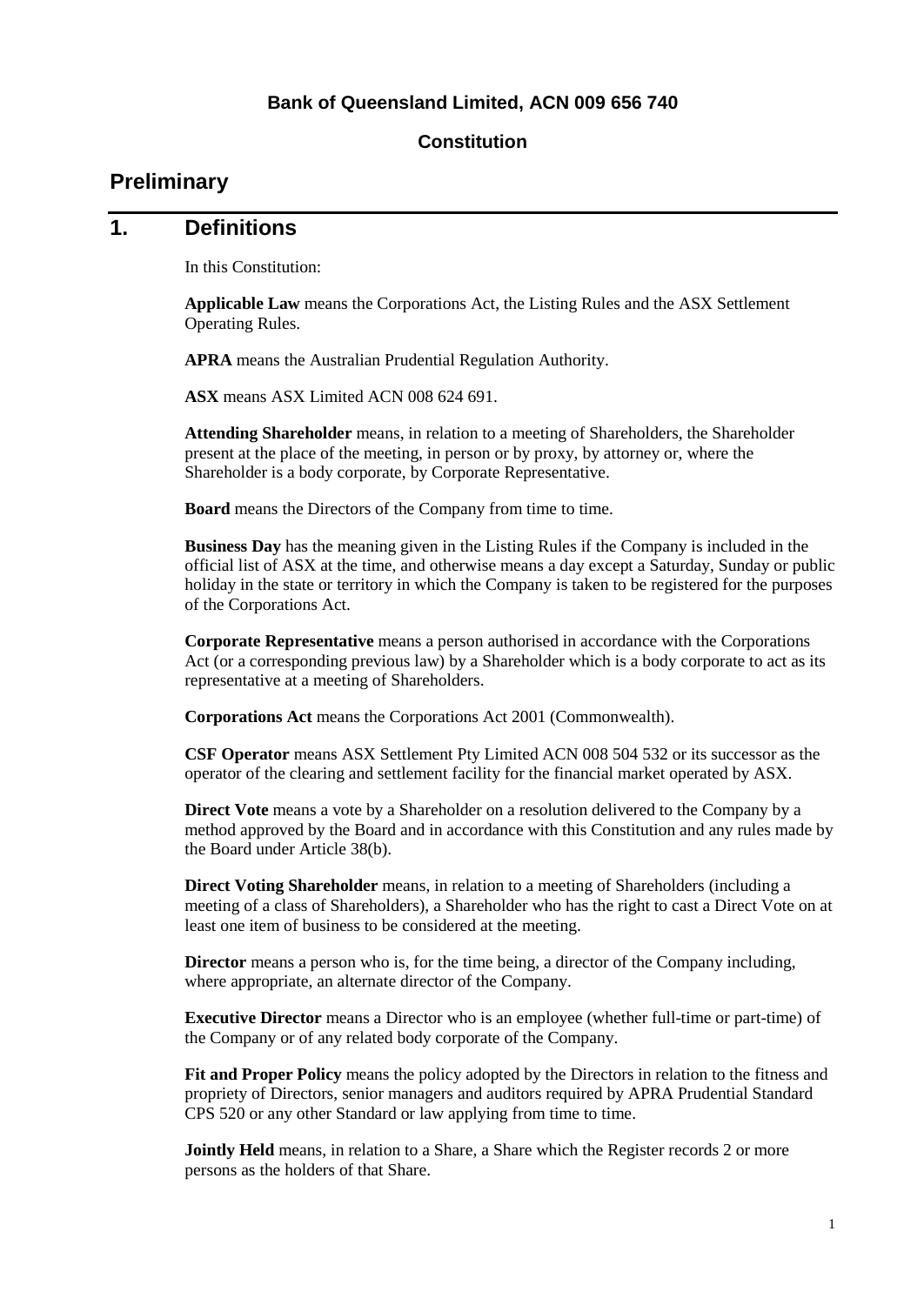**Legal Costs** of a person means legal costs calculated on a solicitor-and-client basis incurred by that person in defending or resisting any proceedings (whether criminal, civil, administrative or judicial), appearing before or responding to actions taken by any court, tribunal, government authority or agency, other body or commission, a liquidator, an administrator, a trustee in bankruptcy or other authorised official, where that proceeding, appearance or response relates to a Liability of that person.

**Liability** of a person means any liability including negligence (except a liability for legal costs) incurred by that person in or arising out of the discharge of duties as an officer of the Company or in or arising out of the conduct of the business of the Company, including as result of appointment or nomination by the Company or a subsidiary as a trustee or as a director, officer or employee of another body corporate.

**Listing Rules** means the listing rules of ASX and any other rules of ASX which are applicable while the Company is admitted to the official list of ASX.

**Non-Executive Directors** means all Directors other than Executive Directors.

**Notice** means a notice given pursuant to, or for the purposes of, this Constitution or the Applicable Law and any other communications or documentation given by the Company to Shareholders in their capacity as Shareholders.

**PEPS Terms** means the terms of issues of Perpetual Equity Preference Shares in the form approved by special resolution on 6 December 2007, as amended from time to time including under clause 15 of those terms.

**Personal Representative** means the legal personal representative, executor or administrator of the estate of a deceased person.

**Register** means the register of Shareholders kept pursuant to the Applicable Law and, where appropriate, includes any subregister and branch register.

**Relevant Officer** means a person who is, or has been, a Director or Secretary.

**Restricted Securities** has the meaning given in the Listing Rules and includes Shares defined as such in any Restriction Agreement.

**Restriction Agreement** means a restriction agreement in a form set out in the Listing Rules or otherwise approved by ASX and includes any agreement which the Company and any Shareholder agrees is a restriction agreement.

**Secretary** means a person appointed as, or to perform the duties of, secretary of the Company for the time being.

**Settlement Rules** means the operating rules of the clearing and settlement facility for the financial market operated by ASX.

**Share** means a share in the capital of the Company.

#### **Shareholder** means:

- (a) in respect of a meeting of holders of Shares or a meeting of holders of a class of Shares, a person whose name is entered in the Register as the holder of a Share or a Share of that class (as the case may be) at the time specified in the notice of that meeting (or if no time is specified, at the time appointed for that meeting to commence); and
- (b) otherwise, a person whose name is entered in the Register as the holder of a Share,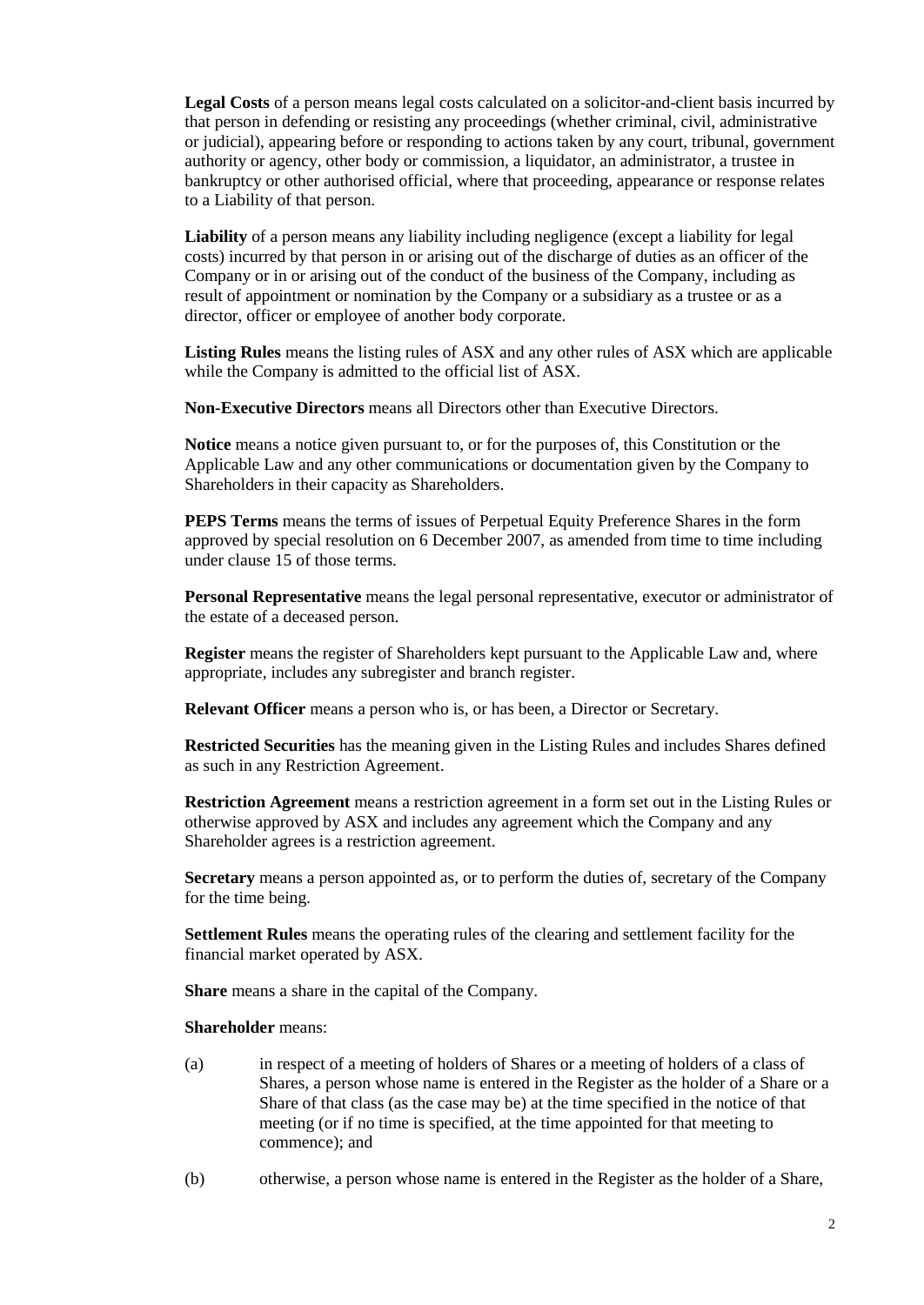and **registered holder** has a corresponding meaning.

**Standard** means any prudential standard under the Banking Act 1959 (Cth) or guideline issued by APRA from time to time and which applies to the Company.

**Transmission Event** means:

- (a) if a Shareholder is an individual, the death or bankruptcy of that Shareholder or that Shareholder becoming of unsound mind or becoming a person whose property is liable to be dealt with pursuant to a law about mental health; or
- (b) if a Shareholder is a body corporate, the deregistration of that Shareholder pursuant to the laws of the jurisdiction of its registration or the succession by another body corporate to the assets and liabilities of the Shareholder.

## <span id="page-7-0"></span>**2. Interpretation**

Headings are for convenience only and do not affect interpretation. Unless the context indicates a contrary intention, in this Constitution:

- (a) a word importing the singular includes the plural (and vice versa);
- (b) a word indicating a gender includes every other gender;
- (c) if a word or phrase is given a defined meaning, any other part of speech or grammatical form of that word or phrase has a corresponding meaning;
- (d) the word "includes" in any form is not a word of limitation;
- (e) a reference to a partly paid Share is a reference to a Share on which there is an amount unpaid;
- (f) a reference to a call or an amount called in respect of a Share includes an amount that, by the terms of issue of a Share or otherwise, is payable at one or more fixed times;
- (g) a reference to something being "written" or "in writing" includes that thing being represented or reproduced in any mode in a visible form;
- (h) a notice or document required by this Constitution to be signed or executed may be authenticated by any other manner permitted by the Corporations Act or any other law; and
- (i) a reference to a statute includes its delegated legislation and a reference to a statute or delegated legislation or a provision of either includes consolidations, amendments, re-enactments and replacements.

## <span id="page-7-1"></span>**3. Application of Applicable Law**

- (a) Unless the context indicates a contrary intention, in this Constitution:
	- (i) a reference to the Applicable Law is to the Applicable Law in force in relation to the Company after taking into account any waiver, modification or exemption which is in force either generally or in relation to the Company;
	- (ii) a word or phrase given a meaning in the Applicable Law has the same meaning in this Constitution where it relates to the same matters as the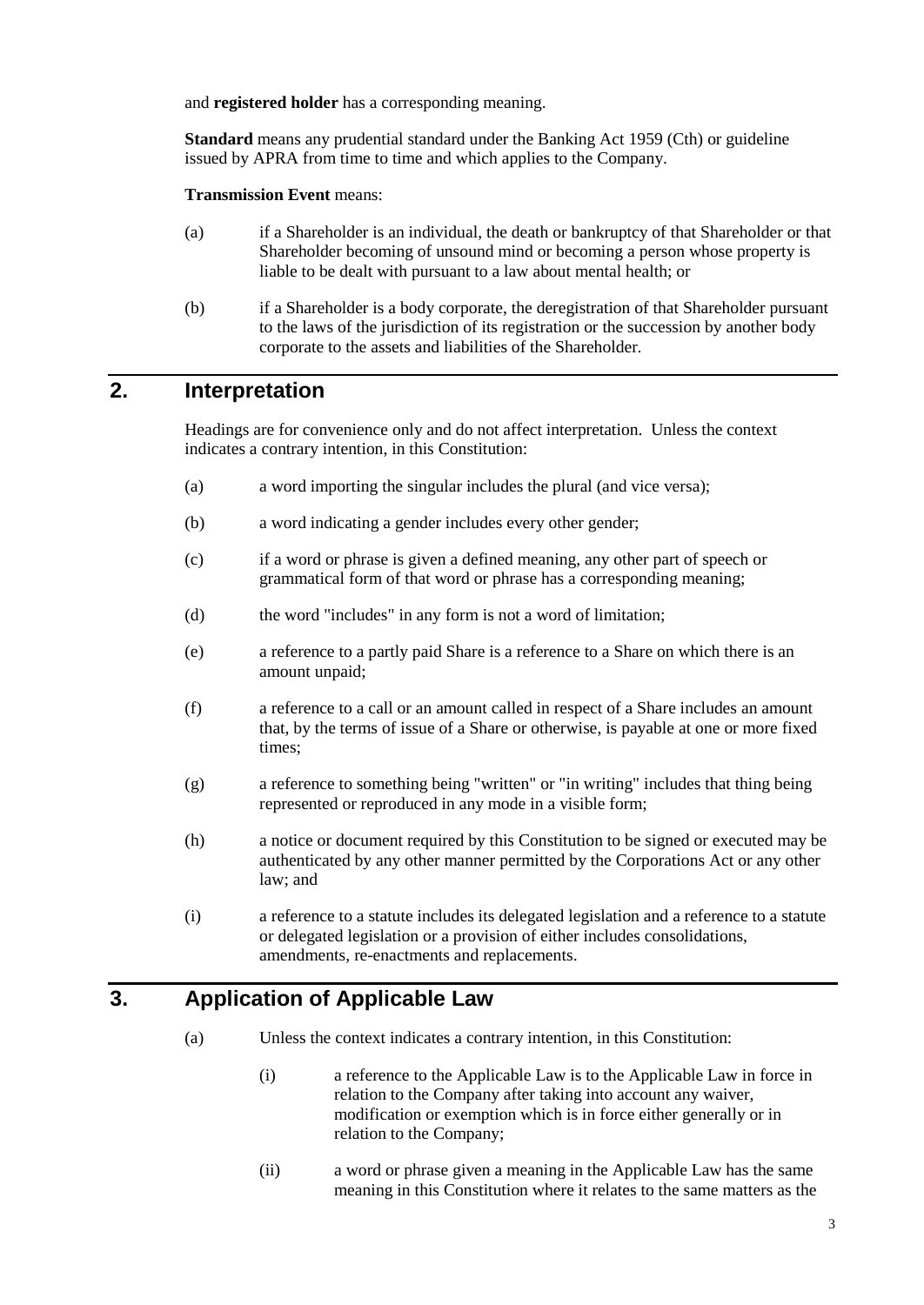matters for which it is defined in the Applicable Law, unless that word or phrase is otherwise defined in this Constitution; and

- (iii) a reference to the Listing Rules or the ASX Settlement Rules includes any amendment or replacement of those rules from time to time.
- (b) The replaceable rules in the Corporations Act do not apply to the Company.
- (c) In this Constitution, a reference to the Listing Rules, the ASX Settlement Rules or ASX only applies while the Company is included in the official list of ASX.
- (d) In this Constitution, a reference to a Standard or an APRA Prudential Standard only applies while the Company is subject to such regulation by APRA.
- (e) If the Company is included in the official list of ASX, then:
	- (i) notwithstanding anything contained in this Constitution, if the Listing Rules prohibit an act being done, the act must not be done;
	- (ii) nothing contained in this Constitution prevents an act being done that the Listing Rules require to be done;
	- (iii) if the Listing Rules require an act to be done or not to be done, authority is given for that act to be done or not to be done (as the case may be);
	- (iv) if the Listing Rules require this Constitution to contain a provision and it does not contain such a provision, this Constitution is taken to contain that provision;
	- (v) if the Listing Rules require this Constitution not to contain a provision and it contains that provision, this Constitution is taken not to contain that provision; and
	- (vi) if any provision of this Constitution is or becomes inconsistent with the Listing Rules, this Constitution is taken not to contain that provision to the extent of the inconsistency.

#### <span id="page-8-0"></span>**4. Enforcement**

- (a) Each Shareholder submits to the non-exclusive jurisdiction of the courts of Queensland, the Federal Court of Australia and the courts competent to determine appeals from those courts with respect to any proceedings that may be brought at any time relating to this Constitution.
- (b) If at any time any provision of this Constitution is or becomes illegal, invalid or unenforceable in any respect pursuant to the law of any jurisdiction, then that does not affect or impair:
	- (i) the legality, validity or enforceability in that jurisdiction of any other provision of this Constitution; or
	- (ii) the legality, validity or enforceability pursuant to the law of any other jurisdiction of that or any other provision of this Constitution.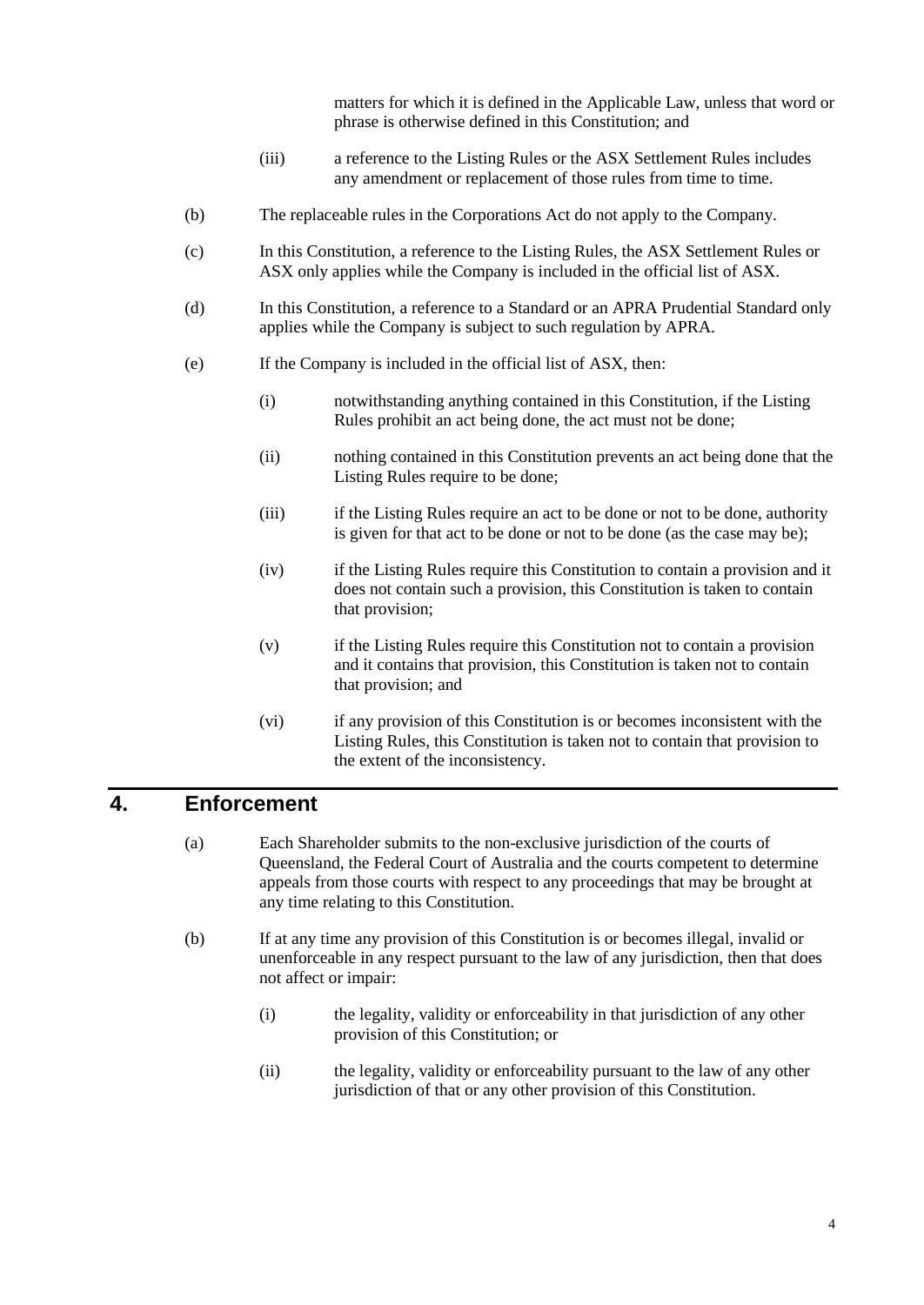# <span id="page-9-0"></span>**Capital**

## <span id="page-9-1"></span>**5. Issue of securities**

- (a) Subject to the Applicable Law and any rights and restrictions attached to a class of Shares or other securities, the Company may by or pursuant to a resolution of the Board issue Shares, options to acquire Shares, and other securities with rights of conversion to Shares on any terms, to any person, at any time and for any consideration, as the Board resolves.
- (b) The Company may issue preference Shares (including those which may be, or at the option of either or both the Company and the holder are, liable to be redeemed) and may convert any issued Shares into preference Shares, with the rights and on the terms set out in Article [6,](#page-9-2) with rights which are approved in accordance with the Applicable Law or with the rights and on terms as set out in the PEPS Terms or in [Schedule 1](#page-48-0) or in [Schedule 2.](#page-53-0)

#### <span id="page-9-2"></span>**6. Preference Shares Rights**

If the Company at any time proposes to issue any preference Shares with the terms set out in this Article [6,](#page-9-2) each preference Share confers on the holder:

- (a) the right to convert the preference Share into an ordinary Share if and on the basis the Board resolves under the terms of issue;
- <span id="page-9-3"></span>(b) the right to receive a dividend at the rate or of the amount (which may be fixed or variable and may specify circumstances in which the dividend is determined by reference to the dividend payable on ordinary shares) and on the conditions (including conditions which may be changed or reset at certain times or upon certain events) that the Board resolves under the terms of issue unless, and to extent that, the Board resolves under the terms of issue that there is no right to receive a dividend, and any such dividend:
	- (i) is non-cumulative unless, and to the extent that, the Board resolves otherwise under the terms of issue;
	- (ii) will rank for payment in priority to ordinary Shares unless, and to the extent that, the Board resolves otherwise under the terms of issue; and
	- (iii) will rank for payment in relation to Shares in any other class of Shares as the Board resolves under the terms of issue;
- <span id="page-9-4"></span>(c) in addition to the rights (if any) to receive a dividend, the right to participate equally with the ordinary Shares in the distribution of profits (or other amounts) available for dividends if and on the basis the Board resolves under the terms of issue;
- <span id="page-9-5"></span>(d) if, and to the extent that any dividend on the preference Share is cumulative, the right in a winding up or on a reduction of capital, and on redemption in the case of a redeemable preference Share, to payment of the amount of any dividends accrued but unpaid on the preference Share at the date of winding up or reduction of capital or, in the case of a redeemable preference share, the date of redemption, with the same priority in relation to each other class of Shares as the priority that applies in relation to the payment of the dividend;
- <span id="page-9-6"></span>(e) if, and to the extent that any dividend on the preference Share is non-cumulative, and if, and to the extent that, the Board resolves under the terms of issue, the right in a winding up or on a reduction of capital, and on redemption in the case of a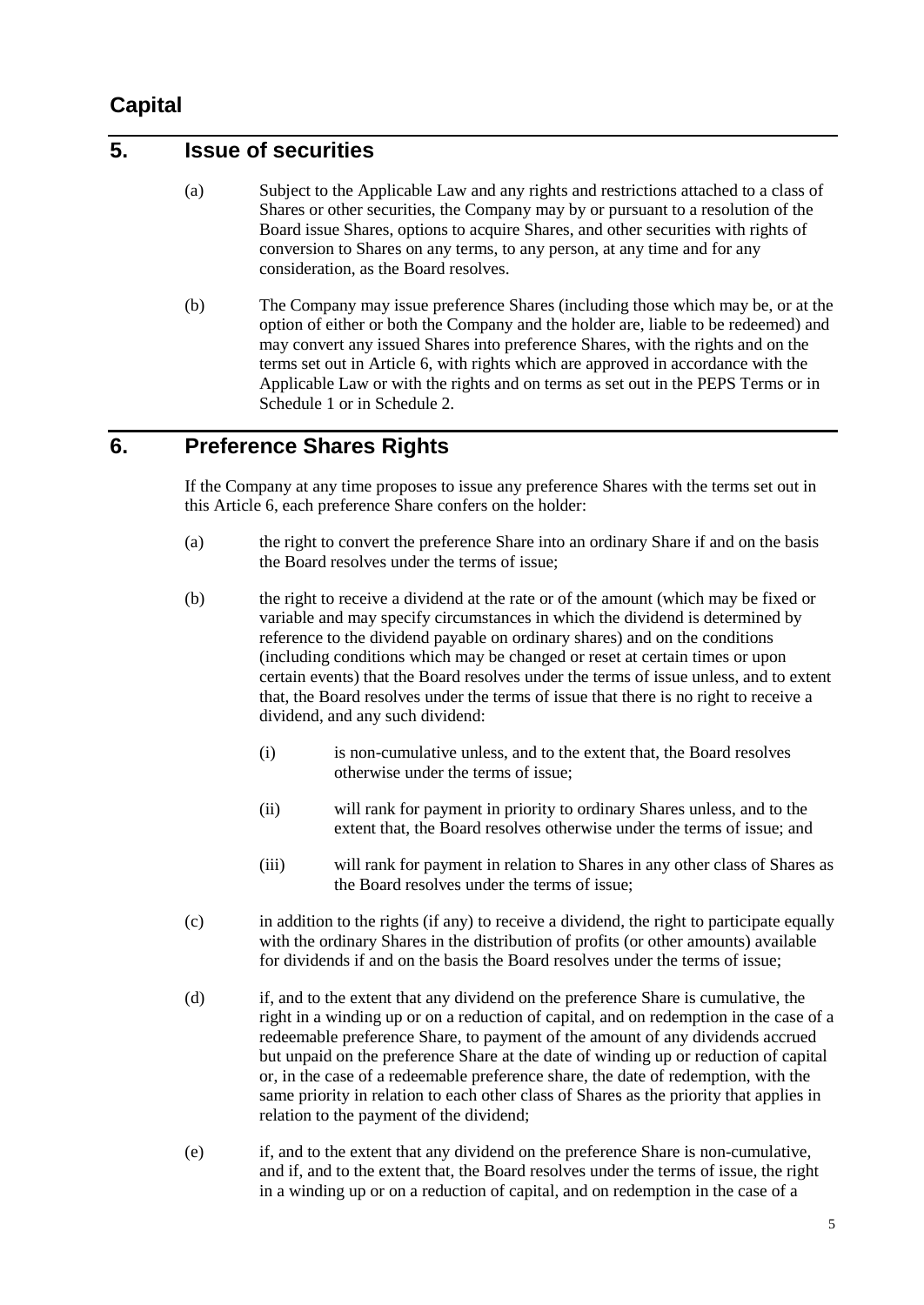redeemable preference Share, to payment of the amount of any dividends accrued but unpaid on the preference Share for the period commencing on the dividend payment date which has then most recently occurred and ending on the date of winding up or reduction of capital or, in the case of a redeemable preference share. the date of redemption, with the same priority in relation to each other class of Shares as the priority that applies in relation to the payment of the dividend;

- <span id="page-10-0"></span>(f) the right in a winding up or on a reduction of capital, and on redemption in the case of a redeemable preference Share, to payment of any amount (which may include the amount paid or agreed to be considered as paid on the preference Share or an amount that is a lesser amount than the amount subscribed or paid for the preference Share or that is determined by reference to the amount payable on ordinary Shares on a winding up at a particular time) that the Board resolves at the time of issue, and payment of such amount:
	- (i) will rank for payment in priority to ordinary Shares unless, and to the extent that, the Board resolves otherwise under the terms of issue; and
	- (ii) will rank for payment in relation to any other class of Shares as the Board resolves under the terms of issue;
- <span id="page-10-1"></span>(g) the right to a bonus issue or capitalisation of profits in favour of preference Shareholders only, if and to the extent the Board resolves under the terms of issue;
- (h) in addition to the rights pursuant to Articles  $6(b)$ ,  $6(c)$ ,  $6(d)$ ,  $6(e)$ ,  $6(f)$  and  $6(g)$ , the right to participate with the ordinary Shares in profits and assets of the Company, including on a winding up, and the right to a return of capital on a winding up, if and to the extent that the Board resolves under the terms of issue;
- (i) the right to receive notices, reports and accounts and to attend and be heard at all meetings of Shareholders on the same basis as the holders of ordinary Shares;
- (j) no right to vote at meetings of Shareholders except on the questions, proposals or resolutions or during the periods of time or in the circumstances that the Board resolves under the terms of issue, which, unless the Board resolves otherwise under the terms of issue, are:
	- (i) on any matter considered at a meeting if, at the date of the meeting, the dividend on the preference Shares is in arrears;
	- (ii) on a proposal to reduce the share capital of the Company;
	- (iii) on a resolution to approve the terms of a buy-back agreement;
	- (iv) on a proposal that affects rights attached to the preference Shares;
	- (v) on a proposal to wind up the Company;
	- (vi) on a proposal for the disposal of the whole of the property, business and undertaking of the Company; and
	- (vii) on any matter considered at a meeting held during the winding up of the Company; and
- (k) if voting on any matter in respect of which the holder is entitled to vote is by poll the right to cast the number of votes specified in, or determined in accordance with, the terms of issue for the preference Share.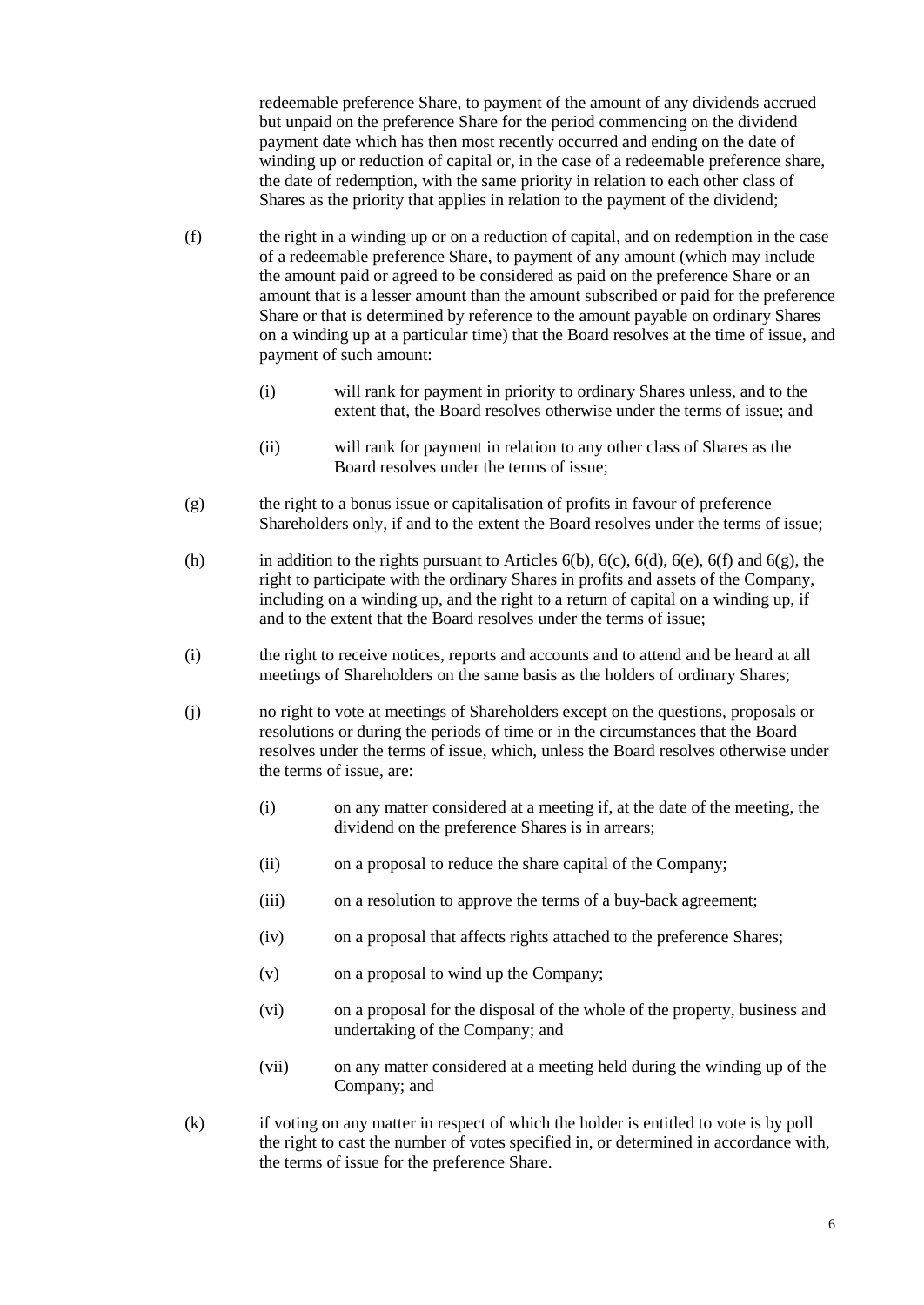In the case of a redeemable preference Share, the Company must if required by the terms of issue for that Share but subject to the Corporations Act, at the time and place for redemption specified in, or determined in accordance with, those terms of issue, redeem that Share and, subject to the giving or receiving of a valid redemption notice or other document (if any) required by those terms of issue, pay to or at the direction of the registered holder the amount payable on redemption of that Share.

# <span id="page-11-0"></span>**7. Class rights**

- <span id="page-11-2"></span>(a) Subject to the Corporations Act and the terms of issue of Shares in a particular class, the Company may vary or cancel rights attached to Shares in that class:
	- (i) by a special resolution passed at a meeting of the Shareholders holding Shares in that class; or
	- (ii) with the written consent of Shareholders who are entitled to at least 75% of the votes that may be cast in respect of Shares in that class.
- (b) Article [46](#page-28-2) applies to a meeting held pursuant to Article  $7(a)(i)$ .
- (c) The issue of any new Shares ranking equally, or any conversion of existing securities to Shares ranking equally, with existing Shares is not a variation of the rights conferred on the holders of the existing Shares, unless otherwise provided by the terms of issue of the existing Shares or required by the Applicable Law.
- (d) The issue of any new Shares ranking in priority, or any conversion of existing securities to Shares ranking in priority, to an existing class of preference Shares is a variation of the rights conferred on the holders of the existing preference Shares, unless the issue or conversion is expressly permitted by the terms of the existing preference Shares.

## <span id="page-11-1"></span>**8. Alterations of capital**

- (a) The Company may by resolution convert Shares from one class to another, subject to the Corporations Act, this Constitution and the terms of issue of a class of Shares.
- (b) The Company may reduce, alter or buy-back its share capital in any manner provided by the Applicable Law. The Board may do anything which is required to give effect to any resolution authorising a reduction, alteration or buy-back of the share capital of the Company, including where a Shareholder becomes entitled to a fraction of a Share on a consolidation or subdivision:
	- (i) making cash payments;
	- (ii) ignoring fractions;
	- (iii) appointing a trustee to deal with any fractions on behalf of Shareholders; and
	- (iv) rounding up each fractional entitlement to the nearest whole Share by capitalising any amount available for capitalisation pursuant to Article [68](#page-40-0) even though only some Shareholders participate in the capitalisation.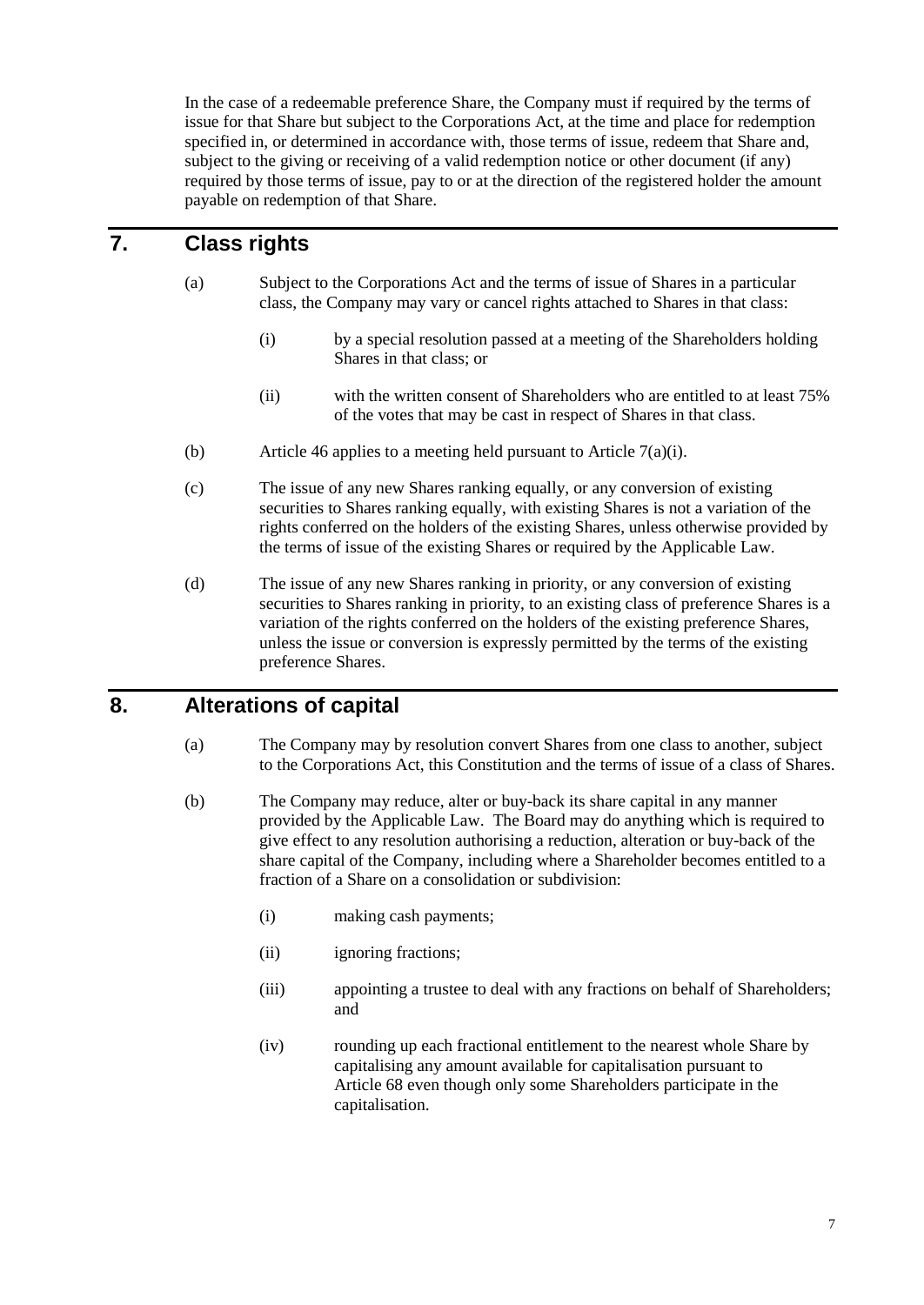## <span id="page-12-0"></span>**9. Registered holder**

- (a) Except as required by law, the Settlement Rules or this Constitution, the Company is not required to recognise any interest in, or right in respect of, a Share except an absolute right of legal ownership of the Shareholder registered as the holder of that Share, regardless of whether the Company has notice of the interest or right.
- (b) The Company is not bound to register more than 3 persons as the registered holder of a Share.
- (c) If the Company registers two or more persons as the registered holders of a Share, those persons are taken to hold that Share as joint tenants.

#### <span id="page-12-1"></span>**10. Certificates and statements**

- (a) Subject to the Applicable Law, the Company need not issue certificates for Shares.
- (b) Subject to the Applicable Law, the Company may issue certificates for Shares, cancel any certificates for Shares, and replace lost or destroyed or defaced certificates for Shares, on the basis and in the form which the Board resolves.
- (c) If the Company determines to issue certificates for Shares, only the Shareholder whose name appears first in the Register in respect of a Jointly Held Share is entitled to a certificate in respect of that Share and delivery of the certificate to that person is taken to be delivery to all holders of that Share.
- (d) The Company must issue to a Shareholder any statements of the holdings of Shares registered in the Shareholder's name as required by the Applicable Law.

## <span id="page-12-2"></span>**Calls**

## <span id="page-12-3"></span>**11. Making of calls**

- (a) Subject to the Applicable Law and the terms of issue of a Share, the Company may by resolution of the Board make calls on the registered holders of a Share for any amount unpaid on that Share which is not by the terms of issue of that Share made payable at fixed times, on any terms and at any times as the Board resolves, including payment by instalments.
- (b) The Company may when it issues Shares make calls payable for one or more Shareholders for different amounts and at different times as the Board resolves.
- (c) Subject to the Listing Rules, the Company may by resolution of the Board revoke or postpone a call or extend the time for payment of a call, at any time prior to the date on which payment of that call is due.
- (d) A call is made at the time of or as specified in the resolution of the Board authorising the call.

## <span id="page-12-4"></span>**12. Notice of calls**

(a) The Company must give notice of a call to the Shareholder upon whom the call is made at least 10 Business Days (or any other period of notice required by the Listing Rules or required by any terms of issue of the relevant Shares) before the due date for payment. The notice must specify the amount of the call, the time or times and place of payment and any other information as the Board resolves and the Listing Rules require.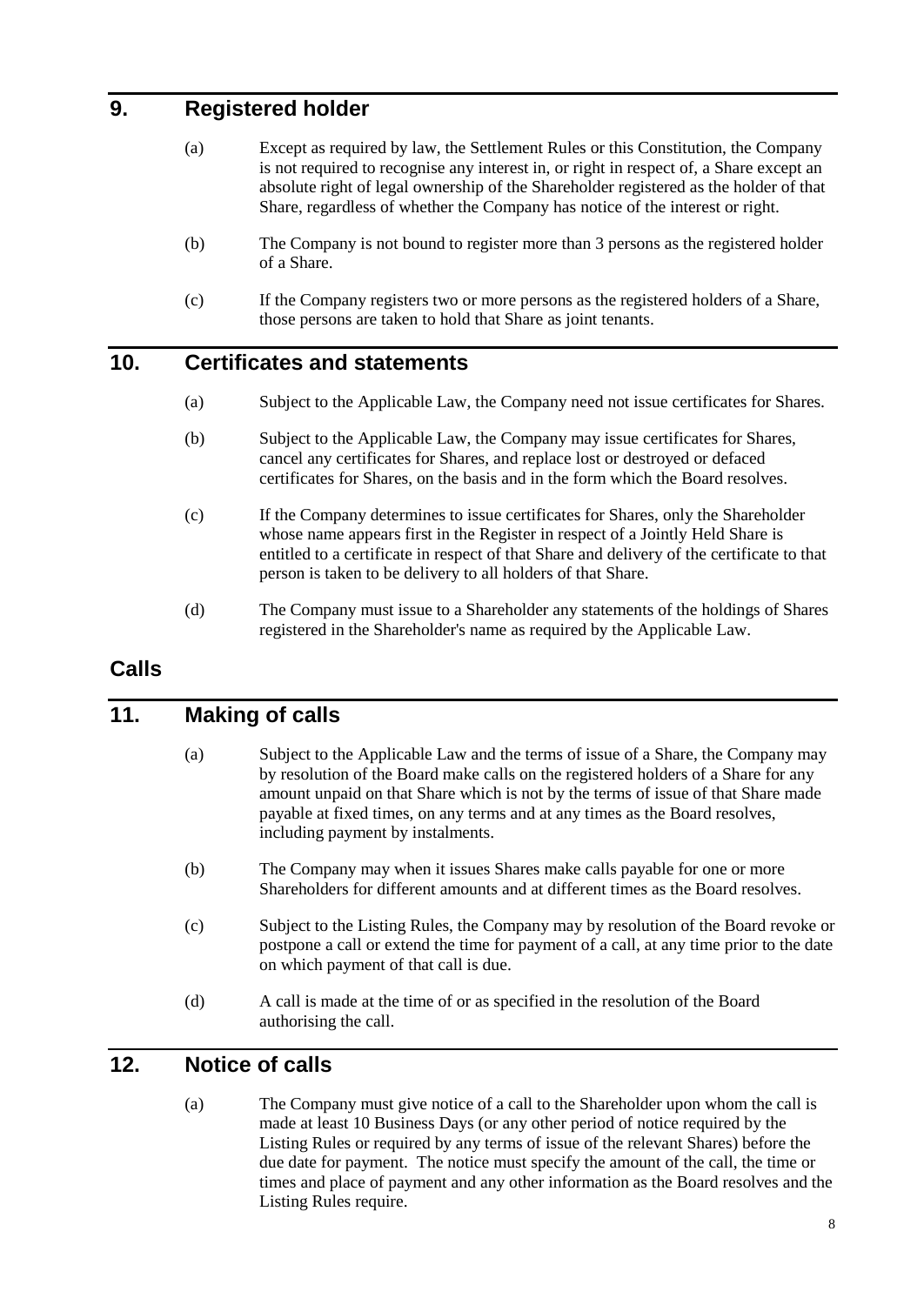(b) The non-receipt of a notice of a call by, or the accidental omission to give notice of a call to, any Shareholder does not invalidate the call.

## <span id="page-13-0"></span>**13. Payment of calls**

- (a) Each Shareholder must pay to the Company the amount of each call in the manner, at the time and at the place specified in the notice of the call.
- (b) The registered holders of a Jointly Held Share are jointly and severally liable in respect of all payments which are required to be made in respect of that Share.
- (c) If the terms of issue of a Share require an amount to be paid in respect of a Share on the date of issue or any other fixed date, the Shareholder of that Share must pay that amount to the Company at that time and that amount is treated for the purposes of this Constitution as if a call for that amount had been properly made by the Board of which appropriate notice has been given.
- (d) In a proceeding to recover a call, or an amount payable due to the failure to pay or late payment of a call, proof that:
	- (i) the name of the person is entered in the Register as a registered holder of the Share on which the call was made;
	- (ii) there is a record in the minute books of the Company of the resolution making the call or the fixed amount payable by the terms of issue of the relevant Shares; and
	- (iii) notice of the call was given or taken to be given to the person in accordance with this Constitution,

is conclusive evidence of the obligation of that person to pay the call.

#### <span id="page-13-1"></span>**14. Prepayment of calls**

The Company may by resolution of the Board:

- (a) accept from a Shareholder the whole or part of the amount unpaid on a Share even if no part of that amount has been called;
- (b) agree to pay interest on the whole or any part of the amount so accepted, from the date of acceptance to the date on which the amount becomes payable, at any rate agreed between the Board and the Shareholder paying the amount; and
- (c) unless otherwise agreed between the Company and the Shareholder, repay the whole or any part of the amount so accepted at any time.

#### <span id="page-13-3"></span><span id="page-13-2"></span>**15. Interest payable**

- (a) If an amount called or otherwise payable to the Company in respect of a Share is not paid before or on the time for payment, the person who owes the amount must pay to the Company:
	- (i) interest on the unpaid part of the amount from the date payment is due to the date of payment at the rate that the Board resolves; and
	- (ii) all costs and expenses that the Company incurs due to the failure to pay or the late payment.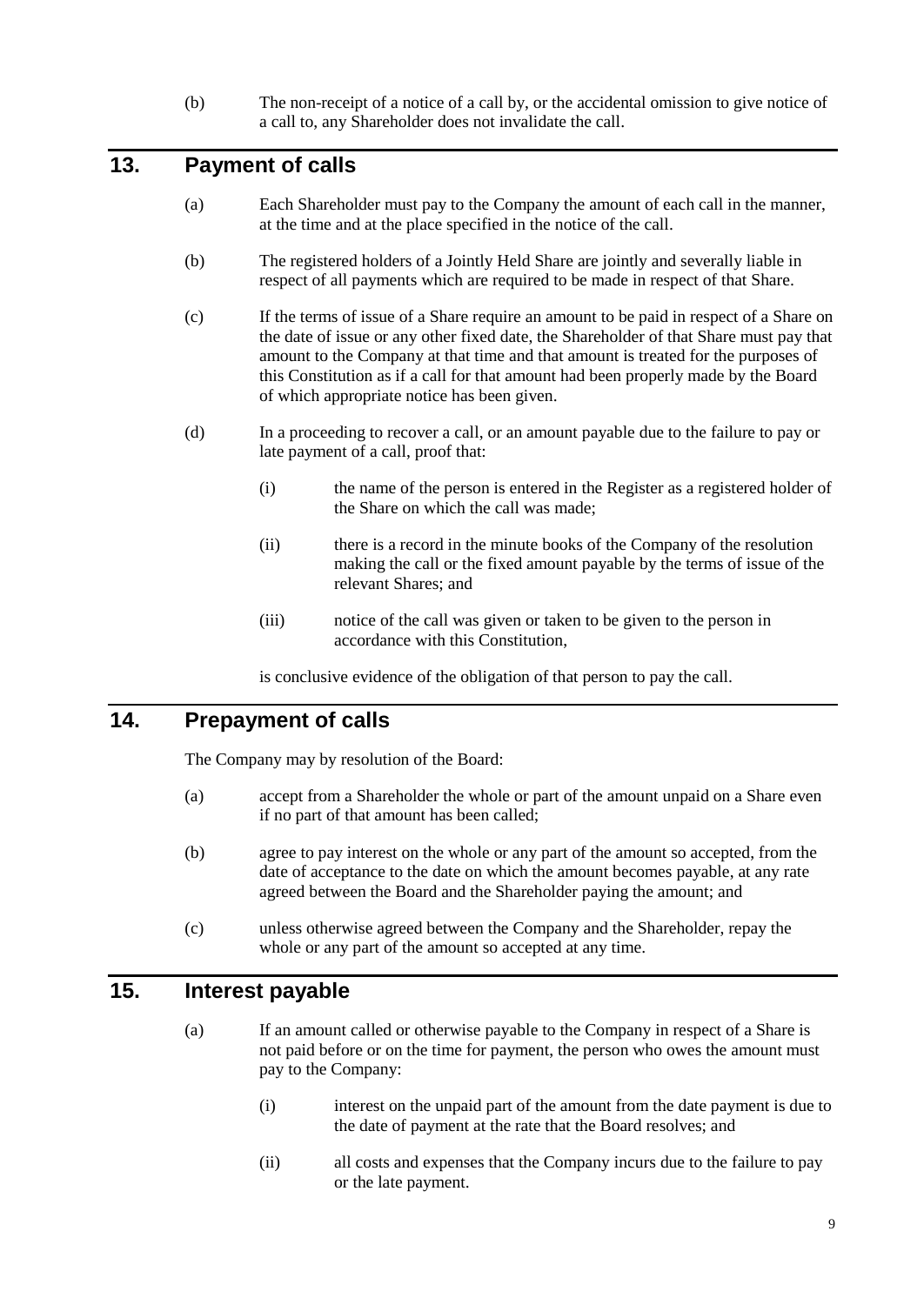- (b) Interest pursuant to Article [15\(a\)](#page-13-3) accrues daily and may be capitalised at any interval that the Board resolves.
- (c) The Company may by resolution of the Board waive payment of some or all of the interest, costs or expenses payable pursuant to Article [15\(a\).](#page-13-3)

## <span id="page-14-0"></span>**Forfeiture and liens**

#### <span id="page-14-1"></span>**16. Forfeiture procedure**

Subject to the Applicable Law, the Company may by a resolution of the Board forfeit a Share of a Shareholder if:

- (a) that Shareholder does not pay a call or other amount payable in respect of that Share on or before the date for its payment;
- (b) the Company gives that Shareholder notice in writing:
	- (i) requiring the Shareholder to pay that call or other amount, any interest on it and all costs and expenses that the Company has incurred due to the failure to pay; and
	- (i) stating that the Share is liable to be forfeited if that Shareholder does not pay to the Company, at the place specified in the notice, the amount specified in the notice, within 10 Business Days (or any longer period specified) after the date of the notice; and
- (c) that Shareholder does not pay that amount in accordance with that notice.

## <span id="page-14-2"></span>**17. Effect of forfeiture**

- (a) A person whose Shares have been forfeited:
	- (i) ceases to be a Shareholder in respect of the forfeited Shares;
	- (ii) has no claims or demands against the Company in respect of those Shares;
	- (iii) has no other rights or entitlements in respect of those Shares, except the rights that are provided by the Corporations Act or saved by this Constitution;
	- (iv) remains liable to pay, and must immediately pay, to the Company all amounts that at the date of forfeiture were payable by the person to the Company in respect of those Shares; and
	- (v) must pay to the Company interest at the rate that the Board resolves on those amounts from the date of forfeiture until and including the date of payment of those amounts.
- (b) When a Share has been forfeited, the Company must give notice in writing of the forfeiture to the Shareholder registered as its holder before the forfeiture and record the forfeiture with the date of forfeiture in the Register. Failure by the Company to comply with any requirement in this Article does not invalidate the forfeiture.
- (c) A statement in writing from the Company that is signed by a Director or Secretary that a Share was forfeited on a specified date is sufficient evidence of the forfeiture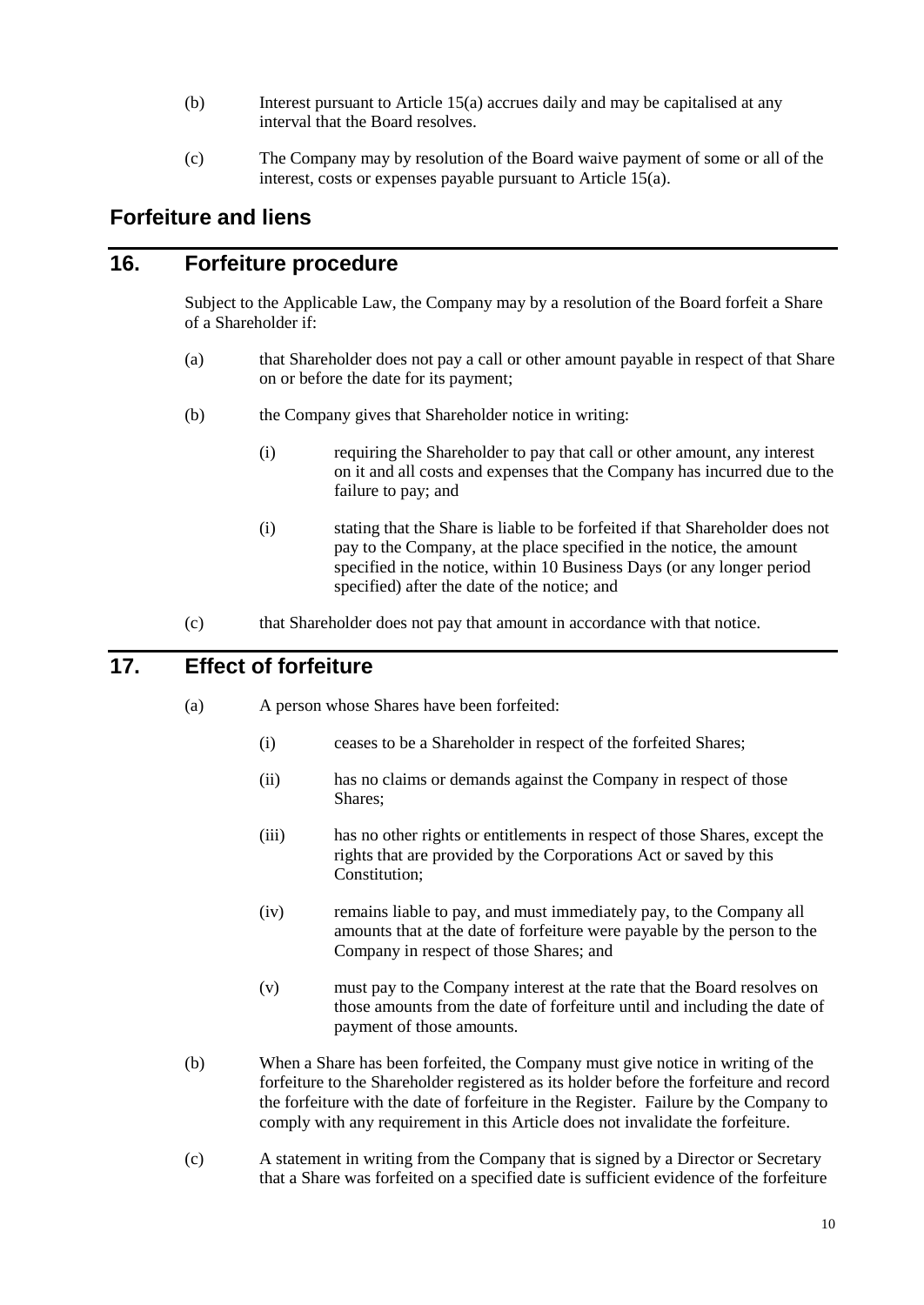of that Share and the right and title of the Company to sell, dispose of or reissue that Share.

(d) Subject to the Applicable Law, the Company may by resolution of the Board waive any or all of its rights pursuant to Article [16](#page-14-1) or this Article [17](#page-14-2) on any terms that the Board resolves, and at any time before a sale, disposition, reissue or cancellation of a forfeited Share, cancel the forfeiture on any terms as the Board resolves.

#### <span id="page-15-2"></span><span id="page-15-0"></span>**18. Liens on Shares**

- (a) Unless the terms of issue of a Share provide otherwise, the Company has a first ranking lien on a Share, the proceeds of sale of that Share, and all dividends and entitlements determined in respect of that Share, for:
	- (i) any amount due and unpaid in respect of that Share which has been called or is payable on a fixed date;
	- (ii) any amount which remains outstanding under loans made by the Company to acquire that Share under an employee incentive scheme, to the extent permitted by the Corporations Act;
	- (iii) all amounts that the Company is required by law to pay, and has paid, in respect of that Share; and
	- (iv) all interest and expenses due and payable to the Company in respect of the unpaid amounts, to the extent permitted by the Listing Rules.
- (b) The Company may by resolution of the Board waive any or all of its rights pursuant to Article [18](#page-15-0)[\(a\)](#page-15-2) on any terms that the Board resolves.
- (c) The Company's lien on a Share is released if a transfer of that Share is registered by the Company without the Company giving written notice of the lien to the transferee of that Share.

### <span id="page-15-3"></span><span id="page-15-1"></span>**19. Company payments**

- (a) A Shareholder or the Personal Representative of a deceased Shareholder must pay to the Company on written demand an amount equal to all payments that the Company makes to a government or taxation authority in respect of the Shareholder, the death of the Shareholder, the Shareholder's Shares or any distributions made in respect of the Shareholder's Shares (including dividends), where the Company is either:
	- (i) obliged by law to make the relevant payment; or
	- (ii) advised by a lawyer qualified to practice in the jurisdiction of the relevant government or taxation authority that the Company is obliged by law to make the relevant payment.
- (b) The Company is not obliged to notify a Shareholder in advance of its intention to make a payment pursuant to Article [19\(a\).](#page-15-3)
- (c) An amount payable by a Shareholder to the Company pursuant to Article [19\(a\)](#page-15-3) is treated for the purposes of this Constitution as if it is a call properly made by the Board of which notice has been given on the date on which the written demand is given by the Company to the Shareholder or the Personal Representative of a deceased Shareholder.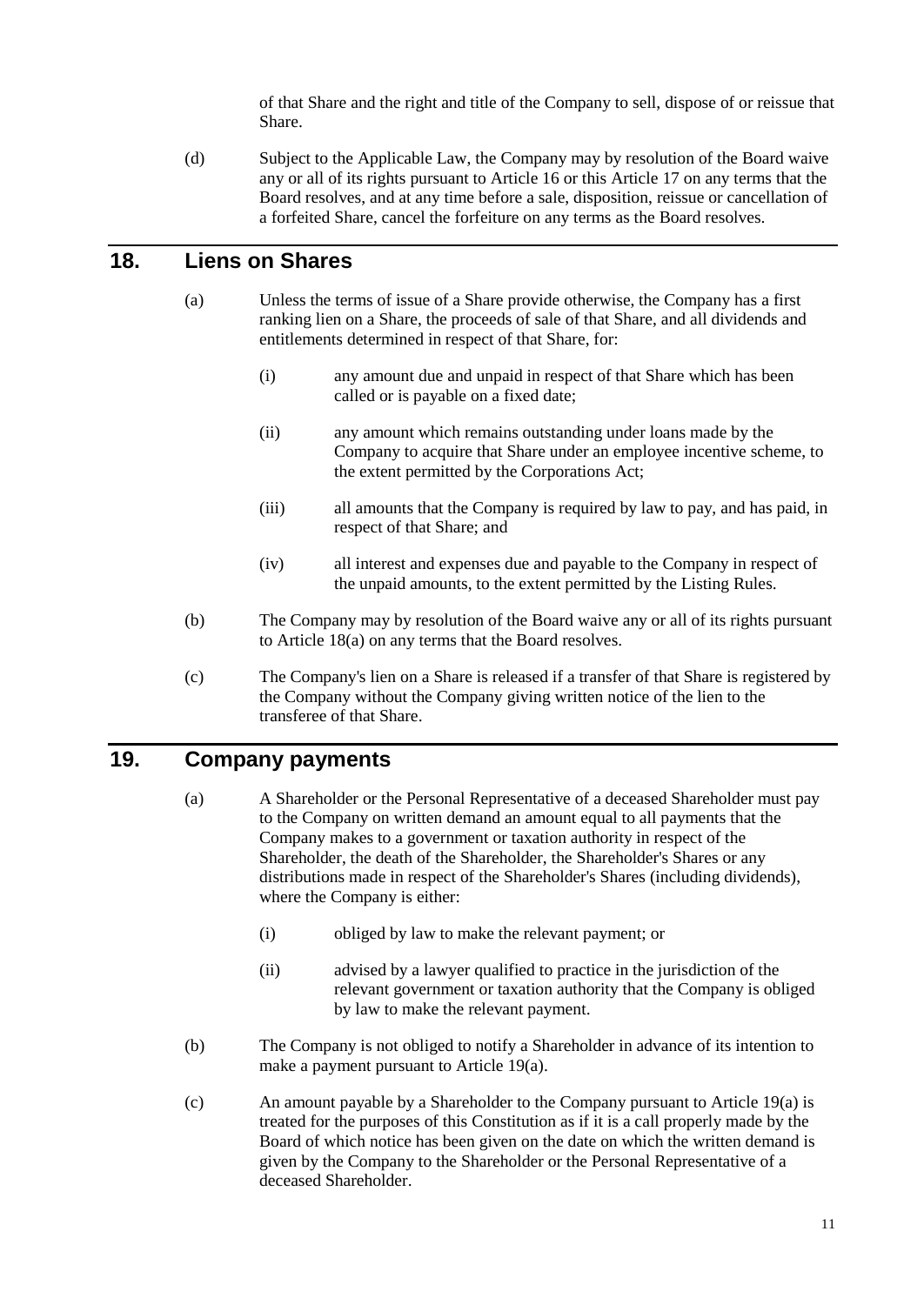- <span id="page-16-6"></span>(d) Subject to the Applicable Law, the Company may refuse to register a transfer of any Share by a Shareholder or that Shareholder's Personal Representative until all amounts paid or payable by the Company in respect of that Share pursuant to any law has been paid to the Company by the Shareholder or the Shareholder's Personal Representative.
- (e) Nothing in this Article [19](#page-15-1) affects any right or remedy which any law confers on the Company.

## <span id="page-16-3"></span><span id="page-16-0"></span>**20. Dealing with Shares**

- (a) Subject to the Applicable Law, the Company may sell, otherwise dispose of or reissue, a Share which has been forfeited to any person on any terms and in any manner as the Board resolves.
- (b) Subject to the Applicable Law, the Company may cancel a Share which has been forfeited pursuant to the terms on which the Share is on issue.
- <span id="page-16-4"></span>(c) For the purposes of enforcing a lien, the Company may sell the Shares which are subject to the lien in any manner the Board resolves and, subject to the Applicable Law, with or without giving any notice to the Shareholder of those Shares.
- (d) The Company may do anything necessary or desirable pursuant to the Applicable Law to protect or enforce a lien or other interest in Shares to which the Company is entitled by law or pursuant to this Constitution.
- (e) Nothing in this Article [20](#page-16-0) affects any right or remedy which any law confers on the Company.

#### <span id="page-16-1"></span>**21. Proceeds of sale**

- (a) The Company must apply the proceeds of any sale of any Shares pursuant to Article  $20(a)$ , or  $20(c)$  in the following order:
	- (i) the expenses of the sale;
	- (ii) the amounts due and unpaid in respect of those Shares; and
	- (iii) subject to the terms of issue of the Shares and any lien pursuant to Article [18](#page-15-0) for an amount unpaid in respect of the Shares, the balance (if any) to or at the direction of the person entitled to the Shares immediately prior to the sale, on delivery by that person of any evidence of ownership of or entitlement to those Shares as the Board requires.
- <span id="page-16-5"></span>(b) The Company is not required to pay interest on any amount payable pursuant to Article [21\(a\)\(iii\).](#page-16-5)

## <span id="page-16-2"></span>**22. Sale procedure**

- (a) The Company may:
	- (i) effect a transfer of Shares sold pursuant to Article [20;](#page-16-0) and
	- (ii) receive the consideration (if any) given for Shares sold pursuant to Article [20.](#page-16-0)
- (b) The validity of the sale of Shares pursuant to Article [20](#page-16-0) may not be called into question by any person after the transfer has been registered, and the buyer of the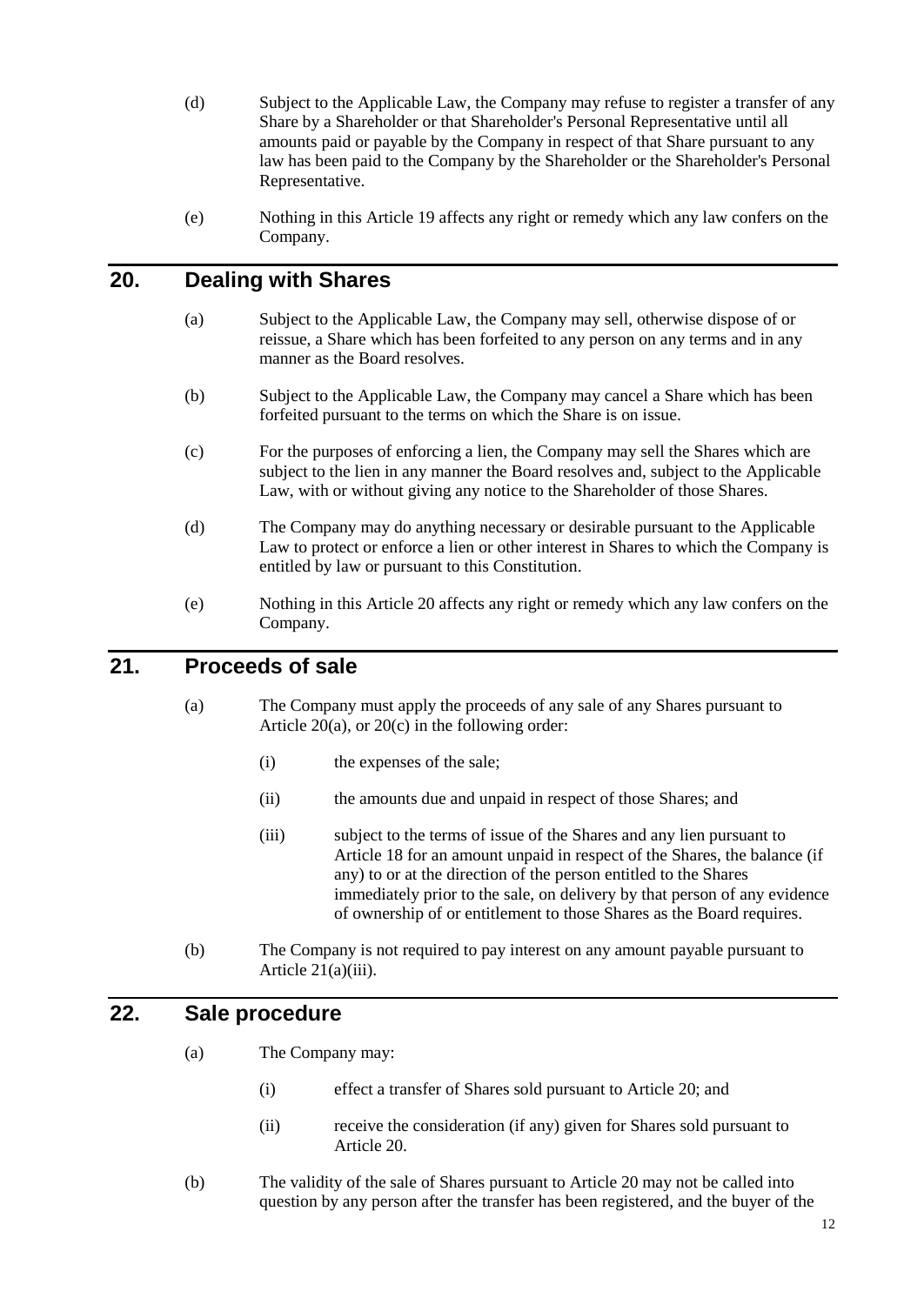Shares need not enquire as to the validity of the sale or the application of the sale proceeds by the Company.

- (c) The title of the buyer of Shares sold pursuant to Article [20](#page-16-0) is not affected by any irregularity or invalidity in connection with the sale.
- (d) The sole remedy (if any) of any person aggrieved by a sale of Shares pursuant to Article [20](#page-16-0) is in damages only and against the Company exclusively.
- (e) A certificate in writing from the Company signed by a Director or Secretary that a Share was sold, disposed of or reissued in accordance with Article [20](#page-16-0) is conclusive evidence of those matters.

## <span id="page-17-0"></span>**Transfer of Shares**

## <span id="page-17-1"></span>**23. Electronic Transfer Systems**

- (a) The Company may do any act, matter or thing permitted pursuant to the Applicable Law to facilitate involvement by the Company in any clearing and settlement facility provided pursuant to the Applicable Law for the transfer of financial products.
- (b) The Company must comply with the obligations imposed on it by the Settlement Rules in relation to a transfer of Shares.

## <span id="page-17-2"></span>**24. Transfers**

- <span id="page-17-3"></span>(a) Subject to this Constitution and any restrictions attached to a Share, a Shareholder may transfer one or more Shares that Shareholder holds by:
	- (i) a proper ASTC transfer (as defined in the Corporations Regulations, 2001 (Commonwealth));
	- (ii) a written instrument of transfer in any usual form or in any other form approved by the Board that is otherwise permitted by law; or
	- (iii) any other method that is permitted by the Applicable Law and is approved by the Board.
- <span id="page-17-4"></span>(b) An instrument of transfer of a Share referred to in Article  $24(a)(ii)$  must be:
	- (i) executed by or on behalf of the transferor and the transferee, unless the Corporations Act provides otherwise or the Board has resolved that the execution of the transferee is not required;
	- (ii) duly stamped, if required by law;
	- (iii) delivered to the Company, at the place where the Register is kept, together with the certificate (if any) of the Share to be transferred and any other evidence as the Board may require to prove the title of the transferor to that Share, the right of the transferor to transfer that Share, and the proper execution of the instrument of transfer; and
	- (iv) accompanied by payment of any applicable fee which the Company is entitled to charge pursuant to Article [24\(e\).](#page-18-1)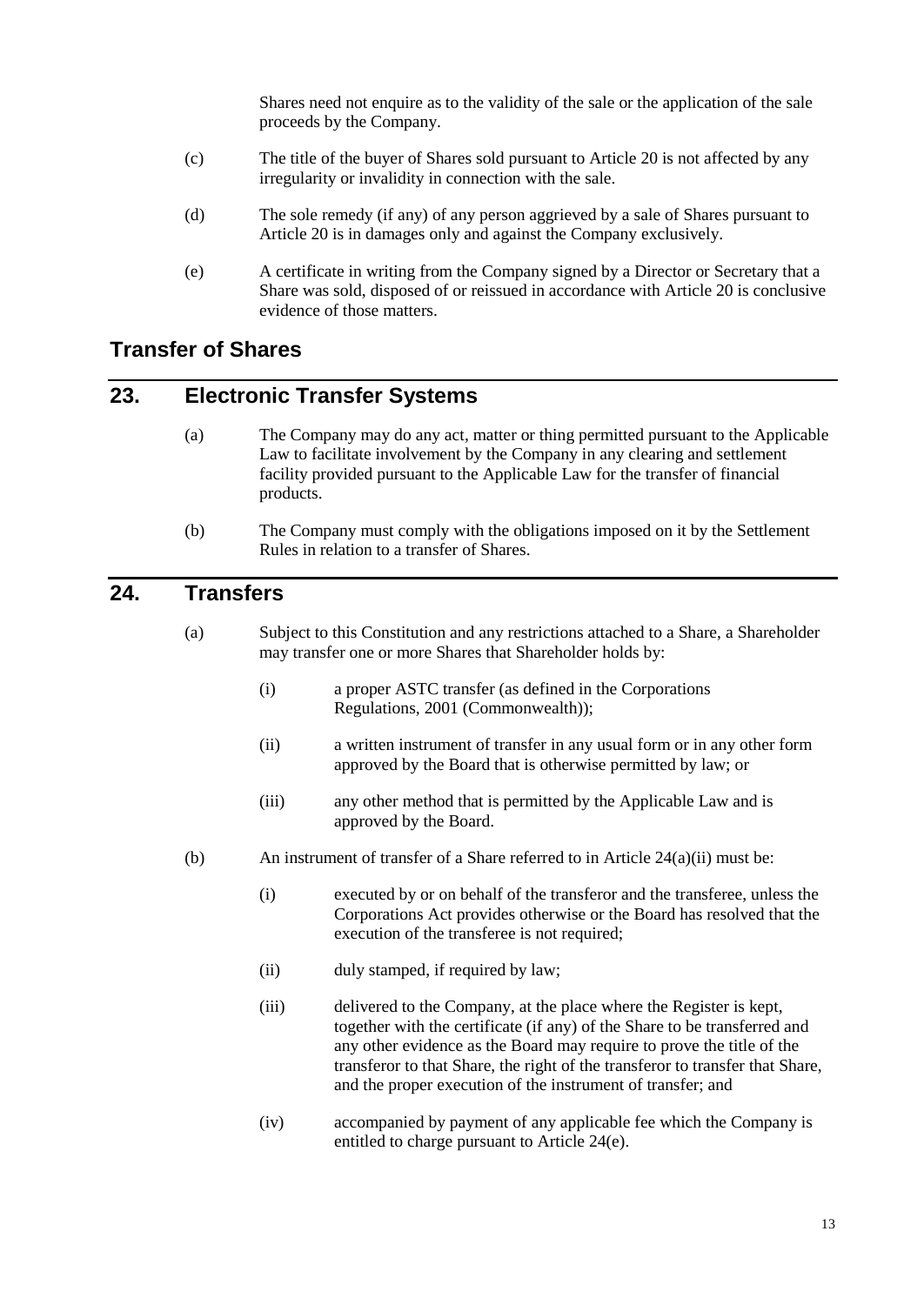- (c) A Shareholder must not dispose of Restricted Securities during the escrow period for those securities, except as permitted by the Restriction Agreement, the Listing Rules or ASX.
- (d) A person transferring a Share remains the registered holder of that Share until a transfer for that Share has been effected in accordance with the Settlement Rules, or a transfer for that Share has been registered and the transferee is entered in the Register as the holder of that Share.
- (e) The Company must not charge a fee to register a transfer of a Share in accordance with this Constitution except as permitted by the Applicable Law.

#### <span id="page-18-1"></span><span id="page-18-0"></span>**25. Refusal to register transfers**

- (a) The Company must not refuse or fail to register a transfer of Shares, except where required by the Applicable Law or permitted pursuant to Article [19\(d\),](#page-16-6) [24\(b\)](#page-17-4) or [25.](#page-18-0)
- (b) The Company may refuse to register a transfer of Shares where the Applicable Law permits the Company to do so.
- (c) If permitted by the Applicable Law, the Company may refuse to register an instrument of transfer of Shares where:
	- (i) the transfer is not in registrable form;
	- (ii) the Company has a lien on any of the Shares transferred;
	- (iii) the registration of the transfer may breach an Australian law or a court order;
	- (iv) the registration of the transfer will create a new holding of Shares which at the time the transfer is lodged is less than a marketable parcel;
	- (v) the transfer does not comply with the terms of an employee incentive scheme; or
	- (vi) the Company is otherwise permitted or required to do so pursuant to the terms of issue of the Shares.
- (d) The Company must refuse to register a transfer of Shares where the Applicable Law or a law about stamp duty requires the Company to do so or this Constitution otherwise requires.
- (e) The Company must refuse to acknowledge a disposal (including registering a transfer) of Restricted Securities during the escrow period for those securities, except as permitted by the Restriction Agreement, the Listing Rules or ASX.
- (f) The Company may apply, or may ask the CSF Operator to apply, a holding lock (including to prevent a transfer, or to refuse to register a paper-based transfer document) where the Applicable Law permits the Company to do so.
- (g) Failure by the Company to give notice of refusal to register any transfer or of any holding lock as may be required pursuant to the Applicable Law does not invalidate the refusal to register the transfer or the holding lock.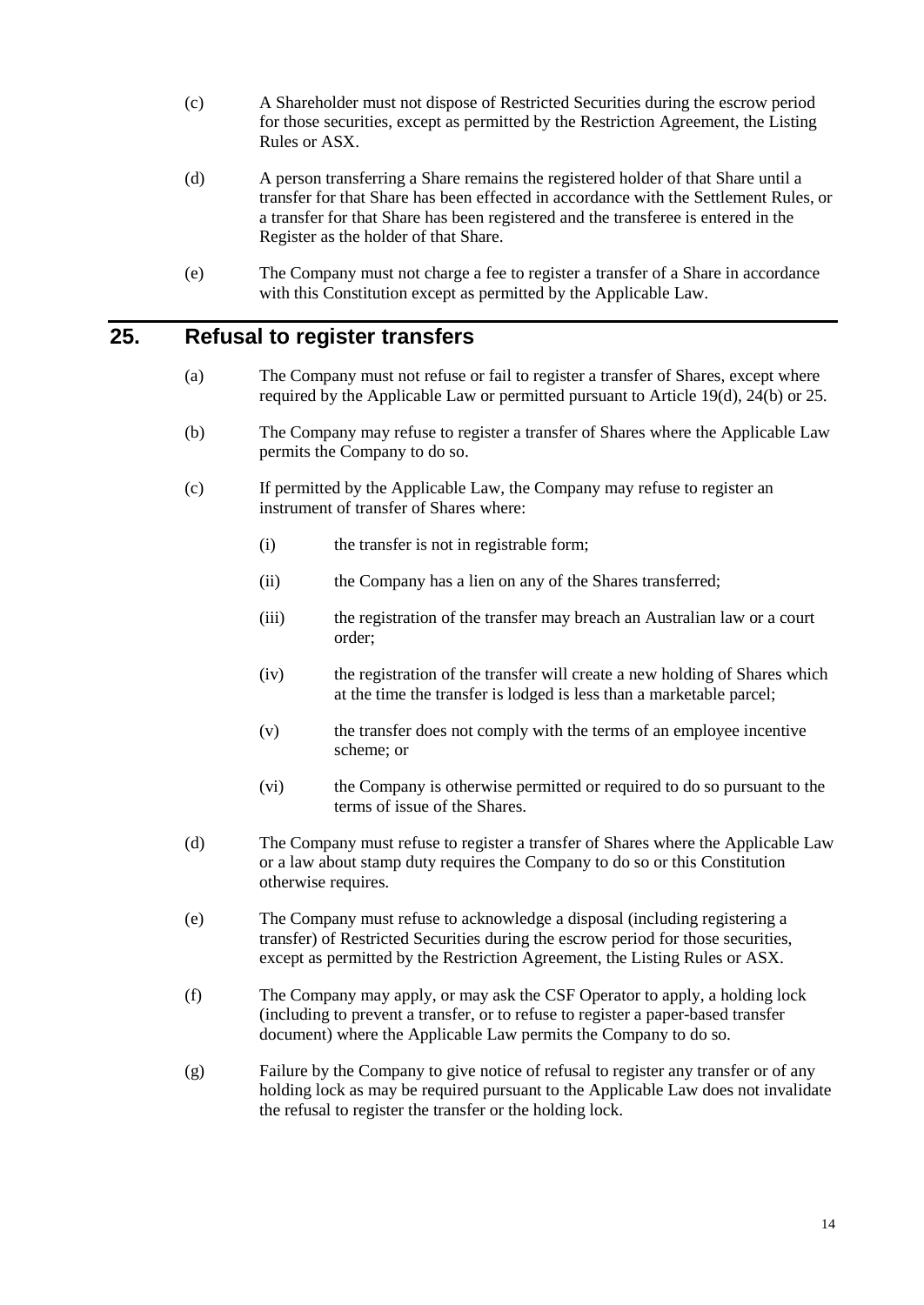### <span id="page-19-5"></span><span id="page-19-1"></span><span id="page-19-0"></span>**26. Transmission on death**

- (a) If the registered holder of a Share which is not Jointly Held dies, the Company must recognise only the Personal Representative of that registered holder as having any title to or interest in, or any benefits accruing in respect of, that Share.
- <span id="page-19-6"></span>(b) If a registered holder of a Share which is Jointly Held dies, the Company must recognise only the surviving registered holders of that Share as having any title to or interest in, or any benefits accruing in respect of, that Share.
- (c) The estate of a deceased Shareholder is not released from any liability in respect of the Shares that are registered in the name of that Shareholder.
- (d) Where 2 or more persons are jointly entitled to any Share as a consequence of the death of the registered holder of that Share, they are taken to be Joint Holders of that Share.
- (e) Notwithstanding Articles [26\(a\)](#page-19-5) and [26\(b\),](#page-19-6) the Company may register or give effect to a transfer of Shares to a transferee who dies before the transfer is registered or given effect to by the Company.

## <span id="page-19-7"></span><span id="page-19-2"></span>**27. Transmission Events**

- (a) Subject to the Bankruptcy Act 1966 (Commonwealth) and the Applicable Law, a person who establishes to the satisfaction of the Board that it is entitled to a Share because of a Transmission Event may:
	- (i) elect to be registered as a Shareholder in respect of that Share by giving a signed notice in writing to the Company; or
	- (ii) transfer that Share to another person.
- (b) Subject to the Applicable Law, a transfer pursuant to Article [27\(a\)](#page-19-7) is subject to all of the provisions of this Constitution relating to transfers of Shares.

## <span id="page-19-3"></span>**Proceedings of Shareholders**

## <span id="page-19-4"></span>**28. Calling meetings of Shareholders**

- (a) The Board may call a meeting of Shareholders to be held at the time and place (including 2 or more venues using technology which gives Attending Shareholders as a whole a reasonable opportunity to participate) and in the manner that the Board decides.
- <span id="page-19-8"></span>(b) The Board may in accordance with the Applicable Law specify a time by reference to which persons will be taken to hold Shares for the purpose of a meeting of Shareholders.
- (c) No Shareholder may call or arrange to hold a meeting of Shareholders except where permitted by the Corporations Act.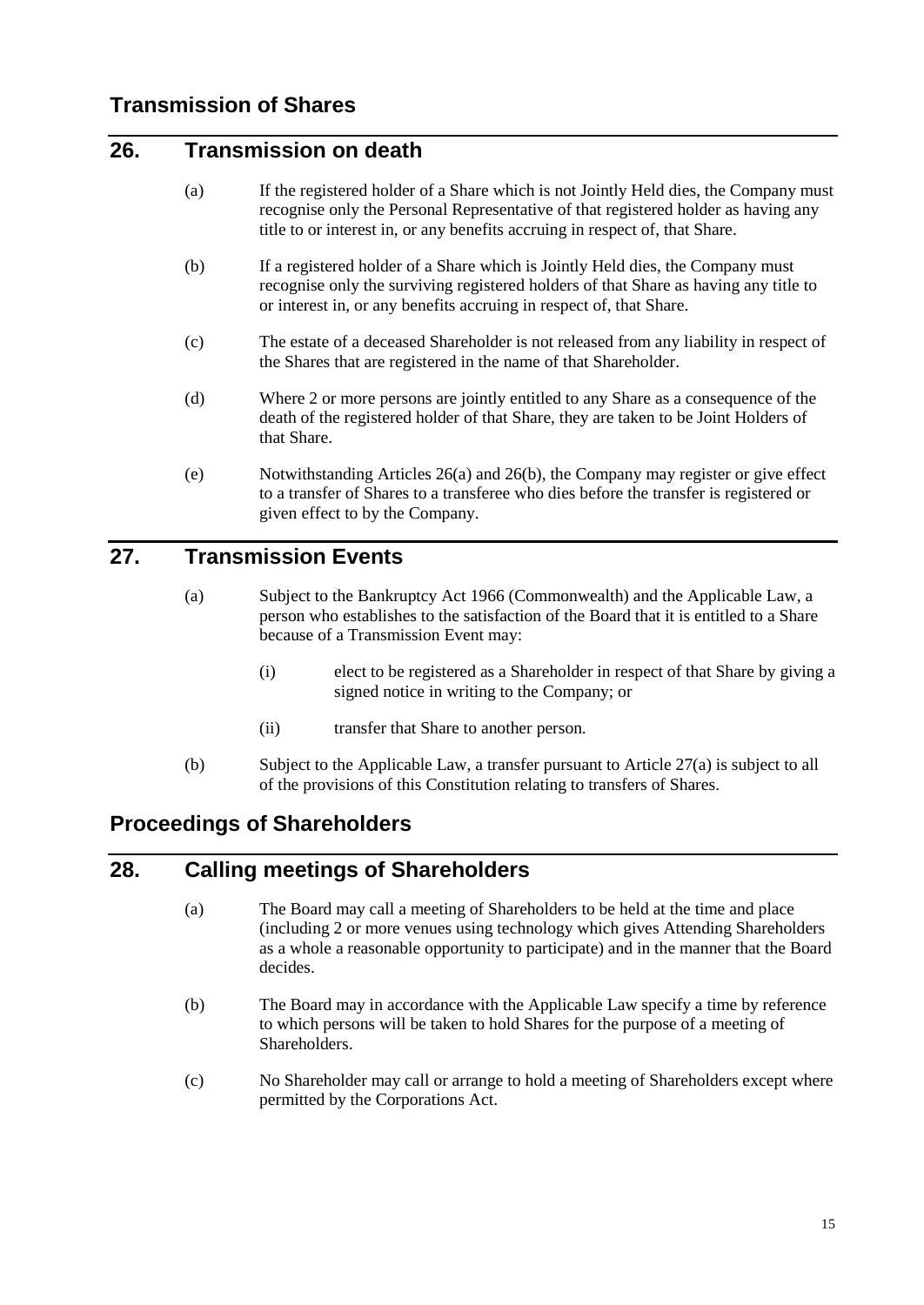## <span id="page-20-3"></span><span id="page-20-0"></span>**29. Notice of meetings of Shareholders**

- (a) Where the Company has called a meeting of Shareholders, notice of the meeting and any proxy form for the meeting may be given in the form and in the manner in which the Board decides, subject to any requirements of the Applicable Law.
- (b) A person may waive notice of any meeting of Shareholders by written notice to the Company.
- (c) A person who has not duly received notice of a meeting of Shareholders may, before or after the meeting, notify the Company of the person's agreement to anything done or resolution passed at the meeting.
- (d) A person's attendance at a meeting of Shareholders waives any objection which that person may have had to a failure to give notice, or the giving of a defective notice, of the meeting, unless the person at the beginning of the meeting objects to the holding of the meeting.
- (e) Subject to the Corporations Act, anything done (including the passing of a resolution) at a meeting of Shareholders is not invalid because either or both a person does not receive notice of the meeting or a proxy form, or the Company accidentally does not give notice of the meeting or a proxy form to a person.

#### <span id="page-20-1"></span>**30. Business of meetings**

Except with the approval of the Board, with the permission of the chairperson of the meeting or pursuant to the Corporations Act, no person may move at any meeting of Shareholders:

- (a) any resolution (except in the form set out in the notice of meeting given pursuant to Article  $29(a)$ ; or
- (b) any amendment of any resolution or a document which relates to any resolution and a copy of which has been made available to Shareholders to inspect or obtain.

#### <span id="page-20-2"></span>**31. Quorum**

- (a) No business may be transacted at a meeting of Shareholders except, subject to Article [32,](#page-21-0) the election of the chairperson of the meeting unless a quorum for a meeting of Shareholders is present at the time when the meeting commences.
- (b) A quorum for a meeting of Shareholders is 2 Attending Shareholders entitled to vote on a resolution at that meeting. Each individual present may only be counted once towards a quorum. If a Shareholder has appointed more than one proxy or attorney or Corporate Representative, only one of them may be counted towards a quorum. If a Shareholder entitled to vote on a resolution at that meeting would not otherwise be counted in the quorum and that Shareholder casts a valid Direct Vote, then that Shareholder must also be counted in the quorum.
- (c) If a quorum is not present within 30 minutes after the time appointed for the commencement of a meeting of Shareholders, the meeting is dissolved unless the chairperson of the meeting or the Board adjourn the meeting to a date, time and place determined by that chairperson or the Board.
- (d) If a quorum is not present within 30 minutes after the time appointed for the commencement of an adjourned meeting of Shareholders, the meeting is dissolved.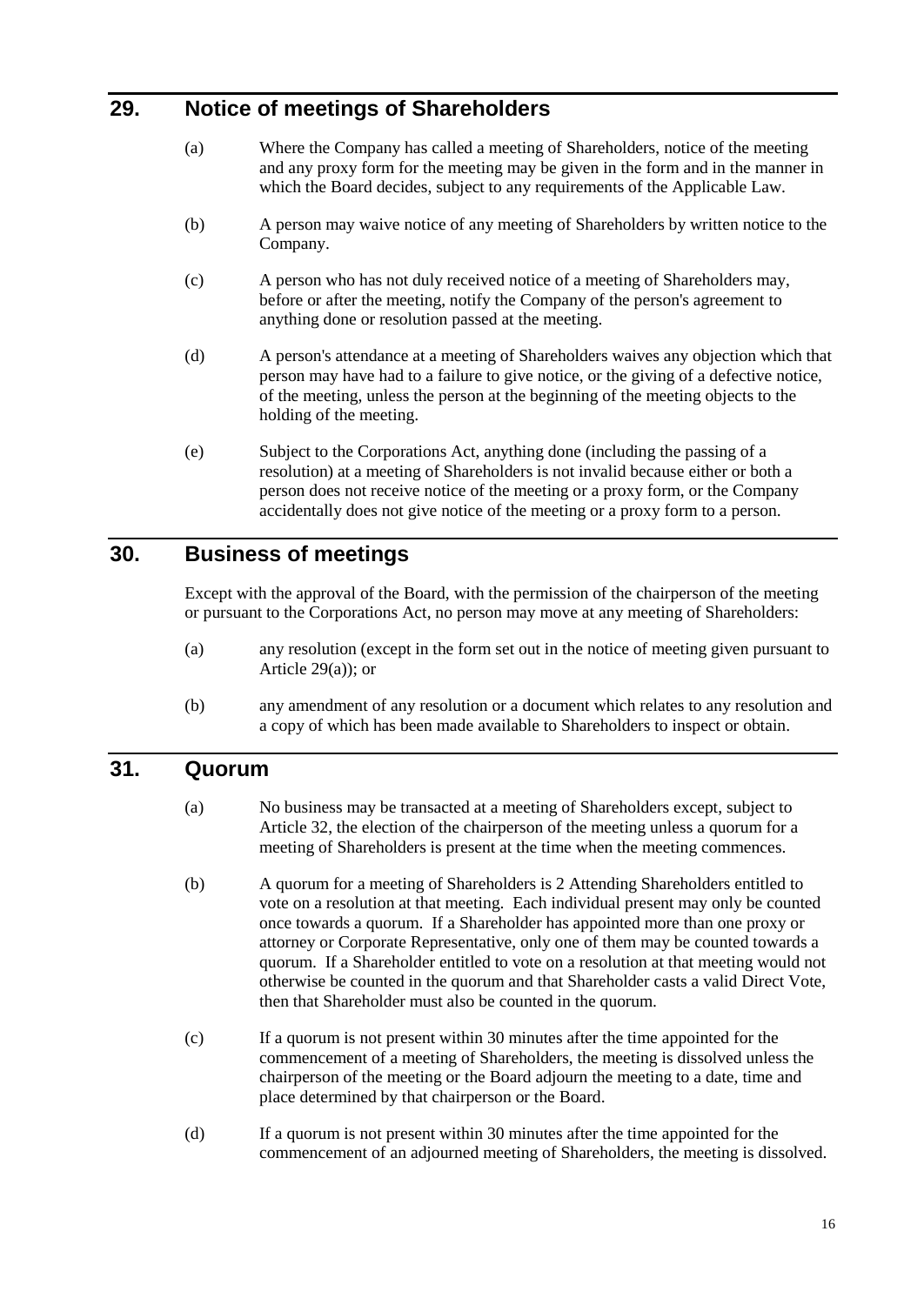## <span id="page-21-0"></span>**32. Chairperson of meetings of Shareholders**

- (a) Subject to Articles [32\(b\)](#page-21-2) and [32\(c\),](#page-21-3) the chairperson of the Board must chair each meeting of Shareholders.
- <span id="page-21-2"></span>(b) If at a meeting of Shareholders:
	- (i) there is no chairperson of the Board; or
	- (ii) the chairperson of the Board is not present within 15 minutes after the time appointed for the commencement of a meeting of Shareholders or is not willing to chair all or part of the meeting,

the Directors who are or will be present at the meeting may (by majority vote) elect one of their number or, in the absence of all the Directors or if none of the Directors present is willing to act, the Attending Shareholders may elect one of their number, to chair that meeting.

<span id="page-21-3"></span>(c) A chairperson of a meeting of Shareholders may, for any item of business at that meeting or for any part of that meeting, vacate the chair in favour of another person nominated by him or her (**Acting Chair**). Where an instrument of proxy appoints the chairperson as proxy for part of proceedings for which an Acting Chair has been nominated, the instrument of proxy is taken to be in favour of the Acting Chair for the relevant part of the proceedings.

## <span id="page-21-1"></span>**33. Conduct of meetings of Shareholders**

- (a) Subject to the Corporations Act, the chairperson of a meeting of Shareholders is responsible for the general conduct of that meeting and for the procedures to be adopted at that meeting.
- (b) The chairperson of a meeting of Shareholders may make rulings without putting the question (or any question) to the vote if that action is required to ensure the orderly conduct of the meeting.
- (c) The chairperson of a meeting of Shareholders may determine the procedures to be adopted for proper and orderly discussion or debate at the meeting, and the casting or recording of votes at the meeting.
- (d) The chairperson of a meeting of Shareholders may determine any dispute concerning the admission, validity or rejection of a vote (including a Direct Vote) at the meeting.
- (e) The chairperson of a meeting of Shareholders may, subject to the Corporations Act, at any time terminate discussion or debate on any matter being considered at the meeting and require that matter be put to a vote.
- (f) The chairperson of a meeting of Shareholders may refuse to allow debate or discussion on any matter which is not business referred to in the notice of that meeting or is not business of the meeting permitted pursuant to the Corporations Act without being referred to in the notice of meeting.
- (g) The chairperson of a meeting of Shareholders may refuse any person admission to, or require a person to leave and remain out of, the meeting if that person:
	- (i) in the opinion of the chairperson, is not complying with the reasonable directions of the chairperson;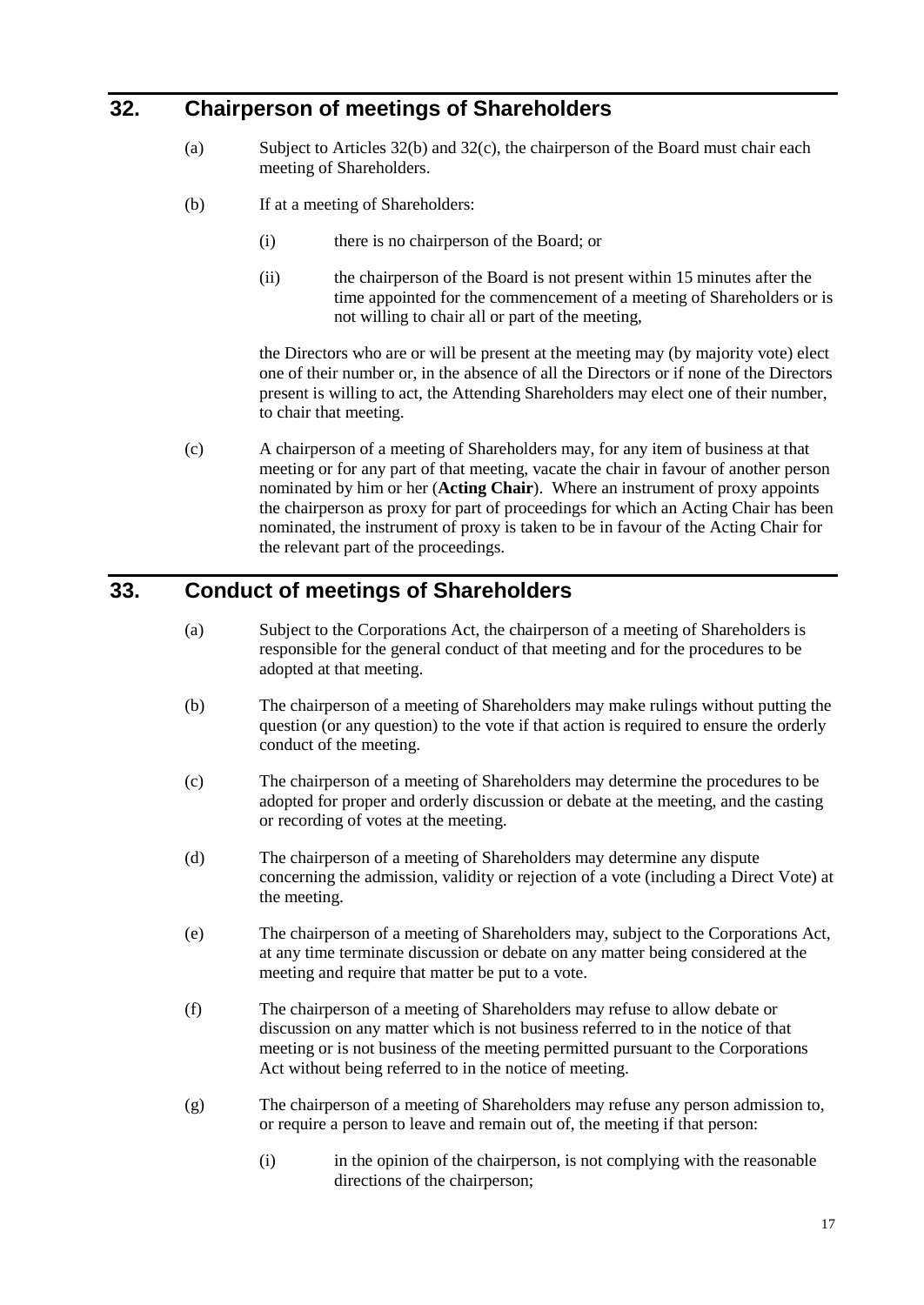- (ii) has any audio or visual recording or broadcasting device;
- (iii) has a placard or banner;
- (iv) has an article the chairperson considers to be dangerous, offensive or liable to cause disruption;
- (v) behaves or threatens to behave in a dangerous, offensive or disruptive manner;
- (vi) refuses to produce or to permit examination of any article, or the contents of any article, in the person's possession; or
- (vii) is not entitled pursuant to the Corporations Act or this Constitution to attend the meeting.
- (h) If the chairperson of a meeting of Shareholders considers that there are too many persons present at the meeting to fit into the venue where the meeting is to be held, the chairperson may nominate a separate meeting place using any technology that gives Attending Shareholders as a whole a reasonable opportunity to participate.
- (i) The chairperson of a meeting of Shareholders may delegate any power conferred by this Article [33](#page-21-1) to any person.
- (j) Nothing contained in this Article [33](#page-21-1) limits the powers conferred by law on the chairperson of a meeting of Shareholders.

#### <span id="page-22-0"></span>**34. Attendance at meeting of Shareholders**

- (a) Subject to this Constitution and any rights and restrictions attached to a class of Shares, a Shareholder who is entitled to attend and cast a vote at a meeting of Shareholders, may attend and vote in person or by proxy, by attorney or, if the Shareholder is a body corporate, by Corporate Representative.
- (b) The chairperson of a meeting of Shareholders may require a person acting as a proxy, attorney or Corporate Representative at that meeting to establish to the chairperson's satisfaction that the person is the person who is duly appointed to act. If the person fails to satisfy this requirement, the chairperson may exclude the person from attending or voting at the meeting.
- (c) A Director is entitled to receive notice of and to attend all meetings of Shareholders and all meetings of a class of Shareholders and is entitled to speak at those meetings.
- (d) A person who is requested by the Board to attend a meeting of Shareholders or a meeting of a class of Shareholders is, regardless of whether that person is a Shareholder, entitled to attend that meeting and, at the request of the chairperson of the meeting, is entitled to speak at that meeting.

## <span id="page-22-1"></span>**35. Authority of Attending Shareholders**

(a) Unless otherwise provided in the document or resolution appointing a person as proxy, attorney or Corporate Representative of a Shareholder, the person so appointed has the same rights to speak, demand a poll, join in demanding a poll or act generally at a meeting of Shareholder to which the appointment relates, as the appointing Shareholder would have had if that Shareholder was present at the meeting.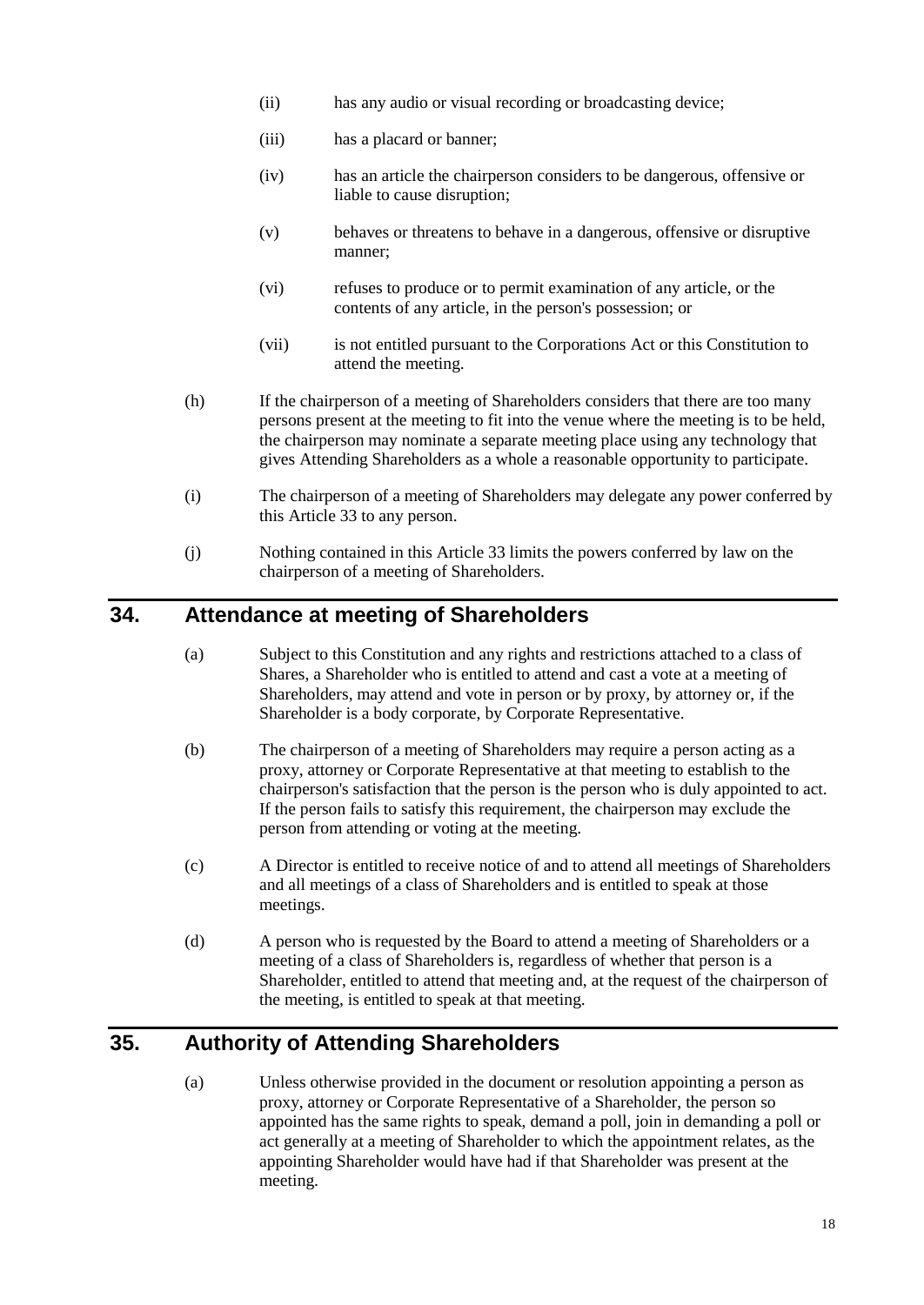- (b) Unless otherwise provided in the document or resolution appointing a person as proxy, attorney or Corporate Representative of a Shareholder, the appointment is taken to confer authority to:
	- (i) vote on any amendment moved to a proposed resolution and on any motion that a proposed resolution not be put or any similar motion; and
	- (ii) vote on any procedural motion, including any motion to elect the chairperson of the meeting of Shareholders to which the appointment relates, to vacate the chair or to adjourn the meeting,

even though the appointment may refer to specific resolutions and may direct the proxy, attorney or Corporate Representative how to vote on particular resolutions.

(c) Unless otherwise provided in the document or resolution appointing a person as proxy, attorney or Corporate Representative of a Shareholder, the appointment is taken to confer authority to attend and vote at a meeting which is rescheduled, postponed or adjourned to another time or changed to another place, even though the appointment may refer to a specific meeting to be held at a specified time or place.

#### <span id="page-23-0"></span>**36. Multiple appointments**

- <span id="page-23-2"></span>(a) If more than one attorney or Corporate Representative appointed by a Shareholder is present at a meeting of Shareholders and the Company has not received notice of any revocation of any of the appointments:
	- (i) an attorney or Corporate Representative appointed to act at that particular meeting may act to the exclusion of an attorney or Corporate Representative appointed pursuant to a standing appointment; and
	- (ii) subject to Article [36\(a\)\(i\),](#page-23-2) an attorney or Corporate Representative appointed pursuant to the most recent appointment may act to the exclusion of an attorney or Corporate Representative appointed earlier in time.
- <span id="page-23-3"></span>(b) An appointment of a proxy of a Shareholder is revoked (or, in the case of a standing appointment, suspended for that particular meeting of Shareholders) if the Company receives a further appointment of a proxy from that Shareholder which would result in there being more than 2 proxies of that Shareholder entitled to act at the meeting. The appointment of proxy made first in time is the first to be treated as revoked or suspended by this Article [36\(b\).](#page-23-3)
- (c) The appointment of a proxy for a Shareholder is not revoked by an attorney or Corporate Representative for that Shareholder attending and taking part in a meeting of Shareholders to which the appointment relates, but if that attorney or Corporate Representative votes on a resolution at that meeting, the proxy is not entitled to vote, and must not vote, as the Shareholder's proxy on that resolution.

## <span id="page-23-1"></span>**37. Voting at meeting of Shareholders**

- (a) A resolution put to the vote at a meeting of Shareholders must be decided on a show of hands, unless a poll is demanded in accordance with Article [41](#page-26-1) and that demand is not withdrawn.
- (b) Subject to this Constitution and any rights or restrictions attached to a class of Shares, on a show of hands at a meeting of Shareholders, each Attending Shareholder having the right to vote on the resolution has one vote, provided that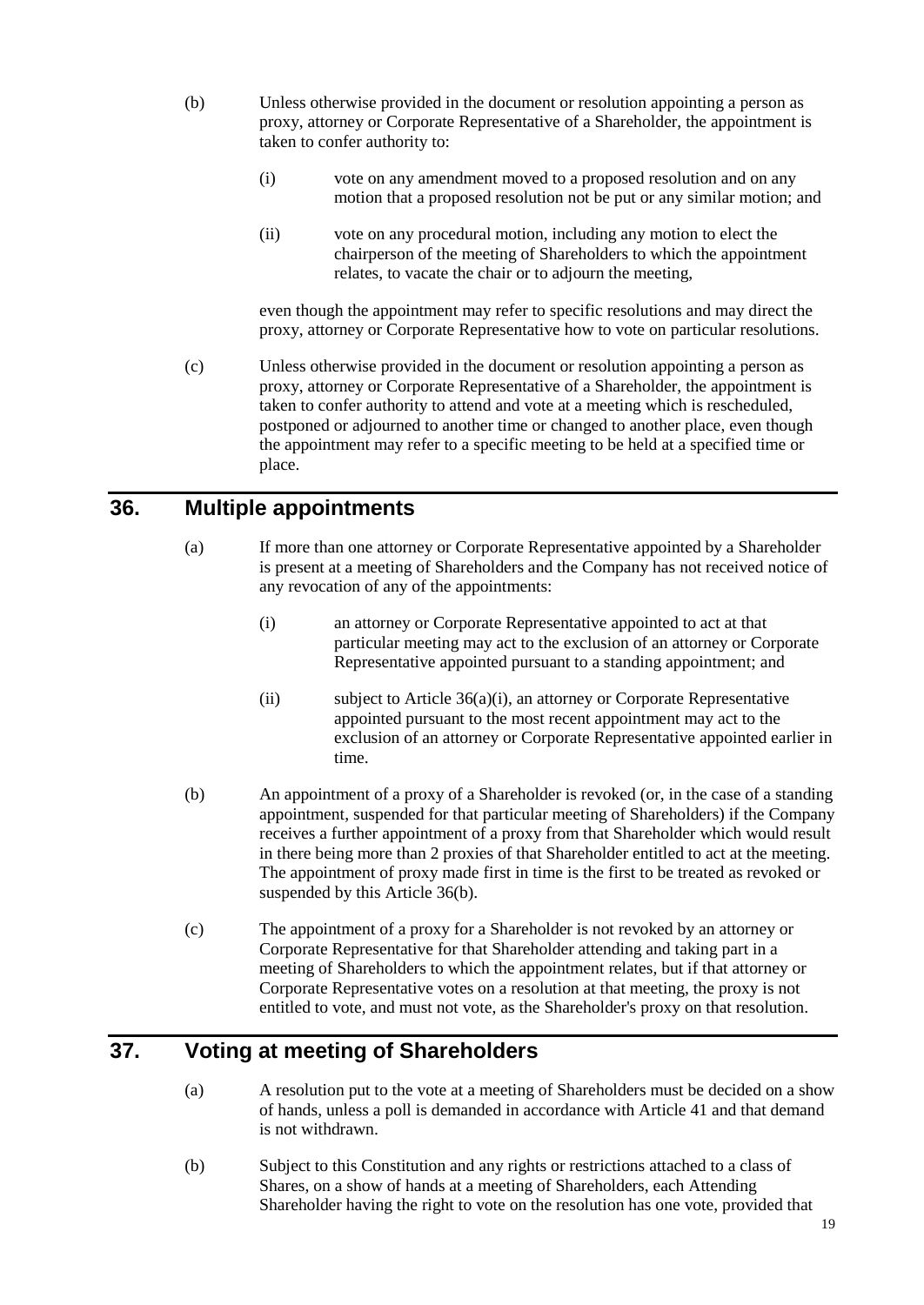where a person is entitled to vote in more than one capacity, that person is entitled only to one vote.

- <span id="page-24-0"></span>(c) Subject to this Constitution and any rights or restrictions attached to a class of Shares, on a poll at a meeting of Shareholders, each Attending Shareholder having the right to vote on the resolution has:
	- (i) one vote for each fully paid up Share held by that Attending Shareholder or by the Shareholder that the Attending Shareholder represents; and
	- (ii) a fraction of one vote for each partly paid up Share held by that Attending Shareholder or by the Shareholder that Attending Shareholder represents. The fraction is equal to the proportion which the amount paid up bears to the total issue price of that Share. Any amounts credited without payment in money or other consideration being made to the Company and any amounts paid up in advance of the applicable due date for payment are ignored when calculating the proportion.
- <span id="page-24-1"></span>(d) Subject to this Constitution and any rights or restrictions attached to a class of Shares, where the Board has determined other means (including electronic) permitted by law for the casting and recording of votes by Shareholders on any resolution to be put at a meeting of Shareholders, each Shareholder having a right to vote on the resolution has:
	- (i) one vote for each fully paid up Share that the Shareholder holds; and
	- (ii) a fraction of one vote for each partly paid up Share that the Shareholder holds. The fraction is equal to the proportion which the amount paid up bears to the total issue price of that Share. Any amounts credited without payment in money or other consideration being made to the Company and any amount paid up in advance of the applicable due date for payment are ignored when calculating the proportion.
- (e) If the total number of votes to which a person has pursuant to Article  $37(c)$  or  $37(d)$ does not constitute a whole number, the Company must disregard the fractional part of that total.
- <span id="page-24-2"></span>(f) An objection to a right to vote (including a Direct Vote) at a meeting of Shareholders or to a determination to allow or disregard a vote (including a Direct Vote) at the meeting may only be made at that meeting (or any resumed meeting if that meeting is adjourned). Any objection pursuant to this Article [37\(f\)](#page-24-2) must be decided by the chairperson of the meeting of Shareholders, whose decision, made in good faith, is final and conclusive.
- (g) Except where a resolution at a meeting of Shareholders requires a special majority pursuant to the law or the Listing Rules, the resolution is passed if more votes (including in the case of a resolution decided on a poll, Direct Votes) are cast by Shareholders entitled to vote in favour on the resolution than against it.
- (h) In the case of an equality of votes on a resolution at a meeting of Shareholders, the chairperson of that meeting does not have a casting vote on that resolution.
- (i) Unless a poll is demanded and the demand is not withdrawn, a determination by the chairperson of a meeting of Shareholders following a vote on a show of hands that a resolution has been passed or not passed is conclusive, without proof of the number or proportion of the votes recorded in favour or against the resolution.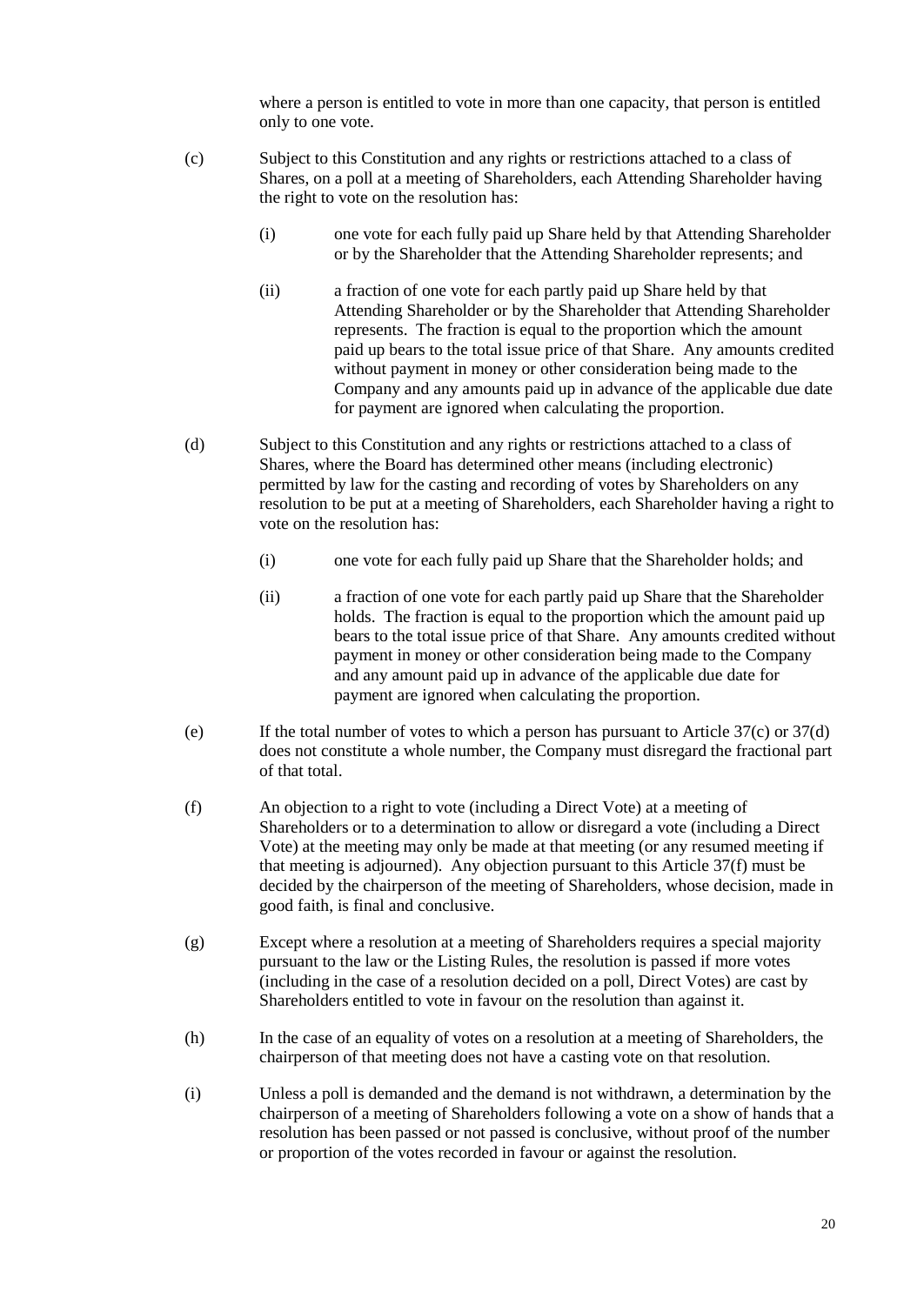## <span id="page-25-0"></span>**38. Direct Voting**

- (a) The Board may determine that Shareholders entitled to attend and vote at a meeting of Shareholders (including a meeting of a class of Shareholders) may cast a vote to which they are entitled by way of Direct Vote on any or all of the resolutions (including any special resolution) proposed to be considered at, and specified in the notice convening, the meeting.
- <span id="page-25-2"></span>(b) If the Board determines that votes may be cast by Direct Vote, the Board may make such rules as it considers appropriate for the casting of Direct Votes, including rules for:
	- (i) the form, method and manner of voting by Direct Vote;
	- (ii) the time by which the votes of Shareholders to be cast by Direct Vote must be received by the Company in order to be effective (which must be no later than the time appointed for the commencement of the meeting or, in the case of an adjourned meeting, the resumption of the meeting); and
	- (iii) the effect of a Shareholder casting both a Direct Vote and a vote in any other manner.

#### <span id="page-25-1"></span>**39. Voting by representatives**

- (a) A person who is entitled to be registered as the holder of a Share because of a Transmission Event may vote in respect of that Share at a meeting of Shareholders provided that person has satisfied the Board of that entitlement not less than 48 hours before the time appointed for the commencement of that meeting. Any vote by that person so entitled must be accepted to the exclusion of the vote of the registered holder of that Share.
- (b) The parent or guardian of an infant Shareholder may vote at a meeting of Shareholders upon production of any evidence of the relationship or of the appointment of the guardian as the Board may require and any vote so made by the parent or guardian of an infant Shareholder must be accepted to the exclusion of the vote of the infant Shareholder.
- (c) The validity of any resolution passed at a meeting of Shareholders is not affected by the failure of any proxy or attorney to vote in accordance with directions (if any) of the appointing Shareholder.
- (d) If a proxy of a Shareholder purports to vote in a way or circumstances that contravene the Corporations Act, on a show of hands the vote of that proxy is invalid and the Company must not count it. If a poll is demanded, votes which the Corporations Act require a proxy of a Shareholder to cast in a given way must be treated as cast in that way.
- (e) Subject to this Constitution and the Applicable Law, a vote cast at a meeting of Shareholders by a person appointed by a Shareholder as a proxy, attorney or Corporate Representative is valid despite:
	- (i) a Transmission Event occurring in respect of that Shareholder; or
	- (ii) the revocation of the appointment (or the authority pursuant to which the appointment was executed),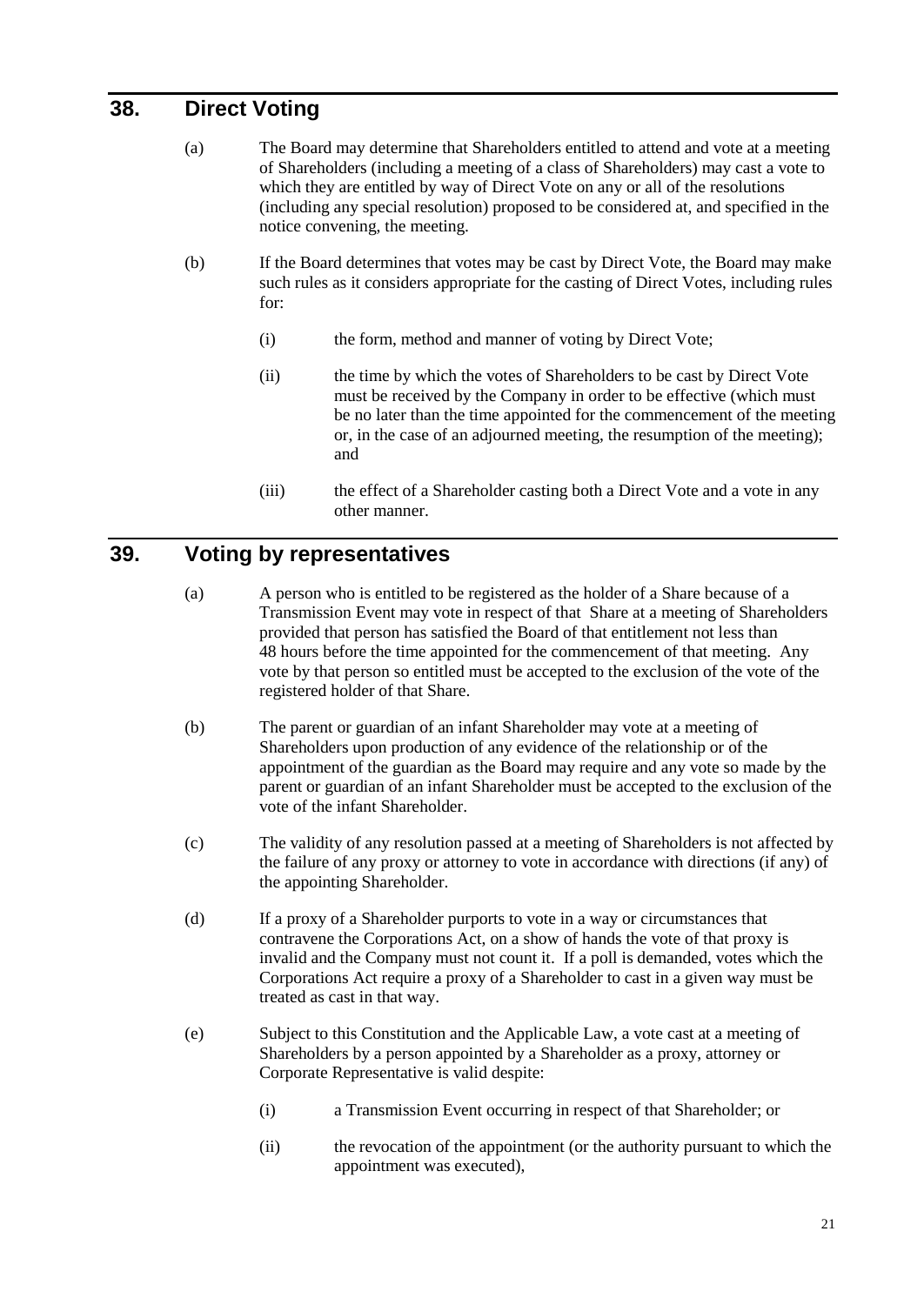if no notice in writing of that matter has been received by the Company at least 48 hours before the time appointed for the commencement of that meeting.

(f) A vote cast at a meeting of Shareholders by a person appointed by a Shareholder as a proxy, attorney or Corporate Representative is valid despite the transfer of the Share in respect of which the appointment is made, if the transfer is not registered or does not take effect pursuant to the Applicable Law by the time specified pursuant to Article [28\(b\).](#page-19-8)

## <span id="page-26-0"></span>**40. Restrictions on voting rights**

- (a) If there is more than one Shareholder of a Jointly Held Share present at a meeting of Shareholders (either in person, by proxy, attorney or Corporate Representative), only the vote by the Shareholder who is present (either in person, by proxy, attorney or Corporate Representative) whose name appears first in the Register in respect of that Share will count.
- (b) The authority of a proxy or attorney for a Shareholder to speak or vote at a meeting of Shareholders in respect of the Shares to which the authority relates is suspended while the Shareholder is present in person at that meeting.
- (c) If a Shareholder has appointed two proxies in respect of a meeting of Shareholders and each proxy attends that meeting, neither of those proxies may vote:
	- (i) on a show of hands; or
	- (ii) on a poll if the number or proportion of the Shareholder's vote for which the proxies have been appointed exceeds the total number or proportion of votes that could be cast by the Shareholder.
- (d) A Shareholder who holds Restricted Securities is not entitled to any voting rights in respect of those Restricted Securities during a breach of the Listing Rules relating to Restricted Securities or a breach of a Restriction Agreement relating to those Restricted Securities, except as permitted by the Restriction Agreement, the Listing Rules or ASX.
- (e) An Attending Shareholder or a Direct Voting Shareholder is not entitled to vote on any resolution in respect of any Shares on which any calls due and payable in respect of those Shares have not been paid.
- (f) An Attending Shareholder or a Direct Voting Shareholder is not entitled to vote on a resolution at a meeting of Shareholders where that vote is prohibited by the Applicable Law or an order of a court of competent jurisdiction.
- <span id="page-26-2"></span>(g) The Company must disregard any vote on a resolution at a meeting of Shareholders purported to be cast by an Attending Shareholder or a Direct Voting Shareholder where that person is not entitled to vote on that resolution. A failure by the Company to disregard a vote on a resolution as required by this Article  $40(g)$  does not invalidate that resolution or any act, matter or thing done at the meeting, unless that failure occurred by wilful default of the Company or of the chairperson of that meeting.

#### <span id="page-26-1"></span>**41. Polls**

(a) A poll on a resolution at a meeting of Shareholders may be demanded by a Shareholder only in accordance with the Corporations Act or by the chairperson of that meeting.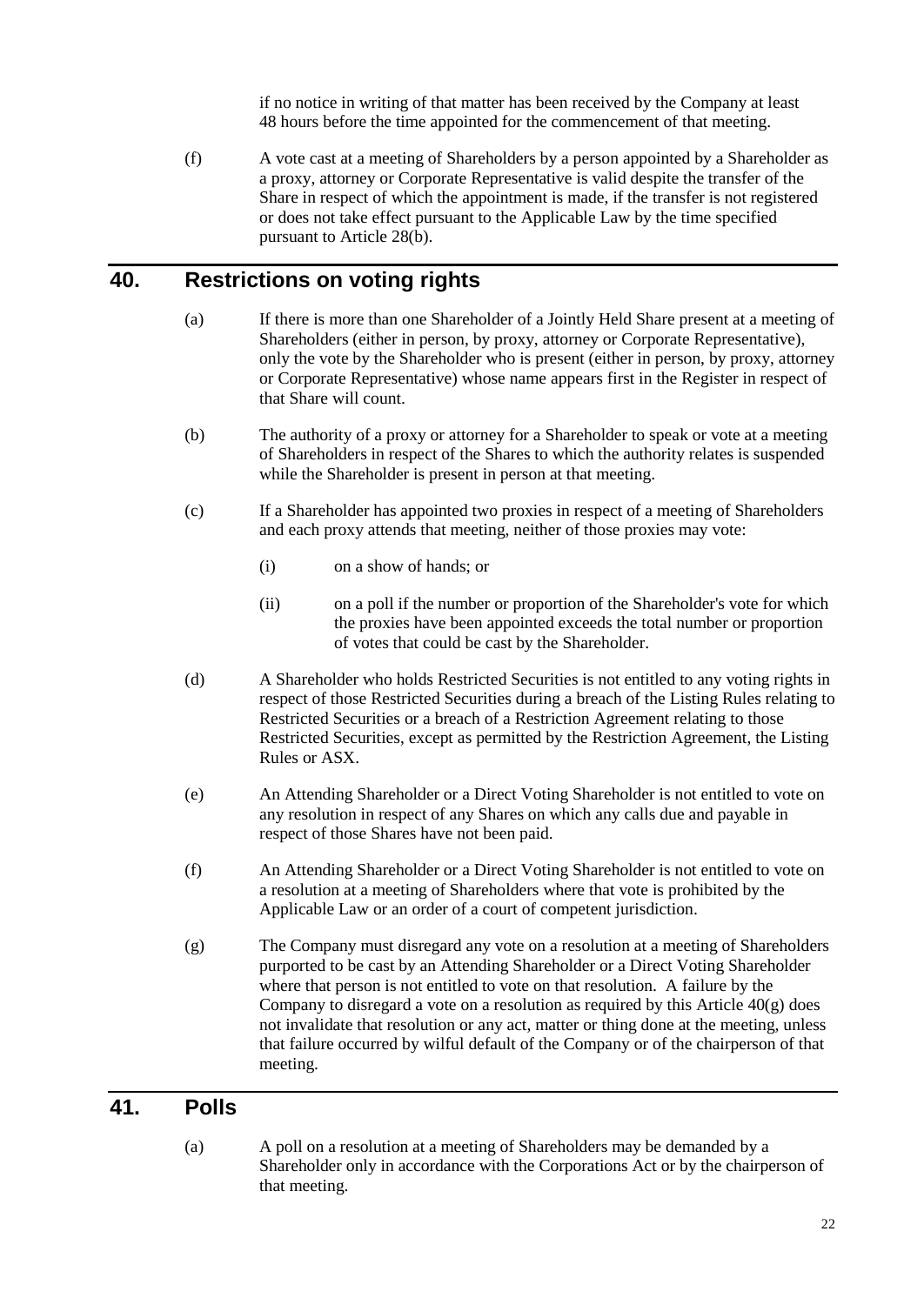- (b) No poll may be demanded at a meeting of Shareholders on the election of a chairperson of that meeting, or unless the chairperson of the meeting otherwise determines, the adjournment of that meeting.
- (c) A demand for a poll may be withdrawn.
- (d) A poll demanded on a resolution at a meeting of Shareholders for the adjournment of that meeting must be taken immediately. A poll demanded on any other resolution at a meeting of Shareholders must be taken in the manner and at the time and place the chairperson of the meeting directs.
- (e) The result of a poll demanded on a resolution of a meeting of Shareholders is a resolution of that meeting.
- (f) A demand for a poll on a resolution of a meeting of Shareholders does not prevent the continuance of that meeting or that meeting dealing with any other business.
- (g) The chairperson may close a meeting before the completion of a count of votes on a poll and declare the result of that poll after the meeting has closed.

#### <span id="page-27-0"></span>**42. Proxies**

- (a) A Shareholder who is entitled to attend and vote at a meeting of Shareholders may appoint a person as proxy to attend and vote for the Shareholder in accordance with the Corporations Act but not otherwise.
- (b) A proxy appointed in accordance with the Corporations Act to attend and vote may only exercise the rights of the Shareholder on the basis and subject to the restrictions provided in the Corporations Act.
- (c) A form of appointment of proxy is valid if it is in accordance with the Corporations Act or in any other form (including electronic) which the Board may determine or accept.
- (d) If the name of the proxy or the name of the office of the proxy in a proxy appointment of a Shareholder is not filled in, the proxy of that Shareholder is:
	- (i) the person specified by the Company in the form of proxy in the case that Shareholder does not choose; or
	- (ii) if no person is so specified, the chairperson of that meeting.

#### <span id="page-27-1"></span>**43. Receipt of appointments**

- (a) An appointment of proxy or attorney for a meeting of Shareholders is effective only if the Company receives the appointment (and any authority pursuant to which the appointment was signed or a certified copy of the authority) not less than 48 hours before the time appointed for the commencement of the meeting, or in the case of an adjourned meeting, resumption of the meeting.
- (b) Where a notice of meeting specifies an electronic address or other electronic means by which a Shareholder may give the Company a proxy appointment, a proxy given at that electronic address or by that other electronic means is taken to have been given by the Shareholder and received by the Company if the requirements set out in the notice of meeting are complied with.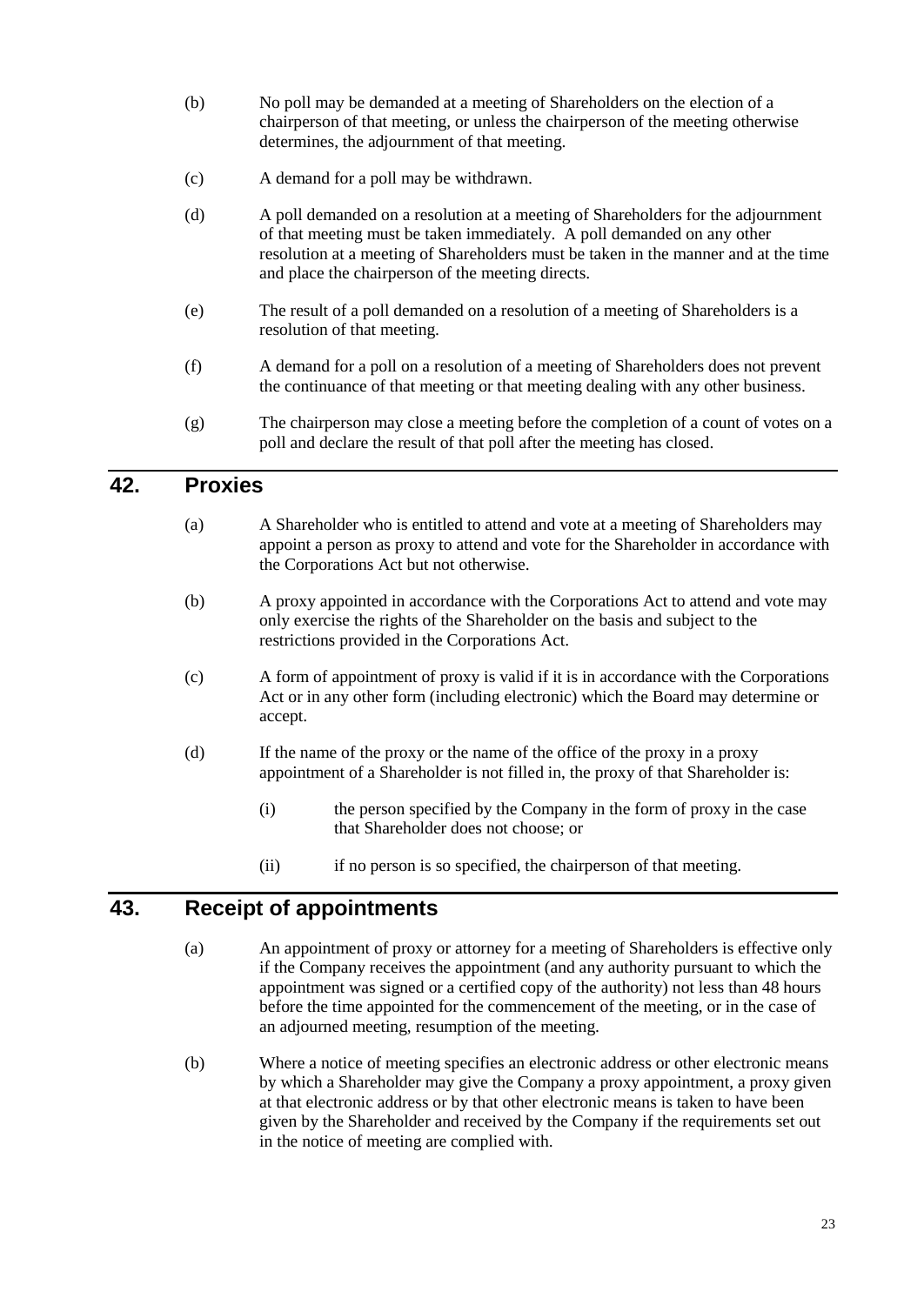## <span id="page-28-3"></span><span id="page-28-0"></span>**44. Adjournments**

- (a) The chairperson of a meeting of Shareholders may at any time during the meeting adjourn the meeting or any business, motion, question or resolution being considered or remaining to be considered at the meeting or any discussion or debate, either to a later time at the same meeting or to an adjourned meeting to be held at the time and place determined by the chairperson.
- (b) If the chairperson of a meeting of Shareholders exercises the right to adjourn that meeting pursuant to Article [44\(a\),](#page-28-3) the chairperson may (but is not obliged to) obtain the approval of Attending Shareholders to the adjournment.
- (c) No person other than the chairperson of a meeting of Shareholders may adjourn that meeting.
- (d) The Company may give such notice of a meeting of Shareholders resumed from an adjourned meeting as the Board resolves. Failure to give notice of an adjournment of a meeting of Shareholders or the failure to receive any notice of the meeting does not invalidate the adjournment or anything done (including the passing of a resolution) at a resumed meeting.
- (e) Only business left unfinished is to be transacted at a meeting of Shareholders which is resumed after an adjournment.

## <span id="page-28-4"></span><span id="page-28-1"></span>**45. Cancellations and postponements**

- (a) Subject to the Corporations Act, the Company may by resolution of the Board cancel or postpone a meeting of Shareholders or change the place for the meeting, prior to the date on which the meeting is to be held.
- (b) Article [45\(a\)](#page-28-4) does not apply to a meeting called in accordance with the Corporations Act by a Director, by Shareholders or by the Board on the request of Shareholders, unless that Director or those Shareholders consent to the cancellation or postponement of the meeting.
- (c) Subject to the Listing Rules, the Company may give notice of a cancellation or postponement or change of place of a meeting of Shareholders as the Board resolves. Failure to give notice of a cancellation or postponement or change of place of a meeting of Shareholders or the failure to receive any notice of the meeting does not invalidate the cancellation, postponement or change of place of a meeting or anything done (including the passing of a resolution) at a postponed meeting or the meeting at the new place.
- (d) The only business that may be transacted at a meeting of Shareholders the holding of which is postponed is the business specified in the original notice calling the meeting.

## <span id="page-28-2"></span>**46. Meetings of a class of Shareholders**

All the provisions of this Constitution relating to a meeting of Shareholders apply so far as they are capable of application and with any necessary changes to a meeting of a class of Shareholders required to be held pursuant to this Constitution or the Applicable Law except that:

(a) a quorum is 2 Attending Shareholders who hold (or whose Shareholder that they represent holds) Shares of the class, or if only one person holds all the Shares of the class, that person (or an Attending Shareholder representing that person) . If a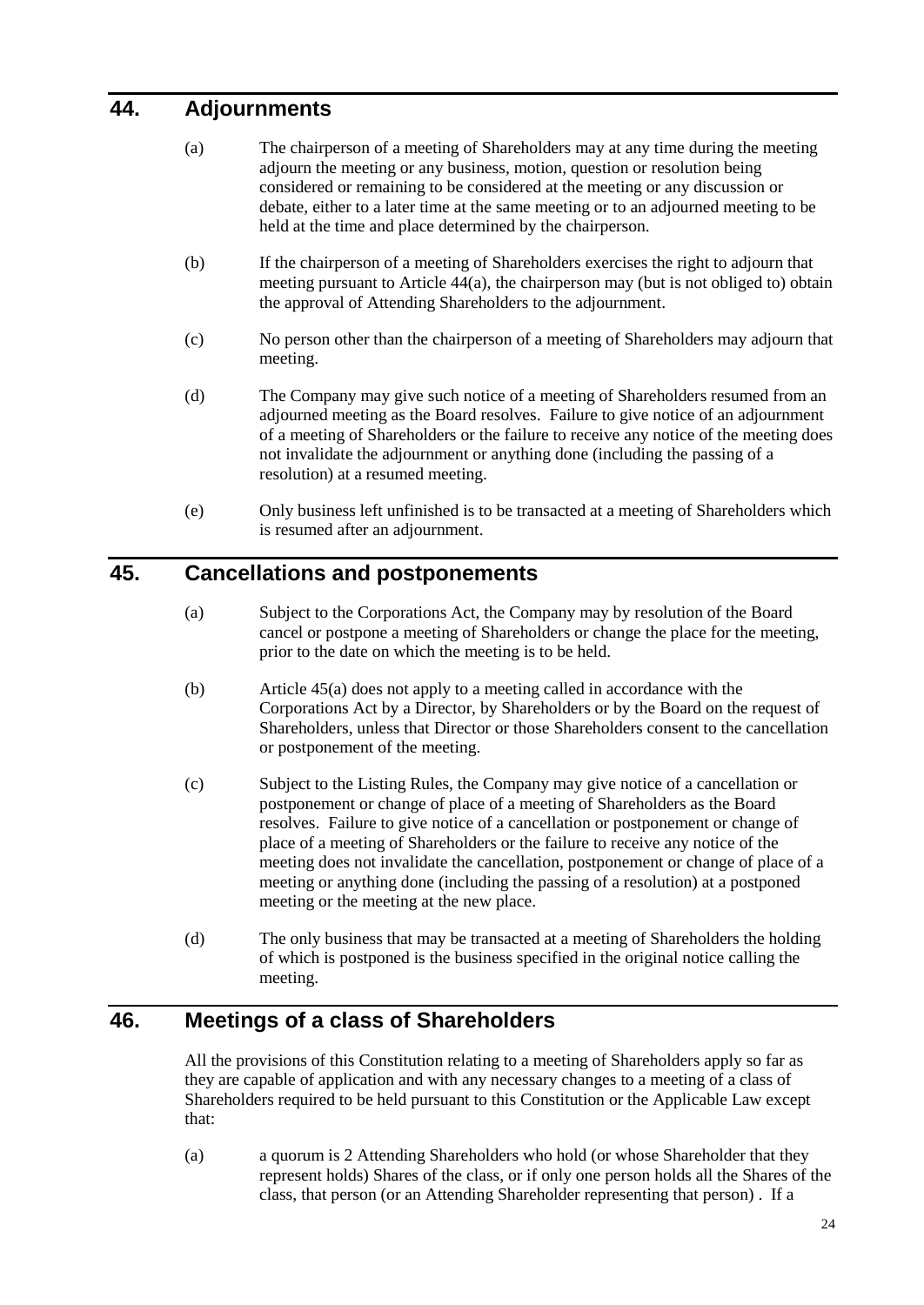Shareholder, who holds Shares of the relevant class and is entitled to vote on a resolution at that meeting, would not otherwise be counted in the quorum and that Shareholder casts a valid Direct Vote, then that Shareholder must also be counted in the quorum; and

(b) any Attending Shareholder who holds (or whose Shareholder that they represent holds) Shares of the class may demand a poll.

## <span id="page-29-0"></span>**Directors**

#### <span id="page-29-2"></span><span id="page-29-1"></span>**47. Appointment of Directors**

- (a) The number of Directors (not counting alternate directors of the Company) must be the number, not being less than 3 nor more than 12, determined by the Directors, but the number so determined at a particular time must not be less than the number of Directors when the determination takes effect.
- <span id="page-29-4"></span>(b) Subject to Article [47\(a\),](#page-29-2) the Board may appoint any person as a Director.
- (c) Subject to Article [47\(a\),](#page-29-2) the Company may, at a meeting of Shareholders at which a Director retires or otherwise vacates office, by resolution fill the vacated office by electing a person to that office.
- (d) A Director need not be a Shareholder.
- (e) The Directors must take all reasonable steps to ensure that the composition of the Board complies with any relevant Standard.
- <span id="page-29-3"></span>(f) Each Director, or candidate for election or appointment as a Director, must provide to the Company on request such information as the Company requires (including consents for the Company to access sensitive information under the Privacy Act 1988) to comply with:
	- (i) the Fit and Proper Policy;
	- (ii) any relevant Standard; or
	- (iii) any other relevant law or financial or other reporting requirement.
- (g) Each Director must provide updated information to the Company if the information previously provided in accordance with Article [47\(f\)](#page-29-3) changes or becomes out of date where notification of such change is necessary for the Company to maintain compliance with the requirements set out in Article [47\(f\).](#page-29-3)
- (h) A person is not eligible to be appointed as a Director if the person:
	- (i) is disqualified or prevented by law from being a director of a body corporate; or
	- (ii) fails to provide all information and consents the Directors reasonably request to determine if the person is of appropriate fitness and propriety to be and act as a Director by reference to the Fit and Proper Policy; or
	- (iii) is assessed as being not of appropriate fitness and propriety to be and act as a Director by reference to the Fit and Proper Policy.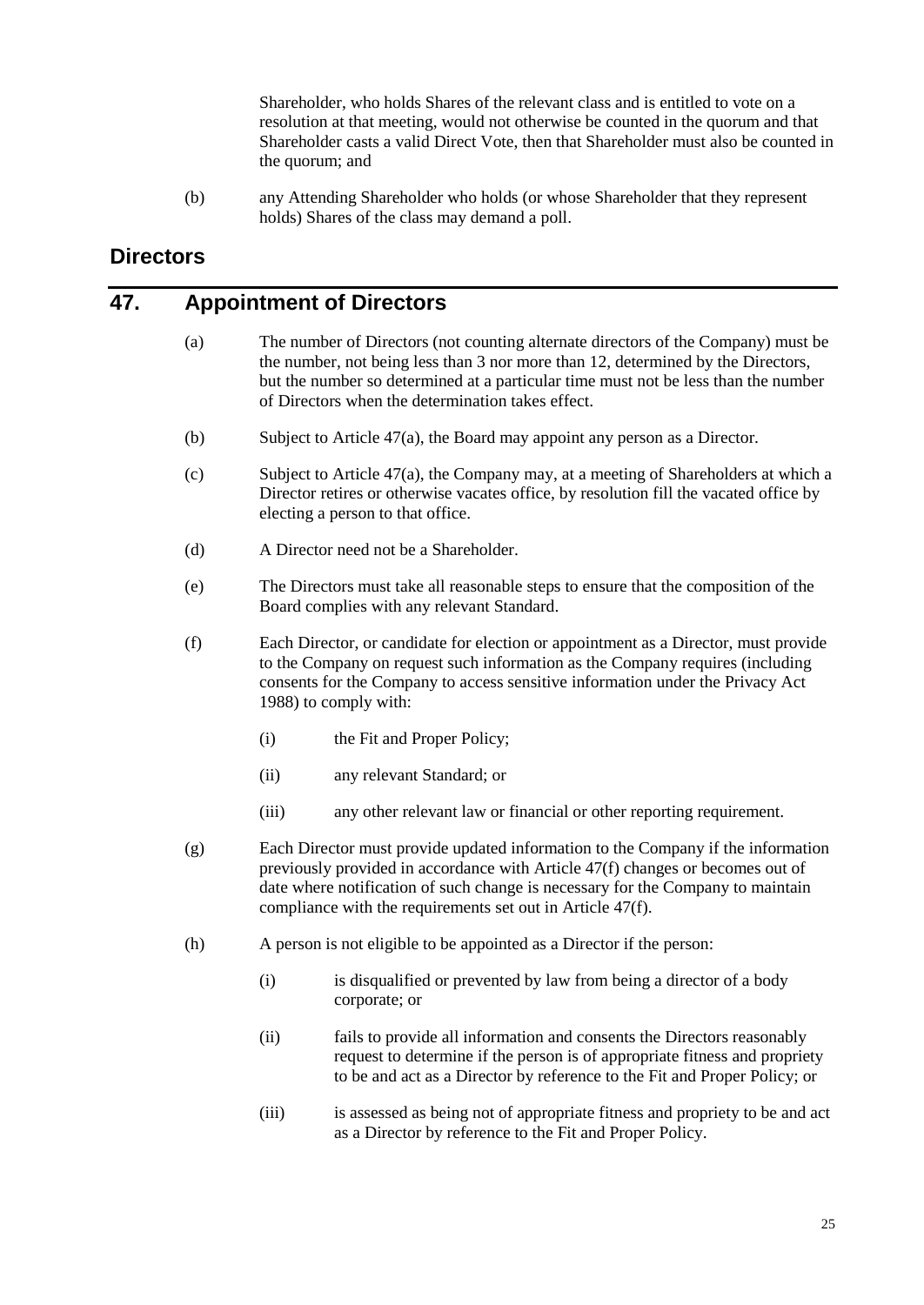## <span id="page-30-3"></span><span id="page-30-0"></span>**48. Retirement of Directors**

- (a) Subject to Article [48\(e\),](#page-30-2) a Director must retire from office no later than the longer of the third annual general meeting of the Company or 3 years, following that Director's last election or appointment.
- <span id="page-30-4"></span>(b) If no Director would otherwise be required to retire pursuant to Article [48\(a\)](#page-30-3) but the Listing Rules require that an election of Directors be held at an annual general meeting, the Director to retire at that meeting is (subject to Article [48\(e\)\)](#page-30-2) any Director who wishes to retire and offer himself or herself for re-election, otherwise it is:
	- (i) the Director who has held office as Director the longest period of time since his or her last election or appointment to that office; or
	- (ii) if two or more Directors have held office for the same period of time, the Director determined by lot, unless those Directors agree otherwise.
- (c) A Director who retires pursuant to Article [48\(a\)](#page-30-3) or [48\(b\)](#page-30-4) holds office as a Director until the end of the meeting at which the Director retires and is eligible for reelection.
- <span id="page-30-5"></span>(d) Subject to Article [48\(e\),](#page-30-2) a Director appointed pursuant to Article [47\(b\)](#page-29-4) must retire at the next annual general meeting occurring after that appointment and is eligible for re-election at that meeting, but is not to be taken into account in determining the number of Directors who are to retire pursuant to Article [48\(b\).](#page-30-4)
- <span id="page-30-2"></span>(e) The following persons are not subject to Article [48\(a\),](#page-30-3) [48\(b\)](#page-30-4) o[r 48\(d\)](#page-30-5) and are not taken into account in determining the Directors required to retire at an annual general meeting:
	- (i) the managing director of the Company, or if there is more than one managing director, the managing director of the Company nominated by the Board for the purpose of this Article [48;](#page-30-0) and
	- (ii) an alternate director of the Company.
- (f) No person, other than a Director retiring pursuant to this Article [48](#page-30-0) or a Director appointed pursuant to Article [47\(b\)](#page-29-4) or a person nominated by the Board, is eligible to be appointed as a Director at any meeting of Shareholders unless a nomination signed by a Shareholder accompanied by the consent of the nominee to act is given to the Company at least 35 Business Days before the meeting (or, in the case of a meeting that Shareholders have requested Directors to call in accordance with the Corporations Act, 30 Business Days).

#### <span id="page-30-1"></span>**49. Termination of office**

A person ceases to be a Director if the person:

- (a) fails to attend Board meetings (either personally or by an alternate director) for a continuous period of 3 months without the consent of the Board;
- (b) resigns by notice in writing to the Company;
- (c) retires pursuant to Article [48](#page-30-0) and is not re-elected;
- (d) is removed from office pursuant to the Corporations Act;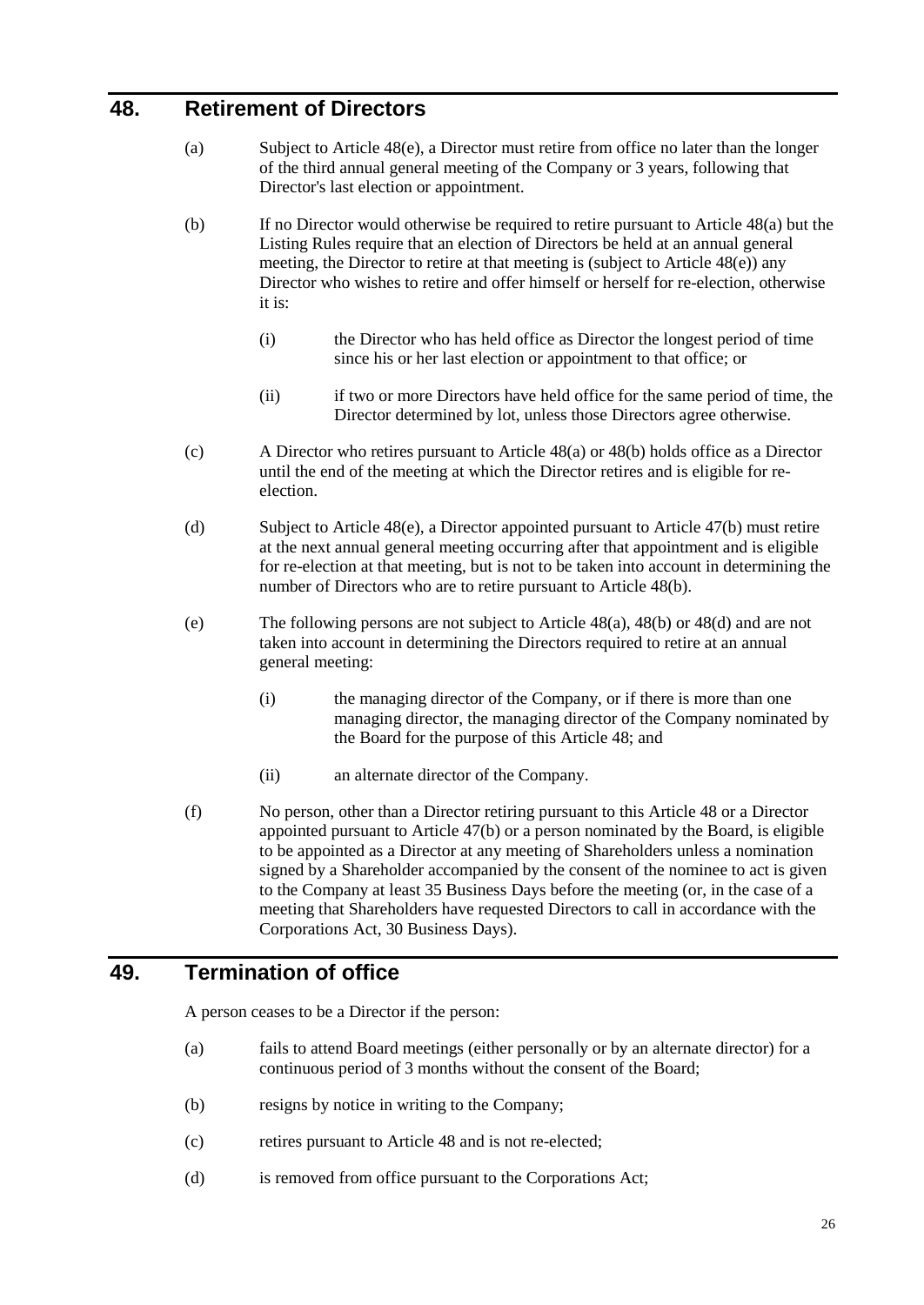- (e) is an Executive Director and ceases to be an employee of the Company or of a related body corporate of the Company;
- (f) becomes an insolvent under administration;
- (g) becomes of unsound mind or a person whose property is liable to be dealt with pursuant to a law about mental health;
- (h) is not permitted to be a director, or to manage a corporation, pursuant to the Corporations Act;
- (i) is disqualified or prevented by law from holding office or continuing as a Director; or
- (j) is the subject of a direction under section 23 of the Banking Act 1959 (Cth).

## <span id="page-31-1"></span><span id="page-31-0"></span>**50. Alternate directors**

- (a) A Director may:
	- (i) without the need for approval of other Directors, appoint another Director; and
	- (ii) with the approval of a majority of the other Directors, appoint a person who is not a Director,

as an alternate director of that Director for any period. An alternate director need not be a Shareholder.

- (b) The appointing Director may terminate the appointment of his or her alternate director at any time.
- (c) A notice of appointment, or termination of appointment, of an alternate director by the appointing Director is effective only if the notice is in writing and signed by that Director and is effective when given to the Company.
- (d) An alternate director is entitled to receive notice of Board meetings and, subject to this Constitution and the Applicable Law, to attend, count in the quorum of, speak at, and vote at a Board meeting at which his or her appointing Director is not present.
- (e) Subject to this Constitution, the Applicable Law, and the instrument of appointment of an alternate director, an alternate director may exercise all of the powers (except the power pursuant to Article  $50(a)$ ) of a Director, to the extent that his or her appointing Director has not exercised them.
- (f) The office of an alternate director is terminated if the appointing Director ceases to be a Director.
- (g) Subject to Article [51\(h\),](#page-32-1) the Company is not required to pay any remuneration or benefit to an alternate director.
- (h) An alternate director is an officer of the Company and not an agent of his or her appointing Director.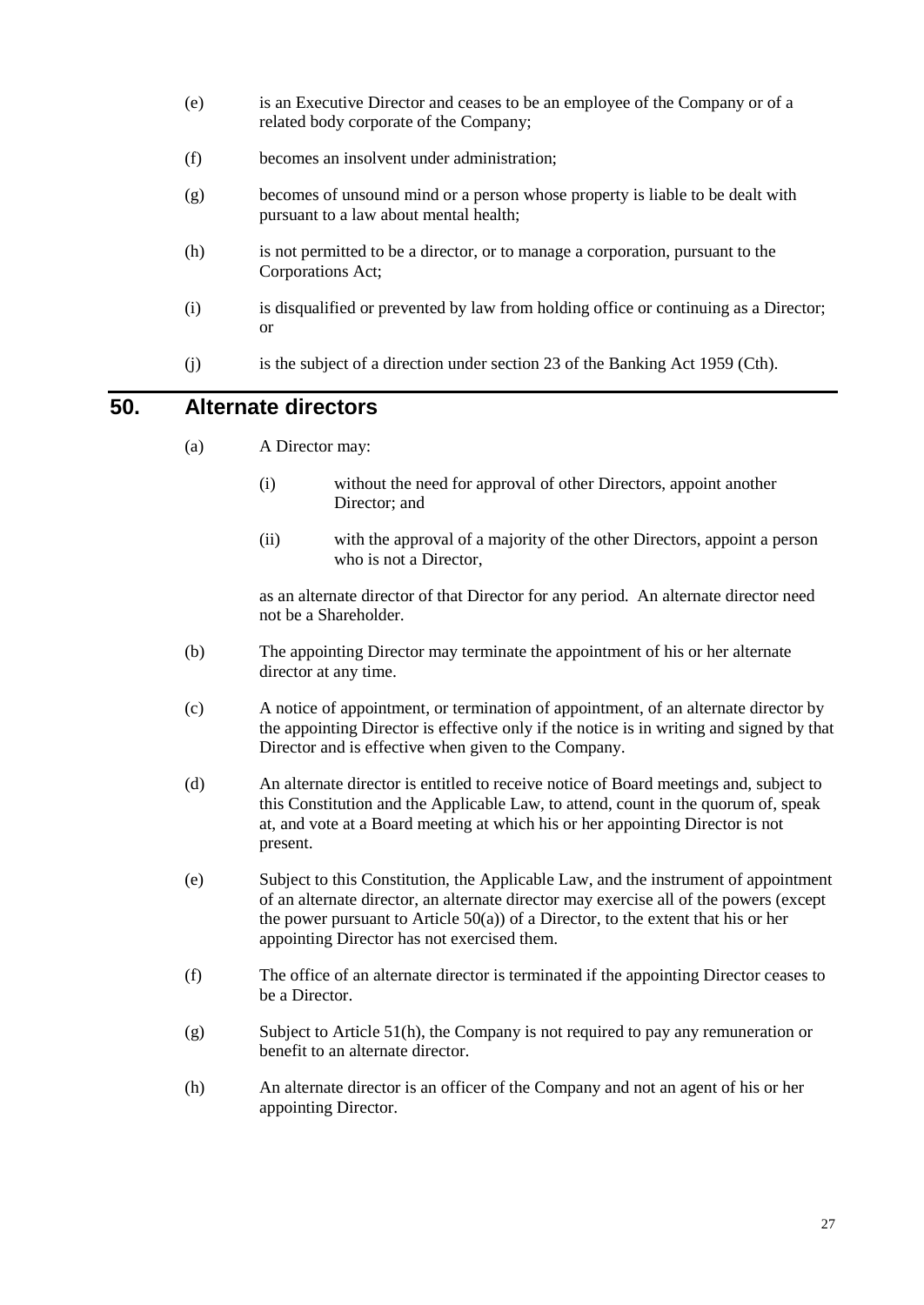## <span id="page-32-6"></span><span id="page-32-0"></span>**51. Remuneration and benefits of Directors**

- (a) Subject to Article  $51(g)$ , the Company may pay or provide to the Non-Executive Directors fees in an amount or value determined by the Board which does not in any financial year exceed in aggregate the amount last determined by the Company in general meeting (or until so determined, as the Board determines). This Article does not apply to any payments made pursuant to Articles [51\(f\),](#page-32-3) [51\(h\),](#page-32-1) [51\(i\),](#page-32-4) [51\(j\)](#page-32-5) and [55.](#page-34-3)
- (b) The fees pursuant to Article [51\(a\)](#page-32-6) may be a fixed sum for attendance at each Board meeting or may be a share of the fixed amount or value determined by the Board pursuant to Article [51\(a\).](#page-32-6) If the fees are a share of such fixed amount or value, those fees are to be allocated among the Non-Executive Directors on an equal basis having regarding to the proportion of the relevant year for which each of them held office, or as the Board otherwise resolves.
- (c) The fees pursuant to Article [51\(a\)](#page-32-6) may be provided in cash or any other manner agreed between the Company and the relevant Non-Executive Director. The Board must determine the manner in which the value of any non-cash benefit is to be calculated.
- (d) The fees of a Non-Executive Director are taken to accrue from day to day, except that fees in the form of a non-cash benefit are taken to accrue at the time the benefit is provided to the Director, subject to the terms on which the benefit is provided.
- (e) Subject to Article  $51(g)$  and any agreement with the Company, the Company may pay to each Executive Director an amount of remuneration determined by the Board.
- <span id="page-32-3"></span>(f) If any Director, with the approval of the Board, performs extra or special services, the Company may, subject to the Corporations Act and Article [51\(g\),](#page-32-2) pay additional remuneration or provide benefits to that Director as the Board resolves.
- <span id="page-32-2"></span>(g) The Company must not pay remuneration to Directors that is calculated as a commission on, or a percentage of operating revenue, or in the case of Non-Executive Directors, profits.
- <span id="page-32-1"></span>(h) The Company must pay all reasonable travelling, accommodation and other expenses that a Director or alternate director properly incurs in attending meetings of the Board, committees of the Board, meetings of Shareholders, or otherwise in connection with the business of the Company.
- <span id="page-32-7"></span><span id="page-32-4"></span>(i) Subject to the Applicable Law, the Company may establish and contribute to a fund, trust or scheme for the benefit of:
	- (i) past or present employees or Directors of the Company or a related body corporate of the Company; or
	- (ii) the dependants of, or persons connected with or nominated by, any person referred to in Article [51\(i\)\(i\).](#page-32-7)
- <span id="page-32-5"></span>(j) Subject to the Applicable Law, the Company may, or may agree to, pay provide or make any payment or other benefit to a Director, a director of a related body corporate of the Company or any other person in connection with that person's or someone else's retirement, resignation from or loss of office, or death while in office.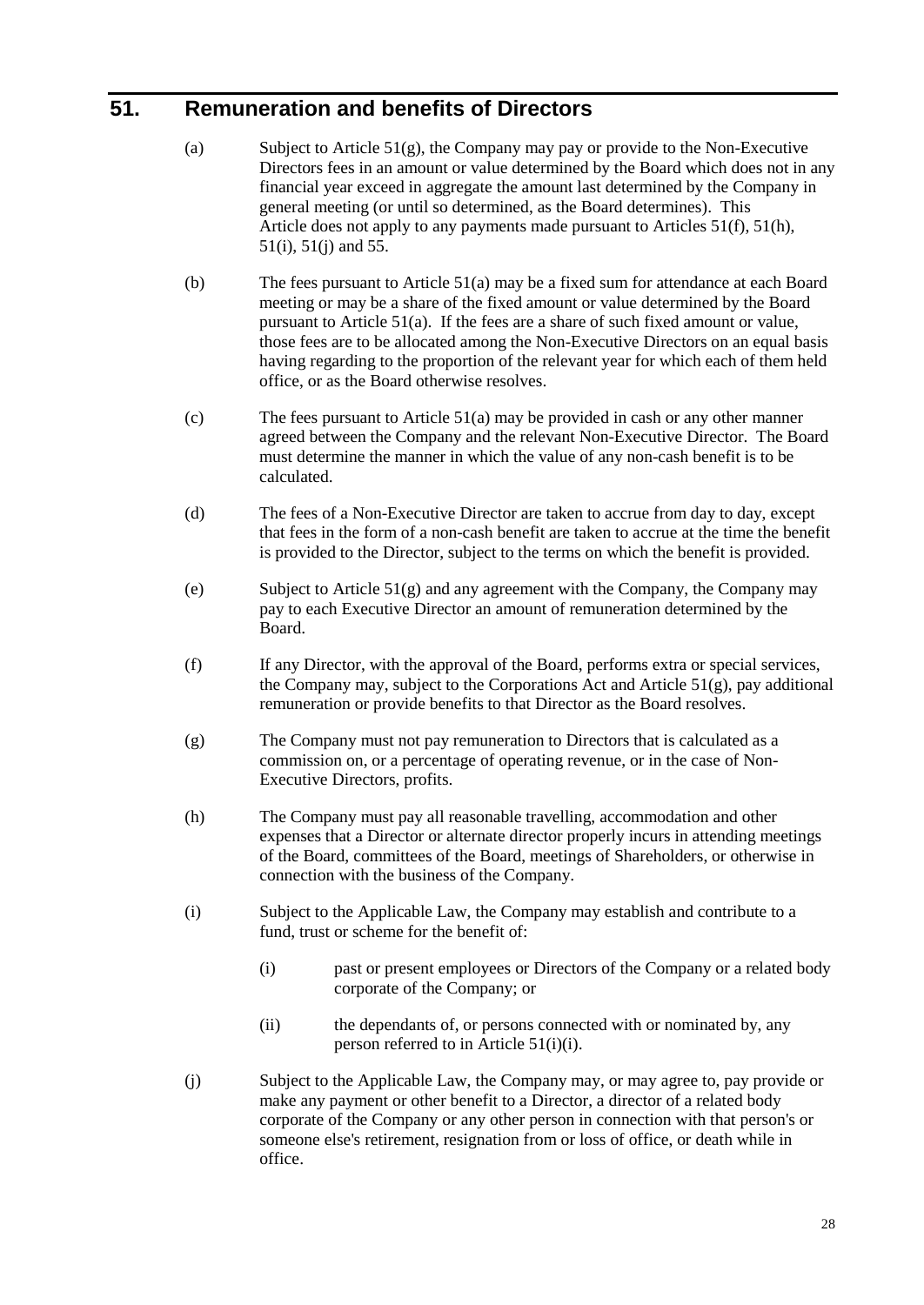## <span id="page-33-0"></span>**52. Interests of Directors**

- (a) A Director is not disqualified by reason only of being a Director (or the fiduciary obligations arising from that office) from:
	- (i) holding an office (except auditor) or place of profit or employment in the Company or a related body corporate of the Company;
	- (ii) holding an office or place of profit or employment in any other company, body corporate, trust or entity promoted by the Company or in which it has an interest;
	- (iii) being a member, creditor or otherwise be interested in any body corporate (including the Company), partnership or entity, except auditor of the Company;
	- (iv) entering into any agreement or arrangement with the Company; or
	- (v) acting in a professional capacity (or being a member of a firm which acts in a professional capacity) for the Company, except as auditor of the Company.
- <span id="page-33-3"></span>(b) Each Director must comply with Applicable Law in relation to the disclosure of the Director's interests.
- <span id="page-33-1"></span>(c) A Director who has a material personal interest in a matter that is being considered at a Board meeting must not be present while the matter is being considered at the meeting nor vote on the matter, except where permitted by the Corporations Act.
- (d) If a Director has an interest in a matter, then subject to Article  $52(c)$ , Article  $52(e)$ and this Constitution:
	- (i) that Director may be counted in a quorum at the Board meeting that considers matters that relate to the interest provided that Director is entitled to vote on at least one of the resolutions to be proposed at that Board meeting;
	- (ii) that Director may participate in and vote on matters that relate to the interest;
	- (iii) the Company may proceed with any transaction that relates to the interest and the Director may participate in the execution of any relevant document by or on behalf of the Company;
	- (iv) the Director may retain the benefits pursuant to any transaction that relates to the interest even though the Director has the interest; and
	- (v) the Company cannot avoid any transaction that relates to the interest merely because of the existence of the interest.
- <span id="page-33-4"></span><span id="page-33-2"></span>(e) If an interest of a Director is required to be disclosed pursuant to Article [52\(b\),](#page-33-3) Article [52\(d\)\(iv\)](#page-33-4) applies only if the interest is disclosed before the transaction is entered into.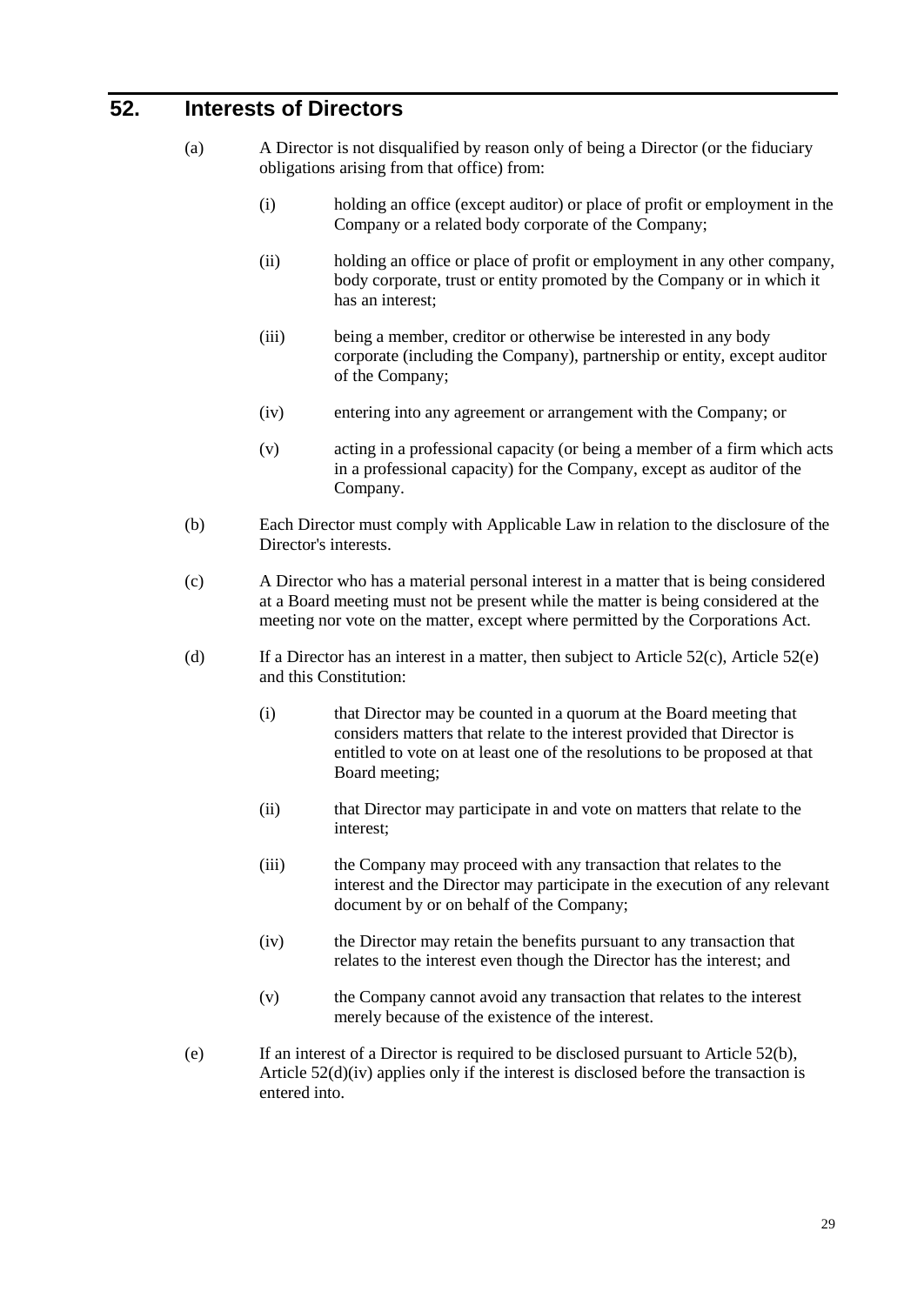## <span id="page-34-0"></span>**Officers**

## <span id="page-34-1"></span>**53. Managing Director**

- (a) The Board may appoint one or more Directors as a managing director of the Company, for any period and on any terms (including, subject to Article [51,](#page-32-0) as to remuneration) as the Board resolves. Subject to any agreement between the Company and the managing director, the Board may vary or terminate the appointment of a managing director of the Company at any time, with or without cause.
- (b) The Board may delegate any of its powers to a managing director of the Company for any period and on any terms (including the power to further delegate) as the Board resolves. The Board may revoke or vary any power delegated to a managing director of the Company.
- (c) A managing director of the Company must exercise the powers delegated to him or her in accordance with any directions of the Board.
- (d) A person ceases to be a managing director if the person ceases to be a Director.

#### <span id="page-34-2"></span>**54. Secretary**

The Board may appoint one or more Secretaries, for any period and on any terms (including as to remuneration) as the Board resolves. Subject to any agreement between the Company and the Secretary, the Board may vary or terminate the appointment of a Secretary at any time, with or without cause.

## <span id="page-34-4"></span><span id="page-34-3"></span>**55. Indemnity and insurance**

- (a) To the extent permitted by law, the Company must indemnify each Relevant Officer against a Liability of that person and the Legal Costs of that person.
- (b) The indemnity pursuant to Article [55\(a\):](#page-34-4)
	- (i) is enforceable without the Relevant Officer having first to incur any expense or make any payment;
	- (ii) is a continuing obligation and is enforceable by the Relevant Officer even though the Relevant Officer may have ceased to be an officer of the Company; and
	- (iii) applies to Liabilities and Legal Costs incurred both before and after this Article became effective.
- (c) To the extent permitted by law, the Company may make a payment (whether by way of advance, loan or otherwise) to a Relevant Officer in respect of Legal Costs of that person.
- (d) To the extent permitted by law, the Company may:
	- (i) enter into, or agree to enter into; or
	- (ii) pay, or agree to pay, a premium for,

a contract insuring a Relevant Officer against a Liability of that person and the Legal Costs of that person.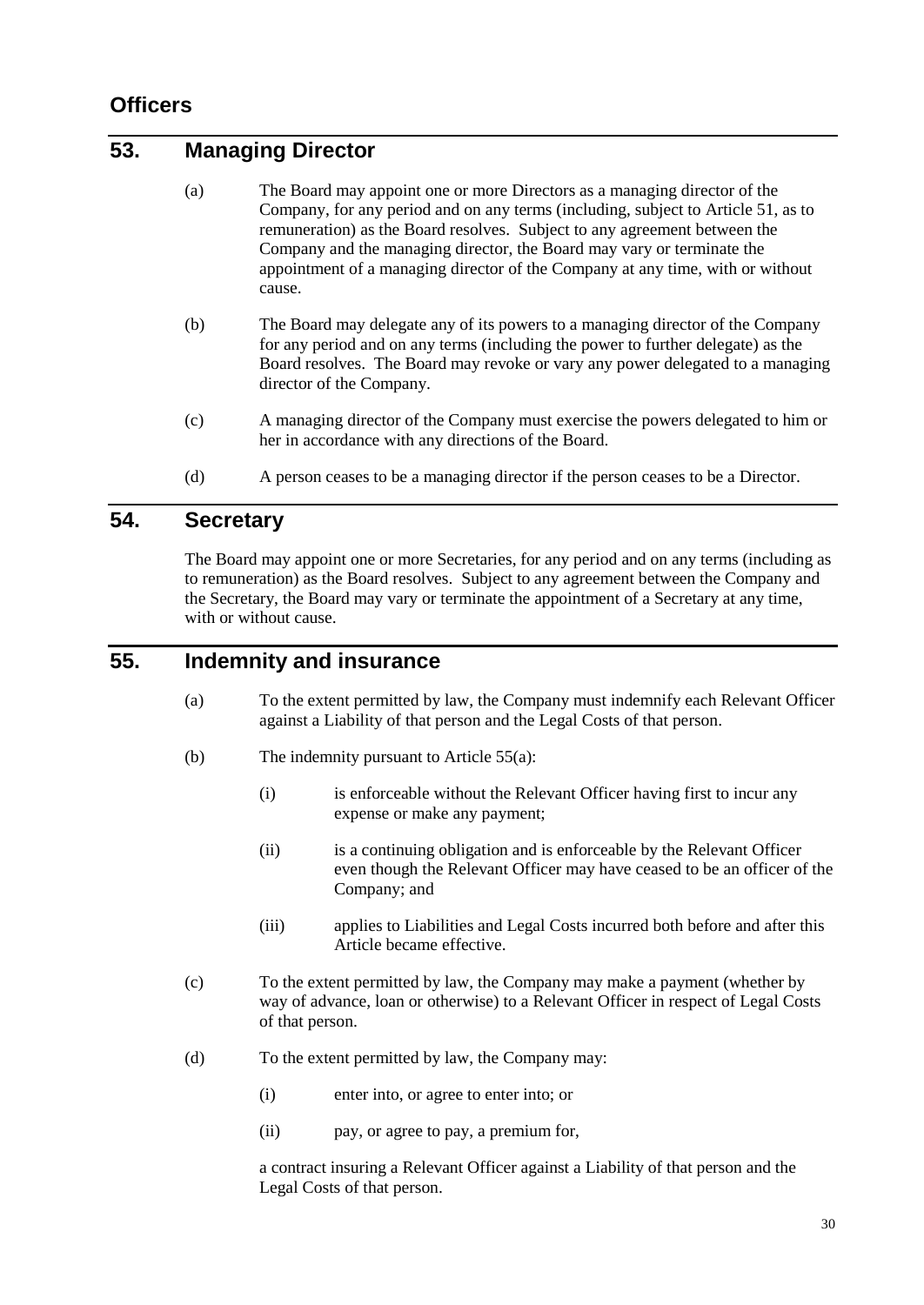- (e) To the extent permitted by law, the Company may enter into an agreement or deed with a Relevant Officer or a person who is, or has been, an officer of the Company or a subsidiary of the Company, pursuant to which the Company must do all or any of the following:
	- (i) keep books of the Company and allow either or both that person and that person's advisers access to those books on the terms agreed;
	- (ii) indemnify that person against any Liability and Legal Costs of that person;
	- (iii) make a payment (whether by way of advance, loan or otherwise) to that person in respect of Legal Costs of that person; and
	- (iv) keep that person insured in respect of any act or omission by that person while a Relevant Officer or an officer of the Company or a subsidiary of the Company, on the terms agreed (including as to payment of all or part of the premium for the contract of insurance).

## <span id="page-35-0"></span>**Powers of the Board**

#### <span id="page-35-1"></span>**56. General powers**

- (a) The Board has the power to manage the business of the Company and may exercise to the exclusion of the Company in general meeting all powers of the Company which are not, by the law or the Listing Rules or this Constitution, required to be exercised by the Company in general meeting.
- (b) A power of the Board can only be exercised by a resolution passed at a meeting of the Board in accordance with Article [61,](#page-36-3) a resolution passed by signing a document in accordance with Article [60,](#page-36-2) or in accordance with a delegation of the power pursuant to Article [53,](#page-34-1) [58](#page-35-3) or [59.](#page-36-0) A reference in this Constitution to the Company exercising a power by a resolution of the Board includes an exercise of that power in accordance with a delegation of the power pursuant to Article [53,](#page-34-1) [58](#page-35-3) or [59.](#page-36-0)

## <span id="page-35-2"></span>**57. Execution of documents**

- (a) If the Company has a common seal, the Company may execute a document if that seal is fixed to the document and the fixing of that seal is witnessed by one Director and either another Director, a Secretary, or another person appointed by the Board for that purpose.
- (b) The Company may execute a document without a common seal if the document is signed by one Director and either another Director, a Secretary, or another person appointed by the Board for that purpose.
- (c) The Board may determine the manner in which and the persons by whom cheques, promissory notes, bankers' drafts, bills of exchange and other negotiable or transferable instruments in the name of or on behalf of the Company, and receipts for money paid to the Company, must be signed, drawn, accepted, endorsed or otherwise executed.

#### <span id="page-35-3"></span>**58. Committees and delegates**

(a) The Board may delegate any of its powers to a committee of the Board, a Director, an employee of the Company or any other person. A delegation of those powers may be made for any period and on any terms (including the power to further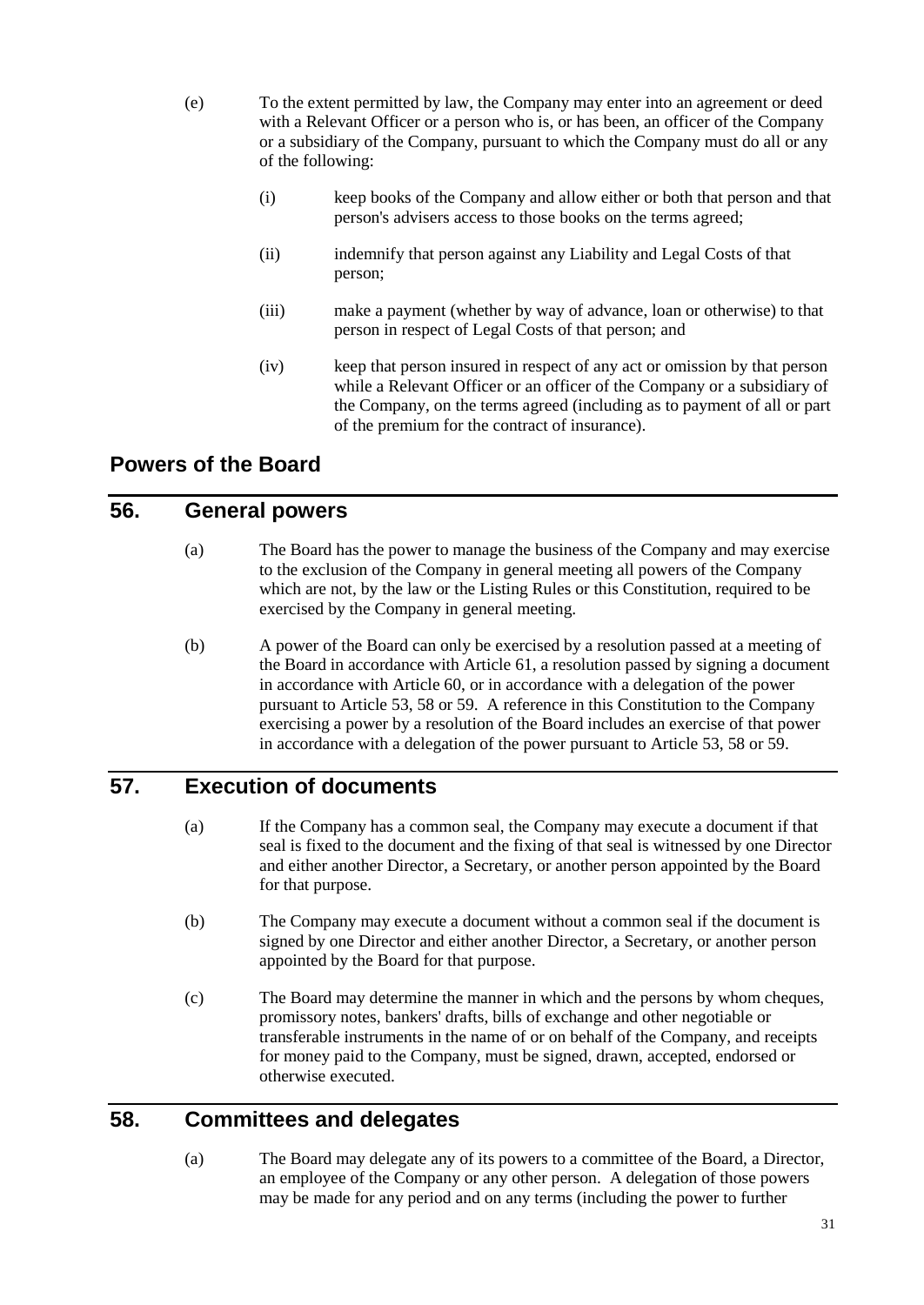delegate) as the Board resolves. The Board may revoke or vary any power so delegated.

- (b) A committee or delegate must exercise the powers delegated in accordance with any directions of the Board.
- (c) Subject to the terms of appointment or reference of a committee, Article [61](#page-36-0) applies with the necessary changes to meetings and resolutions of a committee of the Board.

## **59. Attorney or agent**

- (a) The Board may appoint any person to be attorney or agent of the Company for any purpose, for any period and on any terms (including as to remuneration) as the Board resolves. Subject to the terms of appointment of an attorney or agent of the Company, the Board may revoke or vary that appointment at any time, with or without cause.
- (b) The Board may delegate any of their powers (including the power to delegate) to an attorney or agent. The Board may revoke or vary any power delegated to an attorney or agent.

### **Proceedings of Directors**

### <span id="page-36-1"></span>**60. Written resolutions of Directors**

- (a) The Board may pass a resolution without a Board meeting being held if notice in writing of the resolution (which may be given in person, or by post, fax, email or other electronic means) is given to all Directors and a majority of the Directors entitled to vote on the resolution (not being less than the number required for a quorum at a meeting of Directors) sign a document containing a statement that they are in favour of the resolution set out in the document.
- (b) A resolution pursuant to Article [60\(a\)](#page-36-1) may consist of several documents in the same form each signed by one or more Directors and is effective when signed by the last of the Directors constituting the majority of the Directors. A facsimile transmission or other document produced by electronic means (including an email or a scan of a hard copy document) under the name of a Director with the Director's authority is taken to be a document signed by the Director for the purposes of Article [60\(a\)](#page-36-1) and is taken to be signed when received by the Company in legible form.
- $(c)$  For the purposes of Article  $60(a)$ , the reference to Directors includes any alternate director who is appointed by a Director who is at the relevant time on leave of absence approved by the Board but does not include any other alternate directors.

## <span id="page-36-0"></span>**61. Board Meetings**

- (a) Subject to this Constitution, the Board may meet, adjourn and otherwise regulate its meetings as it thinks fit.
- (b) A Director may call a Board meeting at any time. On request of any Director, a Secretary of the Company must call a meeting of the Directors.
- (c) Notice of a Board meeting must be given to each Director (except a Director on leave of absence approved by the Board) and an alternate director appointed by a Director on leave of absence approved by the Board. Notice of a Board meeting may be given in person, or by post or by telephone, fax or other electronic means.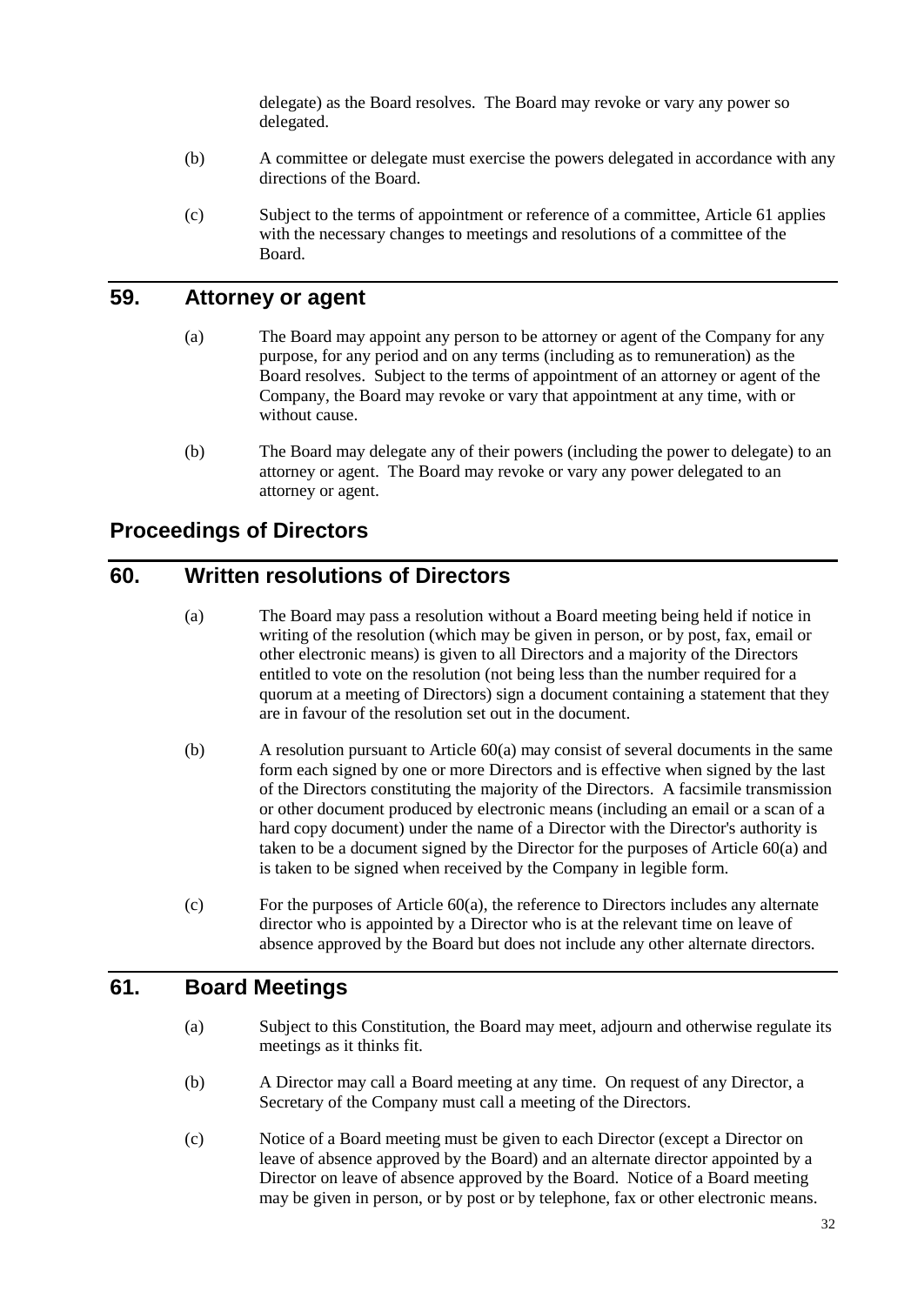- (d) A Director or alternate director may waive notice of a Board meeting by giving notice to that effect to the Company in person or by post or by telephone, fax or other electronic means.
- (e) A person who attends a Board meeting waives any objection that person and:
	- (i) if the person is a Director, any alternate director appointed by that person; or
	- (ii) if the person is an alternate director, the Director who appointed that person as alternate director,

may have to a failure to give notice of the meeting.

- (f) Anything done (including the passing of a resolution) at a Board meeting is not invalid because either or both a person does not receive notice of the meeting or the Company accidentally does not give notice of the meeting to a person.
- <span id="page-37-0"></span>(g) For the purposes of the Corporations Act, each Director, by consenting to be a Director or by reason of the adoption of this Constitution, consents to the use of each of the following technologies for the holding of a Board meeting:
	- (i) telephone;
	- (ii) video;
	- (iii) any other technology which permits each Director to communicate with every other participating Director; or
	- (iv) any combination of these technologies.

A Director may withdraw the consent given pursuant to this Article [61\(g\)](#page-37-0) in accordance with the Corporations Act.

- (h) If a Board meeting is held in 2 or more places linked together by any technology:
	- (i) a Director present at one of the places is taken to be present at the meeting unless and until the Director states to the chairperson of the meeting that the Director is discontinuing his or her participation in the meeting; and
	- (ii) the chairperson of that meeting may determine at which of those places the meeting will be taken to have been held.
- (i) Until otherwise determined by the Board, a quorum for a Board meeting is 2 Directors entitled to vote on a resolution that may be proposed at that meeting. A quorum for a Board meeting must be present at all times during the meeting. Each individual present is counted towards a quorum in respect of each appointment as an alternate director of another Director in addition (if applicable) to being counted as a Director.

## <span id="page-37-1"></span>**62. Chairperson of the Board**

(a) The Board may elect a Director as chairperson of the Board or deputy chairperson of the Board for any period that it resolves, or if no period is specified, until that person ceases to be a Director. The Board may remove the chairperson of the Board or deputy chairperson of the Board at any time.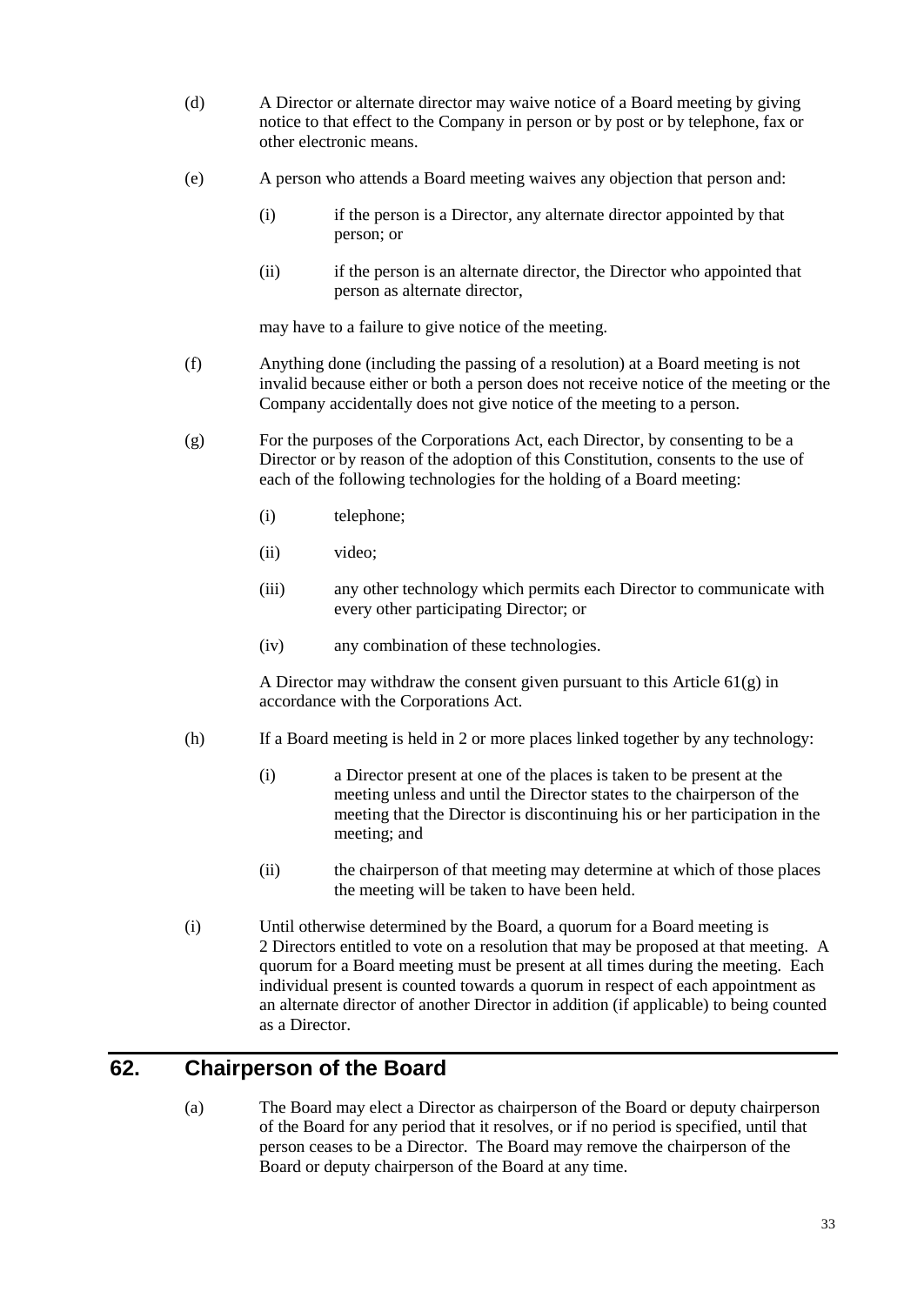- (b) Subject to Article [62\(c\),](#page-38-0) the chairperson of the Board must chair each Board meeting.
- <span id="page-38-0"></span>(c) If at a Board meeting:
	- (i) a chairperson has not been elected pursuant to Article [62\(a\);](#page-37-1) or
	- (ii) the chairperson of the Board is not present within 15 minutes after the time appointed for the holding of a Board meeting or is not willing to chair all or part of that meeting,

the deputy chairperson of the Board (if any) must, or if there is no deputy chairperson or the deputy chairperson is not willing to act, the Directors present must elect one of their number to, chair that meeting or part of the meeting.

(d) A person does not cease to be a chairperson of the Board or deputy chairperson of the Board if that person retires as a Director at a meeting of Shareholders and is re-elected as a Director at that meeting (or any adjournment of that meeting).

## <span id="page-38-1"></span>**63. Board resolutions**

- (a) A resolution of the Board is passed if more votes are cast by Directors entitled to vote in favour of the resolution than against it.
- (b) Subject to Articles [50](#page-31-0) and [52](#page-33-0) and this Article [63,](#page-38-1) each Director present in person or by his or her alternate director has one vote on a matter arising at a Board meeting.
- (c) Subject to the Applicable Law, in case of an equality of votes on a resolution at a Board meeting, the chairperson of that meeting has a casting vote on that resolution in addition to any vote the chairperson has in his or her capacity as a Director in respect of that resolution, provided that the chairperson is entitled to vote on the resolution and more than two Directors are present and entitled to vote on the resolution.

## **64. Valid proceedings**

- (a) An act at any Board meeting or a committee of the Board or an act of any person acting as a Director is not invalidated by:
	- (i) a defect in the appointment or continuance in office of a person as a Director, a member of the committee or of the person so acting; or
	- (ii) a person so appointed being disqualified or not being entitled to vote,

if that circumstance was not known by the Board, committee or person (as the case may be) when the act was done.

(b) If the number of Directors is below the minimum required by this Constitution, the Board must not act except in emergencies, to appoint Directors up to that minimum number or to call and arrange to hold a meeting of Shareholders.

# **Dividends and Profits**

## **65. Determination of dividends**

(a) Subject to the Applicable Law, this Constitution and the rights or restrictions attached to a class of Shares, the Board may determine that a dividend is payable on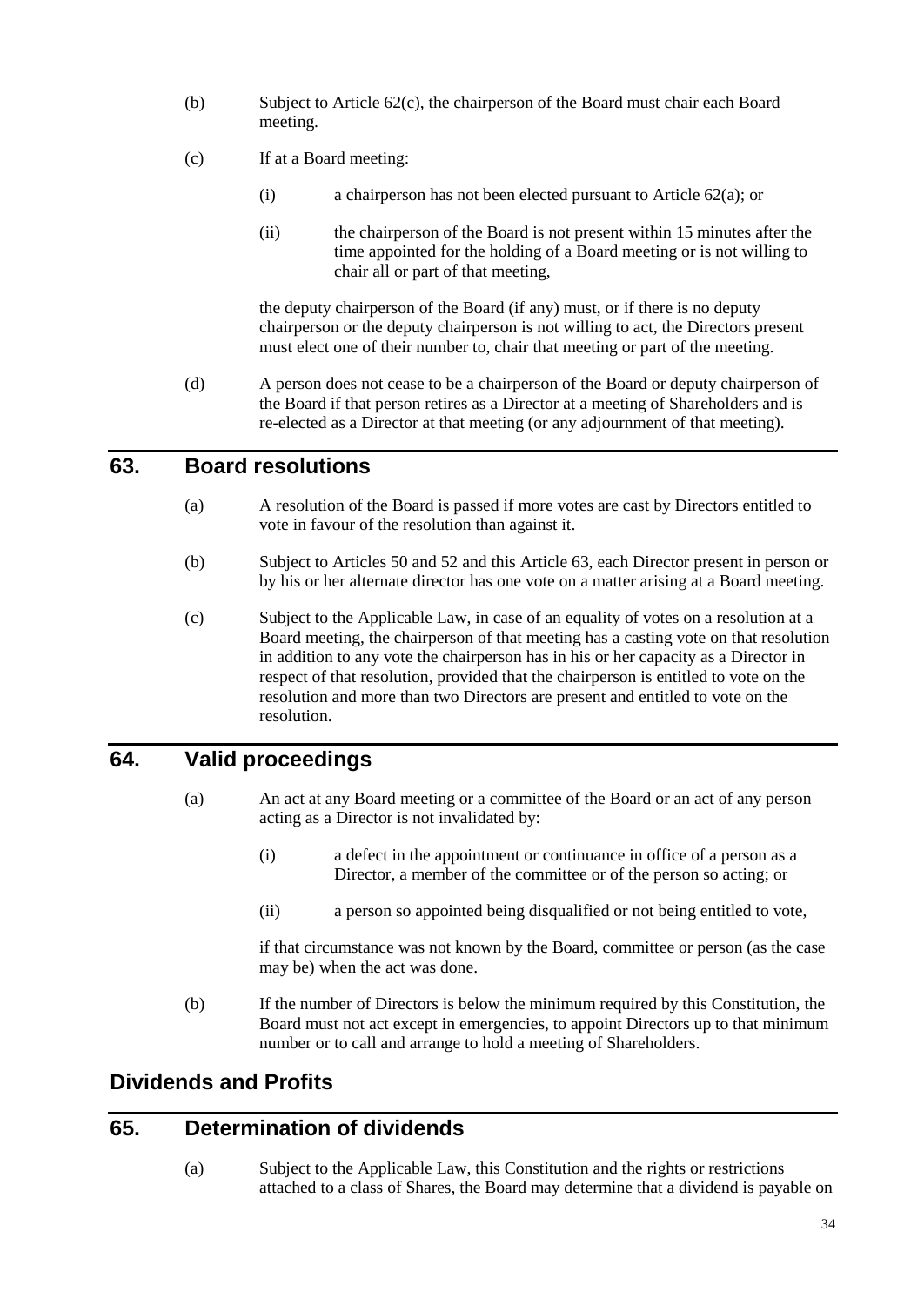Shares. The Board may fix the amount of the dividend, the time for determining entitlements to the dividend, the time for the payment of the dividend and the method of payment of the dividend.

- (b) Subject to the Listing Rules and the rights or restrictions attached to a class of Shares, the Board may determine that dividends be paid on Shares of one class but not another class, and at different rates for different classes of Shares, or on Shares within a class that are to be bought back or otherwise cancelled.
- (c) The Company is not required to pay any interest on a dividend.

### **66. Entitlements to dividends**

- (a) Subject to the Applicable Law, a dividend in respect of a Share must be paid to the person whose name is entered in the Register as the holder of that Share as at the time the Board has fixed for that purpose, or if no such time is fixed, on the date on which the Dividend is paid.
- (b) A Shareholder who holds Restricted Securities is not entitled to any dividends in respect of those Restricted Securities during a breach of the Listing Rules relating to Restricted Securities or a breach of a Restriction Agreement relating to those Restricted Securities, except as permitted by the Restriction Agreement, the Listing Rules or ASX.
- (c) Subject to any rights or restrictions attached to a class of Shares and Article [66\(d\),](#page-39-0) the person entitled to a dividend on a Share is entitled to:
	- (i) if the Share is fully paid (whether the issue price of the Share was paid or credited or both), the entire dividend; or
	- (ii) if the Share is partly paid, a proportion of that dividend equal to the proportion which the amount paid on that Share bears to the total issue price of that Share. Any amounts credited without payment in money or other consideration being made to the Company and any amounts paid up in advance of the applicable due date for payment are ignored when calculating the proportion.
- <span id="page-39-0"></span>(d) If an amount is paid on a Share during the period to which a dividend relates, the Board may resolve that only the proportion of that amount equal to the proportion which the period from the date of payment to the end of the period to which the dividend relates bears to the total period to which the dividend relates, counts as part of the amount for the time being paid on the Share, unless the terms of issue of the Shares provide otherwise.
- (e) If a transfer of a Share is registered after the time determined for entitlements to a dividend on that Share but before the dividend is paid, the person transferring that Share is entitled to that dividend, unless the Settlement Rules provide otherwise.
- (f) The Company may retain the whole or part of any dividend on which the Company has a lien and apply that amount in total or part satisfaction of any amount secured by that lien.

## <span id="page-39-1"></span>**67. Dividend plans**

(a) The Company may establish a bonus share plan on any terms as the Board resolves, pursuant to which participants may elect in respect of all or part of their Shares to be issued financial products of the Company or another body corporate or trust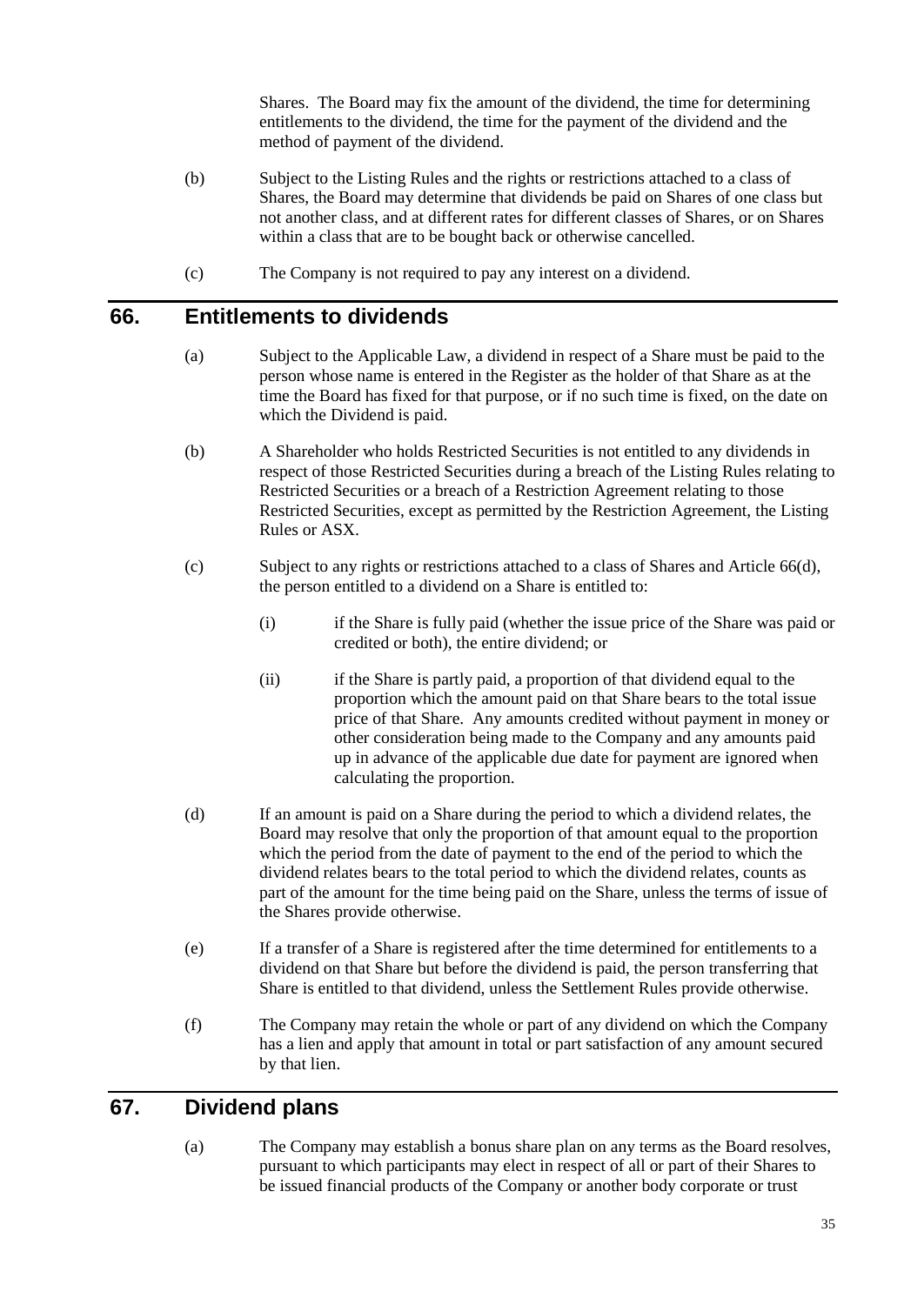credited as fully paid instead of receiving a cash dividend from the Company in respect of those Shares.

- (b) The Company may establish a dividend reinvestment plan on any terms as the Board resolves, pursuant to which participants may elect in respect of all or part of their Shares to apply the whole or any part of a dividend from the Company, or any other amount paid or payable to Shareholders, in subscribing for or purchasing financial products of the Company or another body corporate or trust.
- (c) The Board is under no obligation to admit any Shareholder as a participant in any plan nor to comply with any request made by a Shareholder who is not admitted as a participant in a plan.
- (d) Subject to the Applicable Law, the Board may implement, amend, suspend or terminate a plan established pursuant to this Article [67.](#page-39-1)

### <span id="page-40-0"></span>**68. Capitalisation of profits**

- (a) Subject to the Applicable Law and the rights or restrictions attached to a class of Shares, the Company may by resolution of the Board:
	- (i) capitalise any amount, being the whole or part of profits of the Company or otherwise available for distribution to Shareholders; and
	- (ii) apply that amount for the benefit of Shareholders in full satisfaction of their interest in the capitalised amount, in the same proportions as the Shareholders would be entitled to receive it if it were distributed by way of dividend or in accordance with either the terms of issue of any Shares or the terms of any plan for the issue of Shares or other securities for the benefit of officers or employees of the Company.
- <span id="page-40-1"></span>(b) The Board may fix the time for determining entitlements to an application of a capitalised amount pursuant to Article [68\(a\).](#page-40-0) The Board may decide to apply a capitalised amount pursuant to Article [68\(a\)](#page-40-0) in any or all of the following ways:
	- (i) in paying up an amount unpaid on Shares already issued;
	- (ii) in paying up in full any unissued Shares or other securities in the Company;
	- (iii) any other method permitted by law or the Listing Rules.
- (c) The Board may do all things necessary to give effect to a resolution pursuant to Article [68\(a\)](#page-40-0) and [68\(b\),](#page-40-1) including:
	- (i) making cash payments in cases where Shares or other securities become issuable in fractions or ignore amounts or fractions less than a particular value;
	- (ii) vesting any cash or assets in a trustee on trust for the Shareholders entitled to an application of a capitalised amount pursuant to Article [68\(a\);](#page-40-0) and
	- (iii) authorising any person to make, on behalf of all Shareholders entitled to an application of a capitalised amount pursuant to Article [68\(a\),](#page-40-0) an agreement with the Company providing for either or both the issue of securities or the payment by the Company on the Shareholders' behalf of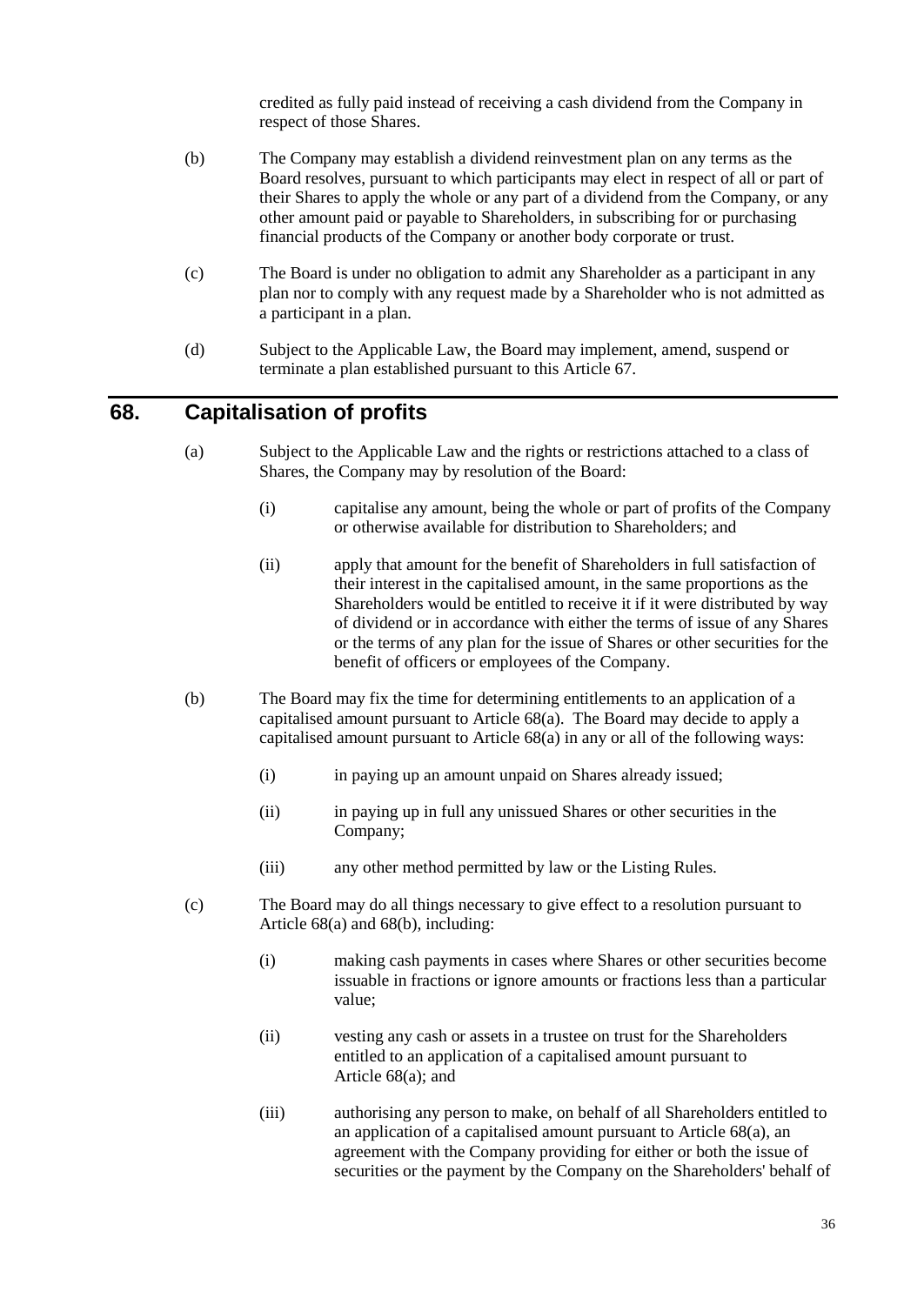## **69. Distributions of assets**

- (a) The method of payment by the Company of a dividend or a return of capital by a reduction of capital, a share buy-back or otherwise, may include any or all of the payment of cash, the issue of shares or other financial products and the transfer of assets (including shares or other financial products in another body corporate or trust).
- (b) If the Board has determined that the Company pay a dividend or return capital by a reduction of capital, a share buy-back or otherwise, wholly or partly by the distribution (either generally or to specific Shareholders) of specific assets (including by the issue or transfer of shares or other financial products), the Board may:
	- (i) settle any issue concerning the distribution in any way the Board resolves;
	- (ii) round amounts up or down to the nearest whole number, or ignore amounts or fractions less than a particular value;
	- (iii) value assets for distribution and determine that the Company pay cash to any Shareholder on the basis of that valuation;
	- (iv) vest assets in a trustee on trust for the Shareholders entitled to any financial products as a result of that distribution; and
	- (v) authorise any person to make, on behalf of all Shareholders entitled to any financial products as a result of that distribution, an agreement with the relevant body corporate or trust providing for the issue or transfer to them of those financial products (including an agreement to become a member of that body corporate) and, in executing any such document, the person acts as agent and attorney for those Shareholders.

## <span id="page-41-2"></span>**70. Payments**

- <span id="page-41-0"></span>(a) The Company may pay a person entitled to an amount payable in respect of a Share (including a dividend) by any of the following means, in the Board's discretion, at the sole risk of the person so entitled:
	- (i) crediting an account nominated in writing by that person and acceptable to the Board;
	- (ii) cheque made payable to bearer, to the person entitled to the amount or any other person the entitled person directs in writing and who is acceptable to the Board; or
	- (iii) any other manner as the Board resolves.
- <span id="page-41-1"></span>(b) If the Company decides to make a payment by crediting accounts and an account is not nominated by a Shareholder in accordance with Article  $70(a)(i)$ , the Company may hold the amount payable in a separate account of the Company until the Shareholder nominates an account in accordance with Article [70\(a\)\(i\).](#page-41-0)
- (c) The Company may post a cheque referred to in Article  $70(a)(ii)$  to: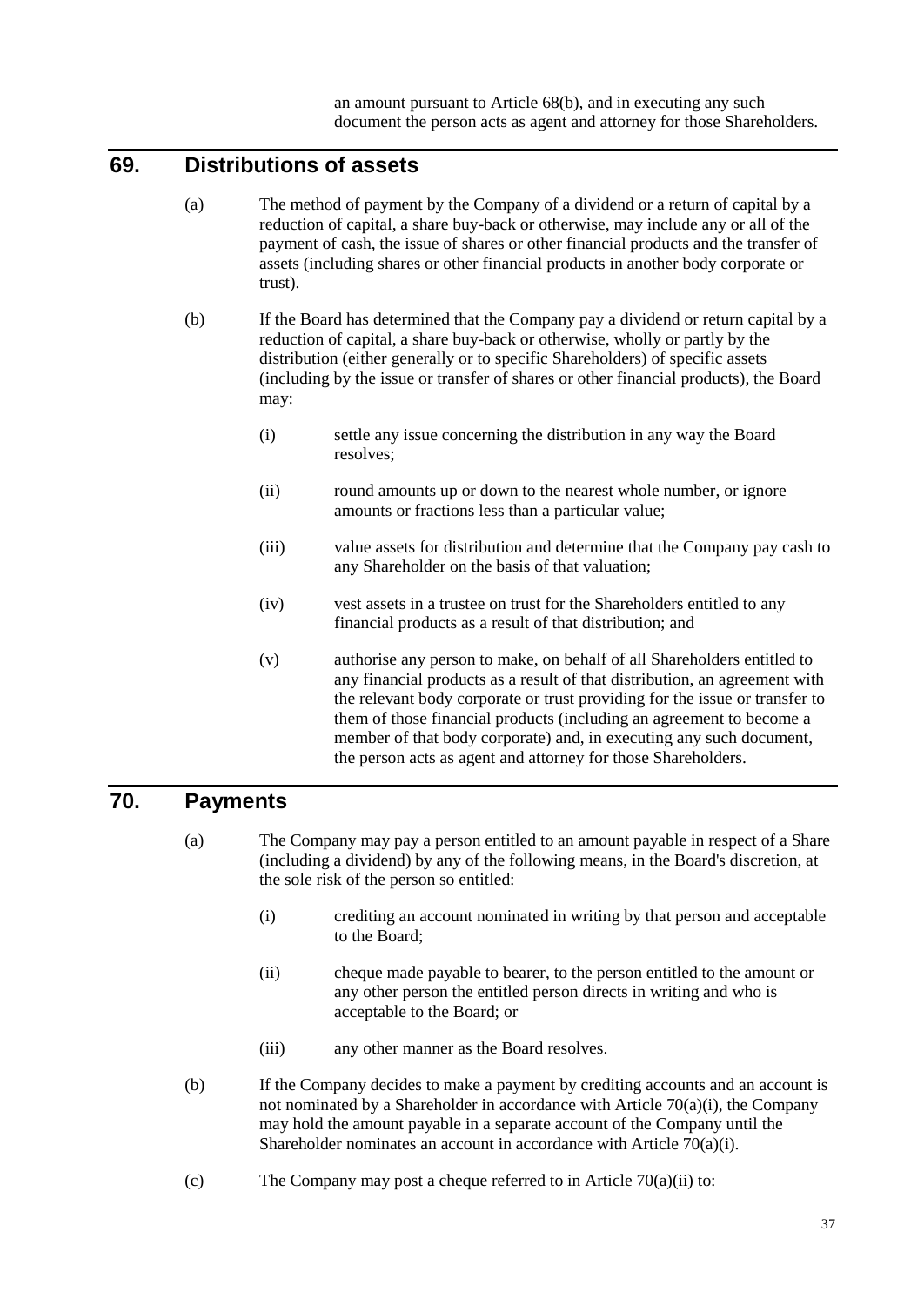- (i) the address in the Register of the Shareholder of the Share, or in the case of a Jointly Held Share, the address of the Shareholder whose name appears first in the Register in respect of the Share; or
- (ii) any other address which the entitled person directs in writing.
- <span id="page-42-0"></span>(d) The Company may make a payment of an amount payable in respect of a Share (including a dividend) in Australian dollars or any other currency determined by the Board. The Company may make payments in different currencies to different Shareholders. The Board may determine the appropriate exchange rate and time of calculation of the amount of a payment made in a currency other than Australian dollars. A determination of the Board pursuant to this Article [70\(d\)](#page-42-0) is final in the absence of manifest error.
- (e) If more than one Shareholder of a Jointly Held Share gives a permitted nomination or direction pursuant to Article [70\(a\),](#page-41-2) only the nomination or direction by the Shareholder whose name appears first in the Register in respect of that Share is valid.
- (f) Any one of the Shareholders of a Jointly Held Share may give receipt of any payment to those Shareholders in respect of that Share.

## **Notices**

## **71. Notices to Shareholders**

- (a) The Company may give Notice to a Shareholder or a person entitled to a Share because of a Transmission Event by any of the following means in the Board's discretion:
	- (i) delivering it to that Shareholder or person;
	- (ii) delivering it or sending it by post to the address of the Shareholder in the Register;
	- (iii) sending it to the fax number or electronic address (if any) nominated by that Shareholder or person for that purpose;
	- (iv) if permitted by the Corporations Act, notifying that Shareholder of the notice's availability by an electronic means nominated by the Shareholder for that purpose; or
	- (v) any other means permitted by the Corporations Act.
- <span id="page-42-1"></span>(b) The Company must send all documents to a Shareholder whose address for Notices is not within Australia by air-mail, air courier, fax or electronic transmission.
- (c) Any Notice given or document delivered by the Company to the Shareholder whose name appears first in the Register in respect of a Jointly Held Share is taken to be notice or delivery to all holders of that Share.
- (d) Notice to a person entitled to a Share because of a Transmission Event is taken to be notice to the registered holder of that Share.
- (e) Subject to the Corporations Act, a Notice to a Shareholder is sufficient, even if:
	- (i) a Transmission Event occurs in respect of that Shareholder (regardless of whether that person is a registered holder of a Jointly Held Share); or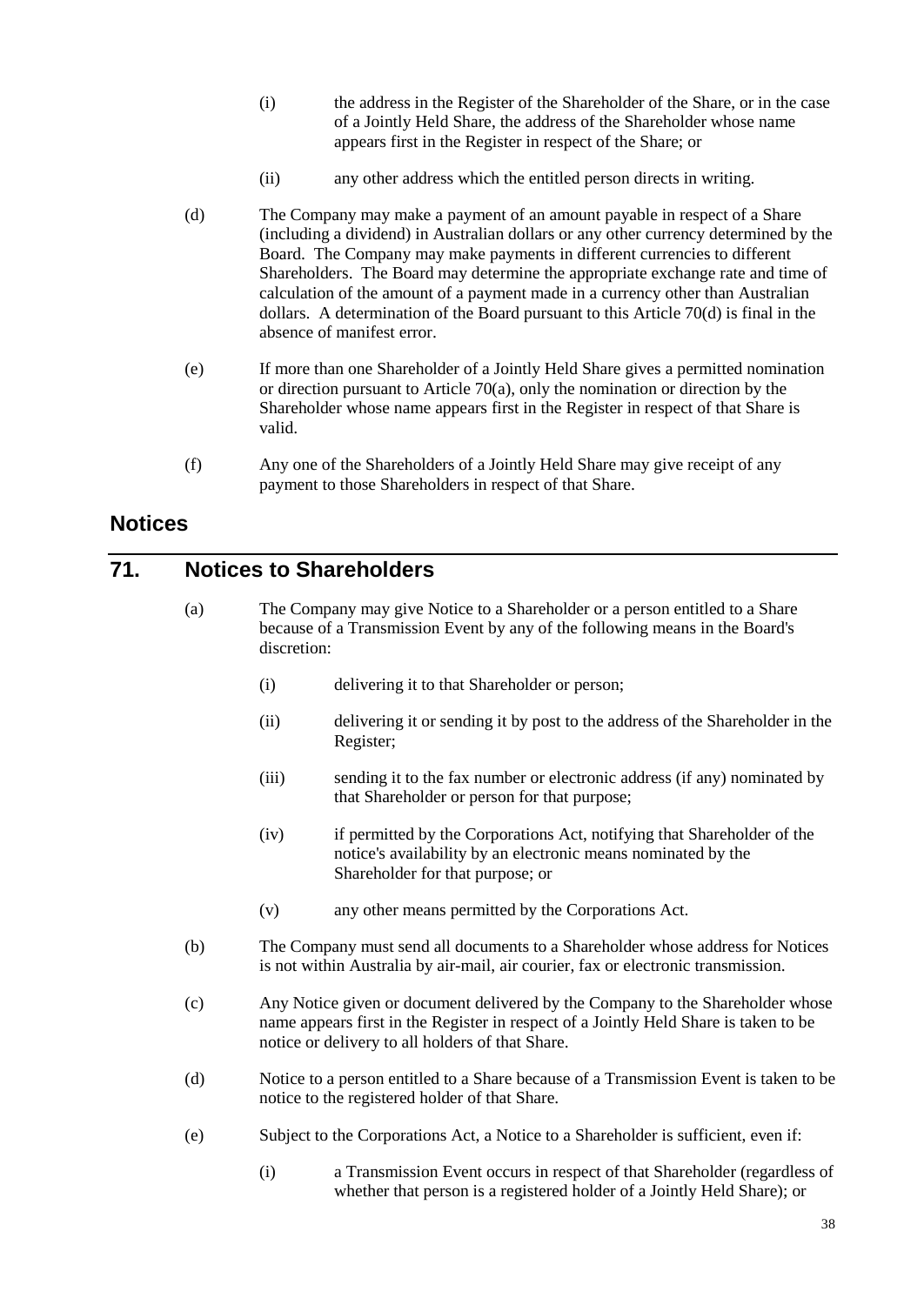(ii) that Shareholder is an externally administered body corporate,

and regardless of whether the Company has notice of that event.

- (f) A person entitled to a Share because of a transfer, Transmission Event or otherwise, is bound by every Notice given in respect of that Share.
- (g) Any Notice required or allowed to be given by the Company to one or more Shareholders by advertisement is, unless otherwise stipulated, sufficiently advertised if advertised once in a daily newspaper circulating in the states and territories of Australia.
- (h) Where a Shareholder does not have a registered address or where the Company believes that Shareholder is not known at the Shareholder's registered address, all notices are taken to be:
	- (i) given to the Shareholder if the notice is exhibited in the Company's registered office for a period of 48 hours; and
	- (ii) served at the commencement of that period,

unless and until the Shareholder informs the Company of the Shareholder's address.

## **72. Notice to Directors**

The Company may give Notice to a Director or alternate director by:

- (a) delivering it to that person;
- (b) sending it by post to the usual residential address of that person or the alternative address (if any) nominated by that person for that purpose;
- (c) sending it to the fax number or electronic address (if any) nominated by that person for that purpose; or
- (d) any other means agreed between the Company and that person.

## **73. Notice to the Company**

A person may give Notice to the Company by:

- (a) delivering it or sending it by post to the registered office of the Company;
- (b) delivering it or sending it by post to a place nominated by the Company for that purpose;
- (c) sending it to the fax number at the registered office of the Company nominated by the Company for that purpose;
- (d) sending it to the electronic address (if any) nominated by the Company for that purpose; or
- (e) any other means permitted by the Corporations Act.

## **74. Time of service**

(a) A Notice sent by post or air-mail is taken to be given on the day after the date it is posted.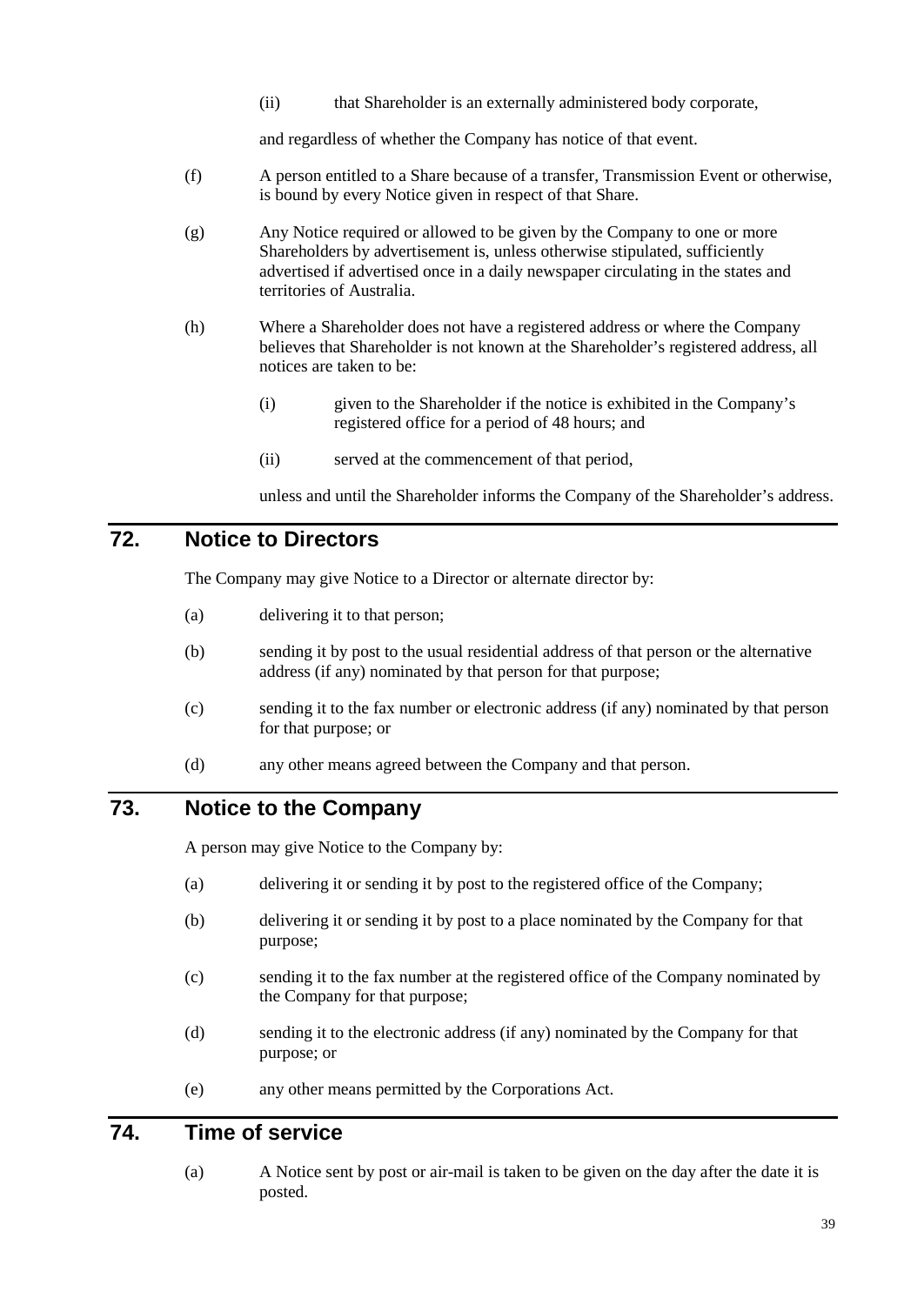- (b) A Notice sent by fax or other electronic transmission is taken to be given when the transmission is sent provided that in the case of notice to the Company or a Director or an alternate director, the sender meets any action required by the recipient to verify the receipt of the document by the recipient.
- (c) A Notice given in accordance with Article [71\(a\)\(iv\)](#page-42-1) is taken to be given on the day after the date on which the Shareholder is notified that the Notice is available.
- (d) A certificate by a Director or Secretary to the effect that a Notice by the Company has been given in accordance with this Constitution is conclusive evidence of that fact.

## **75. Notice requirements**

The Board may specify, generally or in a particular case, requirements in relation to Notices given by any electronic means, including requirements as to:

- (a) the classes of, and circumstances in which, Notices may be sent;
- (b) verification (whether by encryption code or otherwise); and
- (c) the circumstances in which, and the time when, the Notice is taken to be given.

## **Winding up**

# <span id="page-44-0"></span>**76. Winding up**

| (a) | Subject to any rights or restrictions attached to a class of Shares, on a winding up of<br>the Company, any surplus assets of the Company remaining after the payment of its<br>debts must be divided among the Shareholders in the proportions which the amount<br>paid (including amounts credited) on the Shares of a Shareholder is of the total<br>issue price of the Shares of all Shareholders. |                                                                                                            |
|-----|--------------------------------------------------------------------------------------------------------------------------------------------------------------------------------------------------------------------------------------------------------------------------------------------------------------------------------------------------------------------------------------------------------|------------------------------------------------------------------------------------------------------------|
| (b) | Subject to any rights or restrictions attached to a class of Shares, on a winding up of<br>the Company, the liquidator may, with the sanction of a special resolution:                                                                                                                                                                                                                                 |                                                                                                            |
|     | (i)                                                                                                                                                                                                                                                                                                                                                                                                    | distribute among the Shareholders the whole or any part of the property<br>of the Company; and             |
|     | (ii)                                                                                                                                                                                                                                                                                                                                                                                                   | decide how to distribute the property as between the Shareholders or<br>different classes of Shareholders. |
| (c) | The liquidator of the Company may settle any issue concerning a distribution<br>pursuant to this Article 76 in any way. This may include:                                                                                                                                                                                                                                                              |                                                                                                            |
|     | (i)                                                                                                                                                                                                                                                                                                                                                                                                    | rounding amounts up or down to the nearest whole number or ignoring<br>fractions;                          |
|     | (ii)                                                                                                                                                                                                                                                                                                                                                                                                   | valuing assets for distribution and paying cash to any Shareholder on the<br>basis of that valuation; and  |
|     | (iii)                                                                                                                                                                                                                                                                                                                                                                                                  | vesting assets in a trustee on trust for the Shareholders entitled to the<br>distribution.                 |
| (d) | A Shareholder need not accept any property, including shares or other securities, in<br>respect of which there is any liability on the part of the Shareholder.                                                                                                                                                                                                                                        |                                                                                                            |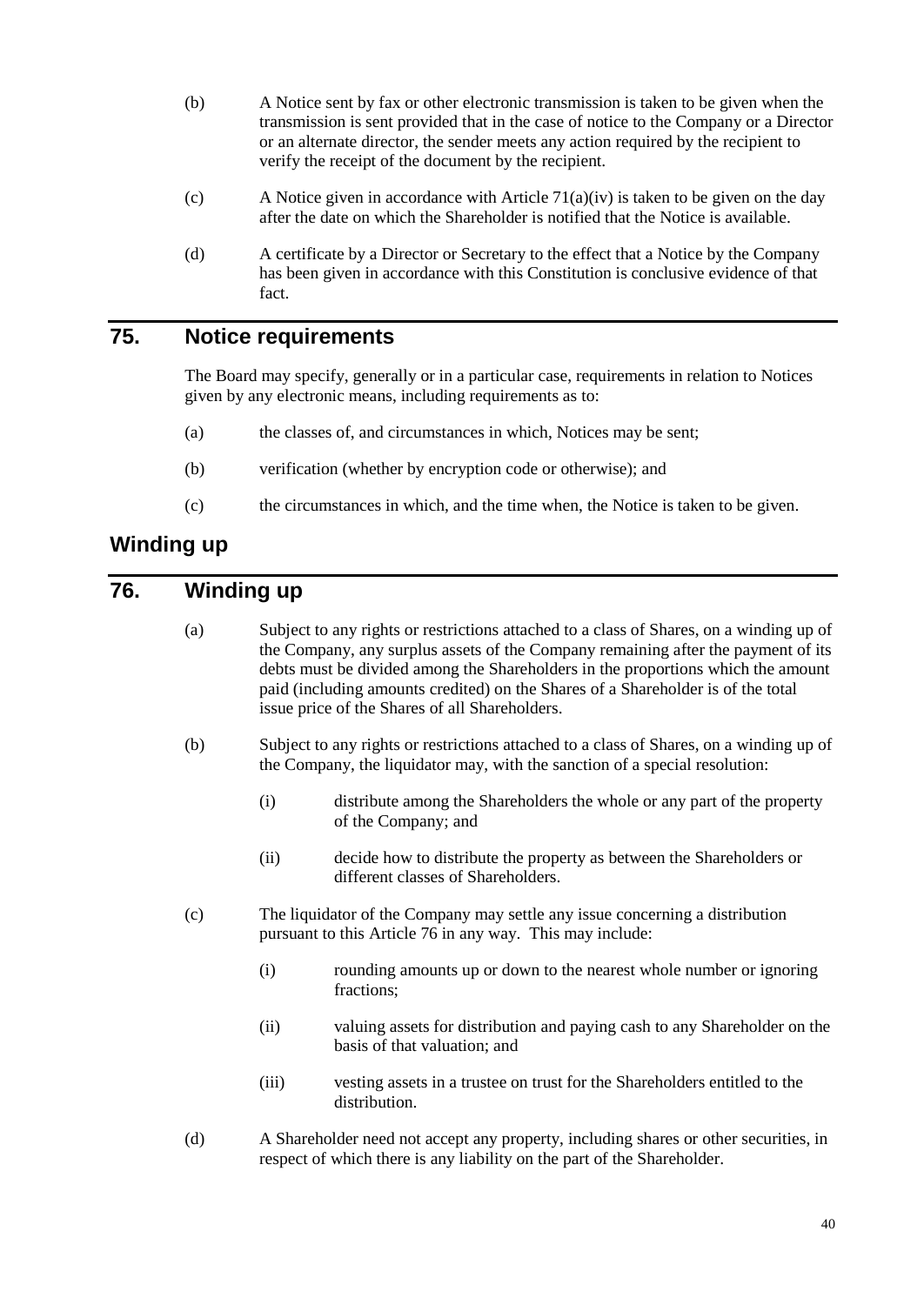## <span id="page-45-5"></span><span id="page-45-0"></span>**77. Existing small holdings**

- (a) Subject to the Applicable Law, the Company may sell the Shares of a Shareholder if:
	- (i) the total number of Shares of a particular class held by that Shareholder is less than a marketable parcel at the date specified in a notice in writing given by the Company to that Shareholder (being the lesser of 42 days after the date of the Company giving that notice or any lesser period permitted pursuant to the Applicable Law);
	- (ii) the notice of the Company states that the Shares are liable to be sold by the Company; and
	- (iii) that Shareholder does not give notice in writing to the Company, by the time and date specified in the notice of the Company (being the lesser of 42 days after the date of the Company giving that notice and any lesser period permitted pursuant to the Applicable Law), stating that all or some of those Shares are not to be sold.
- <span id="page-45-1"></span>(b) The Company may only give one notice pursuant to Article [77\(a\)](#page-45-0) to a particular Shareholder in any 12 month period.
- (c) If a takeover bid for the Company is announced after a notice pursuant to Article [77\(a\)](#page-45-0) is given but before an agreement for sale of the relevant Shares is entered into, the power of the Company pursuant to Article [77\(a\)](#page-45-0) lapses. After the offer period of the takeover bid closes, the Company may (notwithstanding Article [77\(b\)\)](#page-45-1) give a new notice pursuant to Article [77\(a\).](#page-45-0)

## <span id="page-45-3"></span><span id="page-45-2"></span>**78. New small holdings**

- (a) Subject to the Applicable Law, the Company may sell the Shares of a Shareholder if:
	- (i) the Shares of a particular class held by that Shareholder are in a new holding created by a transfer on or after the date on which this Article [78](#page-45-2) was adopted in this Constitution; and
	- (ii) that transfer is of a number of Shares of that class that was less than a marketable parcel at the time the transfer document was initiated, or in the case of a paper based transfer document, was lodged with the Company.
- (b) The Company may give a Shareholder referred to in Article [78\(a\)](#page-45-3) notice in writing stating that the Company intends to sell or dispose of the Shares.
- <span id="page-45-4"></span>(c) If the Company is entitled to exercise the powers pursuant to Article [78\(a\),](#page-45-3) the Company may by resolution of the Board remove or change either or both the right to vote and the right to receive dividends of the relevant Shareholder in respect of some or all of the Shares liable to be sold. After the sale of those Shares, the Company must pay to the person entitled any dividends that have been withheld pursuant to this Article [78\(c\).](#page-45-4)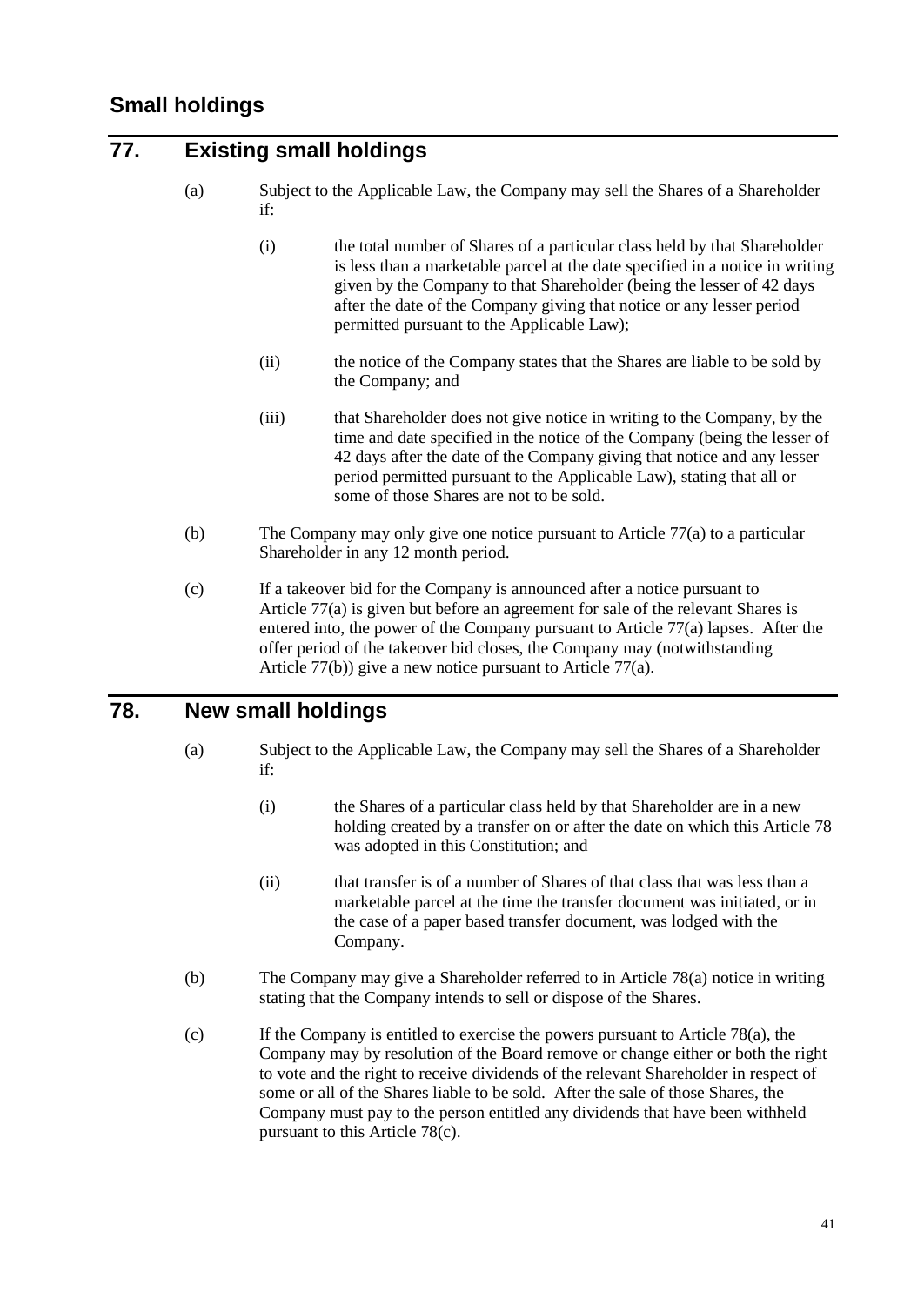## **79. Exercise of power of sale**

- (a) Subject to the Applicable Law, the Company may sell any Shares pursuant to Article [77](#page-45-5) or [78](#page-45-2) to any person on any terms and in any manner as the Board resolves.
- (b) The Company may:
	- (i) exercise any powers permitted pursuant to the Applicable Law to enable the sale of Shares pursuant to Article [77](#page-45-5) or [78;](#page-45-2)
	- (ii) receive the consideration (if any) given for Shares sold pursuant to Article [77](#page-45-5) or [78;](#page-45-2)
	- (iii) effect a transfer of Shares sold pursuant to Article [77](#page-45-5) or [78;](#page-45-2) and
	- (iv) receive any disclosure document, including a financial services guide, as agent for the applicable Shareholders.
- (c) The validity of the sale of Shares pursuant to Article [77](#page-45-5) or [78](#page-45-2) may not be called into question by any person after the transfer has been registered, and the buyer of the Shares need not enquire as to the validity of the sale or application of the sale proceeds by the Company.
- (d) The title of the buyer of Shares sold pursuant to Article [77](#page-45-5) or [78](#page-45-2) is not affected by any irregularity or invalidity in connection with the sale.
- (e) The sole remedy (if any) of any person aggrieved by a sale of Shares pursuant to Article [77](#page-45-5) or [78](#page-45-2) is in damages only and against the Company exclusively.
- (f) A certificate in writing from the Company signed by a Director or Secretary that a Share was sold in accordance with Article [77](#page-45-5) or [78](#page-45-2) is sufficient evidence of those matters.
- (g) If the Company exercises the powers pursuant to Article [77,](#page-45-5) the person to whom a Share is sold, or if permitted by the Applicable Law the Company, must pay the expenses of the sale.
- (h) The Company must apply the proceeds of any sale of any Shares sold pursuant to Article [77](#page-45-5) or [78](#page-45-2) in the following order:
	- (i) in the case of an exercise of the powers pursuant to Article [78,](#page-45-2) the expenses of the sale;
	- (ii) the amounts due and unpaid in respect of those Shares; and
	- (iii) the balance (if any) to, or at the direction of, the person entitled to the Shares immediately prior to the sale, on delivery by that person of any evidence of ownership of or entitlement to those Shares prior to the sale as the Board may require.
- (i) Subject to the Listing Rules, the Company may by resolution of the Board revoke a notice given pursuant to Article [77](#page-45-5) or [78](#page-45-2) at any time prior to the sale of the Shares pursuant to those Articles.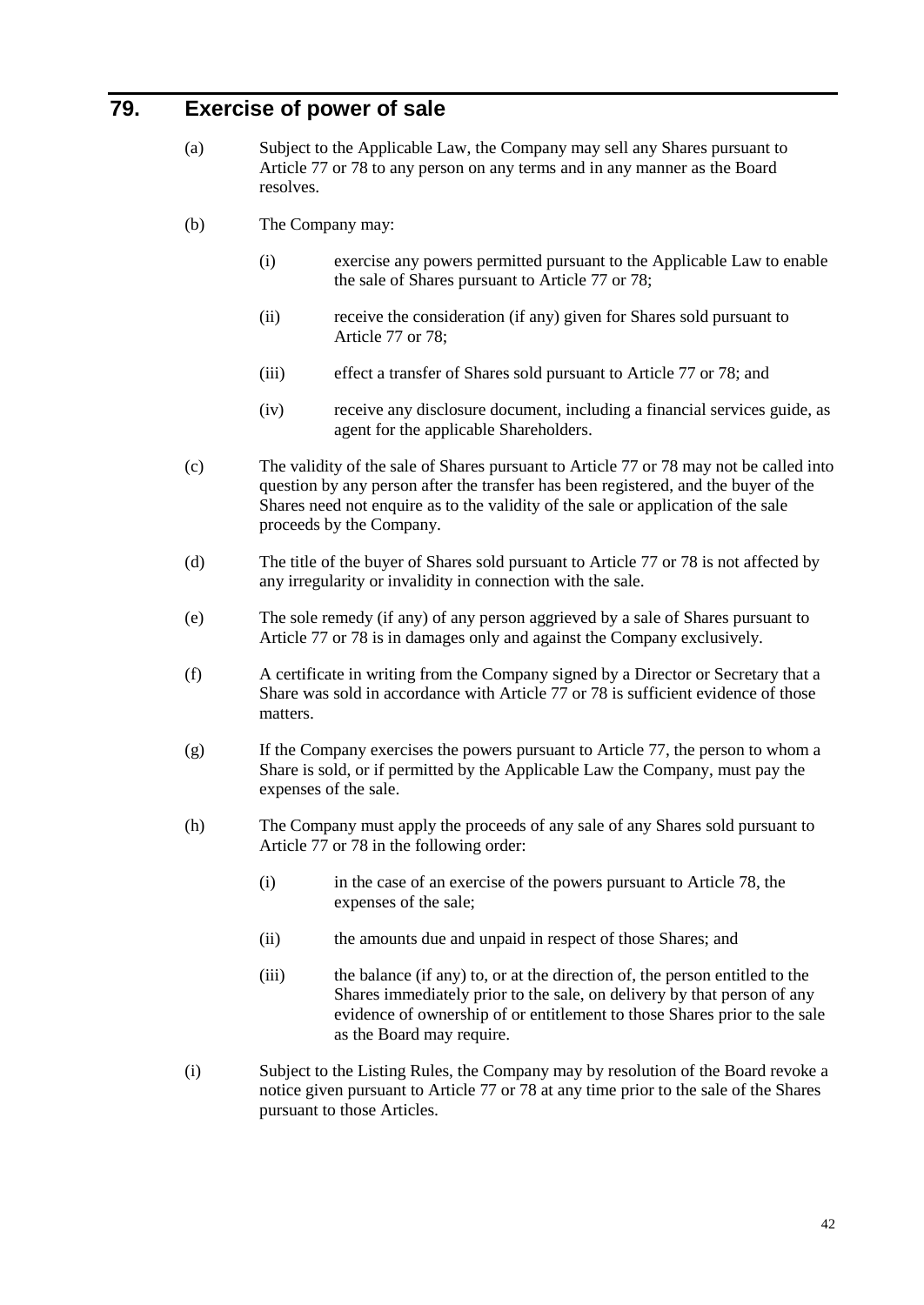# **80. Continuing effect**

For the avoidance of doubt, all persons, things, agreements and circumstances appointed, approved or created by or under a prior constitution of the Company continue to have the same status, operation and effect after this Constitution is adopted, and nothing in this Constitution requires the Company or any other person to take any action in relation to such thing, agreement or circumstance to ensure its ongoing status, operation and effect.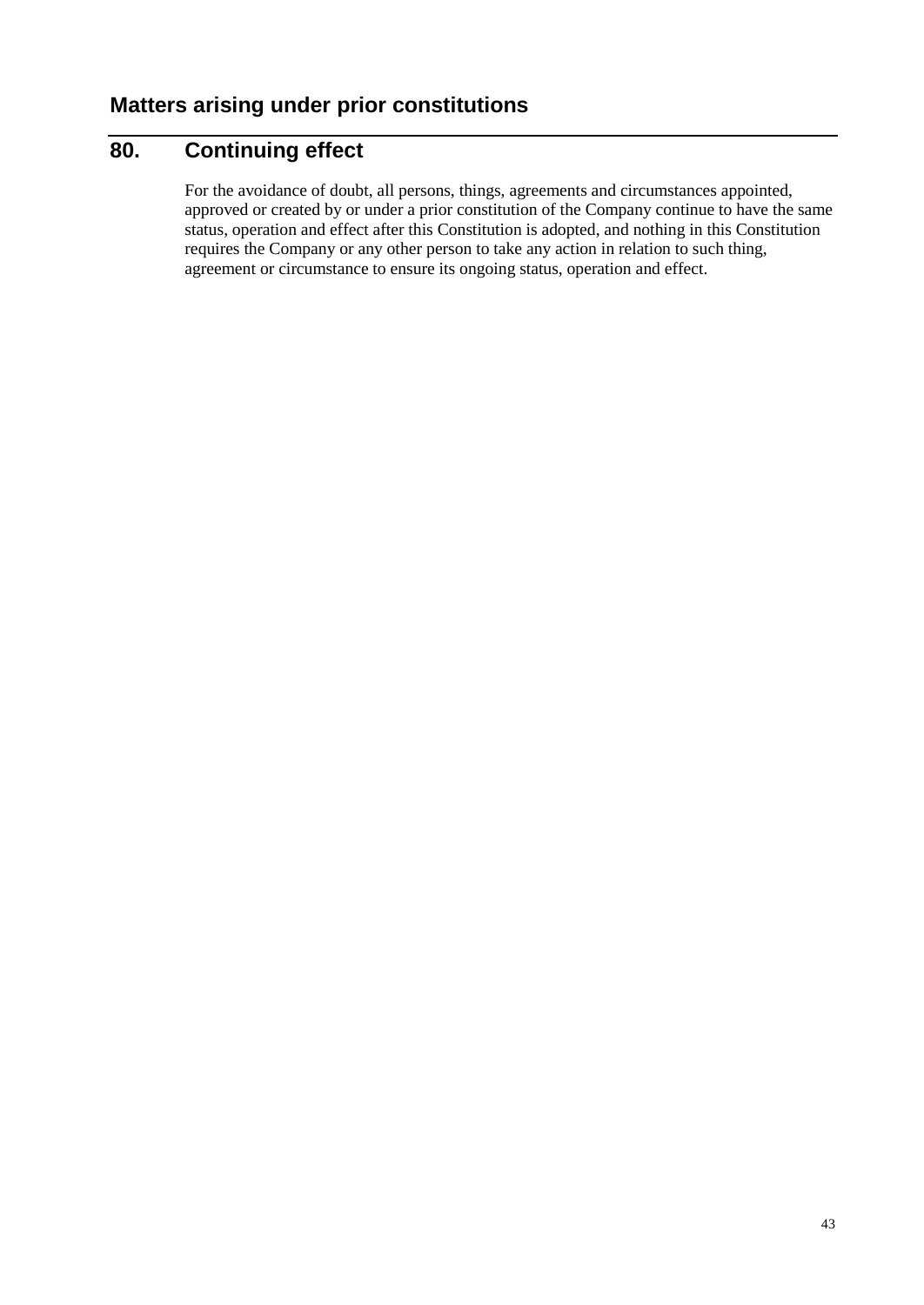# **1. Rights of Preference Shareholders**

A Preference Share confers upon its holder the following rights:

#### **1.1 Repayment of Capital**

The right on a winding up of the Company to the payment of:

- (a) the amount of capital paid up on the Preference Share specified in the Issue Terms or such other amount as is specified in the Issue Terms, which may include an amount that, in accordance with the Issue Terms, is a lesser amount than the amount subscribed or paid for the Preference Share or that is determined by reference to the amount payable on ordinary shares on a winding up at a particular time; and
- (b) the amount of any dividend (whether declared or not) accrued but unpaid before the date of commencing the winding up,

in priority to the ordinary shares and any other class of shares specified in the Issue Terms.

#### **1.2 Rights on Redemption**

If the Issue Terms for the Preference Share state that the Preference Share is redeemable, the right on redemption to payment of:

- (a) the amount of any dividend (whether declared or not) accrued on the Preference Share but unpaid at the date of redemption; and
- (b) any additional amount (which may include the amount of capital paid up on the Preference Share) specified in the Issue Terms as payable on redemption including an amount which may, in accordance with the Issue Terms, be a lesser amount than the amount subscribed or paid for the Preference Share,

in priority to the ordinary shares and any other class of shares specified in the Issue Terms.

#### **1.3 Non-cumulative Dividends**

The right to a non-cumulative preferential dividend:

- (a) calculated in accordance with the Issue Terms; and
- (b) payable on the dates specified in the Issue Terms,

in priority to the payment of any dividend on ordinary shares or on any other class of shares specified in the Issue Terms.

#### **1.4 Voting in Meetings**

The same rights as the holder of an ordinary share to attend any general meeting of shareholders and the right to vote at a general meeting of shareholders during the periods of time or in the circumstances that are specified in the Issue Terms or otherwise in each of the following circumstances but in no other circumstances:

- (a) at a meeting called during a period during which a dividend (or part of a dividend) in respect of the Preference Share is unpaid;
- (b) on a proposal to reduce the Company's share capital;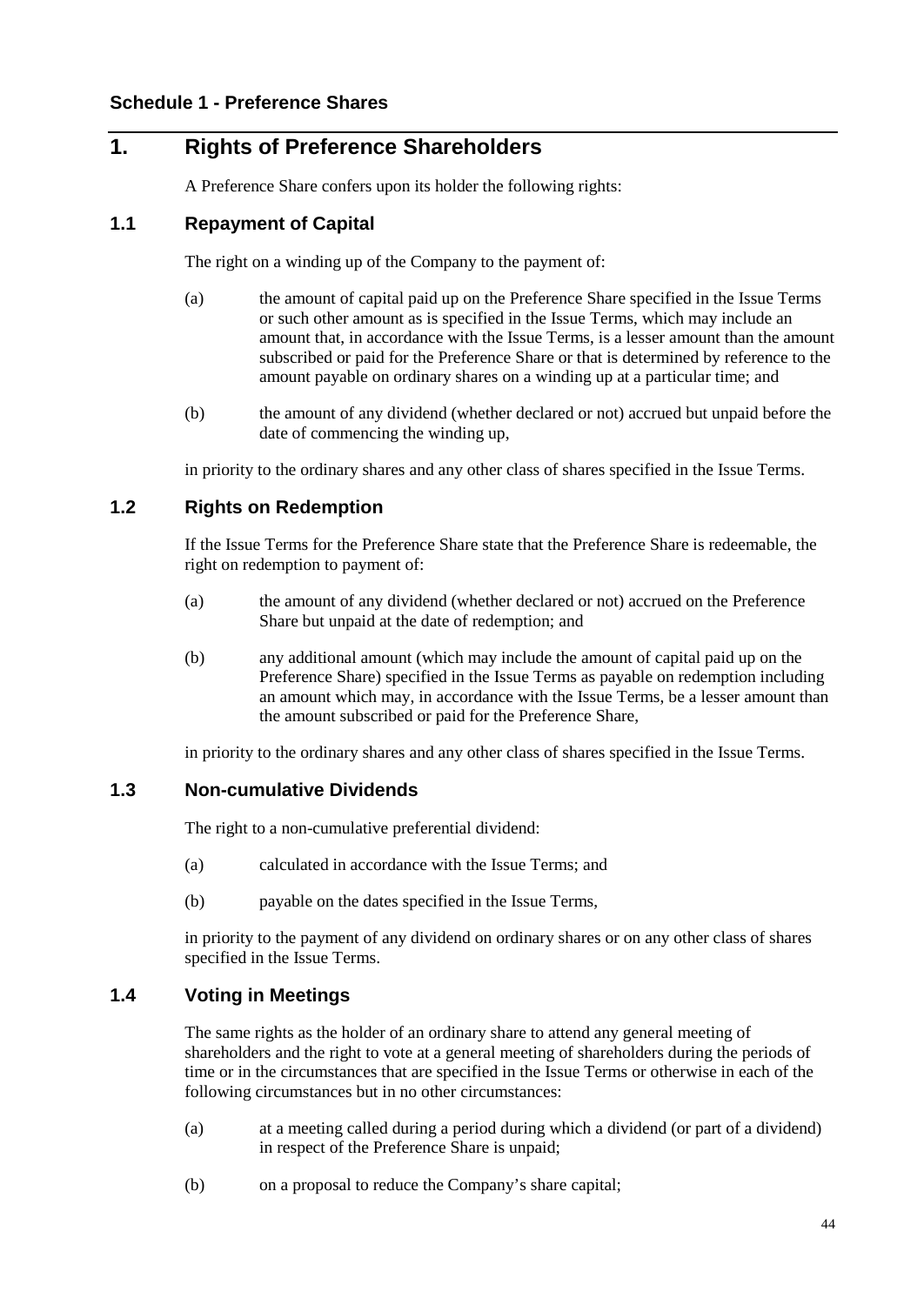- (c) on a resolution to approve the terms of a buy back agreement in respect of the Company;
- (d) on a proposal that affects rights attached to the Preference Share;
- (e) on a proposal to wind up the Company;
- (f) on a proposal for the disposal of the whole of the Company's property, business and undertaking;
- (g) during the winding up of the Company; and
- (h) in any other circumstances in relation to which, at any time, the Listing Rules require the holders of Preference Shares to be entitled to vote.

### **1.5 Voting Rights**

If Clause 1.4 permits voting at a general meeting of shareholders, each Preference Shareholder will have the following voting rights at that general meeting:

- (a) on a show of hands, one vote per Preference Shareholder; and
- (b) on a poll, one vote per fully-paid Preference Share or a fraction of a vote per partlypaid Preference Share equivalent to the proportion the amount paid is to the total amounts paid and payable.

#### **1.6 Accounts and Reports**

The same rights as the holder of an ordinary share to receive notices, reports and audited accounts.

## **2. Issue Terms**

The Board may only resolve to issue a Preference Share if it resolves to do so on issue terms which specify the following:

#### **2.1 Dividend**

- (a) The dates for payment of the dividend on the Preference Share.
- (b) The rate of dividend payable on the Preference Share which may:
	- (i) be fixed;
	- (ii) be franked to an extent specified in the Issue Terms;
	- (iii) be unfranked;
	- (iv) be variable depending on any formula set out in the Issue Terms or depending on other facts or circumstances specified in the Issue Terms (including, without limitation, changes to rates of taxation or other taxation circumstances).
- (c) The method of the calculation of the dividend which may, without limitation:
	- (i) specify an increase in the amount of the dividend if it is not franked to the extent specified in the Issue Terms; or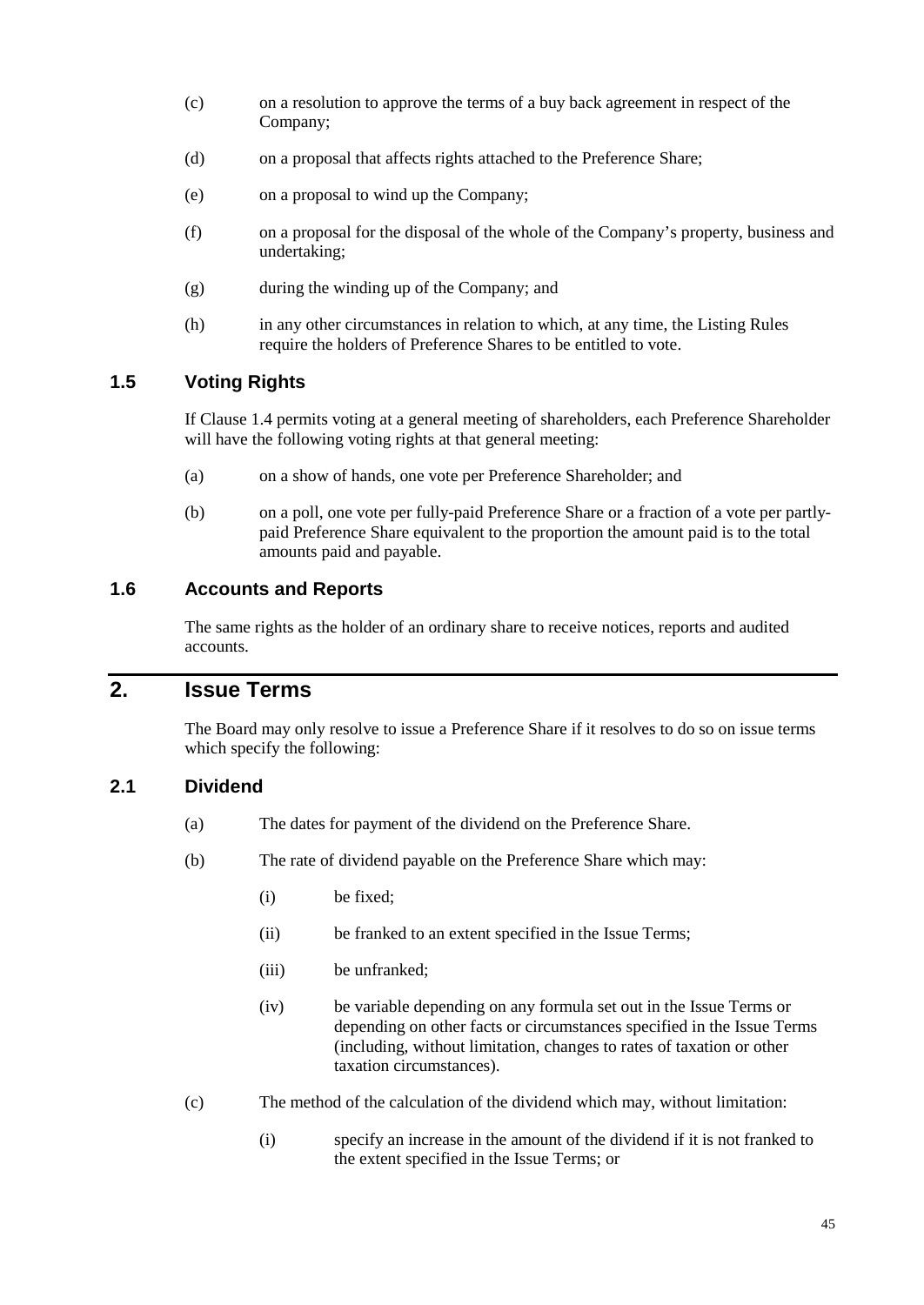- (ii) specify other consequences if a dividend is not franked to the extent specified in the Issue Terms; or
- (iii) specify circumstances in which the dividend is determined by reference to the dividend payable on ordinary shares.

### **2.2 Priority**

The priority of the Preference Share as to payment of capital and payment of dividend.

#### **2.3 Conversion**

If the Preference Share is to have rights of conversion to another class of securities:

- (a) the class of security into which the Preference Share converts;
- (b) whether, and in what circumstances, conversion is at the option of the holder or the Company or is fixed to some other date or event;
- (c) the dates on, or circumstances in which, the Preference Share will convert, or may be converted;
- (d) the method of conversion of the Preference Share, which may include without limitation:
	- (i) the manner in which the number of securities into which the Preference Share converts is to be calculated; and
	- (ii) any right to be issued with additional securities of the class into which the Preference Share may be converted and the manner in which that number of securities is to be calculated.
- (e) the treatment of the Preference Share and conversion rights on the occurrence of specified events in respect of the class of securities into which the Preference Share may convert, which may include, without limitation:
	- (i) the announcement of any dividend or distribution or other entitlement in respect of those securities;
	- (ii) a new issue of those securities;
	- (iii) a bonus or rights issue of those securities; and
	- (iv) a return or reorganisation of capital in respect of those securities.

### **2.4 Redemption**

If the Preference Share is to be redeemable:

- (a) whether, and in what circumstances, redemption is at the option of the holder or the Company or is fixed to some other date or event;
- (b) the dates on, or circumstances in which, the Preference Shares will, or may be, redeemed;
- (c) the method or methods by which the Preference Share will or might be redeemed, which may include redemption, cancellation or buy back;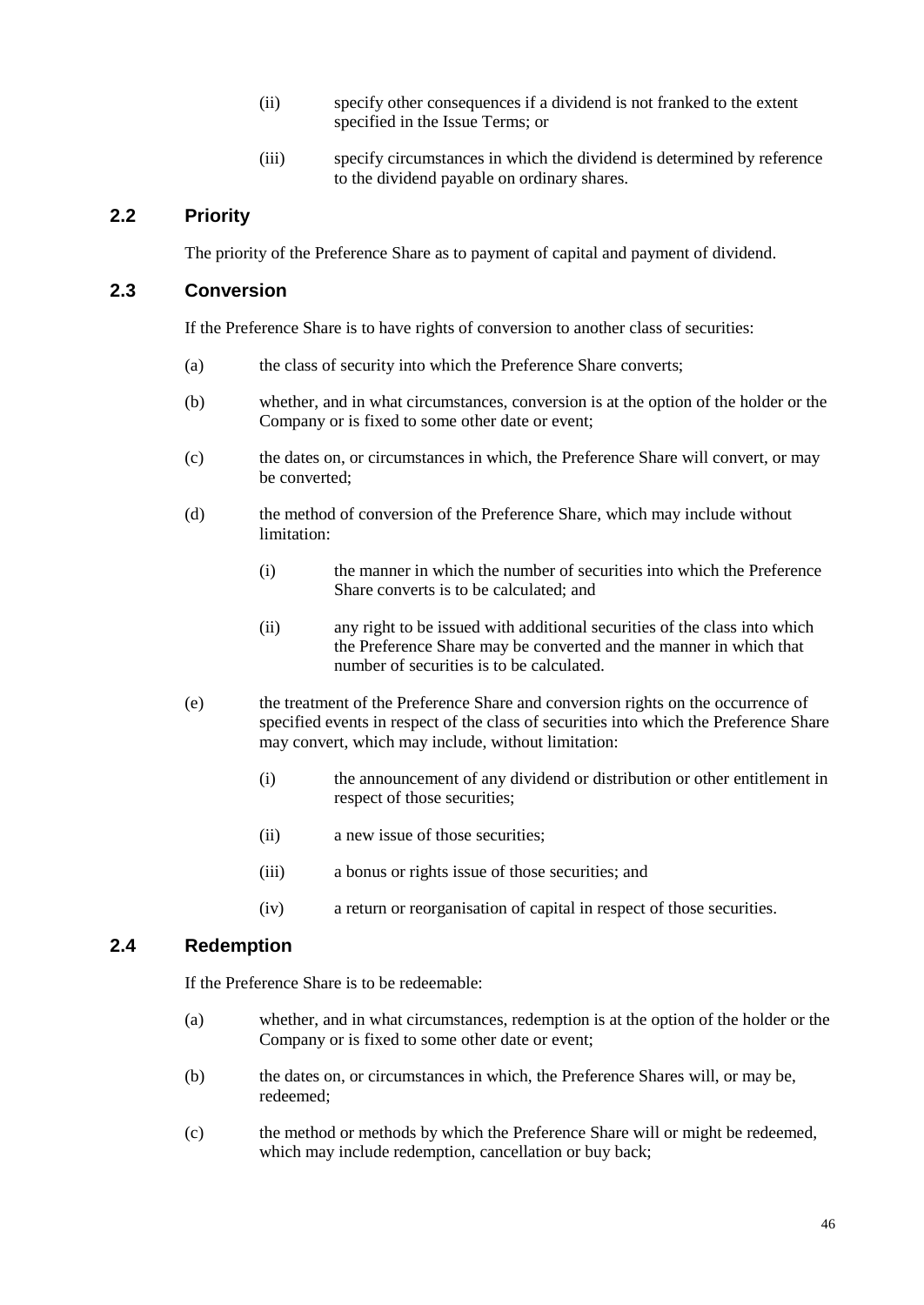- (d) the method by which the amount payable on redemption will or may be calculated or otherwise determined, including amounts payable or not payable at the discretion of the Board, and the manner and time for payment;
- (e) the treatment of the redemption terms attaching to the Preference Share on the occurrence of specified events, including the payment or non-payment of dividends or obtaining or not obtaining regulatory approvals; and
- (f) the extent to which voting rights attaching to the Preference Share may not apply in respect of the redemption, cancellation or buy back of the Preference Share in accordance with the Issue Terms.

## **3. Buy Back**

The Issue Terms may include the amount and manner of calculation and payment of any dividend on the buy back of a Preference Share by the Company.

## **4. Conversion Rights**

The Company must give effect to a conversion of a Preference Share on the date specified in the Issue Terms for that conversion to take place. On conversion, the holder must surrender the certificate (if any) for the Preference Share to the Company in accordance with the Issue Terms.

# **5. Redemption Rights**

The Company must give effect to a redemption of a Preference Share at the time specified in the Issue Terms for that redemption to take place. On redemption, the holder must surrender the certificate (if any) for the Preference Share and provide such other information and do such things as are required by the Company in accordance with the Issue Terms.

## **6. Surplus Assets or Profits**

Except as may be specified in the Issue Terms, a Preference Share does not confer on the holder any further right beyond the rights in Clause 1 or 2 to participate in surplus assets or profits of the Company whether in winding up or otherwise.

# **7. Transfer of Preference Shares**

Unless otherwise specified in the Issue Terms, a Preference Share is transferable in any manner permitted by the Corporations Act and, in the case of Preference Shares which are quoted on ASX, in any manner permitted by the Listing Rules or the ASX Settlement Operating Rules.

## **8. Reorganisation of Capital**

If the Company reorganises its capital, in respect of Preference Shares with rights of conversion to another class of share, those shares must be treated in the reorganisation in accordance with the Listing Rules.

## **9. Definitions**

In this Schedule 1:

*'Issue Terms'* means the terms of issue of a Preference Share which are the subject of a resolution of the Board under Clause 2.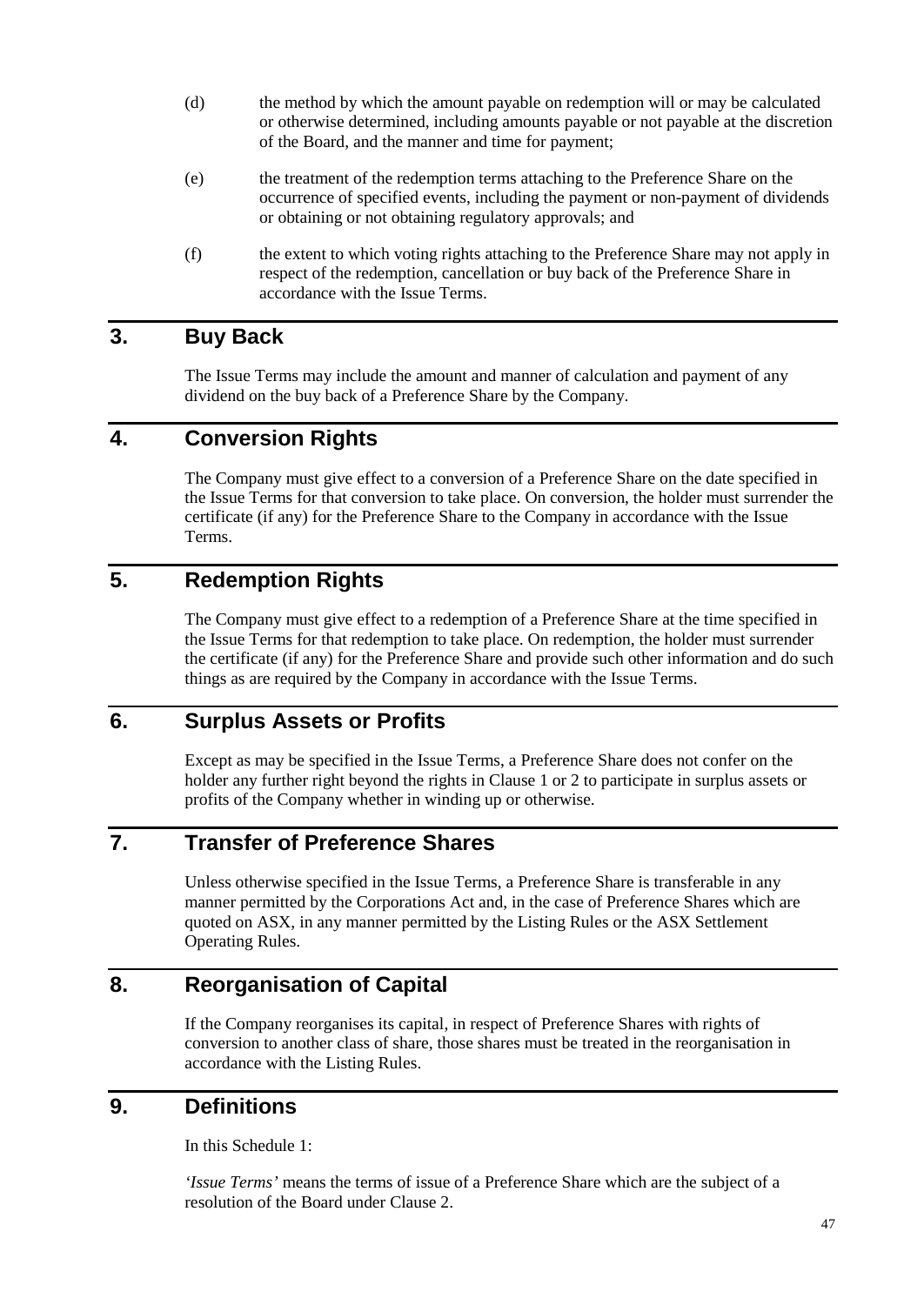*'Preference Share'* means a share issued under the Company's powers in the Corporations Act and Article 5(b).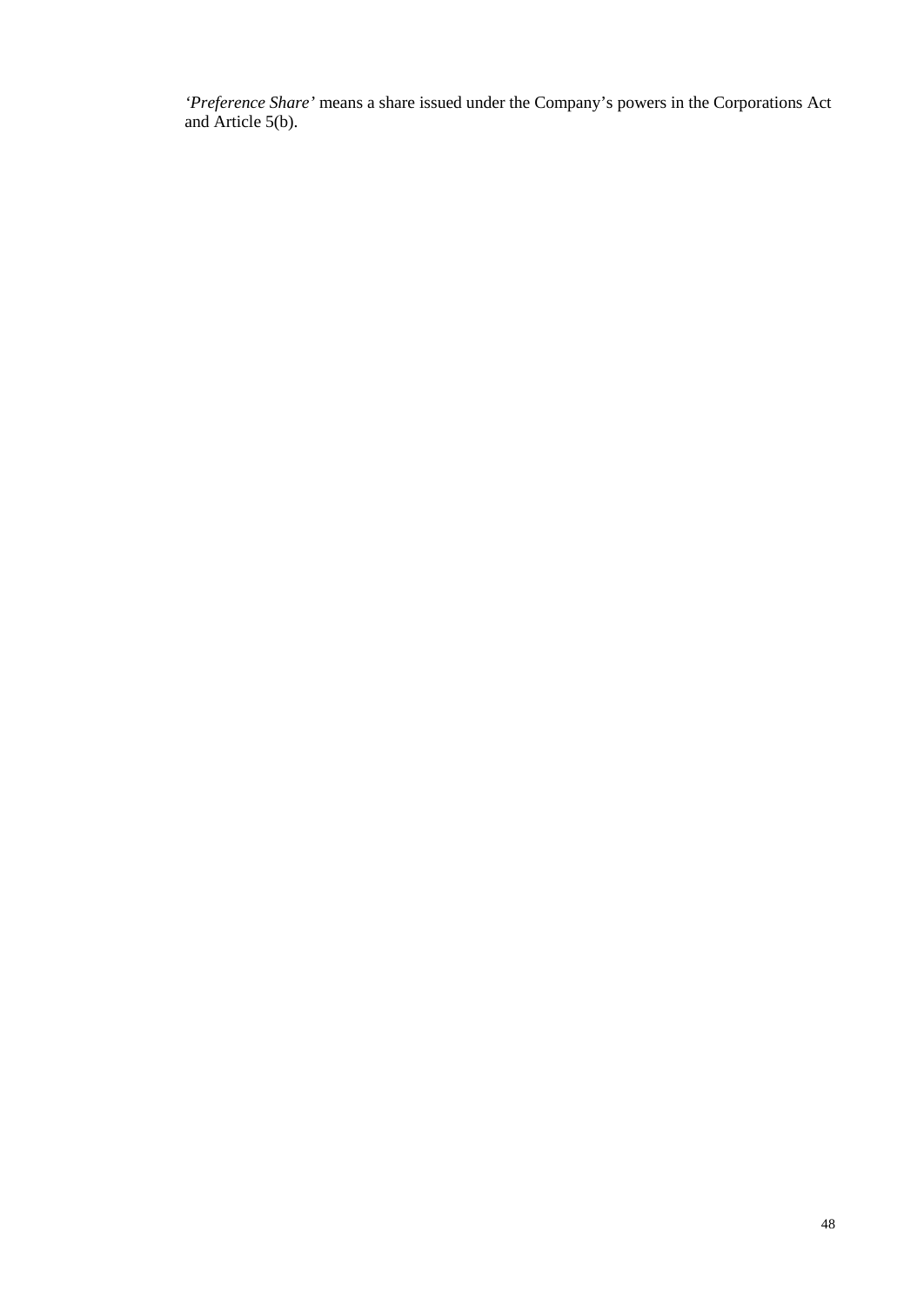# **1. Description**

The following are the terms and conditions of fully-paid, unsecured, perpetual preference shares, paying discretionary, floating rate non-cumulative dividends (the **BOQ CPS**). The BOQ CPS may be Converted, Redeemed or Transferred according to these Terms of Issue.

## **2. Issuer**

The BOQ CPS will be issued by Bank of Queensland Limited ABN 32 009 656 740 (**Bank**) under the Constitution and on the terms and conditions set out in these Terms of Issue.

### **3. Denomination**

The denomination of each BOQ CPS will be the Face Value. Each BOQ CPS will be issued as fully paid.

### <span id="page-53-1"></span>**4. Face Value**

The Face Value of each BOQ CPS will be \$100.

## **5. Maturity**

The BOQ CPS are perpetual and have no maturity date.

### **6. Dividends**

#### <span id="page-53-2"></span>**6.1 Calculation**

Subject to these Terms of Issue, the BOQ CPS will pay a cash dividend on each relevant Dividend Payment Date (each a Dividend). The Dividend is calculated as:

Dividend = Dividend Rate x Face Value x D 365

where:

**D** is the number of days in the period from (and including):

- (a) for the first Dividend Payment Date, the Issue Date until (but not including) the first Dividend Payment Date; and
- (b) for any subsequent Dividend Payment Date, the preceding Dividend Payment Date until (but not including) the relevant Dividend Payment Date,

(each such period a Dividend Period);

**Dividend Rate** has the meaning given in clause [6.2;](#page-53-0)

**Face Value** has the meaning given in clause [4.](#page-53-1)

#### <span id="page-53-0"></span>**6.2 Dividend Rate**

The Dividend Rate (expressed as a percentage rate per annum) is:

 $(BBR + M \arg in) \times (1-t)$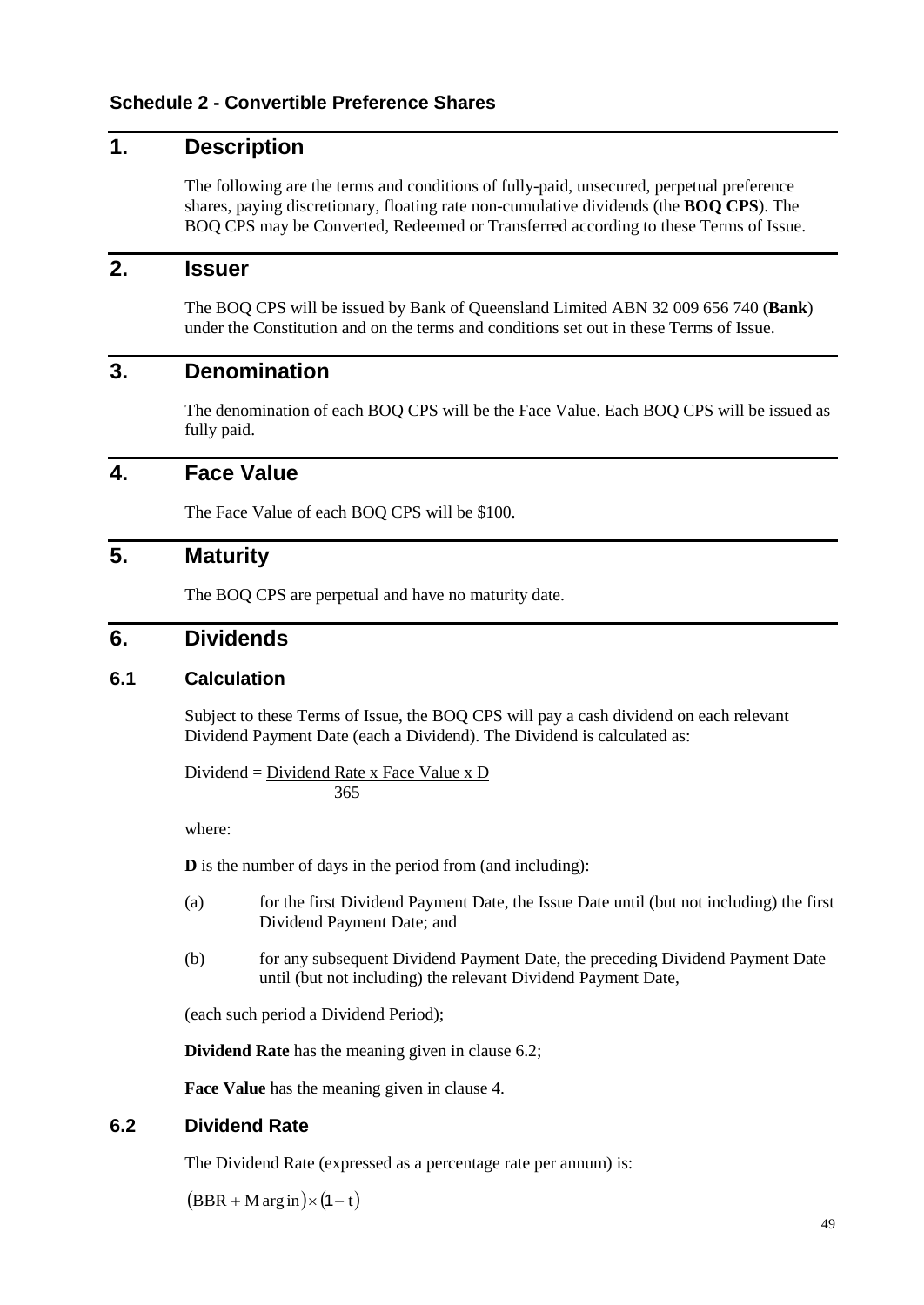where:

**BBR** means the Bank Bill Swap Rate (expressed as a percentage per annum) on the first Business Day of the Dividend Period;

**Margin** means the margin (expressed as a percentage per annum) determined under the Bookbuild;

**t** is the Australian corporate tax rate applicable to the franking account of the Bank at the relevant Dividend Payment Date, expressed as a decimal.

### **6.3 Gross-up for partly franked dividends**

If any Dividend is not franked to 100% under Part 3-6 of the Tax Act (or any provisions that revise or replace that Part), the Dividend will be adjusted in accordance with the following formula:

Dividend = 
$$
\frac{d}{1 - [t \times (1 - f)]}
$$

where:

**d** - is the Dividend calculated under claus[e 6.1;](#page-53-2)

**t** - has the meaning given in clause [6.2;](#page-53-0) and

**f** - is the franking percentage (within the meaning of Part 3-6 of the Tax Act or any provisions that revise or replace that Part) applicable to the franking account of the Bank at the relevant Dividend Payment Date, expressed as a decimal.

### **6.4 Dividend Payment Date**

Dividends will be payable on the BOQ CPS in arrears on each Dividend Payment Date, with the first Dividend Payment Date being on 15 April 2013 and thereafter semi-annually on each 15 April and 15 October until the BOQ CPS are Converted or Redeemed (in which case the Conversion Date or Redemption Date, as the case may be, will be the final Dividend Payment Date). In the event that BOQ CPS are Transferred, the Transfer Date will be a Dividend Payment Date for those BOQ CPS (but will not be the final Dividend Payment Date for those BOQ CPS).

### **6.5 Non-cumulative**

- (a) Dividends are non-cumulative. If all or any part of a Dividend is not paid because of the provisions of these Terms of Issue or because of any applicable law, the Bank will have no liability to pay, and the Holders will have no right to be paid, any amount in respect of that Dividend.
- (b) The Holders will have no claim or entitlement (including without limitation on winding-up of the Bank) in respect of such non-payment, and such non-payment will not constitute an event of default or give Holders any right to apply for the winding-up or administration of the Bank, or cause a receiver, or receiver and manager, to be appointed in respect of the Bank.
- (c) No interest accrues on any unpaid Dividend and the Holder has no claim or entitlement in respect of interest on any unpaid Dividend.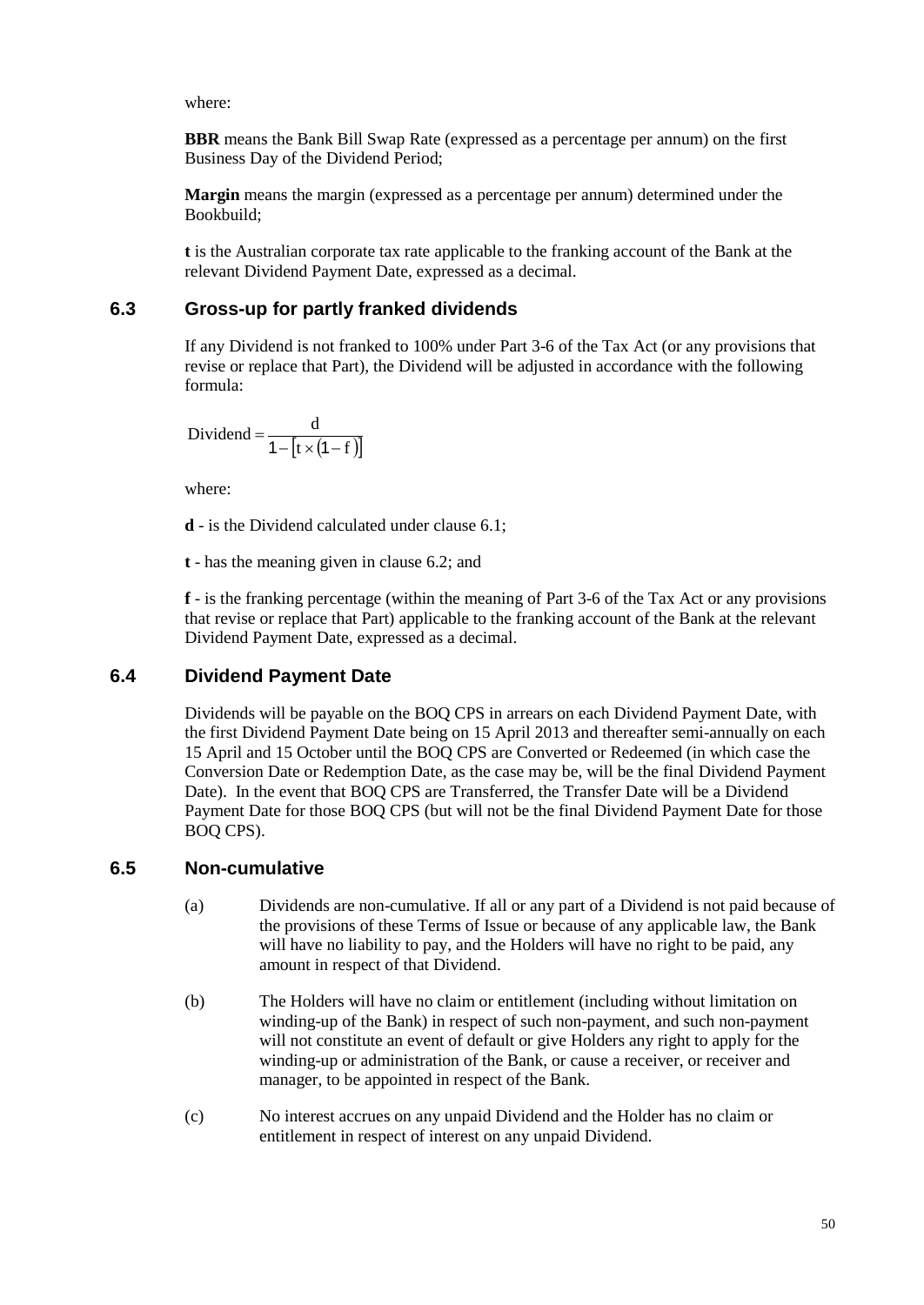### <span id="page-55-1"></span><span id="page-55-0"></span>**6.6 Conditions to dividend payments**

The payment of a Dividend (including on Conversion, Redemption or Transfer) is subject to:

- (a) the Directors, in their absolute discretion, determining that the Dividend is payable;
- (b) the Bank being lawfully able to pay the Dividend under the Corporations Act;
- (c) payment of the Dividend not resulting in any breach of APRA's then prevailing capital adequacy standards and guidelines as they are applied to the Group at the time, unless otherwise approved by APRA; and
- (d) APRA not otherwise objecting to the payment on the relevant Dividend Payment Date.

Without limiting claus[e 6.6](#page-55-0)[\(a\),](#page-55-1) the Directors will not determine a Dividend to be payable if, in their opinion, making the payment would result in the Bank becoming, or being likely to become, insolvent for the purposes of the Corporations Act.

#### **6.7 Record date for Dividends**

A Dividend is only payable to those persons registered as Holders on the date which is 11 Business Days before the Dividend Payment Date for that Dividend, or such other date as may be required by the ASX from time to time and adopted by the Bank.

#### **6.8 Deductions**

The Bank may deduct or withhold from any Dividend or amount payable on Redemption (or upon or with respect to the issuance of any Ordinary Shares upon any Conversion), the amount of any withholding or other tax, duty, assessment, levy, government charge or other amount, as required by applicable law or any agreement with a governmental authority. If any such deduction or withholding has been made and paid over or accounted for by the Bank to the relevant governmental authority and the balance of the Dividend or other amount payable has been paid (or, in the case of a Conversion, Ordinary Shares have been issued) to the Holder concerned, then the full amount payable to such Holder (or, in the case of a Conversion, the Conversion Number of Ordinary Shares) will be taken to have been duly paid and satisfied (or, in the case of a Conversion, issued) by the Bank. The Bank shall pay the full amount required to be deducted or withheld to the relevant governmental authority within the time allowed for such payment without incurring any penalty under applicable law and must, if requested by the relevant Holder, deliver to that Holder confirmation of that payment without delay after it is received by the Bank from the relevant governmental authority.

#### <span id="page-55-3"></span><span id="page-55-2"></span>**6.9 Means of payment**

- <span id="page-55-5"></span><span id="page-55-4"></span>(a) The Bank may pay a person entitled to any Dividend or other moneys payable in respect of a BOQ CPS by:
	- (i) cheque made payable to the person and sent to:
		- A. the address of that person in the register of BOQ CPS;
		- B. if the BOQ CPS is jointly held, the address of the first named joint holder in the register of BOQ CPS; or
		- C. such other address which that person has notified in writing;
	- (ii) crediting an account nominated in writing by that person; or
	- (iii) such other means for the payment of money determined by the Directors.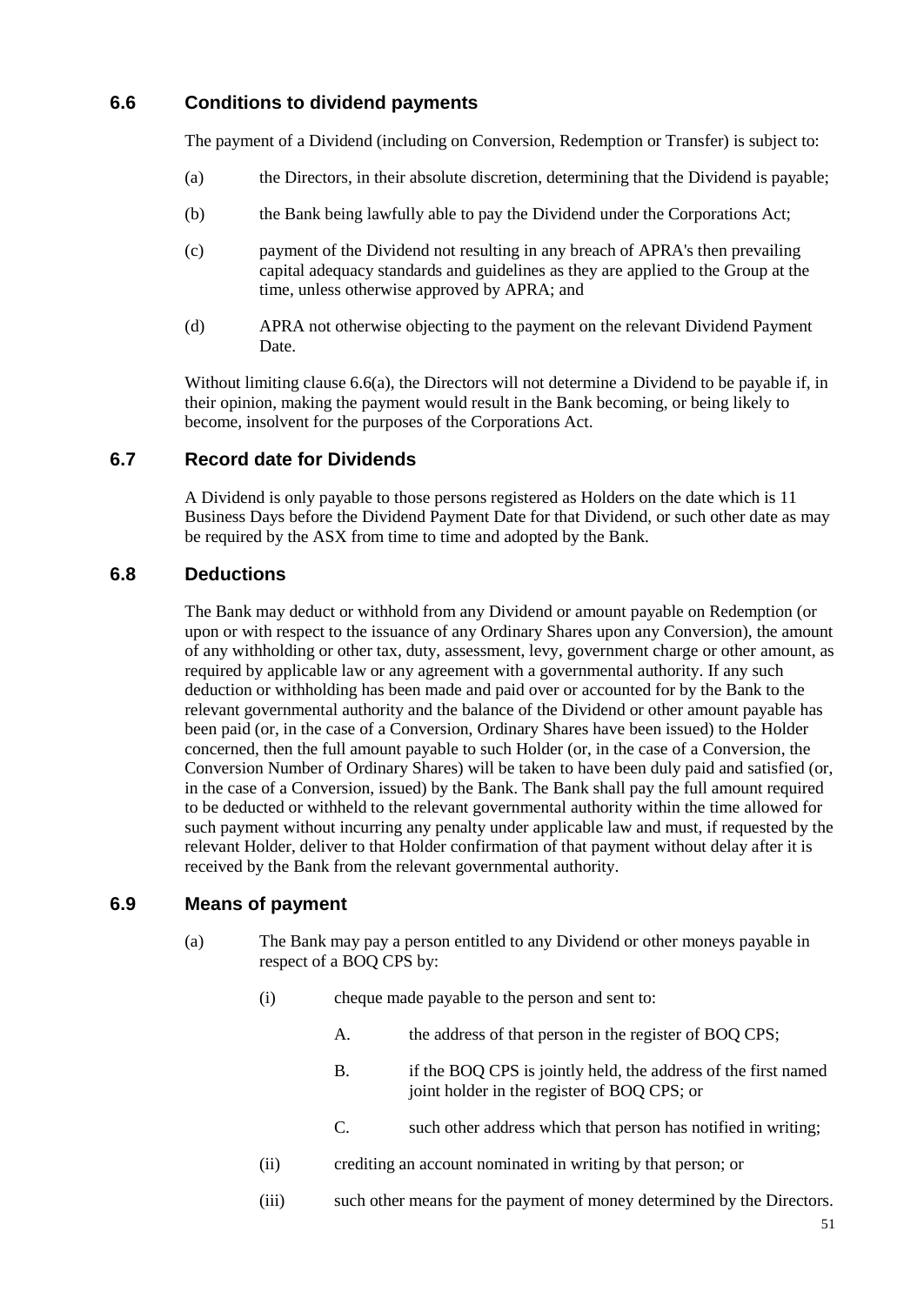- (b) The despatch of payment by the Bank to any Holder or any one of joint Holders or otherwise in accordance with this clause [6.9w](#page-55-2)ill be taken to discharge the Bank's liability in respect of the payment.
- (c) If the Bank determines to make a payment by electronic or other means determined under clause  $6.9(a)(a)(ii)$  $6.9(a)(a)(ii)$  $6.9(a)(a)(ii)$  or  $6.9(a)(a)(iii)$  $6.9(a)(a)(iii)$  and an account is not nominated by the Holder or joint Holder, the Bank may hold the amount payable in a separate account of the Bank until the Holder or a joint Holder nominates an account, without any obligation to pay interest to such Holder, and the amount so held is to be taken as having been paid to the Holder or joint Holders at the time it is credited to that separate account of the Bank.
- (d) All amounts payable but unclaimed may be invested by the Bank as it determines for the benefit of the Bank until claimed or until required to be dealt with in accordance with any law relating to unclaimed moneys.
- <span id="page-56-0"></span>(e) The Bank, in its absolute discretion, may withhold payment to a Holder where it is required to do so under any applicable law, including any law prohibiting dealings with terrorist organisations or money laundering, or any other type of sanction, or where it has reasonable grounds to suspect that the Holder may be subject to such law or sanction or involved in acts of terrorism or money laundering, and may deal with the payment and the Holder's BOQ CPS in accordance with that applicable law or the requirements of any relevant governmental authority or regulatory body. The Bank is not liable for any costs or loss suffered by a Holder in exercising the Bank's discretion under this clause  $6.9(e)$ , even where a Holder later demonstrates that they were not subject to the applicable law or sanction.

#### <span id="page-56-2"></span>**6.10 Restrictions in the case of non-payment**

Subject to clause [6.11,](#page-56-1) if for any reason a Dividend has not been paid in full on a Dividend Payment Date (**Relevant Dividend Payment Date**), the Bank must not until and including the next Dividend Payment Date:

- (a) declare, determine or pay any dividends or distributions on any Ordinary Shares; or
- (b) buy back or reduce capital on any Ordinary Shares,

unless:

- (i) the Dividend is paid in full within 3 Business Days of the Relevant Dividend Payment Date;
- (ii) all BOQ CPS have been Converted or Redeemed; or
- (iii) a Special Resolution of the Holders has been passed approving such action.

### <span id="page-56-1"></span>**6.11 Exception to restrictions**

The restrictions in clause [6.10](#page-56-2) do not apply to:

- (a) repurchases (including buy backs), redemptions or other acquisitions of shares of the Bank in connection with:
	- (i) any employment contract, employee share scheme, award rights plan, benefit plan or other similar arrangement with or for the benefit of any one or more employees, officers, directors, consultants or contractors (including contractor's employees) of the Bank or of any member of the Group;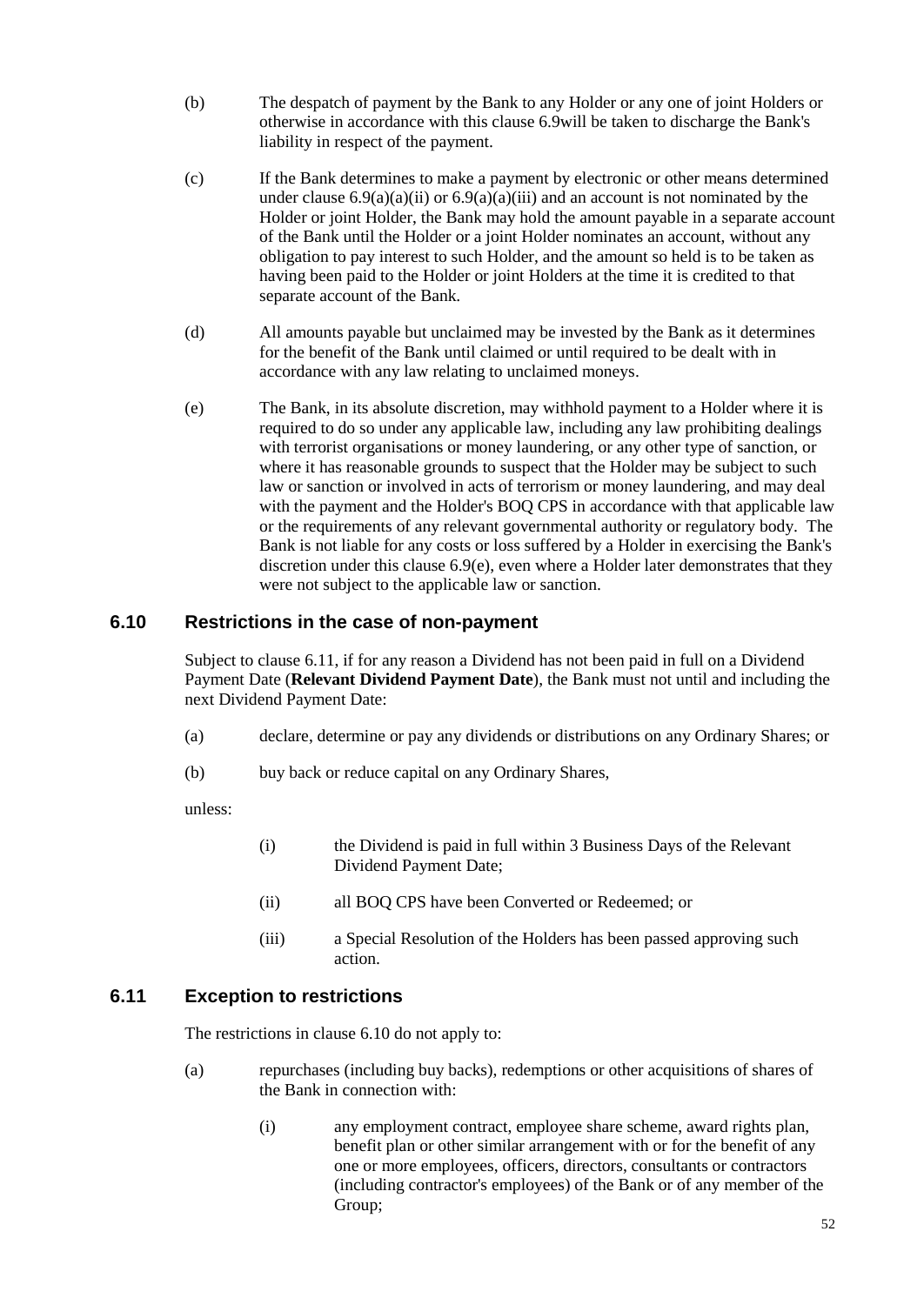- (ii) a dividend reinvestment plan, bonus option plan, bonus share plan, shareholder share purchase plan or top-up facility or shareholder sale facility or disposal plan; or
- (iii) the issue of shares in the Bank, or securities convertible into or exercisable for such shares, as consideration in an acquisition transaction entered into before the occurrence of the failure to pay the Dividend on the relevant Dividend Payment Date;
- (b) an exchange, redemption or conversion of any class or series of the Bank's shares, or any shares of a member of the Group, for any class or series of the Bank's shares, or of any class or series of the Bank's indebtedness for any class or series of the Bank's shares;
- (c) the purchase of fractional interests in shares of the Bank under the conversion or exchange provisions of the shares or the security being converted or exchanged;
- (d) any payment or declaration of a dividend in connection with any shareholders' rights plan, or the issue of rights, shares or other property under any shareholders' rights plan, or the redemption or repurchase of rights pursuant to the plan; or
- (e) a capital raising by way of a rights or entitlement issue made to holders of one or more capital instruments of the Bank.

Nothing in these Terms of Issue prohibits the Bank or any member of the Group from purchasing shares in the Bank (or an interest therein) in connection with transactions for the account of customers of the Bank or of a Group member or, with the prior written approval of APRA, in connection with the distribution or trading of shares in the Bank in the ordinary course of business. This includes:

- (a) taking security over shares in the Bank in the ordinary course of business; and
- (b) acting as trustee for another person where neither the Bank nor any member of the Group has a beneficial interest in the trust (other than a beneficial interest that arises from a security given for the purposes of a transaction entered into in the ordinary course of business).

## **7. Ranking**

### **7.1 Ranking with respect to Dividends**

For payment of Dividends, the BOQ CPS rank:

- (a) senior to Ordinary Shares; and
- (b) equally among themselves and with BOQ PEPS and any other securities or instruments of the Bank that rank equally with the BOQ CPS in respect of dividends or distributions; and
- (c) junior to any securities or instruments of the Bank that rank senior to the BOQ CPS in respect of dividends or distributions.

### <span id="page-57-0"></span>**7.2 Liquidation preference**

In a winding-up or liquidation of the Bank, the BOQ CPS rank:

(a) senior to Ordinary Shares;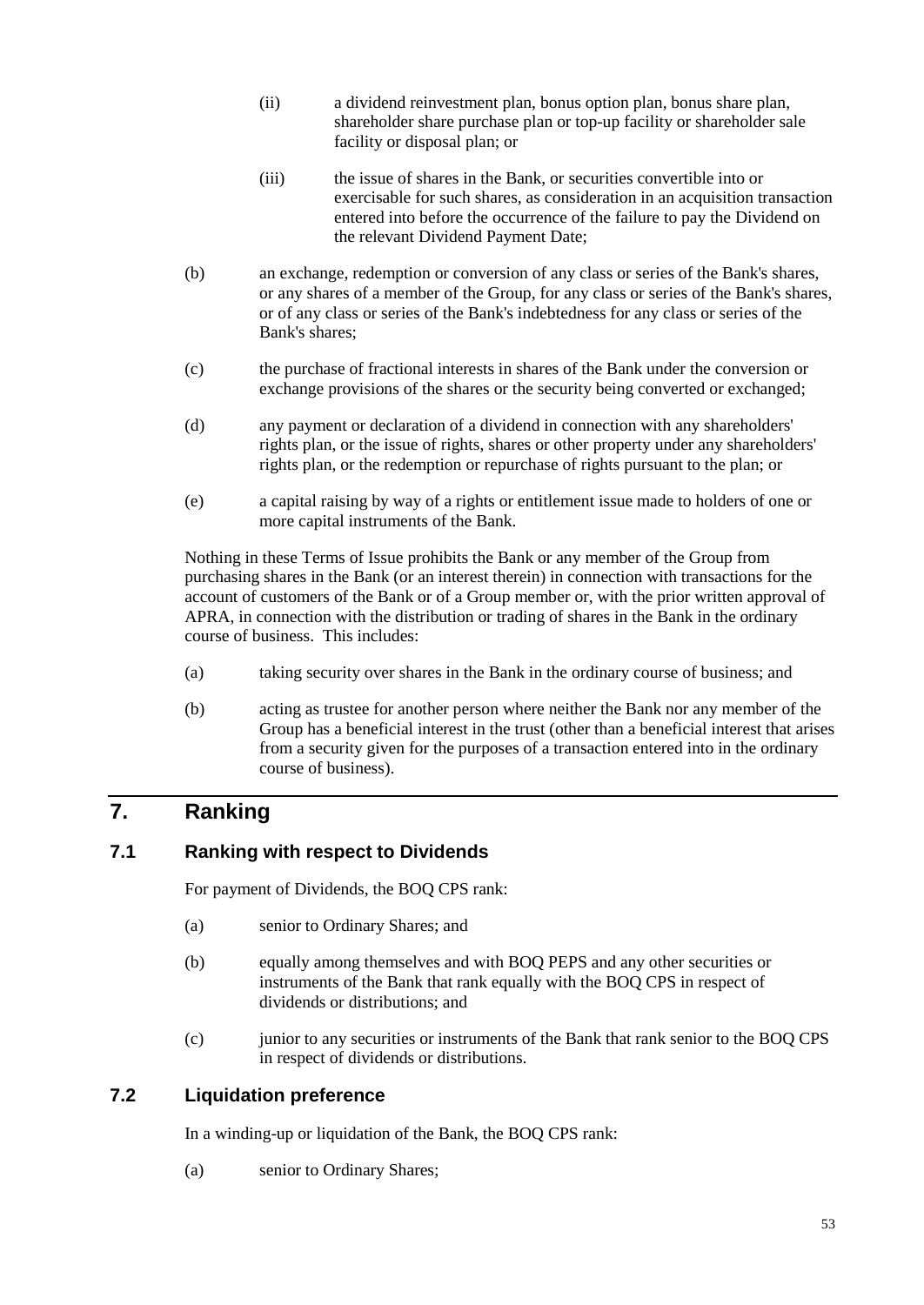- (b) equally among themselves and with BOQ PEPS and any other securities or instruments of the Bank that rank equally with the BOQ CPS in respect of return of capital in a winding-up;
- (c) junior to all the Bank's debts and liabilities to its creditors (including depositors), both unsubordinated and subordinated, other than indebtedness that by its terms ranks equally with, or junior to, the BOQ CPS in a winding-up; and
- (d) junior to any securities or instruments of the Bank that rank senior to the BOQ CPS in respect of return of capital in a winding-up,

for payment in cash of an amount out of surplus assets equal to the Face Value plus any Dividend due but unpaid or such other amount as determined under clause [15.9](#page-72-0) (**Liquidation Sum**), and otherwise do not confer any right to participate in the surplus assets of the Bank on a winding-up.

## **8. Default**

The Bank will only be in default under these Terms of Issue in the event of a winding-up of the Bank and such winding-up will not affect the ranking of the BOQ CPS and amounts payable under clause [7.2.](#page-57-0)

## **9. Not deposit liabilities**

BOQ CPS do not represent a deposit liability of the Bank and are not protected accounts for the purposes of the depositor protection provisions of Australian banking legislation and are not guaranteed or insured by any government, government agency or compensation scheme of Australia or any other jurisdiction.

### **10. Set-off**

### **10.1 Holders have no set-off**

A Holder is not entitled to set-off any amounts due to a Holder in respect of BOQ CPS against any amount of any nature owed by the Holder to the Bank.

#### **10.2 Holders have no offsetting claims**

A Holder will have no offsetting rights or claims on the Bank if the Bank does not pay any Dividend.

#### **10.3 Bank has no set-off**

The Bank is not entitled to set-off any amounts of any nature due to the Bank against any amount owed by the Bank to the Holder in respect of BOQ CPS.

### **11. Other issues of securities**

### **11.1 No rights to participate**

Holders do not have a right, as a result of holding the BOQ CPS, to participate in issues of securities to, or capital reconstructions affecting, holders of Ordinary Shares or other securities in the Bank's capital.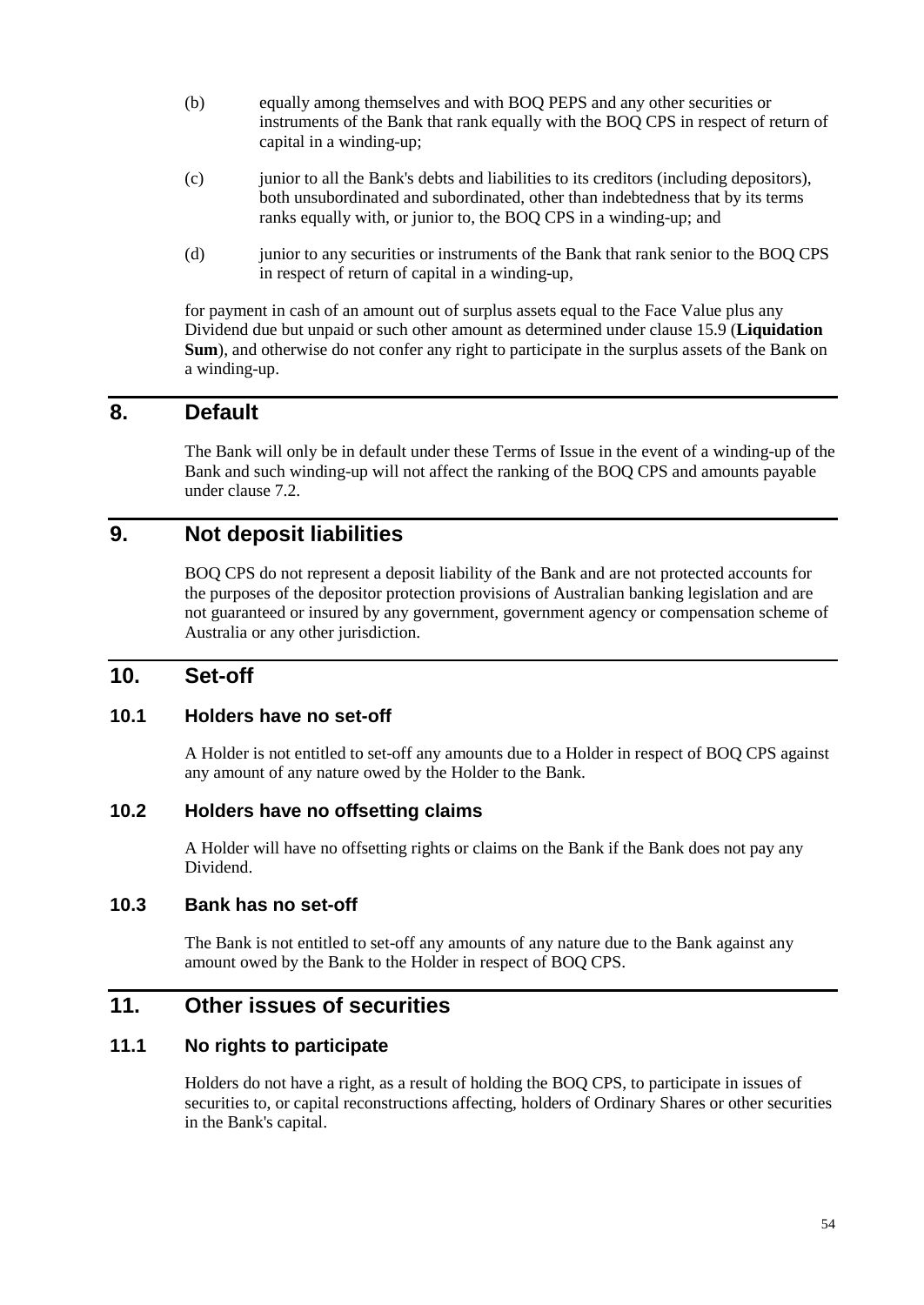### **11.2 Other issues not to vary class rights**

The Bank reserves the right to issue further preference shares or other securities (whether redeemable or not) which rank senior to, equally with or behind BOQ CPS, whether in respect of dividends (whether cumulative or not), return of capital on a winding-up or otherwise.

Such issues of preference shares or other securities do not constitute a variation or abrogation of the rights attached to the then existing BOQ CPS, nor does any buy-back, redemption or return or distribution of capital in respect of any security or instrument other than a BOQ CPS (whether that security or instrument ranks equally, senior or junior with BOQ CPS).

## **12. Voting, notice and reports**

### <span id="page-59-0"></span>**12.1 Voting**

Holders will not be entitled to vote at any general meeting of the Bank except that they may vote:

- (a) if at the time of the meeting, a Dividend (or part of a Dividend) is due and payable but has not been paid in full by the relevant dividend payment date;
- (b) on a proposal:
	- (i) to reduce the Bank's share capital (other than in connection with a Redemption of BOQ CPS);
	- (ii) that affects rights attached to the BOQ CPS;
	- (iii) to wind up the Bank; or
	- (iv) for the disposal of the whole of the Bank's property, business and undertaking (other than in connection with a Redemption of BOQ CPS);
- (c) on a resolution to approve the terms of a buy-back agreement (other than in connection with a Redemption of BOQ CPS);
- (d) during the winding-up of the Bank; and
- (e) in any other circumstances in which the ASX Listing Rules require holders of preference shares to be entitled to vote,

in which case Holders will be entitled:

- (f) on a show of hands, to exercise one vote;
- (g) on a poll, to exercise one vote for each BOQ CPS held by them.

### **12.2 Notice and meetings**

Holders of BOQ CPS will be entitled to:

- (a) receive notice of and attend (but not vote, except in accordance with clause [12.1\)](#page-59-0) at any general meeting of the Bank;
- (b) receive all reports and audited accounts of the Bank which are sent by the Bank to holders of Ordinary Shares.

Failure by the Bank to give a Holder any notice, report or other document to which that Holder is entitled under this paragraph will not affect the validity of any meeting (or any proceedings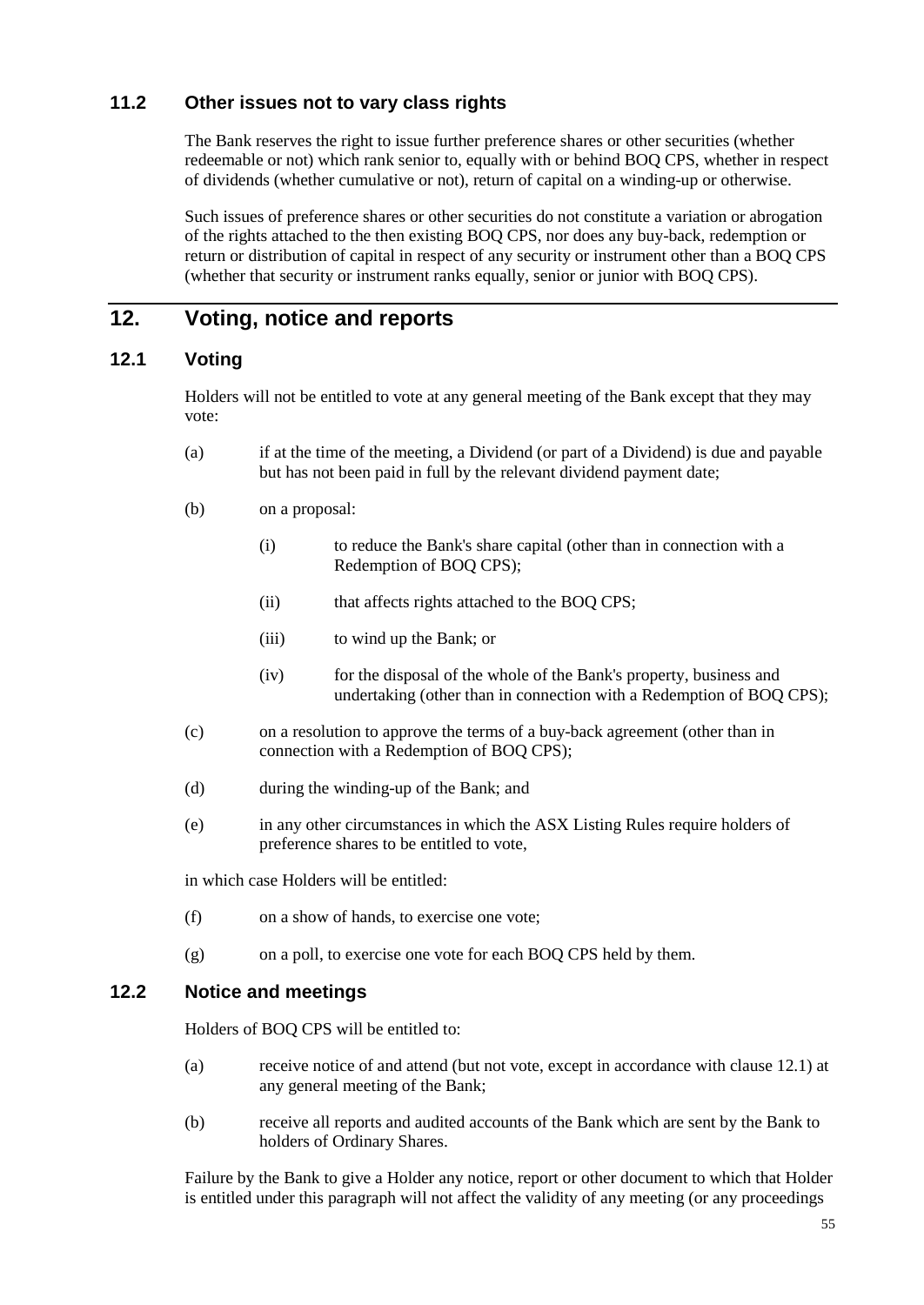at any meeting), transaction or document which relates to the document which was not received by the Holder.

## **13. Conversion, Redemption or Transfer**

#### **13.1 Conversion, Redemption or Transfer of BOQ CPS**

- (a) A Holder has no right to require a Conversion, Redemption or Transfer of BOQ CPS and the Bank is not obliged to Convert, Redeem or arrange a Transfer of the BOQ CPS in any circumstances other than as set out in these Terms of Issue.
- (b) Subject to these Terms of Issue, BOQ CPS will mandatorily Convert to Ordinary Shares:
	- (i) on a Mandatory Conversion Date in accordance with clause [13.5;](#page-61-0) or
	- (ii) following a Capital Trigger Event, Non-Viability Trigger Event or Acquisition Event in accordance with clause [13.5.](#page-61-0)
- (c) Subject to these Terms of Issue, the Bank may Convert the BOQ CPS:
	- (i) following the occurrence of a Tax Event or Regulatory Event in accordance with clause [13.6](#page-63-0) or [13.7;](#page-65-0)
	- (ii) on the Optional Conversion/Redemption Date in accordance with clause [13.6](#page-63-0) or [13.7;](#page-65-0) or
	- (iii) following a Potential Acquisition Event in accordance with clause [13.6](#page-63-0) or [13.7.](#page-65-0)
- (d) Subject to these Terms of Issue, the Bank may Redeem or Transfer the BOQ CPS:
	- (i) following the occurrence of a Tax Event or Regulatory Event in accordance with clause [13.6;](#page-63-0) or
	- (ii) on the Optional Conversion/Redemption Date in accordance with clause [13.6.](#page-63-0)

#### <span id="page-60-1"></span>**13.2 Conversion Conditions**

- (a) Where indicated in these Terms of Issue, Conversion is subject to the satisfaction of the **Conversion Conditions**, which are that:
	- (i) the Test Conversion Number on the 25th Business Day before the Relevant Date is no greater than 90% of the Maximum Conversion Number (**First Conversion Condition**);
	- (ii) the Conversion Number calculated under clause [15.2\(a\)](#page-69-0) (and to avoid doubt, disregarding clause [15.2\(b\)\)](#page-70-0) on the Relevant Date is no greater than the Maximum Conversion Number (**Second Conversion Condition**); and
	- (iii) no Delisting Event applies in respect of the Relevant Date (**Third Conversion Condition**).
- <span id="page-60-0"></span>(b) Relevant Date means:
	- (i) for a mandatory Conversion in respect of a Mandatory Conversion Date, the relevant Mandatory Conversion Date contemplated in clause [13.5\(c\);](#page-62-0)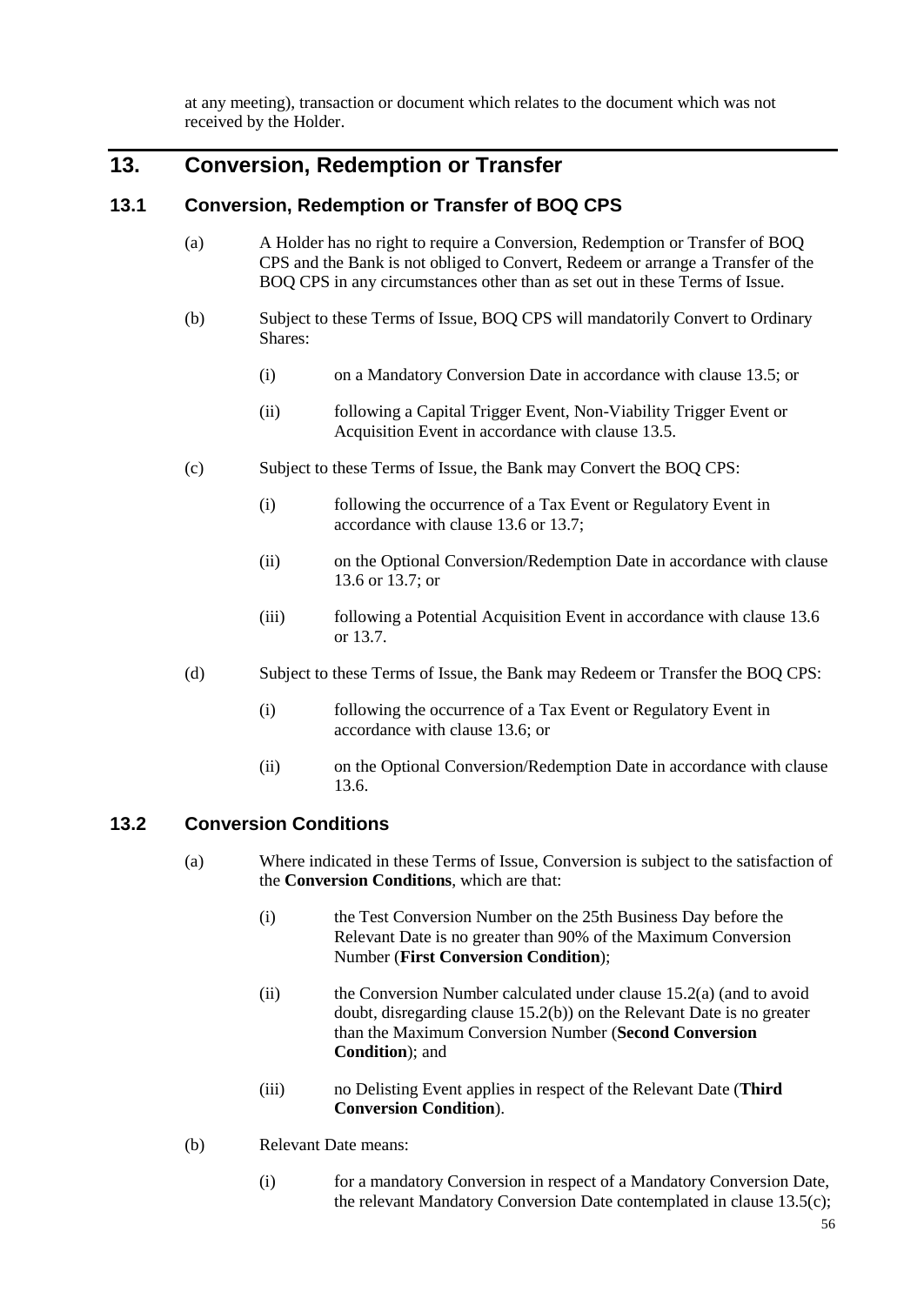- (ii) for a mandatory Conversion in respect of an Acquisition Event, the Acquisition Event Conversion Date; or
- (iii) for a Conversion the subject of an Early Conversion/Redemption Notice, the relevant Conversion Date notified in the Early Conversion/Redemption Notice under clause [13.6\(g\).](#page-64-0)

#### <span id="page-61-1"></span>**13.3 Test Conversion Number and Maximum Conversion Number**

- (a) The Test Conversion Number means the Conversion Number calculated under clause [15.2\(a\)](#page-69-0) (and to avoid doubt, disregarding clause [15.2\(b\)\)](#page-70-0) using the Test Reference Period and assuming that:
	- (i) for a mandatory Conversion in respect of a Mandatory Conversion Date or Acquisition Event, the Relevant Date is the Mandatory Conversion Date or Acquisition Event Conversion Date; and
	- (ii) for a Conversion the subject of an Early Conversion/Redemption Notice, the Relevant Date is the Conversion Date notified in the Early Conversion/Redemption Notice under clause [13.6\(g\).](#page-64-0)
- (b) Subject to any adjustments under clauses [15.4](#page-70-1) to [15.6,](#page-72-1) the **Maximum Conversion Number** is equal to the number of Ordinary Shares calculated (to four decimal places) using the following formula:

```
Maximum Conversion Number =e RelevantFraction × Pr e − Issue VWAP
                             Face Value
```
where:

**Pre-Issue VWAP** means the VWAP during the period of 20 Business Days on which Ordinary Shares were traded on ASX immediately preceding, but not including, the Issue Date;

**Relevant Fraction** means:

- (i) if Conversion is occurring before 1 January 2013 or on a Mandatory Conversion Date, 0.5; or
- (ii) if Conversion is occurring at any other time, 0.2.

#### **13.4 Announcement of Maximum Conversion Number**

The Bank must make an announcement to ASX to notify Holders of the Maximum Conversion Number within a reasonable period after the Issue Date.

### <span id="page-61-0"></span>**13.5 Mandatory Conversion**

(a) Subject to this clause [13.5a](#page-61-0)nd clauses [13.6,](#page-63-0) [13.7,](#page-65-0) [13.8](#page-65-1) and [13.9,](#page-66-0) on the earlier of the Mandatory Conversion Date, the Capital Trigger Event Conversion Date (if any), the Non-Viability Conversion Date (if any) and the Acquisition Event Conversion Date (if any), the Bank must Convert all BOQ CPS on issue at that date into Ordinary Shares under clause [15.](#page-69-1)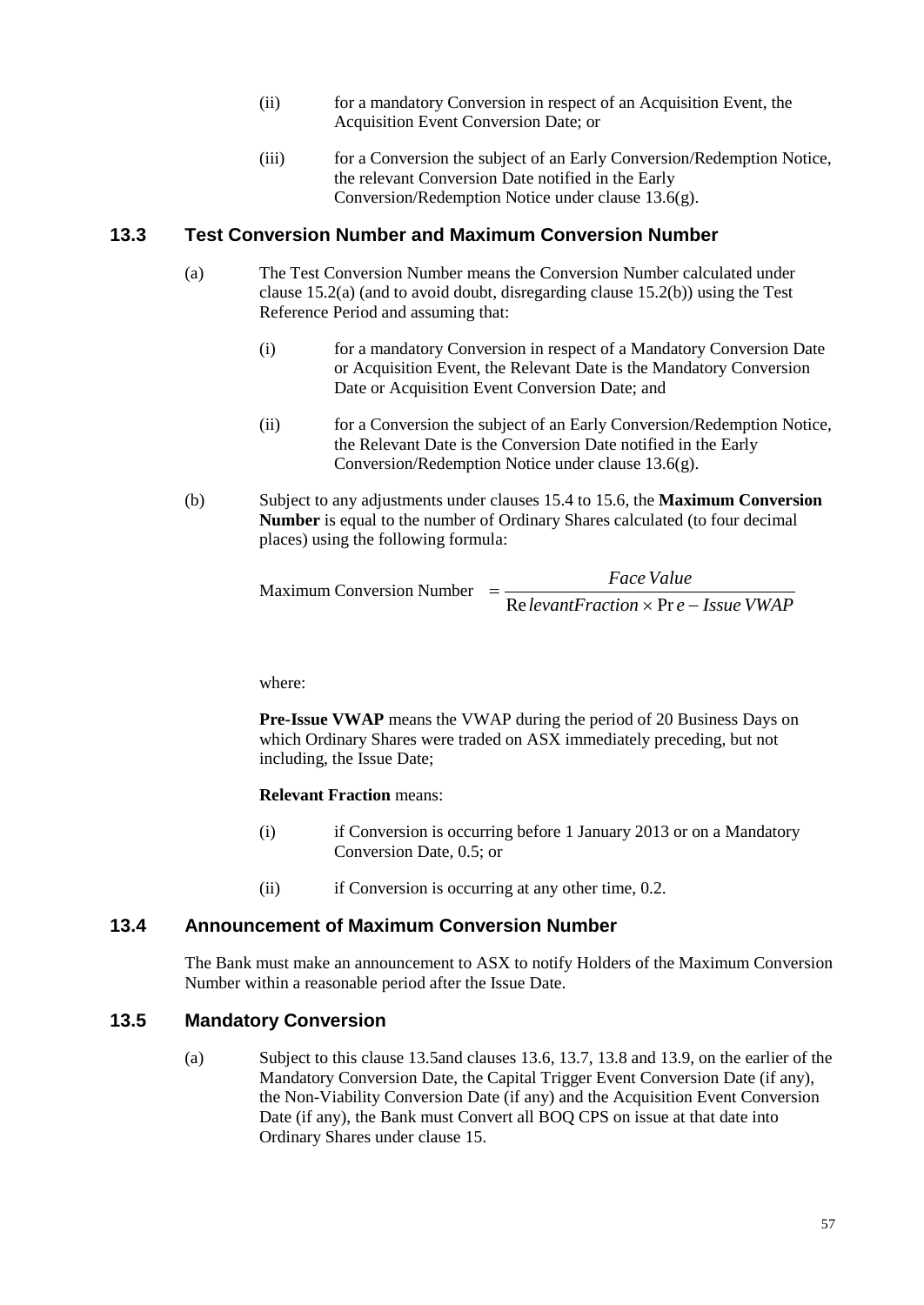- (b) The Bank will make an announcement to ASX and notify APRA in writing immediately after becoming aware of a Capital Trigger Event, Non-Viability Trigger Event or Acquisition Event occurring.
- <span id="page-62-0"></span>(c) Subject to clause [13.8,](#page-65-1) the **Mandatory Conversion Date** will be the first of the following dates:
	- (i) 15 April 2020 (**Scheduled Mandatory Conversion Date**);
	- (ii) a Dividend Payment Date after the Scheduled Mandatory Conversion Date,

on which date the Conversion Conditions are satisfied.

- (d) If, on any Relevant Date for a mandatory Conversion in respect of a Mandatory Conversion Date, the First Conversion Condition is not satisfied, the Bank will make an announcement to ASX not less than 21 Business Days before the Relevant Date notifying Holders that mandatory Conversion will not proceed on the Relevant Date.
- (e) The **Capital Trigger Event Conversion Date** will be the date the Capital Trigger Event occurs.
- (f) Conversion on the Capital Trigger Event Conversion Date will not be subject to the Conversion Conditions.
- (g) The **Non-Viability Conversion Date** will be the date the Non-Viability Trigger Event occurs.
- (h) Conversion on the Non-Viability Conversion Date will not be subject to the Conversion Conditions.
- (i) Subject to any relevant determination by APRA, the number of BOQ CPS that are required to be Converted in respect of a Capital Trigger Event or Non-Viability Trigger Event is the number that the Bank or APRA is satisfied will be required for the Bank to cease to be subject to the Capital Trigger Event or Non-Viability Trigger Event (as the case may be), as determined by Conversion of the BOQ CPS on a pro rata basis with the conversion or write-off in accordance with their terms of all other Relevant Tier 1 Capital Instruments (on a Level 1 or Level 2 basis as applicable).
- (j) If only some of the BOQ CPS are to be Converted in respect of a Capital Trigger Event or Non-Viability Trigger Event, the Bank may determine which BOQ CPS are Converted. In making that determination, the Bank must endeavour to treat Holders on an approximately proportionate basis, but may discriminate to take account of the effect on marketable parcels and other logistical considerations.
- (k) On a Capital Trigger Event Conversion Date or Non-Viability Conversion Date, subject to clauses [13.8\(d\)](#page-66-1) and [15.9:](#page-72-0)
	- (i) the BOQ CPS or relevant number of BOQ CPS will Convert, or be treated as having been Converted; and
	- (ii) the entry of the corresponding BOQ CPS, or relevant number of BOQ CPS, in each Holder's holding in the register of BOQ CPS will constitute a record of the holding of that Holder to the Conversion Number of Ordinary Shares (and, if applicable, any remaining balance of BOQ CPS), and the Bank will recognise the Holder as having been issued the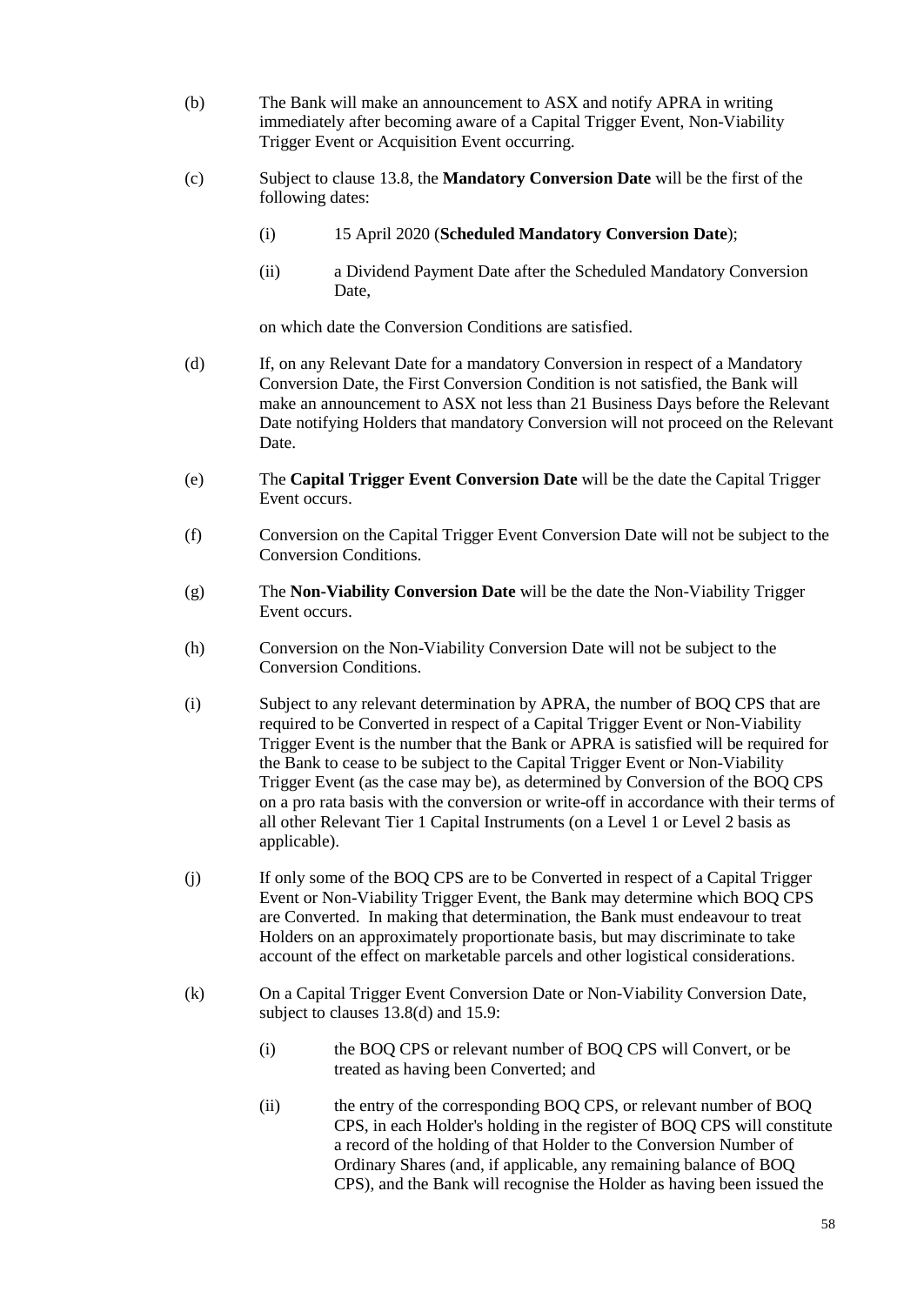relevant Ordinary Shares for all purposes, in each case without the need for any further act or step by the Bank or the Holder or any other person,

and the Bank will, as soon as practicable thereafter and without delay on the part of the Bank, take any appropriate procedural steps to record such Conversion, including updating the registers of BOQ CPS and Ordinary Shares.

- <span id="page-63-8"></span>(l) The **Acquisition Event Conversion Date** will be the Business Day before the date reasonably determined by the Bank to be the last date on which holders of Ordinary Shares can participate in the bid or scheme concerned or such earlier date as the Bank may reasonably determine having regard to the timing for implementation of the bid or scheme concerned or such later date as APRA may require.
- (m) Conversion on the Acquisition Event Conversion Date is subject to the Conversion Conditions.

#### <span id="page-63-5"></span><span id="page-63-0"></span>**13.6 Early Conversion, Redemption or Transfer**

- <span id="page-63-6"></span>(a) Subject to APRA's prior written approval, the Bank may serve an Early Conversion/Redemption Notice:
	- (i) in respect of some or all of the BOQ CPS, following the occurrence of a Tax Event or Regulatory Event;
	- (ii) in respect of all (but not some only) of the BOQ CPS, following the occurrence of a Potential Acquisition Event; and
	- (iii) in respect of some or all of the BOQ CPS, in respect of the Optional Conversion/Redemption Date.
- <span id="page-63-7"></span>(b) The Bank must notify Holders of the occurrence of a Potential Acquisition Event by announcement to ASX as soon as practicable after becoming aware of the occurrence of that event.
- <span id="page-63-3"></span><span id="page-63-2"></span><span id="page-63-1"></span>(c) If the Bank serves an Early Conversion/Redemption Notice, the Bank must include in that notice which, or which combination, of the following it intends to do in respect of BOQ CPS the subject of the notice:
	- (i) Convert BOQ CPS into Ordinary Shares under clause [15;](#page-69-1) or
	- (ii) Redeem BOQ CPS in accordance with clause [14](#page-67-0) on the relevant Redemption Date, in which case the Early Conversion/Redemption Notice must also specify the intended type of Redemption under clause [14.1;](#page-67-1) or
	- (iii) Transfer BOQ CPS in accordance with clause [16](#page-73-0) on the relevant Transfer Date.
- <span id="page-63-4"></span>(d) The Bank may only apply the mechanisms in clause [13.6](#page-63-0)[\(c\)](#page-63-1) if APRA has given its prior written approval to such mechanisms being applied.

*Holders should not expect that APRA's prior written approval will be given.*

- (e) The Bank:
	- (i) may only apply the mechanism in clause  $13.6(c)(i) 13.6(c)(i)$  $13.6(c)(i) 13.6(c)(i)$  $13.6(c)(i) 13.6(c)(i)$ (Conversion) if the Conversion Conditions are satisfied;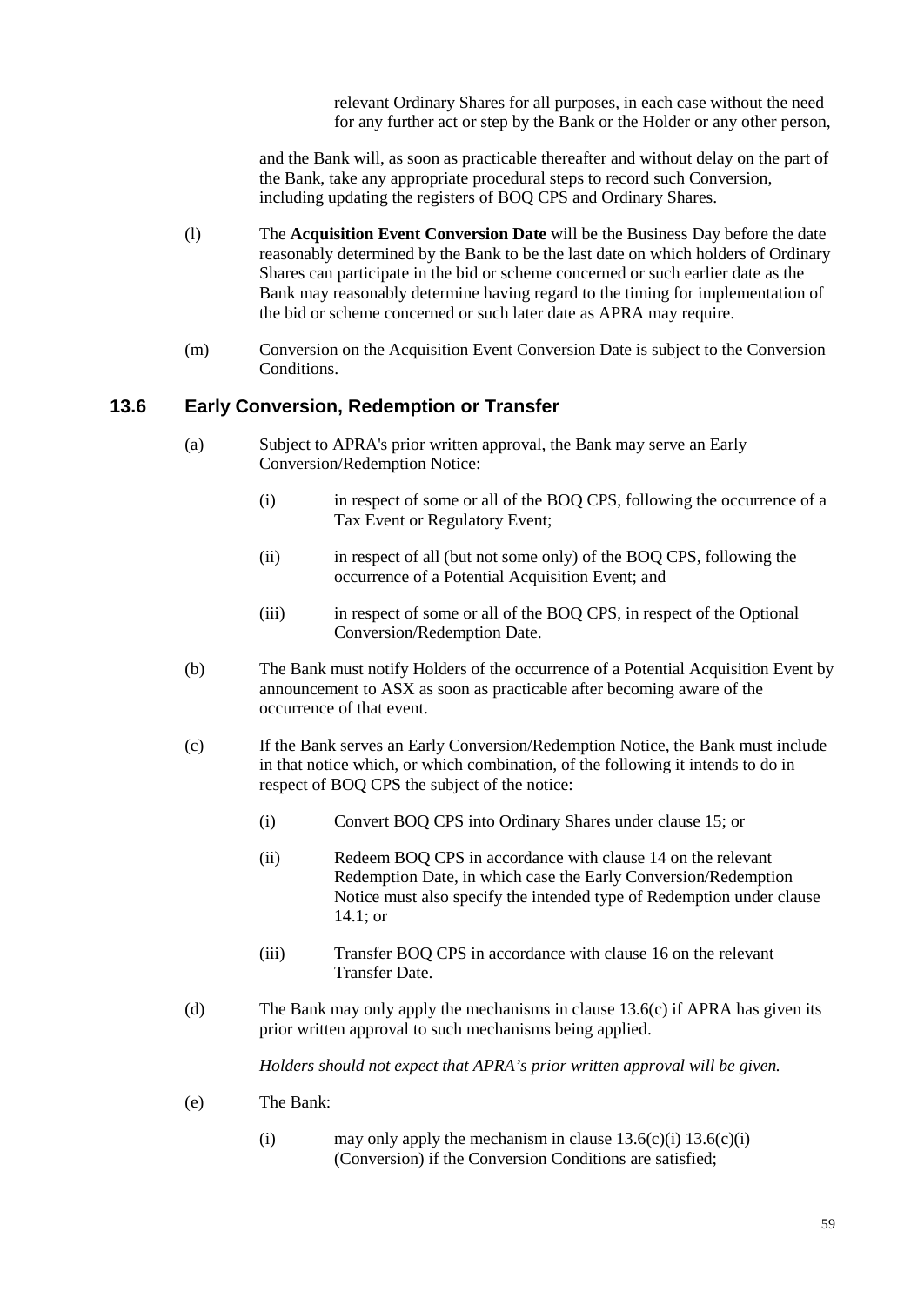- (ii) must not apply the mechanism in clause  $13.6(c)(ii)$  $13.6(c)(ii)$  (Redemption) or [13.6](#page-63-0)[\(c\)\(iii\)](#page-63-4) (Transfer) in respect of a Potential Acquisition Event; and
- (iii) may only apply the mechanism in clause  $13.6(c)$ (ii) (Redemption) if APRA is satisfied that either:
	- A. BOQ CPS the subject of the Redemption are replaced concurrently or beforehand with Tier 1 Capital of the same or better quality and the replacement of the instrument is done under conditions that are sustainable for the Bank's income capacity; or
	- B. the Group's capital position is well above its minimum capital requirements after the Bank elects to Redeem the BOQ CPS.
- (f) An Early Conversion/Redemption Notice cannot be given in the period of 20 Business Days preceding (but not including) a Relevant Date for a mandatory Conversion in respect of a Mandatory Conversion Date where the First Conversion Condition has been met in respect of that Relevant Date.
- <span id="page-64-0"></span>(g) If the Bank serves an Early Conversion/Redemption Notice under clause [13.6,](#page-63-0) the Conversion Date, Redemption Date or Transfer Date (as appropriate) is the date stated in the Early Conversion/Redemption Notice provided that:
	- (i) the Conversion Date, Redemption Date or Transfer Date (as applicable) in the case of a notice under clause  $13.6(a)(i)$ , is the last Business Day of the month following the month in which the Early Conversion/Redemption Notice is given by the Bank unless the Bank determines an earlier Conversion Date, having regard to the best interests of the Holders as a whole and the relevant event;
	- (ii) the Conversion Date in the case of a notice under clause  $13.6(a)(ii)$ , is the Business Day before the date reasonably determined by the Bank to be the last date on which holders of Ordinary Shares can participate in the bid or scheme concerned or such earlier date as the Bank may reasonably determine having regard to the timing for implementation of the bid or scheme concerned or such later date as APRA may require (**Potential Acquisition Event Conversion Date**); and
	- (iii) the Conversion Date, Redemption Date or Transfer Date (as applicable) in the case of a notice under clause [13.6](#page-63-0)[\(a\)\(iii\),](#page-63-7) is the Optional Conversion/Redemption Date, which must fall:
		- A. no earlier than:
			- 1) 25 Business Days, where Conversion is proposed; or
			- 2) 15 Business Days, where Redemption or Transfer is proposed; and
		- B. no later than 50 Business Days,

after the date of the Early Conversion/Redemption Notice.

(h) If the Bank serves an Early Conversion/Redemption Notice to Convert, Redeem or Transfer only some BOQ CPS, the Bank must endeavour to treat Holders on an approximately proportionate basis, but may discriminate to take account of the effect on marketable parcels and other logistical considerations.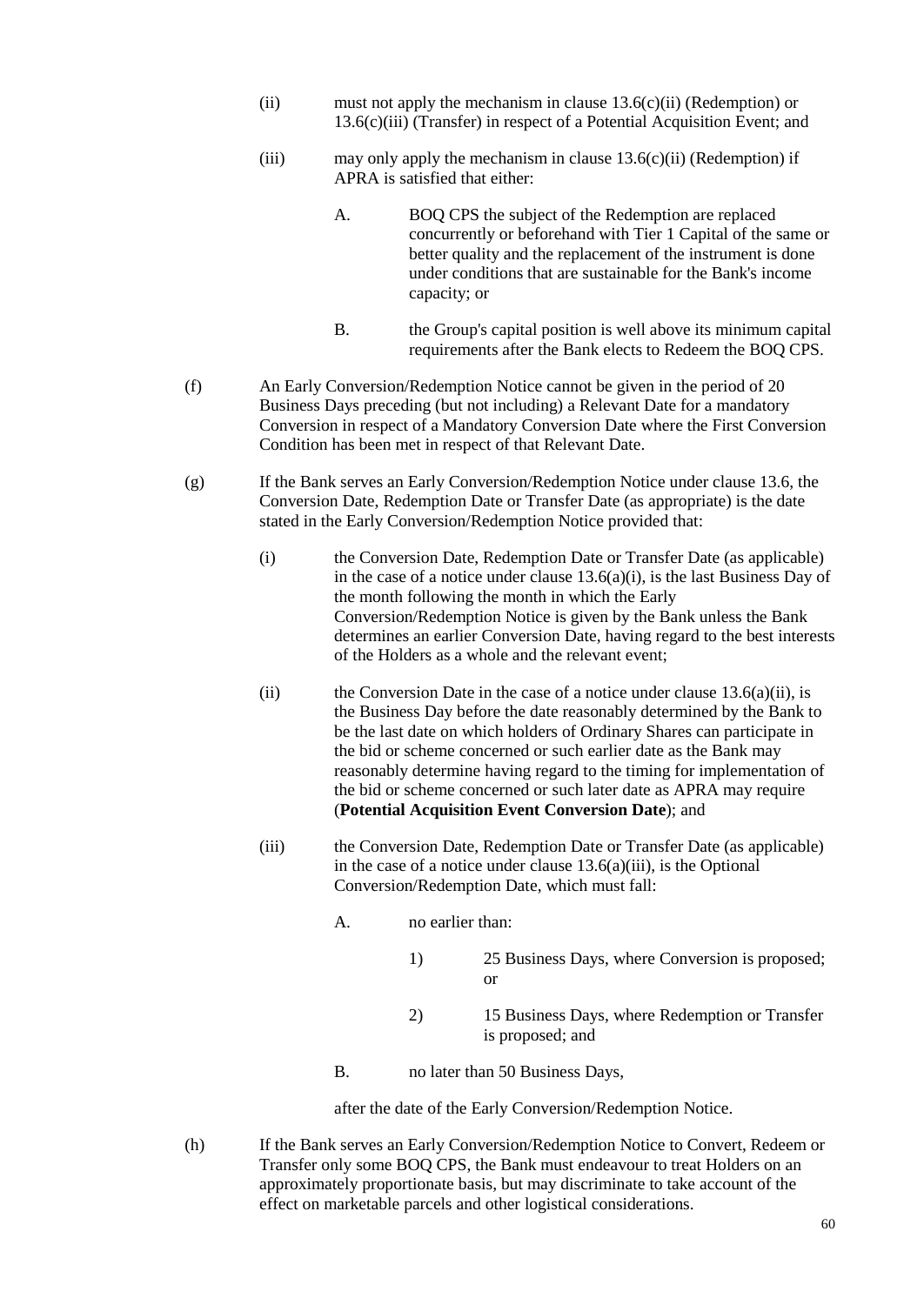### <span id="page-65-0"></span>**13.7 If Conversion Conditions are not satisfied**

If any of the Conversion Conditions is not satisfied in respect of the Relevant Date for a Conversion under clause [13.5](#page-61-0) (in respect of an Acquisition Event only) or under clause [13.6:](#page-63-0)

- <span id="page-65-2"></span>(a) if the First Conversion Condition is not satisfied, the Bank will make an announcement to ASX not less than 21 Business Days before the Relevant Date (or in the case of a Conversion in respect of an Acquisition Event or Potential Acquisition Event, the later of 21 Business Days and as early as practicable before the Relevant Date) notifying Holders that the Conversion will not proceed on the Relevant Date;
- (b) if the First Conversion Condition is satisfied but either of the Second Conversion Condition or Third Conversion Condition is not satisfied, the Bank will make an announcement to ASX as soon as practicable that the Conversion will not (or, as the case may be, did not) proceed on the Relevant Date; and
- <span id="page-65-4"></span><span id="page-65-3"></span>(c) notwithstanding clauses [13.2\(b\),](#page-60-0) [13.5\(l\)](#page-63-8) and [13.6:](#page-63-0)
	- (i) the relevant Conversion Date will be deferred until the first Dividend Payment Date on which the Conversion Conditions would be satisfied if that Dividend Payment Date were a Relevant Date for the purposes of claus[e 13.2](#page-60-1) (**Deferred Conversion Date**);
	- (ii) the Bank must Convert the BOQ CPS on the Deferred Conversion Date, unless those BOQ CPS have been earlier Converted or Redeemed in accordance with these Terms of Issue;
	- (iii) until the Deferred Conversion Date, all rights attaching to the BOQ CPS will continue as if the relevant Acquisition Event Conversion Date had not occurred or the relevant Early Conversion/Redemption Notice had not been given;
	- (iv) if the First Conversion Condition would not be satisfied on a Dividend Payment Date if that Dividend Payment Date were a Relevant Date for the purposes of claus[e 13.2,](#page-60-1) and as a result the Dividend Payment Date is not a Deferred Conversion Date, claus[e 13.7](#page-65-0)[\(a\)](#page-65-2) will apply as if the Dividend Payment Date were a Relevant Date for the purposes of clause [13.7](#page-65-0)[\(a\);](#page-65-2) and
	- (v) if the First Conversion Condition is satisfied on a Dividend Payment Date under clause [13.7](#page-65-0)[\(c\)](#page-65-3)[\(iv\)](#page-65-4) but either of the Second Conversion Condition or Third Conversion Condition would not be satisfied if that Dividend Payment Date were a Relevant Date for the purposes of clause [13.2,](#page-60-1) and as a result the Dividend Payment Date is not a Deferred Conversion Date, the Bank will make an announcement to ASX as soon as practicable that the Conversion will not (or, as the case may be, did not) proceed on that Dividend Payment Date.

To avoid doubt, this claus[e 13.7](#page-65-0) does not apply to a Conversion in respect of a Mandatory Conversion Date, Capital Trigger Event Conversion Date or Non-Viability Conversion Date under clause [13.5.](#page-61-0)

#### <span id="page-65-1"></span>**13.8 Priority of Conversion, Redemption, Transfer, Write Off and Winding up**

(a) Subject to clause [13.7](#page-65-0) and this clause [13.8,](#page-65-1) an Early Conversion/Redemption Notice given by the Bank under clause [13.6](#page-63-0) is irrevocable and may include any other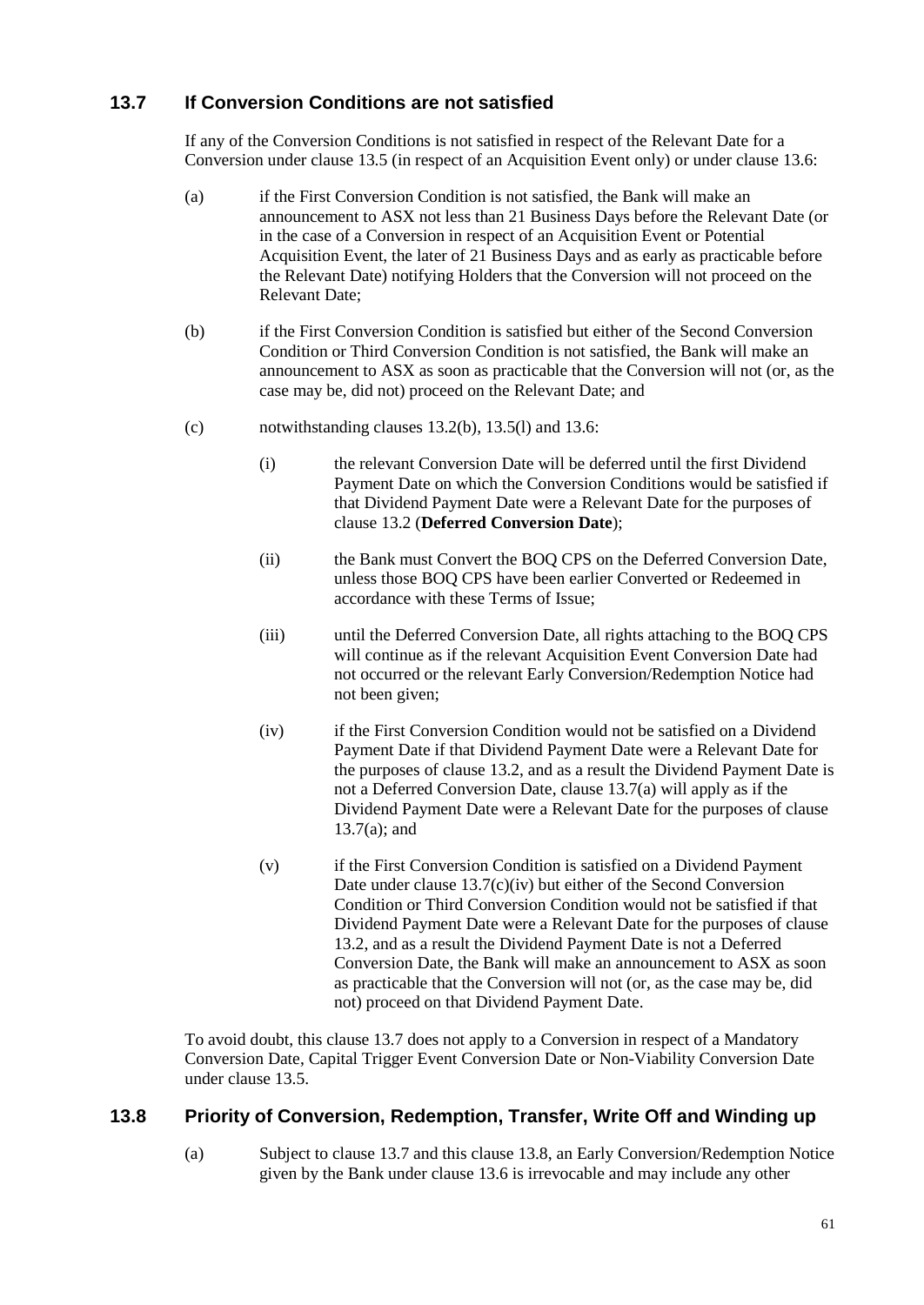information that the Bank considers necessary or appropriate to effect the Conversion, Redemption or Transfer in an orderly manner.

- (b) On the occurrence of a Capital Trigger Event or Non-Viability Trigger Event, any Early Conversion/Redemption Notice then on issue will immediately become void.
- (c) Subject to clauses [\(d\)](#page-66-1) and [15.9,](#page-72-0) Conversion required on account of:
	- (i) a Capital Trigger Event takes place on the date and in the manner required by clause [13.5,](#page-61-0) notwithstanding any other provision for Conversion, Redemption or Transfer in these Terms of Issue (other than on account of a Non-Viability Trigger); and
	- (ii) a Non-Viability Trigger Event takes place on the date and in the manner required by clause [13.5,](#page-61-0) notwithstanding any other provision for Conversion, Redemption or Transfer in these Terms of Issue.
- <span id="page-66-1"></span>(d) If on the Capital Trigger Event Conversion Date or Non-Viability Conversion Date an Inability Event subsists, then to the extent such event prevents the Bank from Converting BOQ CPS, Conversion on account of the Capital Trigger Event or Non-Viability Trigger Event will not occur and clause [15.9](#page-72-0) shall apply.
- (e) If before Conversion an order is made by a court, or an effective resolution is passed, for the winding-up of the Bank, then Conversion will not occur and clause [7.2](#page-57-0) shall apply, except where Conversion is required in respect of a Capital Trigger Event or Non-Viability Trigger Event in which case Conversion will proceed in accordance with clause [13.5](#page-61-0) subject to clause [15.9.](#page-72-0)

#### <span id="page-66-0"></span>**13.9 Issue of ordinary shares of an Approved NOHC**

Where there is a replacement of the Bank as the ultimate holding company of the Group and the successor holding company is an Approved NOHC, no Acquisition Event or Potential Acquisition Event will occur and no Conversion of the BOQ CPS will be triggered as a consequence of the Replacement. Instead, these Terms of Issue will be amended as required for the substitution of the Approved NOHC in accordance with clause [18.4.](#page-75-0)

#### **13.10 Takeovers and schemes of arrangement**

- If:
- (a) a takeover bid is made for Ordinary Shares, acceptance of which is recommended by the Directors; or
- (b) the Directors recommend a scheme of arrangement in respect of the Ordinary Shares of the Bank which will result in a person other than the Bank having a relevant interest in more than 50% of the Ordinary Shares,

in each case which would result in an Acquisition Event then, if the Directors consider that the Bank will not be permitted to elect to Convert the BOQ CPS in accordance with claus[e 13.6,](#page-63-0) or the Second Conversion Condition or Third Conversion Condition will not be satisfied in respect of the Conversion Date relating to an Acquisition Event in accordance with clause [13.7,](#page-65-0) the Directors will use all reasonable endeavours to procure that:

- (c) takeover offers are made to Holders which, in respect of each BOQ CPS, are for a consideration at least equal to the Redemption Price of that BOQ CPS; or
- (d) Holders are entitled to participate in the scheme of arrangement or a similar transaction.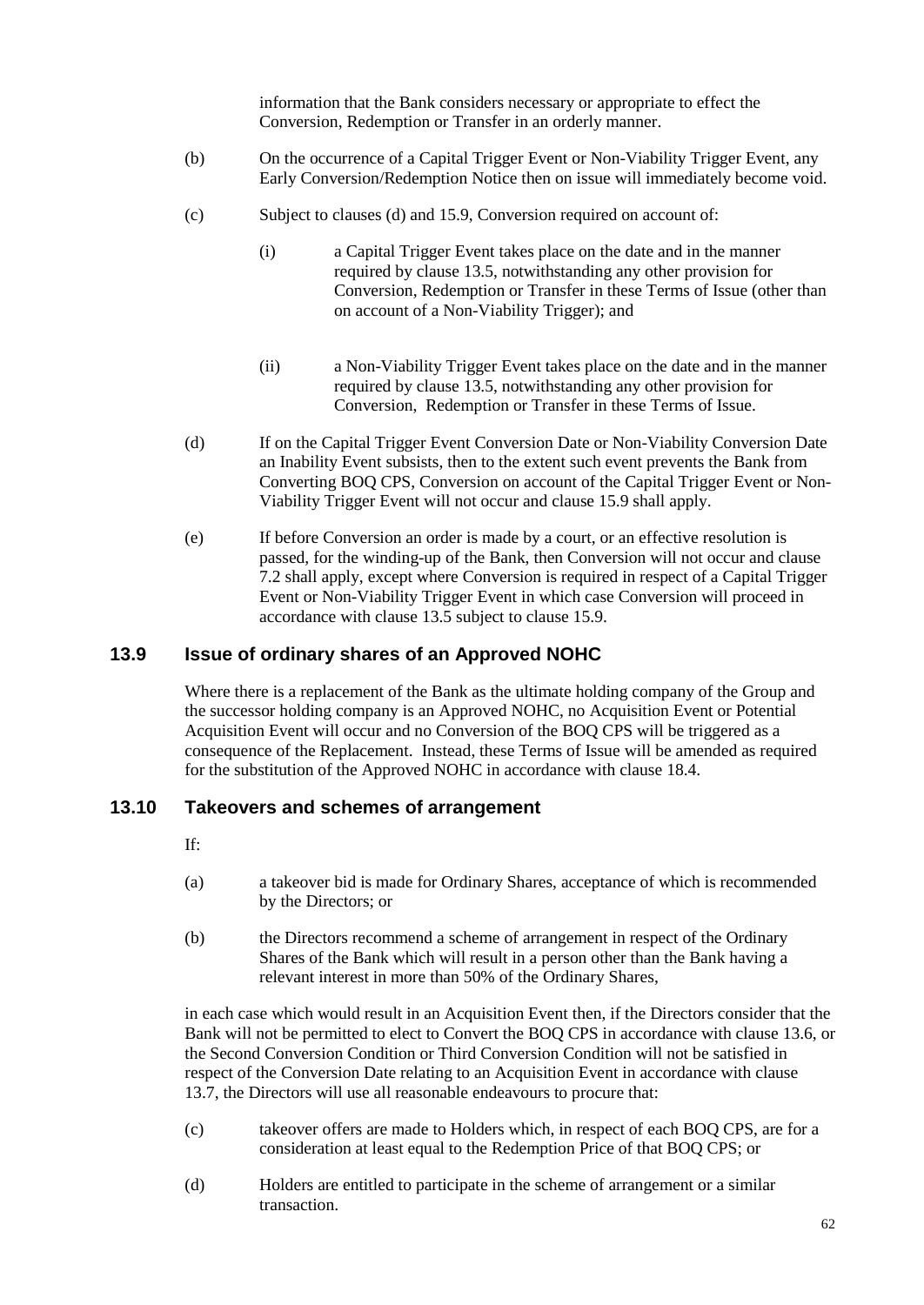# <span id="page-67-0"></span>**14. Mechanics of Redemption**

### <span id="page-67-1"></span>**14.1 Meaning of Redemption**

Redemption, in respect of a BOQ CPS, means the BOQ CPS is redeemed, bought back (other than by an on-market buy-back) or cancelled pursuant to a reduction of capital (or any combination of these) for an amount of cash equal to the Redemption Price, as the case may be. Subject to APRA's prior written approval of the Redemption, if the Bank elects to Redeem BOQ CPS, the provisions of this claus[e 14](#page-67-0) apply.

### **14.2 Effect of Early Conversion/Redemption Notice**

Once a Holder has been given an Early Conversion/Redemption Notice that notifies an intention to Redeem any or all of a Holder's BOQ CPS, that Holder must not deal with, transfer, dispose of or otherwise encumber the BOQ CPS the subject of the proposed Redemption and must do all things reasonably required to give effect to the Redemption of the relevant BOQ CPS in accordance with these Terms of Issue.

### **14.3 Redemption of BOQ CPS**

If the Bank determines to Redeem any BOQ CPS by redemption, to effect the Redemption of the BOQ CPS specified in the Early Conversion/Redemption Notice, the Bank shall pay the Redemption Price to the relevant Holders on the relevant Redemption Date. Upon payment of the Redemption Price, all other rights conferred, or restrictions imposed, by those BOQ CPS under these Terms of Issue will no longer have effect.

## <span id="page-67-2"></span>**14.4 Buy-back of BOQ CPS**

If the Bank determines to Redeem any BOQ CPS by buy-back, each Holder agrees to accept the buy-back offer for their relevant BOQ CPS to which the Early Conversion/Redemption Notice relates and will be deemed to have sold to the Bank those BOQ CPS free of all Encumbrances on the terms of the Buy-Back Agreement.

For the avoidance of doubt, no agreement arises under this clause [14.4](#page-67-2) until the later of:

- (a) the date the Early Conversion/Redemption Notice is sent to Holders; and
- (b) the date all relevant consents (if any) to the buy-back have been obtained from the Bank's shareholders or any regulatory authority or other person, pursuant to, and in the manner required by, any applicable law or the ASX Listing Rules (subject to any applicable modifications and waivers of such laws or ASX Listing Rules); and
- (c) immediately after payment of the final Dividend to be paid as may be determined by the Directors in their absolute discretion and identified in the Early Conversion/Redemption Notice.

## <span id="page-67-3"></span>**14.5 Cancellation of BOQ CPS**

If the Bank:

- (a) determines to Redeem any BOQ CPS by cancellation;
- (b) obtains all consents (if any) to the cancellation which are required to be obtained from the Bank's shareholders or any regulatory authority or other person, pursuant to and in the manner required by any applicable law or the ASX Listing Rules; and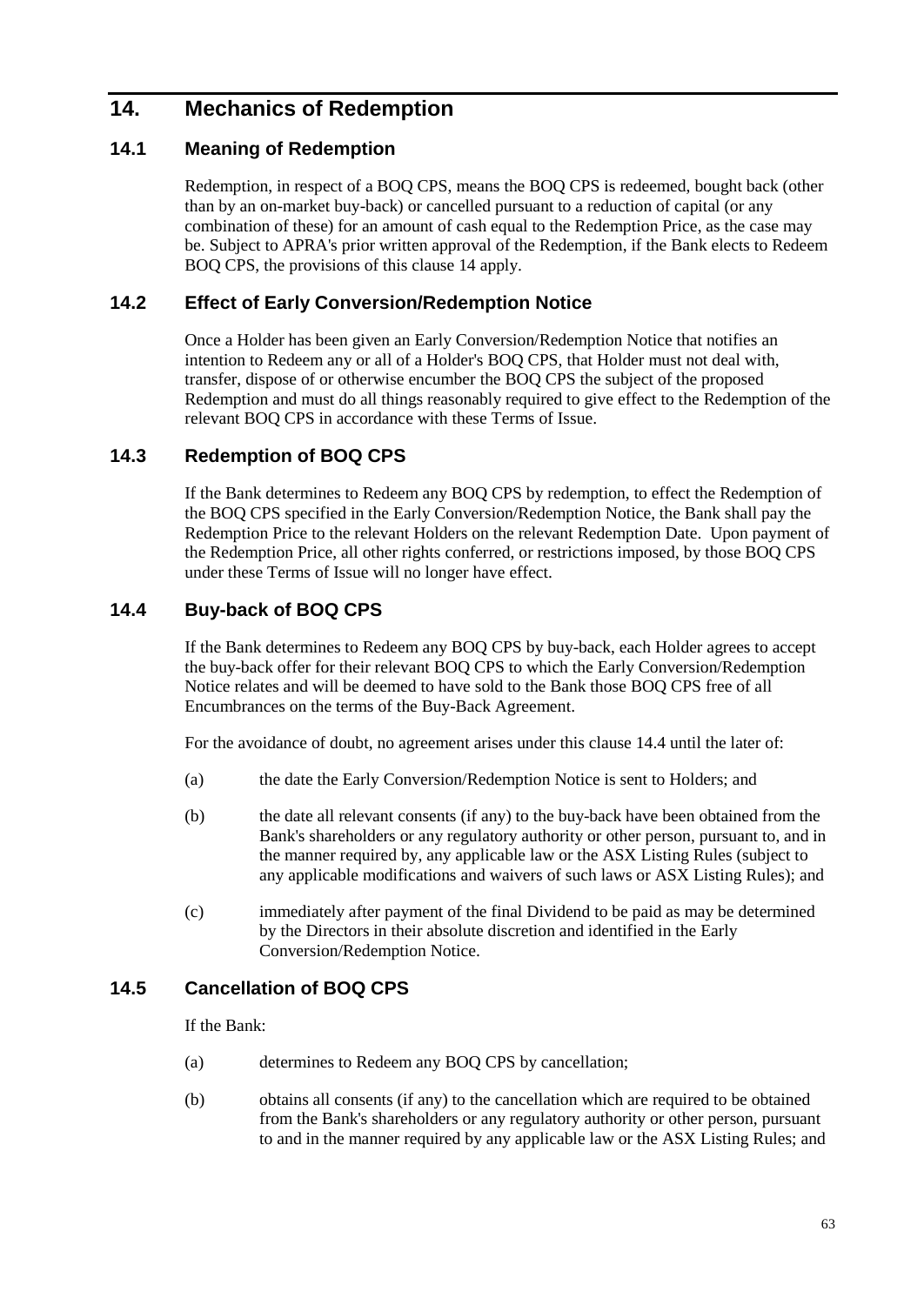(c) gives an Early Conversion/Redemption Notice to the relevant Holders notifying them of the Bank's determination to cancel the BOQ CPS identified in the Early Conversion/Redemption Notice,

then subject to these Terms of Issue, the Bank will, on the relevant Redemption Date, cancel every BOQ CPS that the Bank has determined to cancel and identified in the Early Conversion/Redemption Notice. For each BOQ CPS that is cancelled, an amount equal to the Redemption Price will be paid by the Bank to the relevant Holders on the relevant Redemption Date in respect of the cancellation.

#### **14.6 Further assurances**

If required by the Bank, where the Terms of Issue provide that the Bank is entitled to Redeem any BOQ CPS, including a Redemption by buy-back or cancellation, the Holder must to the extent permitted by law:

- (a) vote in favour (subject to compliance with the law and to the extent the Holder is entitled to do so) or otherwise abstain from any required resolution;
- (b) provide all documentation and execute or provide any authorisation or power necessary; and
- (c) take all other action necessary or desirable,

to effect the Redemption of those BOQ CPS.

#### **14.7 Power of attorney and agency**

Each Holder irrevocably:

- (a) appoints the Bank, each of its authorised officers and any liquidator, administrator or statutory manager of the Bank (each **Relevant Person**) severally to be the attorney of the Holder and the agent of the Holder with power in the name and on behalf of the Holder to do all such acts and things including by exercising any voting rights attached to the BOQ CPS held by the Holder and signing all documents and transfers as may, in the opinion of the Relevant Person, be necessary or desirable to be done in order for the Holder to observe or perform the Holder's obligations under these Terms of Issue, including:
	- (i) to effect, record or perfect the Transfer or Redemption (or transactions contemplated by the Transfer or Redemption) of the BOQ CPS held by the Holder when required or permitted in accordance with these Terms of Issue;
	- (ii) acting as the agent and/or attorney of each Holder to facilitate the buy back or cancellation of the BOQ CPS held by the Holder under clause [14.4](#page-67-2) or [14.5;](#page-67-3) or
	- (iii) as otherwise contemplated under these Terms of Issue; and
- (b) authorises and directs the Bank to make such entries in the register of BOQ CPS (including any amendments and additions to the register) which the Bank considers necessary or desirable to record the Transfer or Redemption of the BOQ CPS in accordance with these Terms of Issue and to record the cessation of the Holder's registration as the holder of the BOQ CPS upon such Transfer or Redemption.

The power of attorney and agency appointment given in this clause is irrevocable and given for valuable consideration to secure the performance by the Holder of its obligations under these Terms of Issue.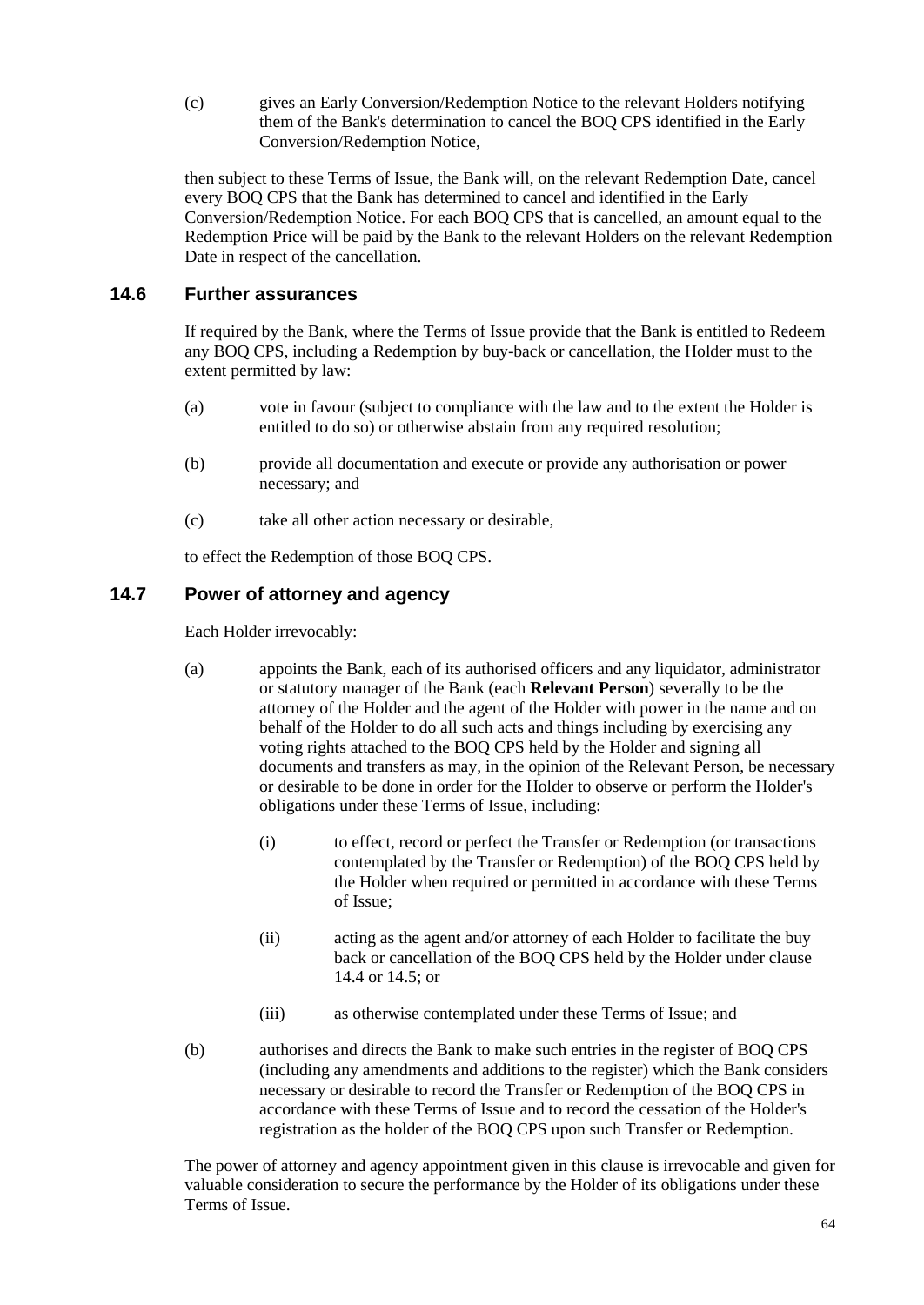# <span id="page-69-1"></span>**15. Mechanics of Conversion**

### <span id="page-69-3"></span>**15.1 Meaning of Conversion**

A BOQ CPS, on any Conversion, confers all of the rights attaching to one Ordinary Share but these rights do not take effect until 5.00pm (Brisbane time) on the date of Conversion. At that time:

- (a) all other rights or restrictions conferred on BOQ CPS under these Terms of Issue will no longer have any effect (except for any rights relating to a Dividend payable on or before the Conversion Date and any rights to any allotment of additional Ordinary Shares to be issued upon Conversion under clause [15.2\)](#page-69-2); and
- (b) the Ordinary Share resulting from Conversion will rank equally with all other Ordinary Shares then on issue and the Bank will issue a statement that the holder of those shares holds a share so ranking.

The variation of the status of, and the rights attaching to, a BOQ CPS under this claus[e 15.1](#page-69-3) and any issue of additional Ordinary Shares under clause [15.2](#page-69-2) is, for the purposes of these Terms of Issue, together termed '**Conversion**'. Conversion does not constitute redemption, buy-back, cancellation or termination of a BOQ CPS or an issue, allotment or creation of a new share (other than the additional Ordinary Shares issued under clause [15.2\)](#page-69-2).

### <span id="page-69-2"></span><span id="page-69-0"></span>**15.2 Effect of Conversion**

- (a) On the Conversion Date in respect of any Conversion:
	- (i) each BOQ CPS being Converted will Convert into one Ordinary Share; and
	- (ii) subject to this clause [15.2,](#page-69-2) each Holder will be issued an additional number of Ordinary Shares for each BOQ CPS being Converted equal to one less than the following number calculated to four decimal places:

*e Conversion VWAP* ( *Discount Factor*) *Face Value*<br>− *Pr e − Conversion VWAP* × (1

where:

**Discount Factor** (expressed as a decimal) means 0.01;

**Pre-Conversion VWAP** means the VWAP during the Pre-Conversion VWAP Period (provided that if for a Conversion in respect of an Acquisition Event or Potential Acquisition Event there is no trading in Ordinary Shares after the Acquisition Event or Potential Acquisition Event (as the case may be), the Pre-Conversion VWAP will be the offer price for Ordinary Shares under the relevant Acquisition Event or Potential Acquisition Event).

#### (iii) **Pre-Conversion VWAP Period** means:

A. for the Test Conversion Number, the period of trading in the Ordinary Shares on ASX on the 25th Business Day before the Relevant Date (or if trading in Ordinary Shares did not occur on that date, the period of trading on the last Business Day before that date on which trading in Ordinary Shares occurred) (**Test Reference Period**);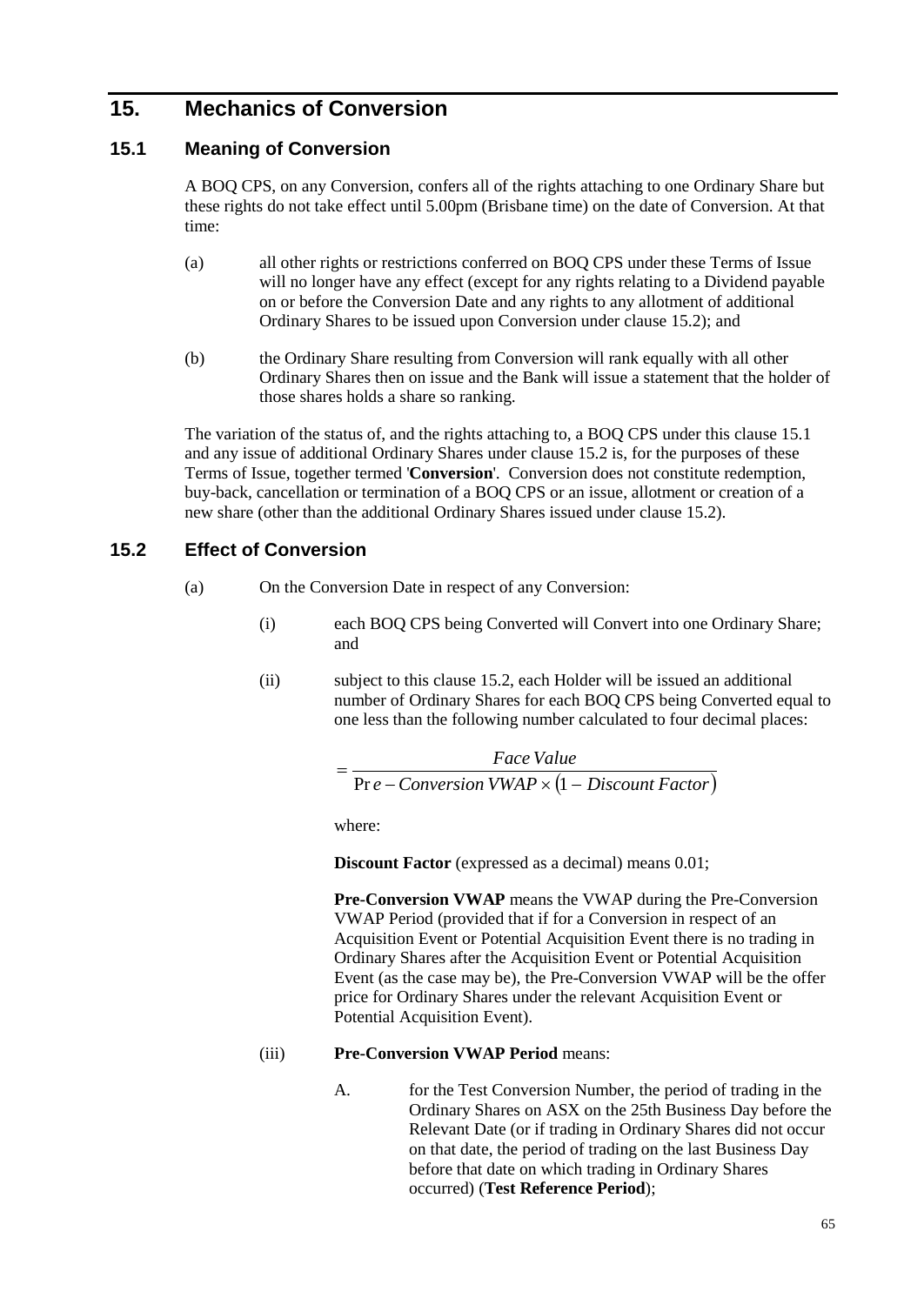- B. for Conversion in respect of an Acquisition Event or Potential Acquisition Event, the lesser of:
	- 1) the 20 Business Days on which trading in the Ordinary Shares took place immediately preceding, but not including, the relevant Conversion Date; and
	- 2) the number of Business Days that Ordinary Shares are quoted for trading on ASX or the principal securities exchange on which Ordinary Shares are then quoted, following the occurrence of the Acquisition Event or Potential Acquisition Event (as the case may be) and preceding, but not including, the relevant Conversion Date;
- C. for Conversion in respect of a Capital Trigger Event or Non-Viability Trigger Event, the period of 5 Business Days on which trading in the Ordinary Shares took place immediately preceding, but not including, the date of the Capital Trigger Event or Non-Viability Event, as the case may be;
- D. in all other cases, the period of 20 Business Days on which trading in the Ordinary Shares took place immediately preceding, but not including, the relevant Conversion Date.
- <span id="page-70-0"></span>(b) If the number of Ordinary Shares that a Holder would be entitled to receive for each BOQ CPS calculated in accordance with clause [15.2](#page-69-2)[\(a\)](#page-69-0) would exceed the Maximum Conversion Number, the Holder will instead receive a number of Ordinary Shares equal to the Maximum Conversion Number for each BOQ CPS.

### **15.3 Fractions on Conversion**

Where the total number of Ordinary Shares that a Holder is entitled to in respect of the total number of BOQ CPS being Converted at that time includes a fraction, that fraction will be disregarded.

#### <span id="page-70-1"></span>**15.4 Adjustment to VWAP for dividends, distributions and other entitlements, and for divisions and similar transactions**

For the purposes of calculating VWAP in these Terms of Issue (including the Pre-Issue VWAP under clause [13.3\)](#page-61-1):

- <span id="page-70-3"></span><span id="page-70-2"></span>(a) where, on some or all of the Business Days in the period for which VWAP is determined (**VWAP Period**), Ordinary Shares have been quoted on ASX as cum dividend or cum any other distribution or entitlement and BOQ CPS will Convert into Ordinary Shares after the date those Ordinary Shares no longer carry that dividend, distribution or entitlement, then the VWAP on the Business Days on which those Ordinary Shares have been quoted cum dividend, cum distribution or cum entitlement shall be reduced by an amount (Cum Value) equal to in the case of:
	- (i) a dividend or other distribution, the amount of that dividend or distribution including, if the dividend or distribution is franked, the amount that would be included in the assessable income of a recipient of the dividend or other distribution who is a natural person resident in Australia under the Tax Act;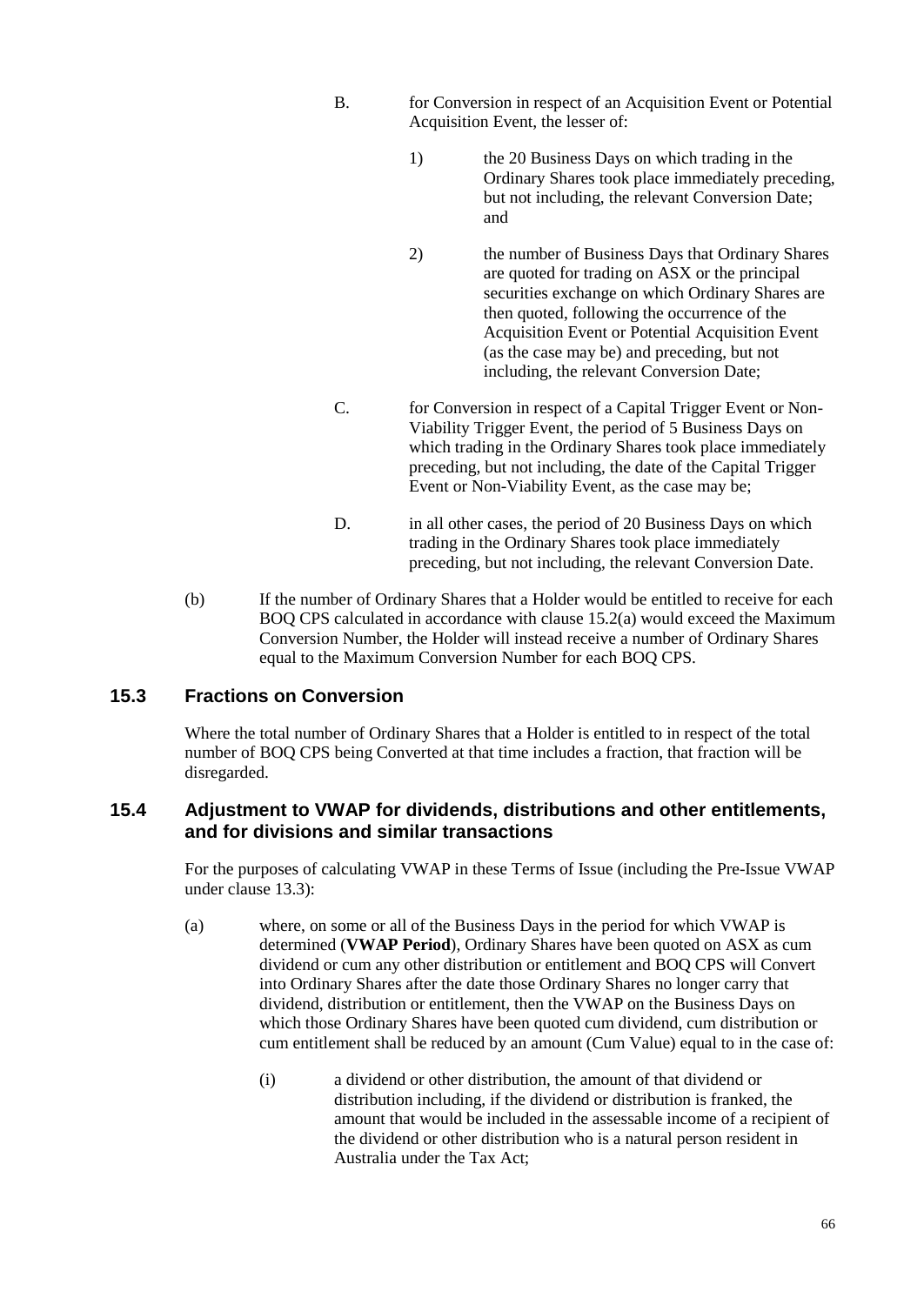- (ii) an entitlement that is not a dividend or other distribution under clause [15.4](#page-70-1)[\(a\)](#page-70-2)[\(i\)](#page-70-3) and which is traded on ASX on any of those Business Days, the volume weighted average price of all such entitlements sold on ASX during the VWAP Period on the Business Days on which those entitlements were traded; or
- (iii) an entitlement that is not a dividend or other distribution under clause [15.4](#page-70-1)[\(a\)](#page-70-2)[\(i\)](#page-70-3) and which is not traded on ASX during the VWAP Period, the value of the entitlement as reasonably determined by the Directors;
- (b) where, on some or all of the Business Days in the VWAP Period, Ordinary Shares have been quoted ex dividend, ex distribution or ex entitlement, and BOQ CPS will Convert into Ordinary Shares which would be entitled to receive the relevant dividend, distribution or entitlement, the VWAP on the Business Days on which those Ordinary Shares have been quoted ex dividend, ex distribution or ex entitlement shall be increased by the Cum Value; and
- (c) where during the relevant VWAP Period the Ordinary Shares are reconstructed, consolidated, divided or reclassified into a lesser or greater number of securities (not involving any cash payment or other distribution to or by Ordinary Shareholders) (Reconstruction), in calculating the VWAP for that VWAP Period the daily VWAP applicable on each day in the relevant VWAP Period which falls before the date on which trading in Ordinary Shares is conducted on a post Reconstruction basis shall be adjusted by multiplying the daily VWAP by the following formula:

*RN RD*

where:

**RD** means the aggregate number of Ordinary Shares immediately before the Reconstruction; and

**RN** means the aggregate number of Ordinary Shares immediately after the Reconstruction.

Any adjustment made by the Bank under this paragraph (c) will constitute an alteration to these Terms of Issue and will be binding on all Holders and these Terms of Issue will be construed accordingly.

#### <span id="page-71-0"></span>**15.5 Adjustments to Maximum Conversion Number for bonus issues**

(a) Subject to clauses [15.5](#page-71-0)[\(b\)](#page-72-2) and [15.5](#page-71-0)[\(c\),](#page-72-3) if the Bank makes a bonus issue (being a pro rata issue) of Ordinary Shares to Ordinary Shareholders generally, the Maximum Conversion Number will be adjusted immediately under the following formula:

$$
CN = \frac{CNo \times (RD + RN)}{RD}
$$

where:

**CN** means the Maximum Conversion Number applying immediately after the application of this formula;

**CNo** means the Maximum Conversion Number applying immediately before the application of this formula;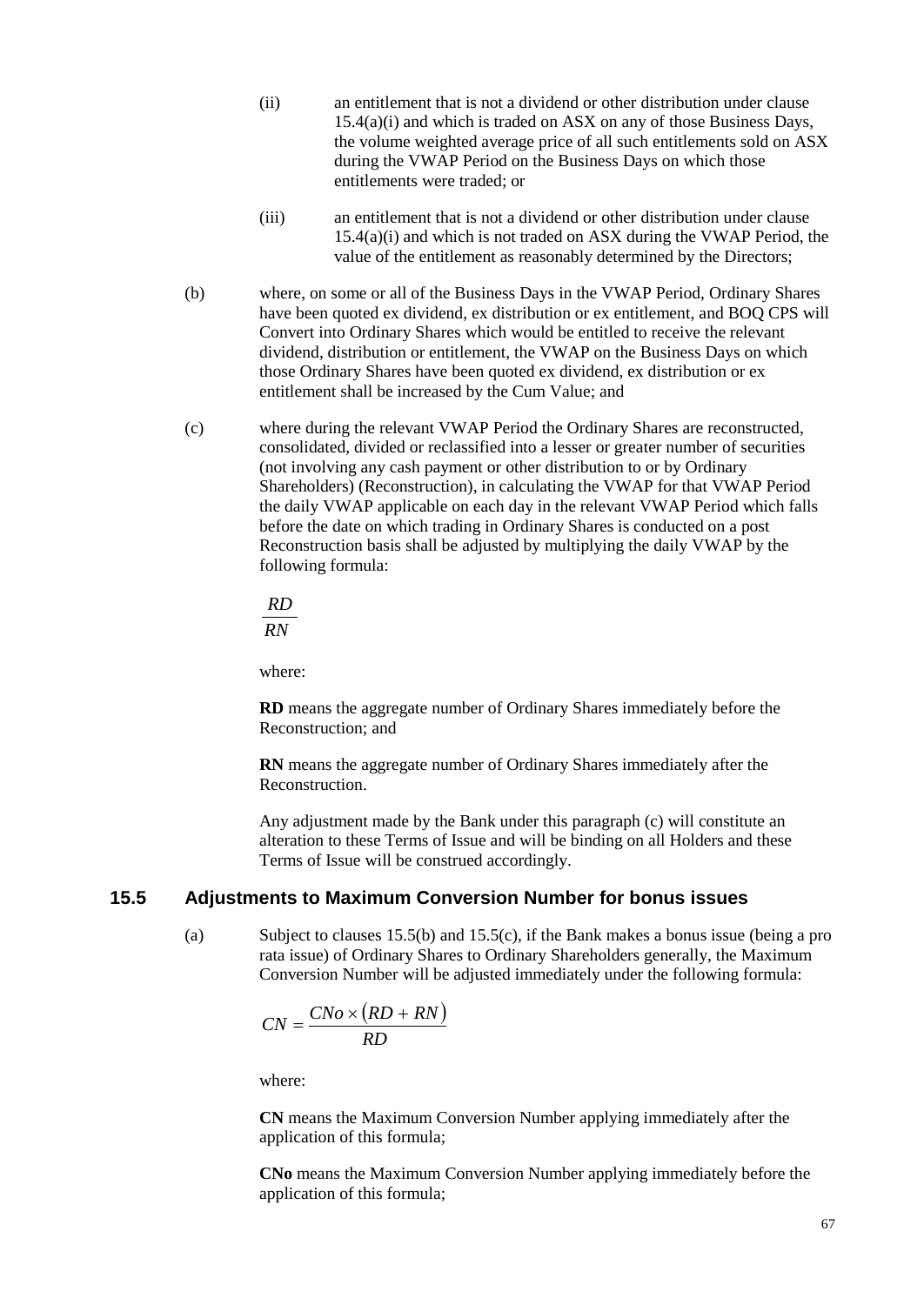**RD** means the number of Ordinary Shares on issue immediately before the issue of new Ordinary Shares under the bonus issue; and

**RN** means the number of Ordinary Shares issued under the bonus issue;

- (b) Clause [15.5](#page-71-0)[\(a\)](#page-71-1) does not apply to Ordinary Shares issued as part of a bonus share plan, employee or executive share plan, executive option plan, share top up plan, share purchase plan or dividend reinvestment plan.
- (c) For the purpose of this clause [15.5,](#page-71-0) a bonus issue will be regarded as a pro rata issue notwithstanding that the Bank does not make the issue to some or all Ordinary Shareholders with registered addresses outside Australia, provided that in so doing the Bank is not in contravention of the ASX Listing Rules.
- (d) No adjustments to the Maximum Conversion Number will be made under this clause [15.5](#page-71-0) for any offer of Ordinary Shares not covered by claus[e 15.5](#page-71-0)[\(a\),](#page-71-1) including a rights issue or other essentially pro rata issue.
- (e) The fact that no adjustment is made for an issue of Ordinary Shares other than as covered by clause [15.5](#page-71-0)[\(a\)](#page-71-1) shall not in any way restrict the Bank from issuing Ordinary Shares on terms as it sees fit nor be taken to constitute a modification or variation of rights or privileges of Holders otherwise requiring any consent or concurrence.

## **15.6 Adjustments to Maximum Conversion Number for divisions and similar transactions**

Where the Ordinary Shares are the subject of a Reconstruction, the Maximum Conversion Number shall be adjusted in the same ratio in which the Ordinary Shares have been Reconstructed.

### **15.7 Announcement of adjustments**

The Bank will make an announcement to ASX of any adjustment to the VWAP or Maximum Conversion Number under this clause [15](#page-69-0) within 10 Business Days after determining the adjustment and the adjustment will be final and binding.

### **15.8 Foreign Holders**

Where BOQ CPS held by a Foreign Holder are to be Converted, unless the Bank is satisfied that the laws of the Foreign Holder's country of residence permit the issue of Ordinary Shares to the Foreign Holder (but as to which the Bank is not bound to enquire), either unconditionally or after compliance with conditions which the Bank in its absolute discretion regards as acceptable and not unduly onerous, the Ordinary Shares which the Foreign Holder is obliged to accept will be issued to a nominee who will sell those Ordinary Shares and pay a cash amount equal to the net proceeds received, after deducting any applicable brokerage, stamp duty and other taxes and charges, to the Foreign Holder accordingly. The nominee must be independent of the Bank and not be an entity controlled (as defined by the Corporations Act) by the Bank.

## <span id="page-72-0"></span>**15.9 Write Off**

Where on the Capital Trigger Event Conversion Date or Non-Viability Conversion Date, as applicable, an Inability Event subsists and Conversion has not been effected within five days after the Capital Trigger Event Conversion Date or the Non-Viability Conversion Date (as the case may be), to the extent such Inability Event prevents the Bank from Converting BOQ CPS which would otherwise be Converted, those BOQ CPS will be Written Off.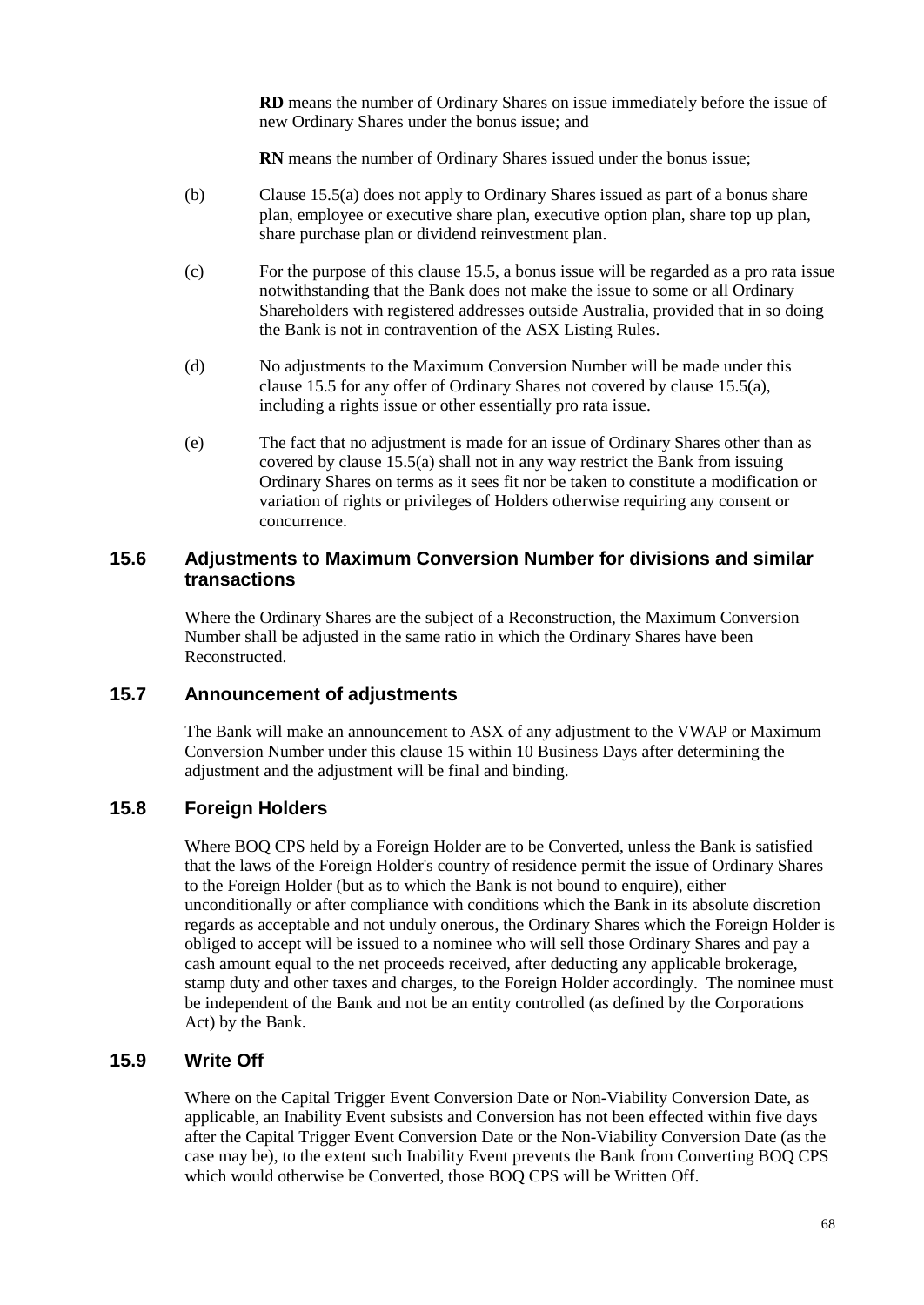In this clause [15.9,](#page-72-0) **Written Off** means that, in respect of a BOQ CPS and a Capital Trigger Event Conversion Date or a Non-Viability Conversion Date:

- (a) the BOQ CPS will not be Converted on that date and will not be Converted, Redeemed or Transferred under these Terms of Issue on any subsequent date;
- (b) on and from the sixth day after the Capital Trigger Event Conversion Date or the Non-Viability Conversion Date (as the case may be), without the need for Holder or Ordinary Shareholder approval:
	- (i) in a winding-up of the Bank, the Liquidation Sum is the sum which would have been paid in respect of the BOQ CPS out of the surplus available to shareholders in the winding-up if the BOQ CPS were the Conversion Number of Ordinary Shares (and such sum will be treated as the amount paid up on the BOQ CPS); and
	- (ii) subject to clauses [6.5,](#page-54-0) [6.6](#page-55-0) and [6.8,](#page-55-1) a non-cumulative dividend is payable in respect of the BOQ CPS if and when a dividend is paid on Ordinary Shares, in an amount determined as if the BOQ CPS were a number of Ordinary Shares equal to the Conversion Number,

in each case with that Conversion Number being finally determined as if those BOQ CPS had Converted on the Capital Trigger Event Conversion Date or the Non-Viability Conversion Date (as the case may be) (and subject always to such number not exceeding the Maximum Conversion Number); and

(c) on and from the sixth day after the Capital Trigger Event Conversion Date or the Non-Viability Conversion Date (as the case may be), clauses [4,](#page-53-0) [6.1,](#page-53-1) [6.2,](#page-53-2) [6.3,](#page-54-1) [6.4,](#page-54-2) [6.10](#page-56-0) (and consequentially [6.11\)](#page-56-1), [13](#page-60-0) (other than clause [13.8\(d\)\)](#page-66-0)[, 14,](#page-67-0) [15](#page-69-0) (other than this clause [15.9](#page-72-0) and any provisions in clause [15](#page-69-0) required to give effect to this clause [15.9\)](#page-72-0)[, 16,](#page-73-0) [18.4](#page-75-0) and [18.5](#page-75-1) will no longer apply to those BOQ CPS.

# <span id="page-73-0"></span>**16. Mechanics of Transfer**

## <span id="page-73-1"></span>**16.1 Transfer process**

- (a) If the Bank elects to Transfer BOQ CPS under clause [13.6\(c\)\(iii\),](#page-63-0) the provisions of this clause [16](#page-73-0) apply in respect of those BOQ CPS.
- <span id="page-73-2"></span>(b) The Bank must appoint one or more third parties selected in its absolute discretion (**Nominated Transferee**) to acquire the BOQ CPS for cash for the amount of the Face Value per BOQ CPS and otherwise on such terms as may be agreed between the Bank and the Nominated Transferees. If the Bank appoints more than one Nominated Transferee in respect of a Transfer, all or any of the BOQ CPS held by a Holder which are being Transferred may be purchased by any one or any combination of the Nominated Transferees, as determined by the Bank.
- (c) An Early Conversion/Redemption Notice given in accordance with clause  $13.6(c)$ (iii) shall bind Holders in accordance with its terms, including as an irrevocable offer to Transfer BOQ CPS the subject of the notice to the Nominated Transferees on the Transfer Date for the price in clause [16.1](#page-73-1)[\(b\).](#page-73-2)
- (d) On the Transfer Date, subject to payment by the relevant Nominated Transferee of the price in clause [16.1](#page-73-1)[\(b\)](#page-73-2) to the relevant Holders, all right, title and interest in the relevant BOQ CPS (excluding the right to any Dividend payable on that date) will be transferred to the relevant Nominated Transferee free from Encumbrances.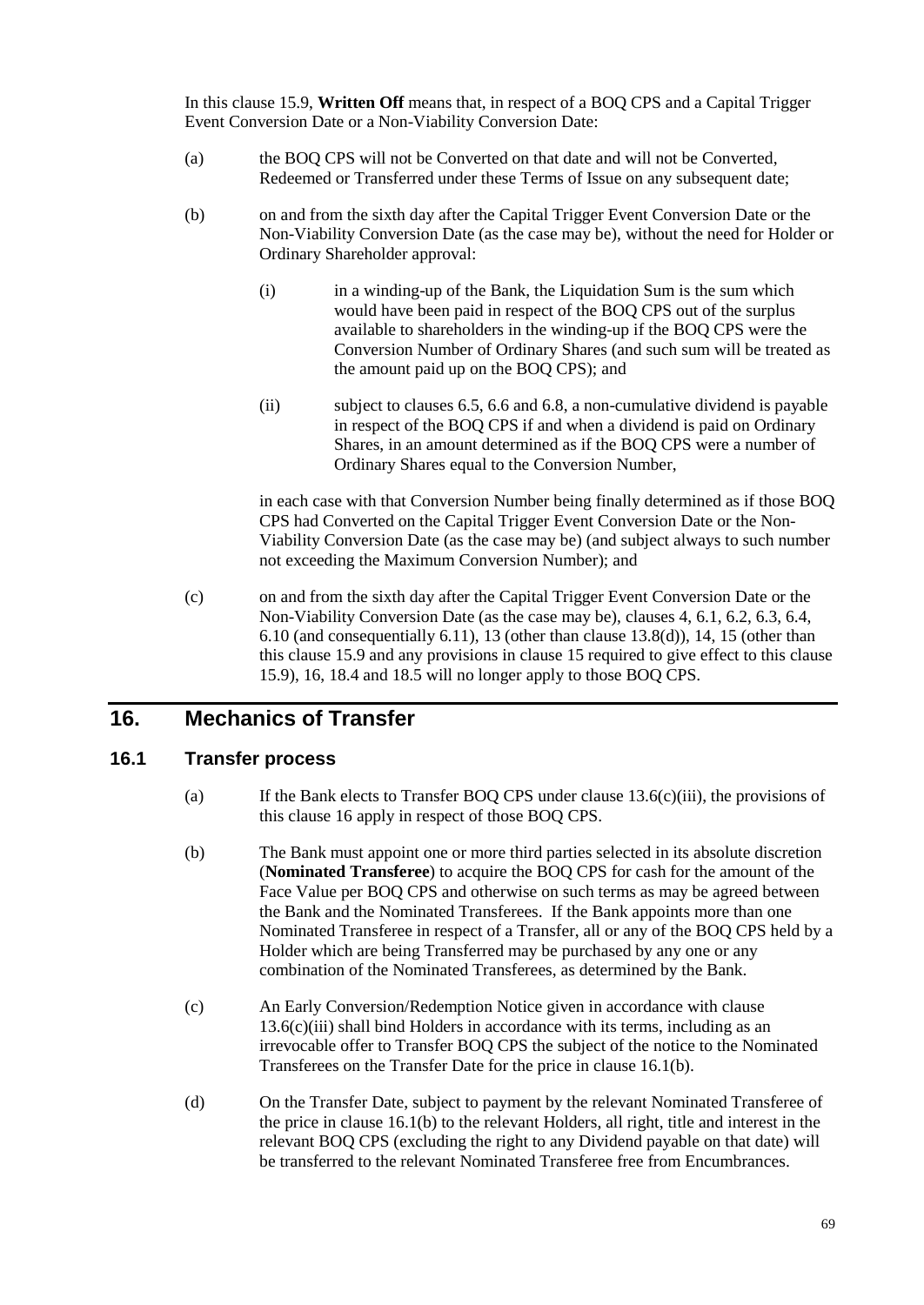## **16.2 Nominated Transferee**

- (a) Nominated Transferee:
	- (i) may not be a related entity (as defined by the APRA Guidelines) of the Bank; and
	- (ii) must have a long term counterparty credit rating from one of Standard  $\&$ Poor's, Moody's or Fitch of not less than investment grade.
- (b) The Bank must not appoint a Nominated Transferee if it believes in good faith that there is a more than insubstantial risk that the Nominated Transferee will be unable (or will otherwise not be required) to fulfil its obligations under the Transfer or that the Transfer to the Nominated Transferee would otherwise not occur.
- (c) If a Nominated Transferee fails (or is otherwise not required) to fulfil its obligations under a Transfer (**Defaulting Transferee**), then the transfer to the Defaulting Transferee will not occur and Holders will continue to hold their BOQ CPS referable to that Defaulting Transferee until they are otherwise Converted, Redeemed or Transferred in accordance with these Terms of Issue.

# **17. Transfers of BOQ CPS**

The BOQ CPS are transferable at the Holder's option in accordance with the Constitution and Corporations Act and, if they are quoted on ASX, the ASX Listing Rules, ASTC Settlement Rules and any other applicable requirements flowing from quotation.

# <span id="page-74-1"></span>**18. Amendments to the Terms of Issue**

### <span id="page-74-0"></span>**18.1 Amendments without consent**

Subject to complying with all applicable laws, the Bank may without the authority, assent or approval of Holders or Ordinary Shareholders amend or add to these Terms of Issue if such amendment or addition is, in the opinion of the Bank:

- (a) of a formal, minor or technical nature;
- (b) made to cure any ambiguity or correct a manifest error;
- (c) expedient for the purpose of enabling BOQ CPS to be listed or to remain listed on a securities exchange (including, without limitation, in connection with any change in the principal securities exchange on which Ordinary Shares are listed) or lodged in a clearing system or to remain lodged in a clearing system or to be offered for sale or for subscription under the laws for the time being in force in any place;
- (d) necessary to comply with the provisions of any statute or the requirements of any regulatory authority;
- (e) made in accordance with the Bank's adjustment rights in clause [15;](#page-69-0)
- (f) an amendment of any date or time period stated, required or permitted in connection with any Conversion in a manner necessary or desirable to facilitate the Conversion; or
- (g) is not likely (taken as a whole and in conjunction with all other modifications, if any, to be made contemporaneously with that modification) to be materially prejudicial to the interests of the Holders of the BOQ CPS as a whole.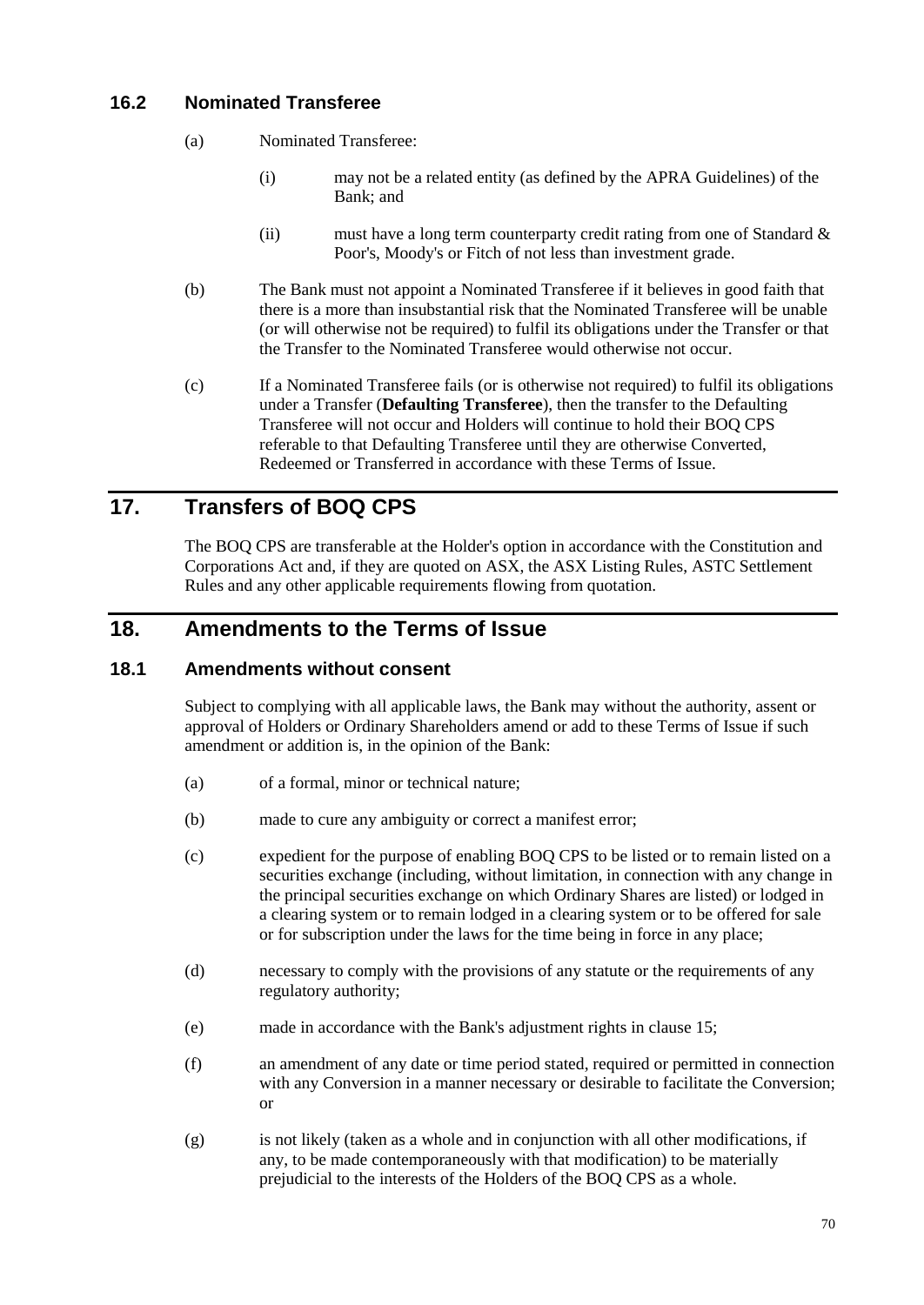## **18.2 Amendment with consent**

Without limiting claus[e 18.1,](#page-74-0) the Bank may, amend these Terms of Issue if the amendment has been approved by a Special Resolution.

## **18.3 Amendment with approval of APRA**

Notwithstanding anything in this clause [18,](#page-74-1) the Bank must seek and obtain APRA's written approval before making any amendment to the Terms of Issue under this clause [18](#page-74-1) that may affect the eligibility of the BOQ CPS to qualify as Additional Tier 1 Capital.

### <span id="page-75-0"></span>**18.4 Amendment without consent for Approved NOHC**

- If:
- (a) it is proposed that the Bank be replaced as the ultimate holding company of the Group by an Approved NOHC (**Replacement**); and
- (b) the Approved NOHC agrees for the benefit of Holders:
	- (i) to deliver Approved NOHC Shares under all circumstances when the Bank would have otherwise been obliged to deliver Ordinary Shares on a Conversion, subject to the same terms and conditions of these Terms of Issue as amended by this clause [18.4;](#page-75-0)
	- (ii) to comply with the restriction in clause [6.10](#page-56-0) (with all appropriate modifications) of these Terms of Issue; and
	- (iii) to use all reasonable endeavours and furnish all such documents, information and undertakings as may be reasonably necessary in order to procure quotation of the Approved NOHC Shares issued under these Terms of Issue on the stock exchanges on which the other Approved NOHC Shares are quoted at the time of a Conversion,

the Bank may, with APRA's prior written approval, but without the authority, assent or approval of Holders, give a notice (an **Approved Replacement Notice**) to Holders (which, if given, must be given as soon as practicable before the Replacement and in any event no later than 10 Business Days before the Replacement occurs) specifying the amendments to these Terms of Issue which will be made in accordance with this clause [18.4](#page-75-0) to effect the substitution of an Approved NOHC as the issuer of ordinary shares on Conversion (the **Approved Replacement Terms**). An Approved Replacement Notice, once given, is irrevocable.

## <span id="page-75-1"></span>**18.5 Effect of Approved Replacement notice**

If the Bank gives an Approved Replacement Notice to Holders in accordance with clause [18.4,](#page-75-0) the Approved Replacement Terms:

- (a) will have effect on and from the date specified in the Approved Replacement Notice; and
- (b) may:
	- (i) amend the definition of Conversion in these Terms of Issue such that, with APRA's prior written approval, on the date on which the BOQ CPS are to be Converted:
		- A. each BOQ CPS that is being Converted will be automatically transferred by each Holder free from Encumbrances to the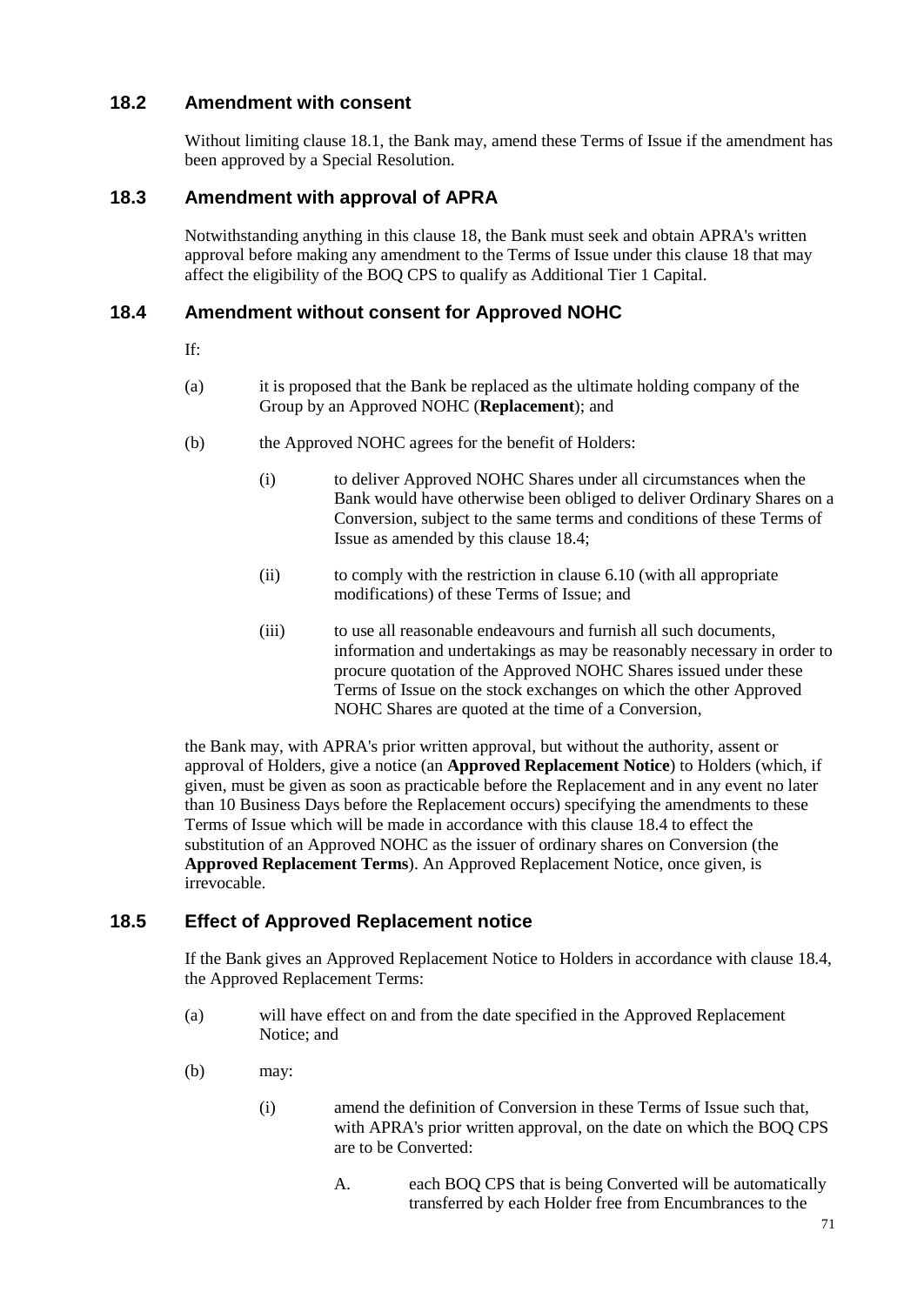Approved NOHC (or another member of the Group) (the **Transferee**) on the date the Conversion is to occur;

- B. each Holder will be issued a number of Approved NOHC Shares equal to the Conversion Number (which is calculated using the formula in claus[e 15.2](#page-69-1) as though references in that clause to Ordinary Shares are references to Approved NOHC Shares); and
- C. as between the Bank and the Transferee:
	- 1) each BOQ CPS held by the Transferee as a result of the transfer will be automatically Converted into an Ordinary Share; and
	- 2) an additional number of Ordinary Shares will be issued to the Transferee,

such that the total number of Ordinary Shares held by the Transferee by reason of sub-paragraphs 1) and 2) increases by the number which equals the number of Approved NOHC Shares issued by the Approved NOHC to Holders on Conversion; and

(ii) make such other amendments as in the Bank's reasonable opinion are necessary and appropriate to effect the substitution of an Approved NOHC, including without limitation to clause [15.9,](#page-72-0) as the provider of the ordinary shares on Conversion in the manner contemplated by these Terms of Issue.

## **18.6 General provisions**

- (a) Where an amendment under clause [18.4](#page-75-0) results in Approved NOHC Shares being issued to Holders, each Holder agrees to become a member of the Approved NOHC immediately before the issue of the Approved NOHC Shares and appoints the Bank as its attorney as contemplated under clause [14.7](#page-68-0) to do all things necessary or desirable to give effect to clauses [18.4](#page-75-0) and [18.5.](#page-75-1)
- (b) Nothing in claus[e 18.4](#page-75-0) or [18.5](#page-75-1) prevents the Bank from proposing, or limits, any scheme of arrangement or other similar proposal that may be put to Holders or other members of the Bank.

# **19. Governing law**

These Terms of Issue are governed by the law of Queensland, Australia.

## **20. Interpretation**

#### **20.1 Definitions**

In these Terms of Issue, the following expressions have the following meanings:

#### **Acquisition Event** means:

(a) a takeover bid is made to acquire all or some Ordinary Shares and the offer is, or becomes, unconditional and the bidder has a relevant interest in more than 50% of the Ordinary Shares on issue; or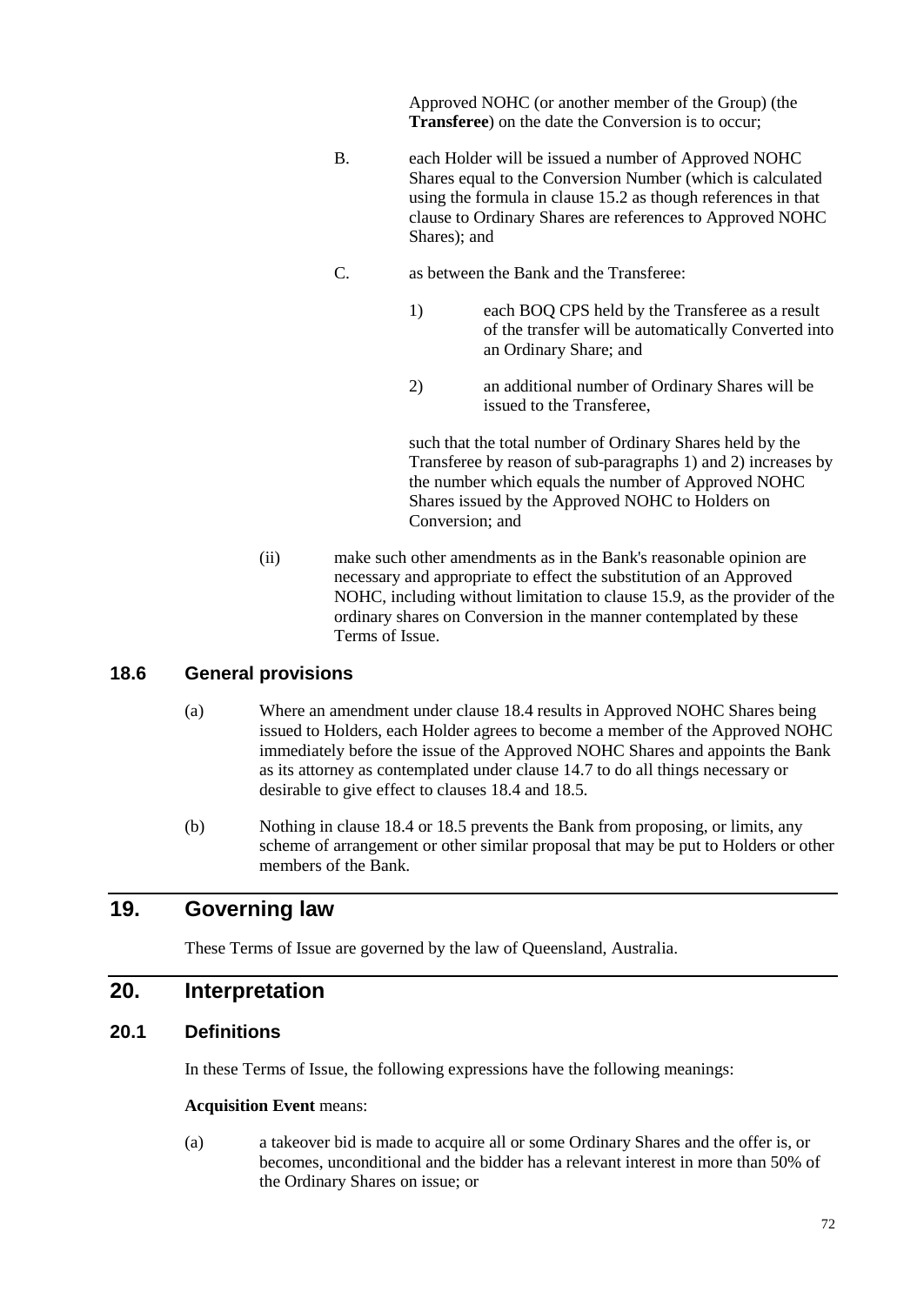(b) a court approves a scheme of arrangement under Part 5.1 of the Corporations Act which scheme would result in a person having a relevant interest in more than 50% of the Ordinary Shares that will be on issue after the scheme is implemented,

and all regulatory approvals necessary for the acquisition to occur have been obtained.

Notwithstanding the foregoing, the replacement or proposed replacement of the Bank as the ultimate holding company of the Group at the initiation of the Directors acting as a board shall not constitute an Acquisition Event if:

- (c) the proposed successor holding company complies with all applicable legal requirements and obtains any necessary regulatory approvals (including APRA's prior written approval as a "non-operating holding company" within the meaning of the Banking Act);
- (d) the proposed successor holding company agrees to take any necessary action to give effect to an amendment to the Terms of Issue as contemplated in clauses [18.4a](#page-75-0)nd [18.5;](#page-75-1)
- (e) the ordinary shares of the proposed successor holding company are to be listed on an Australian stock exchange; and
- (f) the proposed replacement of the Bank and the events described in paragraphs (c) to (e) would not, in the reasonable opinion of the Bank, otherwise adversely affect the interests of Holders.

**Acquisition Event Conversion Date** has the meaning given in clause [13.5\(l\).](#page-63-1)

**Additional Tier 1 Capital** means that term as defined by APRA from time to time.

**Administrative Action** means any judicial decision, official administrative pronouncement or action, published or private ruling, interpretative decision, regulatory procedure or policy, application of a regulatory procedure or policy and any notice or announcement (including any notice or announcement of intent to adopt or make any of those things).

**Approved NOHC** means a holding company that, at the initiation of the Directors acting as a board, replaces, or is proposed to replace, the Bank as the ultimate holding company of the Group and that satisfies the requirements under paragraphs (c) to (f) of the definition of Acquisition Event.

**Approved NOHC Share** means a fully paid ordinary share in the capital of the Approved NOHC.

**Approved Replacement Notice** has the meaning given in clause [18.4.](#page-75-0)

**Approved Replacement Terms** has the meaning given in clause [18.4.](#page-75-0)

**APRA** means the Australian Prudential Regulation Authority.

**APRA Guidelines** means prudential standards, guidelines, practice guides, policy statements and practice notes or other equivalent statements of APRA which are applicable to the Bank.

**ASX** means the licensed market operated by ASX Limited ABN 98 008 624 691.

**ASX Listing Rules** means the listing rules of the ASX from time to time with any modifications or waivers applicable to the Bank.

**Australian Basel III Rules** means the final form of prudential rules applied by APRA resulting from the introduction of Basel III for Australian ADIs, comprised of APRA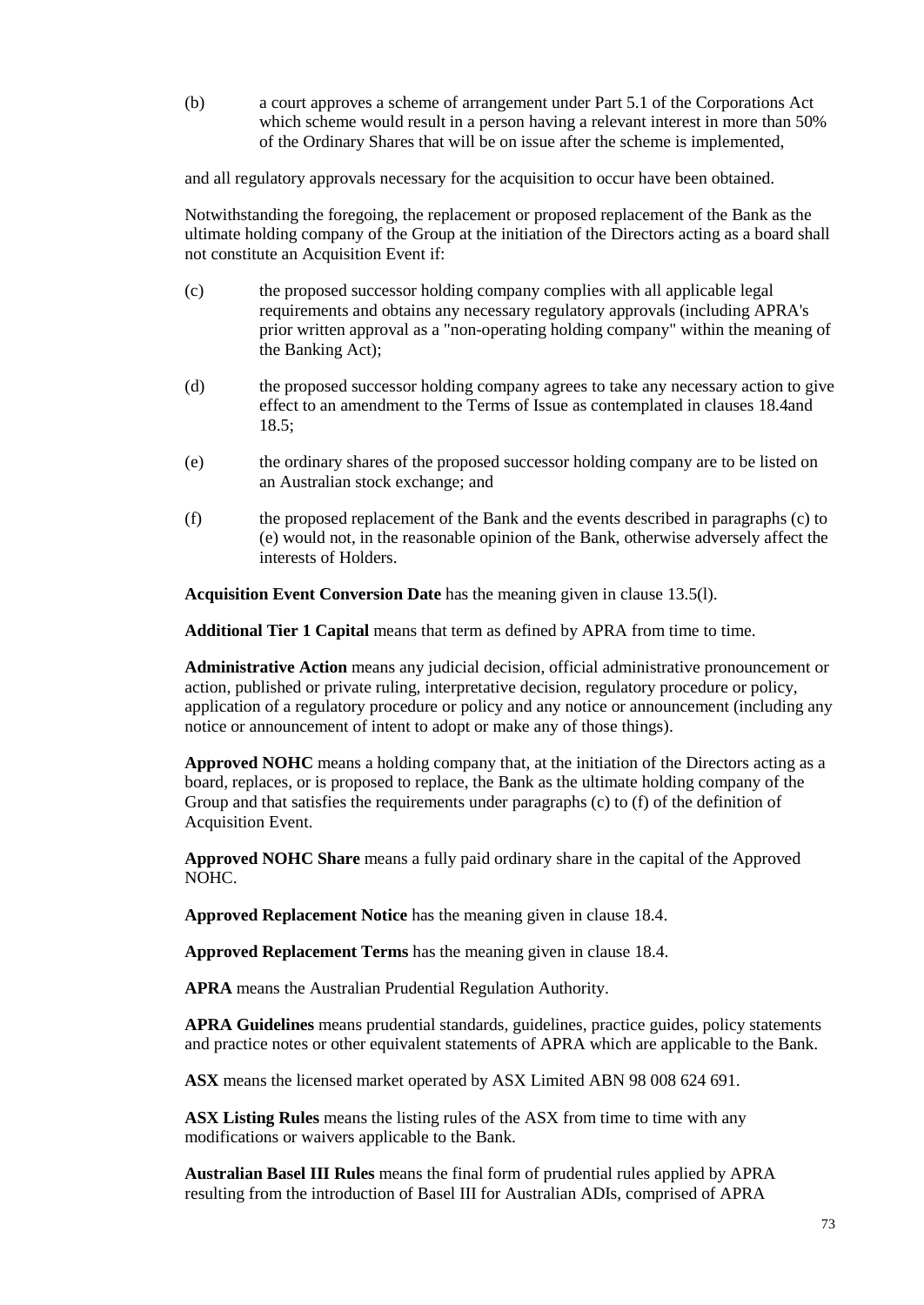Prudential Standards APS 001, APS 110, APS 111 and APS 222 and Reporting Standards ARS 110.0 and ARS 111.0 released by APRA on 28 September 2012.

**Bank of Queensland** or the **Bank** means Bank of Queensland Limited ABN 32 009 656 740.

**Bank Bill Swap Rate** means the average mid-rate for bills of a term of 180 days which average rate is displayed on Reuters page BBSW (or any page which replaces that page) at 10:30am (Sydney time) on the relevant date, or if there is a manifest error in the calculation of that average rate or that average rate is not displayed by 10:30am (Sydney time) on that date, or if the relevant date relates to a Dividend Period which is expected to be less than 180 days, the rate specified by the Bank in good faith at or around that time on the relevant date having regard, to the extent possible, to:

- (a) the rate otherwise bid and offered for bills of 180 days, or for funds of a tenor most closely corresponding to the period to which the rate will apply, displayed on that page BBSW (or replacement page) at that time on the date; and
- (b) if bid and offer rates for bills of a term of 180 days or of that other tenor are not otherwise available, the rates otherwise bid and offered for funds of that tenor at or around that time on that date.

**Banking Act** means the Banking Act 1959 (Cth).

**Bookbuild** means the process conducted prior to the opening of the Offer whereby certain investors lodge bids for BOQ CPS and, on the basis of those bids, the Bank and the joint lead managers to the Offer determine the Margin.

**BOQ CPS** has the meaning given in clause [1.](#page-53-3)

**BOQ PEPS** means the perpetual equity preference shares in the class first issued under the Constitution by the Bank in December 2007.

**Business Day** has the meaning given in the ASX Listing Rules.

**Buy-Back Agreement** means an agreement under which the Bank buys back BOQ CPS in the form contained in [Schedule 3.](#page-85-0)

**Capital Trigger Event** means the ratio of the Group's Common Equity Tier 1 Capital (or until 1 January 2013, Fundamental Tier 1 Capital) to total risk weighted assets (each as determined by the Bank or APRA at any time) falls to, or below, 5.125%, calculated on a Level 1 or Level 2 basis.

**Capital Trigger Event Conversion Date** has the meaning given in clause [13.5\(e\).](#page-62-0)

**Common Equity Tier 1 Capital** means that term as defined by APRA from time to time.

**Constitution** means the constitution of the Bank.

**Conversion** has the meaning given in claus[e 15.1](#page-69-2) (including the issue of additional Ordinary Shares under clause [15.2](#page-69-1)) and includes mandatory Conversion under clause [13.5](#page-61-0) or [13.7,](#page-65-0) and **Convert** and **Converted** have a corresponding meaning.

**Conversion Conditions** has the meaning given in claus[e 13.2](#page-60-1).

**Conversion Date** means the Mandatory Conversion Date, the Capital Trigger Event Conversion Date, the Non-Viability Conversion Date, the Acquisition Event Conversion Date or, for a Conversion the subject of an Early Conversion/Redemption Notice, the date on which Conversion is to occur as notified in the Early Conversion/Redemption Notice under clause  $13.6(g)$ , as the context requires.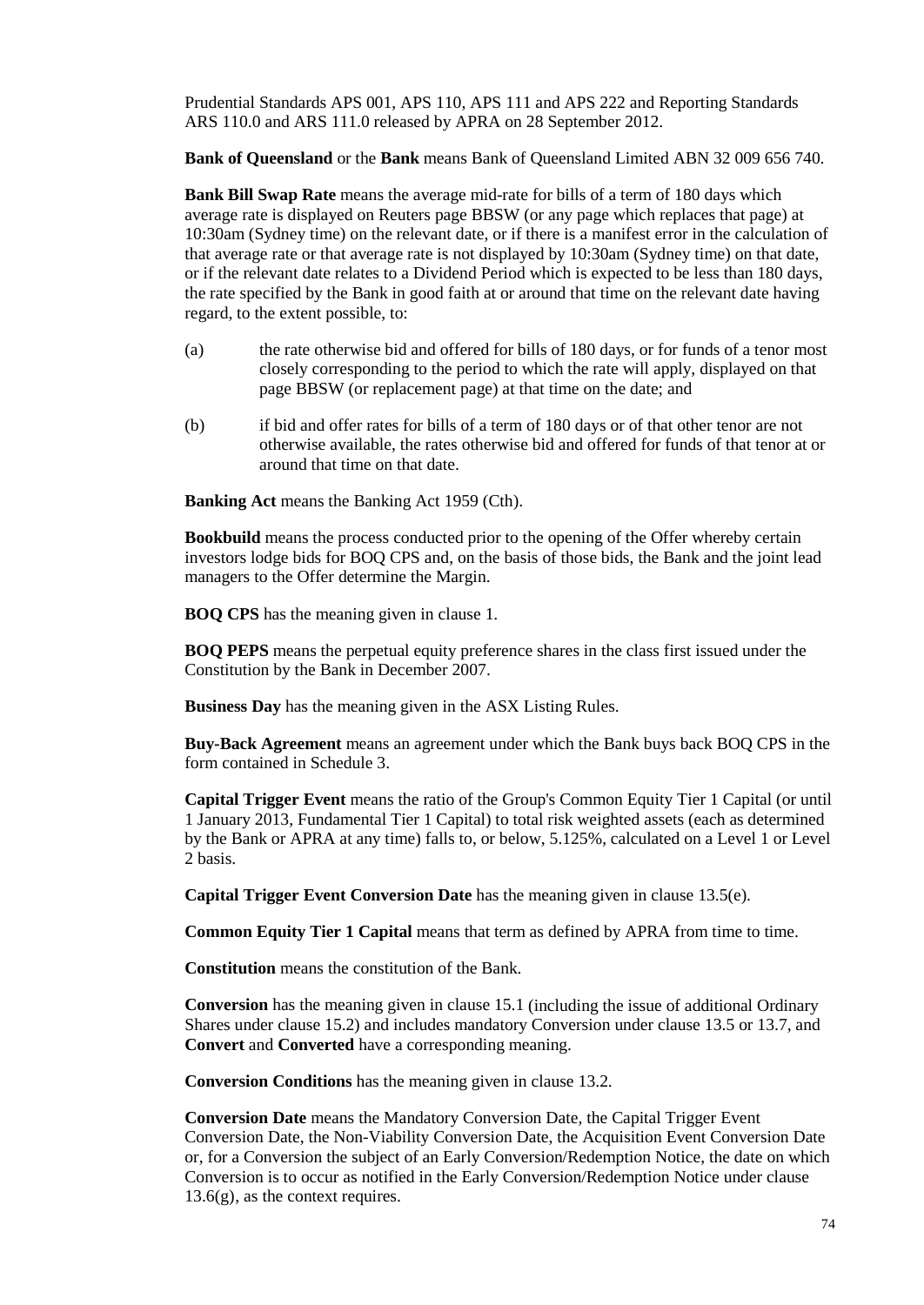**Conversion Number** means the aggregate of the number of Ordinary Shares into which a BOQ CPS Converts and the number of additional Ordinary Shares which are to be issued to the holder on Conversion of a BOQ CPS, under clause [15.2](#page-69-1).

**Corporations Act** means the Corporations Act 2001 (Cth).

**Cum Value** has the meaning given in clause [15.4\(a\)](#page-70-0).

**Deferred Conversion Date** has the meaning given in clause [13.7\(c\)\(i\)](#page-65-1).

**Delisting Event** means, in respect of a date, that:

- (a) Ordinary Shares ceased to be listed or admitted to trading on ASX on or before that date (and where the cessation occurred before that date, Ordinary Shares continue not to be listed or admitted to trading on that date);
- (b) trading of Ordinary Shares on ASX is suspended for a period of consecutive days which includes:
	- (i) at least five consecutive Business Days before that date; and
	- (ii) that date; or
- (c) an Inability Event subsists.

**Directors** means the directors of the Bank.

**Dividend** has the meaning given in claus[e 6.1](#page-53-1).

**Dividend Payment Date** means a date on which a Dividend is payable under clause [6.4](#page-54-2) (or would be payable but for clause [6.6](#page-55-0)), whether or not a Dividend is, or is able to be, paid on that date.

**Dividend Period** has the meaning given in claus[e6.1](#page-53-1).

**Dividend Rate** has the meaning given in clause [6.2](#page-53-2).

**Early Conversion/Redemption Notice** means a notice given by the Bank to a Holder under clause [13.6](#page-63-2) specifying that their BOQ CPS will be Converted, Redeemed or Transferred (or a combination), as the case may be.

**Encumbrance** means any mortgage, pledge, charge, lien, assignment by way of security, hypothecation, security interest, title retention, preferential right or trust arrangement, any other security agreement or security arrangement (including any security interest under the Personal Property Securities Act 2009 (Cth)) and any other arrangement of any kind having the same effect as any of the foregoing other than liens arising by operation of law.

**Face Value** has the meaning given in clause [4](#page-53-0)*X*.

**First Conversion Condition** has the meaning given in clause [13.2\(a\).](#page-60-2)

**Fundamental Tier 1 Capital** means that term as defined by APRA from time to time.

**Foreign Holder** means a Holder whose address in the register of BOQ CPS is a place outside Australia or who the Bank otherwise believes may not be a resident of Australia.

**Group** means the Bank and its controlled entities, or where the context requires, refers to the Bank and such other controlled or related entities as are required to be consolidated on a Level 1 or Level 2 basis (as applicable).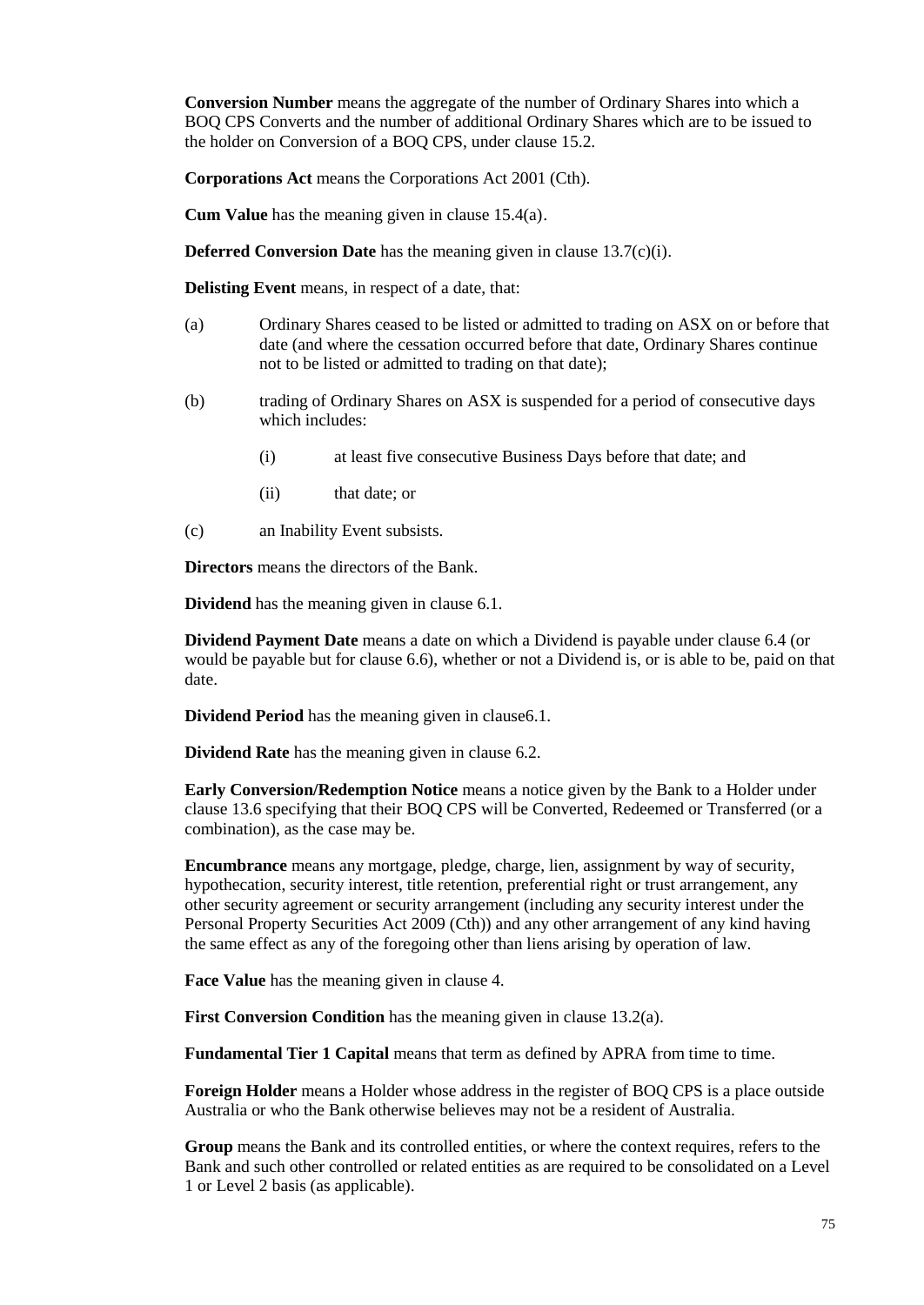**Holders** means the persons whose names are for the time being registered in the register of BOQ CPS as a holder of BOQ CPS.

**Inability Event** means the Bank is prevented by applicable law or order of any court or action of any regulatory authority (including regarding the insolvency, winding-up or other external administration of the Bank) or any other reason from Converting the BOQ CPS.

**Issue Date** means the date on which the BOQ CPS are issued.

**Level 1, Level 2** and **Level 3** means those terms as defined by APRA from time to time.

**Liquidation Sum** has the meaning given in clause [7.2.](#page-57-0)

**Mandatory Conversion Date** has the meaning given in clause [13.5\(c\)](#page-62-1).

**Margin** has the meaning given in clause [6.2](#page-53-2).

**Maximum Conversion Number** has the meaning in clause [13.3\(b\)](#page-61-1).

**Nominated Transferee** has the meaning given in clause [16](#page-73-0)*X*.

**Non-Viability Conversion Date** has the meaning given in clause [13.5\(g\).](#page-62-2)

**Non-Viability Trigger Event** means that APRA has provided a written determination to the Bank that all (or some) BOQ CPS and other Relevant Tier 1 Capital Instruments (as specified in the determination) must be converted or written off:

- (a) as without the conversion or write-off the Bank would become, in APRA's opinion, non-viable; or
- (b) as without a public sector injection of capital, or equivalent capital support, the Bank would become, in APRA's opinion, non-viable.

**Non-Innovative Residual Tier 1 Capital** means that term as defined by APRA from time to time.

**Offer** means the invitation made under the Prospectus made by the Bank for persons to subscribe for BOQ CPS.

**Optional Conversion/Redemption Date** means 15 April 2018.

**Ordinary Share** means a fully paid ordinary share in the capital of the Bank.

**Potential Acquisition Event** means:

- (a) an event within paragraphs (a) or (b) of the definition of Acquisition Event occurs (without the need that all regulatory approvals necessary for the acquisition to occur have been obtained); or
- (b) a court orders the holding of meetings to approve a scheme of arrangement under Part 5.1 of the Corporations Act and the scheme would result in a person having a relevant interest in more than 50% of the Ordinary Shares that will be on issue after the scheme is implemented.

Notwithstanding the foregoing, the proposed replacement of the Bank as the ultimate holding company of the Group shall not constitute a Potential Acquisition Event if the proposed replacement is an Approved NOHC.

**Potential Acquisition Event Conversion Date** has the meaning given in clause  $13.6(g)(ii)$ .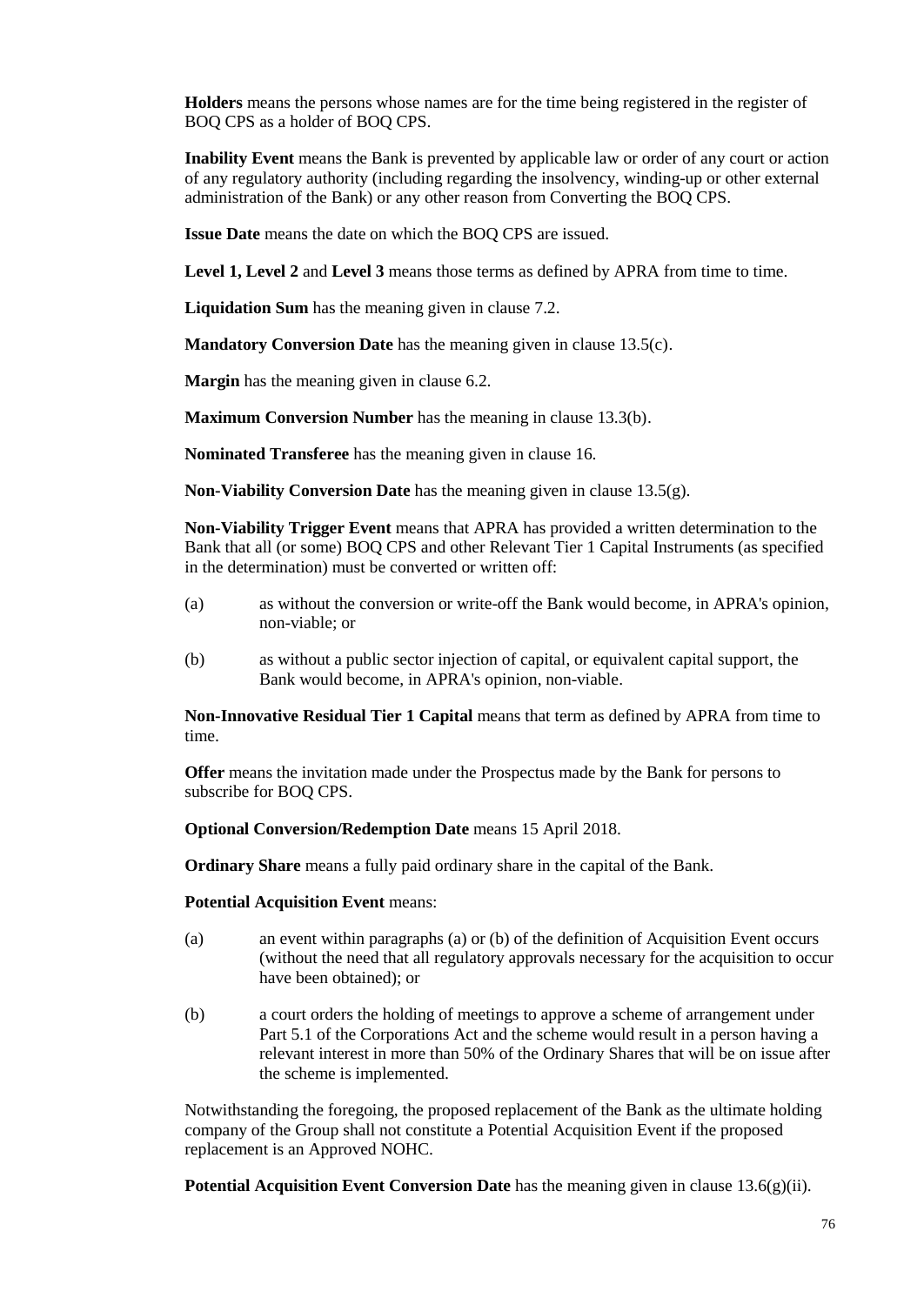**Pre-Conversion VWAP** has the meaning given in clause [15.2](#page-69-1).

**Pre-Conversion VWAP Period** has the meaning given in clause [15.2](#page-69-1).

**Pre-Issue VWAP** has the meaning given in clause [13.3\(b\).](#page-61-1)

**Prospectus** means the prospectus for the Offer including these Terms of Issue.

**Reconstruction** has the meaning given in clause [15.4\(c\).](#page-71-2)

**Redemption** has the meaning given in clause [14.1](#page-67-1)*X*, and **Redeem** and **Redeemed** have corresponding meanings.

**Redemption Date** means the date on which Redemption is to occur as notified in the Early Conversion/Redemption Notice under clause [13.6\(g\)](#page-64-0).

**Redemption Price** means in respect of Redemption by redemption or cancellation, the sum of:

- (a) the Face Value; and
- (b) the Dividend for the Dividend Period ended on the Redemption Date if the Directors determine to pay such a Dividend in accordance with these Terms of Issue.

#### **Regulatory Event** means:

- (a) receipt by the Bank of advice from a reputable legal counsel to the effect that, as a result of:
	- (i) any amendment to, clarification of, or change in, the laws or regulations of Australia; or
	- (ii) any Administrative Action or any amendment to, clarification of, or change in an Administrative Action,

in each case, by any legislative body, court, governmental authority or regulatory body (irrespective of the manner in which such amendment, clarification, change or Administrative Action is made known), which amendment, clarification, change or Administrative Action is effective or Administrative Action is announced on or after the Issue Date:

- (iii) additional requirements would be imposed on the Bank in relation to the BOQ CPS; or
- (iv) there would be a negative impact on the Bank which is prejudicial to the interests of the Bank,

which were not expected by the Bank before the Issue Date and that the Bank reasonably determines to be unacceptable; or

(b) the determination by the Bank, following receipt of a notice from APRA to that effect, that all of the BOQ CPS will not be included (in whole or in part) in the Bank's Non-Innovative Residual Tier 1 Capital, or Additional Tier 1 Capital, on a Level 1 or Level 2 basis (except where the non-inclusion results by reason only of any applicable limitation on the amount or composition of the Bank's Tier 1 Capital on a Level 1 or Level 2 basis which is in effect on the Issue Date or is proposed to arise on or from a given date under APRA's Australian Basel III Rules as at the Issue Date).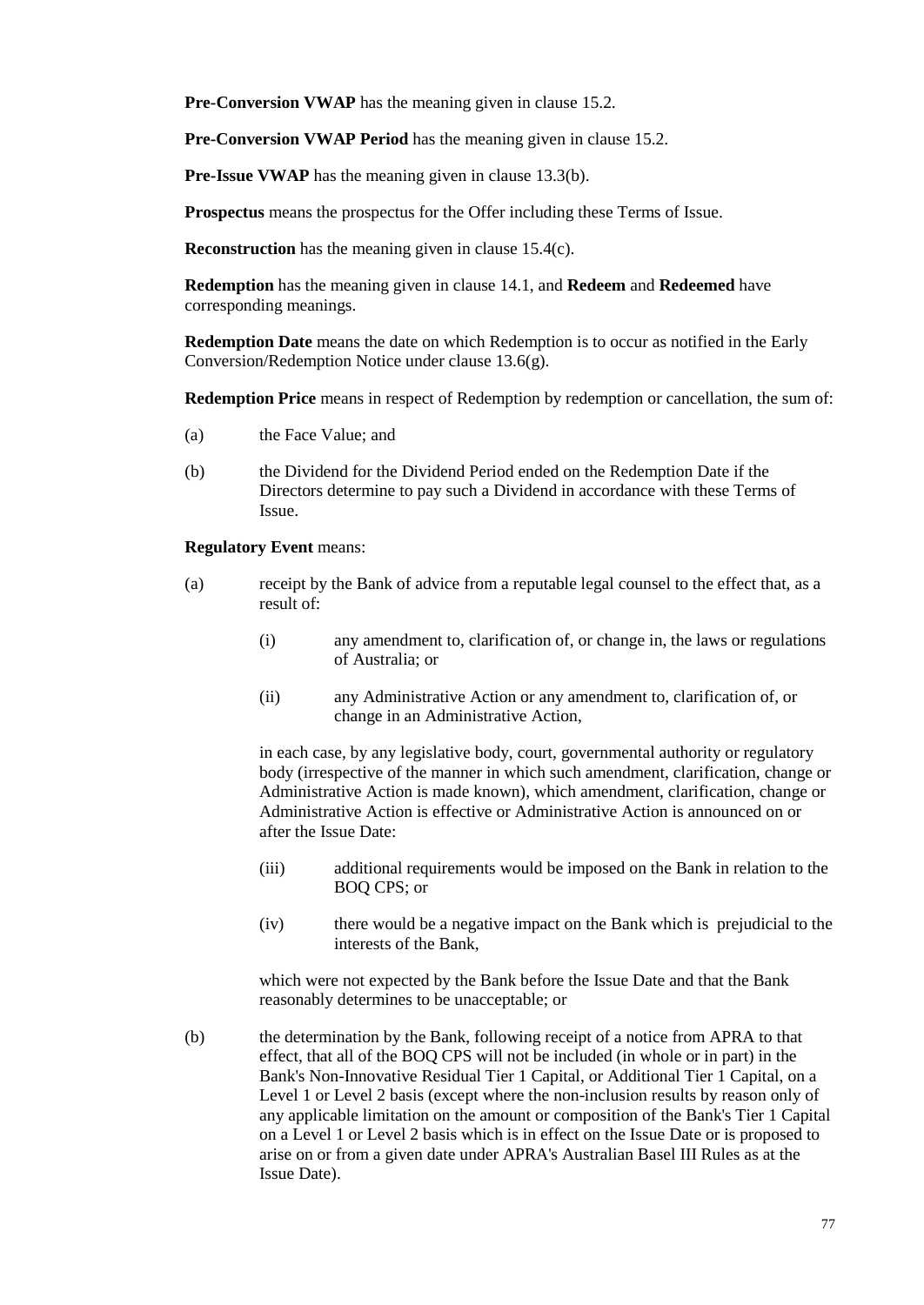**Relevant Date** has the meaning given in clause [13.2\(b\)](#page-60-3).

**Relevant Fraction** has the meaning given in clause [13.3\(b\).](#page-61-1)

**Relevant Tier 1 Capital Instruments** means Tier 1 Capital instruments (including BOQ CPS) that, in accordance with their terms or by operation of law, are capable of being converted or written off where a Capital Trigger Event or Non-Viability Trigger Event (as may be the case) occurs.

**Replacement** has the meaning given in clause [18.4](#page-75-0).

**Scheduled Mandatory Conversion Date** has the meaning given in clause [13.5\(c\).](#page-62-1)

**Second Conversion Condition** has the meaning given in clause [13.2\(a\).](#page-60-2)

**Special Resolution** means:

- (a) a resolution passed at a meeting of Holders by a majority of at least 75% of the votes validly cast by Holders in person or by proxy and entitled to vote on the resolution; or
- (b) the written approval of Holders holding at least 75% of the BOQ CPS.

#### **Tax Act** means:

- (a) the Income Tax Assessment Act 1936 (Cth) and the Income Tax Assessment Act 1997 (Cth) (as the case may be and a reference to any section of the Income Tax Assessment Act 1936 includes a reference to that section as rewritten in the Income Tax Assessment Act 1997), or any act which replaces either of them;
- (b) any other law setting the rate of income tax payable; and
- (c) any regulation made under such laws.

#### **Tax Event** means:

- (a) any amendment to, clarification of, or change (including any announced prospective change), in the laws or treaties (or any regulations made under such laws or treaties) of any jurisdiction or any political subdivision or taxing authority of the jurisdiction;
- (b) any Administrative Action or any amendment to, clarification of, or change in, an Administrative Action,

in each case, by any legislative body, court, governmental authority or regulatory body, irrespective of the manner in which such amendment, clarification, change or Administrative Action is made known, which amendment, clarification, change or Administrative Action is effective, or which Administrative Action is announced, on or after the Issue Date (and was not expected by the Bank before the Issue Date), where the Bank has received an opinion from a reputable legal counsel or other reputable tax adviser experienced in such matters to the effect that, as a result of such amendment, clarification, change or Administration Action (or amendment, clarification or change in respect of an Administrative Action), there is more than an insubstantial risk (and that risk is materially greater than it was at the Issue Date) that:

- (c) the Group would be exposed to a more than *de minimis* increase in costs in relation to the BOQ CPS; or
- (d) there would be more than a *de minimis* increase in the taxes, duties or government charges imposed on the Group in respect of or resulting from the BOQ CPS; or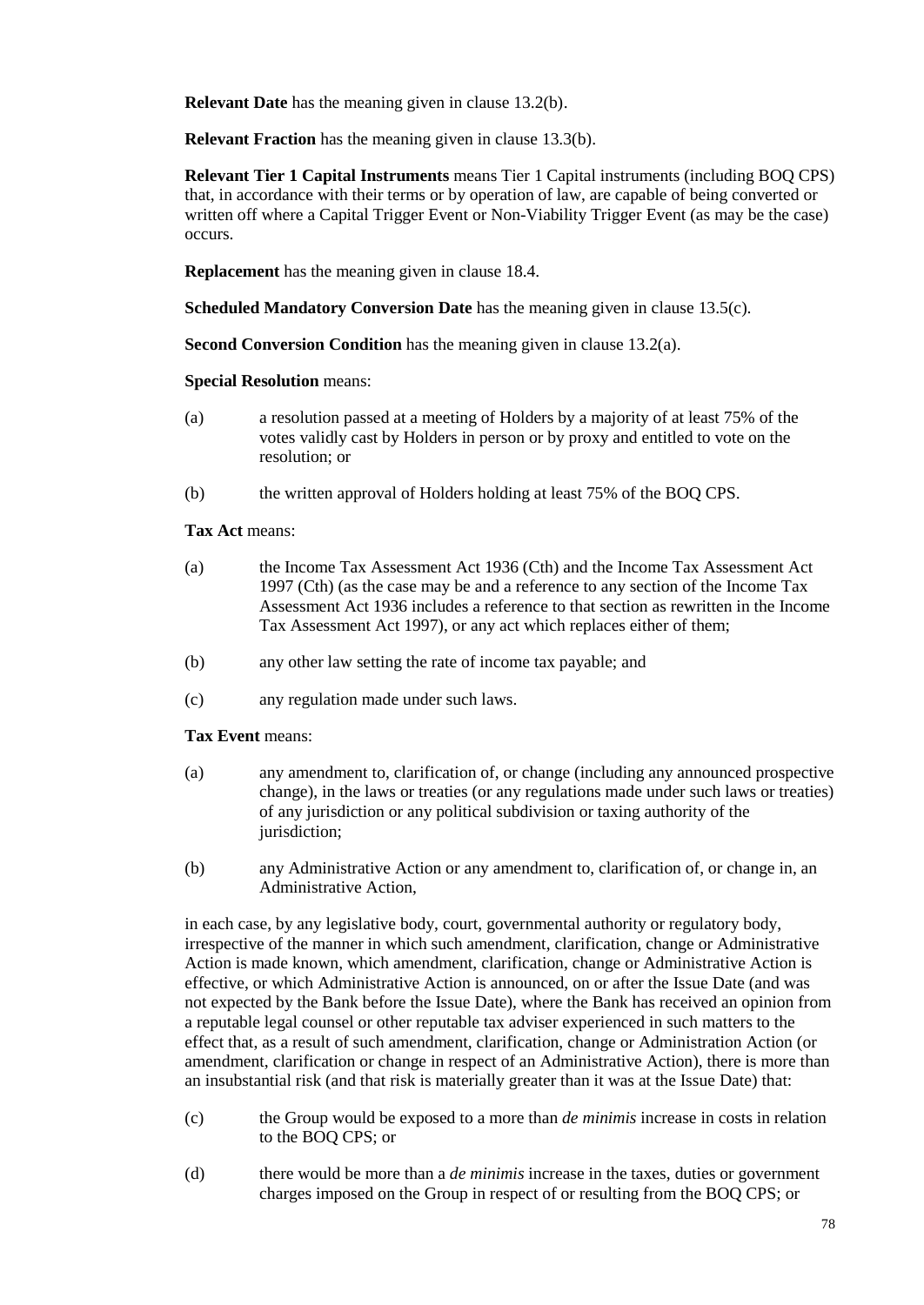(e) BOQ CPS would not be treated as equity interests for Australian taxation purposes or any Dividend would not be a frankable distribution within the meaning of Division 202 of the Tax Act or franking debits would be posted to the Bank's franking account.

**Terms of Issue** means these terms of issue for the BOQ CPS, including [Schedule 3.](#page-85-0)

**Test Conversion Number** has the meaning given in clause [13.3\(a\).](#page-61-2)

**Test Reference Period** has the meaning given in claus[e 15.2\(a\)](#page-69-3).

**Third Conversion Condition** has the meaning given in claus[e 13.2\(a\).](#page-60-2)

**Tier 1 Capital** means the tier 1 capital of the Group (on a Level 1 basis) or the Group (on a Level 2 basis or, if applicable, a Level 3 basis) as defined by APRA from time to time.

**Transfer** means a sale of the BOQ CPS under clause [16](#page-73-0) following the giving of an Early Conversion/Redemption Notice under clause [13.6\(c\)\(iii\),](#page-63-0) and **Transfer** and **Transferred** have corresponding meanings.

**Transfer Date** means the date on which Transfer is to occur as notified in the Early Conversion/Redemption Notice under clause [13.6\(g\)](#page-64-0).

**Transferee** has the meaning given in claus[e18.5.](#page-75-1)

**VWAP** means, subject to any adjustments under these Terms of Issue, the amount (expressed in dollars and cents and rounded to the nearest full cent) that is the average of the daily volume weighted average sale prices of Ordinary Shares sold on ASX during the relevant period, but does not include any "crossing" transacted outside the "Open Session State" or any "special crossing" transacted at any time (as those terms are defined in the ASX Market Rules), or any overseas trades or trades pursuant to the exercise of options over Ordinary Shares.

**Written Off** has the meaning given in claus[e 15.9](#page-72-0)*X*, and **Write Off** has a corresponding meaning.

## <span id="page-83-1"></span><span id="page-83-0"></span>**20.2 Interpretation**

Unless the context otherwise requires or unless otherwise specified:

- (a) if there is any inconsistency between the provisions of these Terms of Issue and the Constitution then, to the maximum extent permitted by law, the provisions of these Terms of Issue will prevail;
- (b) the Directors of the Bank may exercise all powers of the Bank under these Terms of Issue as are not, by the Corporations Act or by the Constitution, required to be exercised by the company in general meeting;
- (c) notices may be given by the Bank to a Holder in the manner prescribed by the Constitution for the giving of notices to members of the Bank and the relevant provisions of the Constitution apply with all necessary modification to notices to Holders;
- (d) a reference to a clause is a reference to a clause of these Terms of Issue;
- (e) if a calculation is required under these Terms of Issue, unless the contrary intention is expressed, the calculation will be rounded to four decimal places. For the purposes of making payment to any person, any fraction of a cent will be disregarded;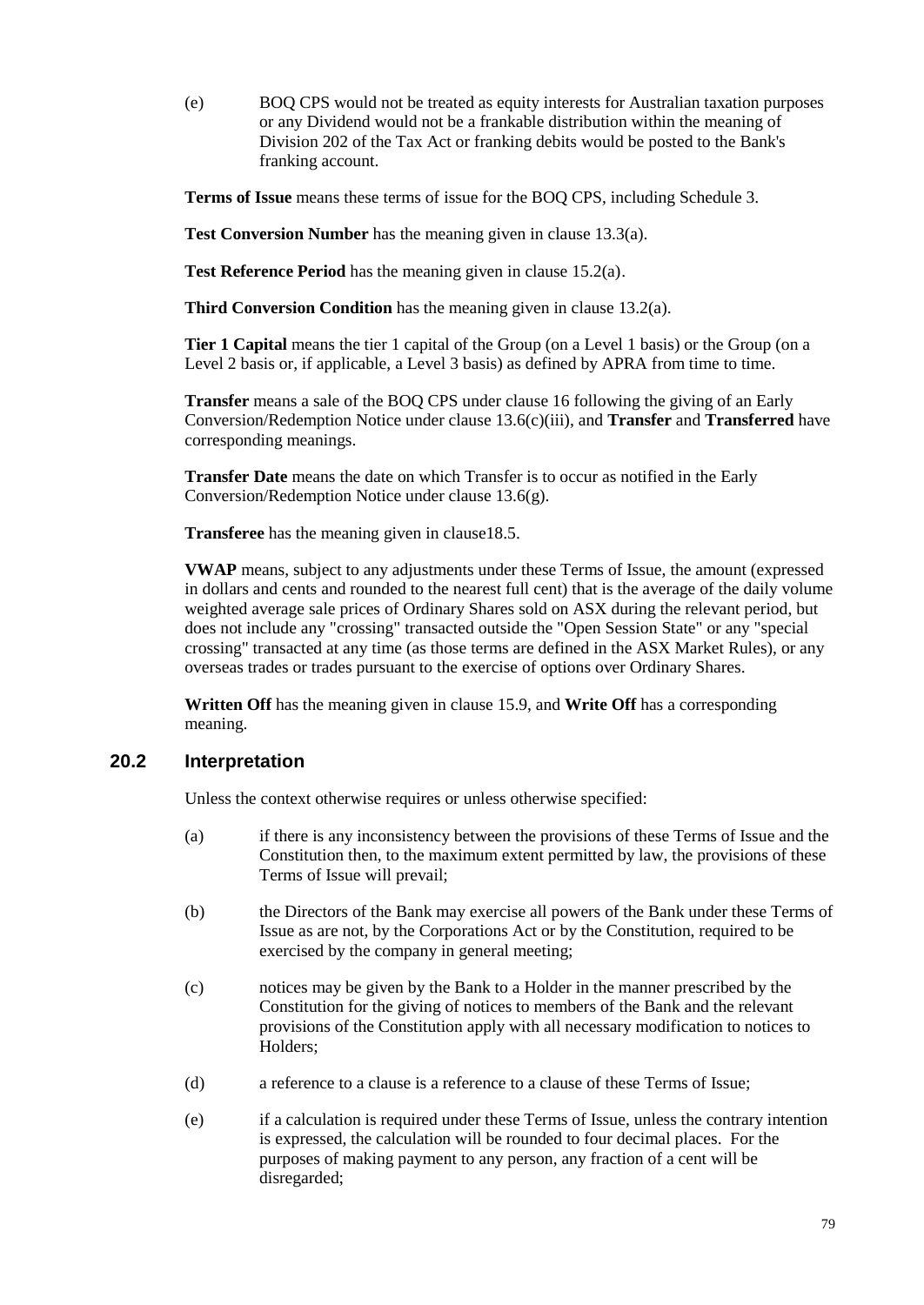- (f) definitions and interpretation under the Constitution will also apply to these Terms of Issue subject to clause [20.2](#page-83-0)[\(a\);](#page-83-1)
- (g) a reference to a body (including APRA or any other institute, association or authority but excluding the Bank or a Holder), whether statutory or not:
	- (i) which ceases to exist; or
	- (ii) whose powers or functions are transferred to another body,

is a reference to the body which replaces it or which substantially succeeds to its powers or functions;

- (h) any provisions which refer to the requirements of APRA or any other prudential regulatory requirements will apply to the Bank only if the Bank is an entity, or the holding company of an entity, subject to regulation and supervision by APRA at the relevant time;
- (i) the terms takeover bid, relevant interest and scheme of arrangement when used in these terms have the meaning given in the Corporations Act;
- (j) a reference to a statute, ordinance, code or other law includes regulations and other instruments under it and consolidations, amendments, re-enactments or replacements of any of them;
- (k) if an event under these terms, including payment of a Dividend, must occur on a stipulated day which is not a Business Day, then the stipulated day for that event will be taken to be the next Business Day; and
- (l) if the principal securities exchange on which the BOQ CPS are quoted is other than ASX, unless the context otherwise requires a reference to ASX shall be read as a reference to that principal securities exchange and a reference to the ASX Listing Rules or any term defined in any such rules, shall be read as a reference to the corresponding rules of that exchange or corresponding defined term in such rules (as the case may be).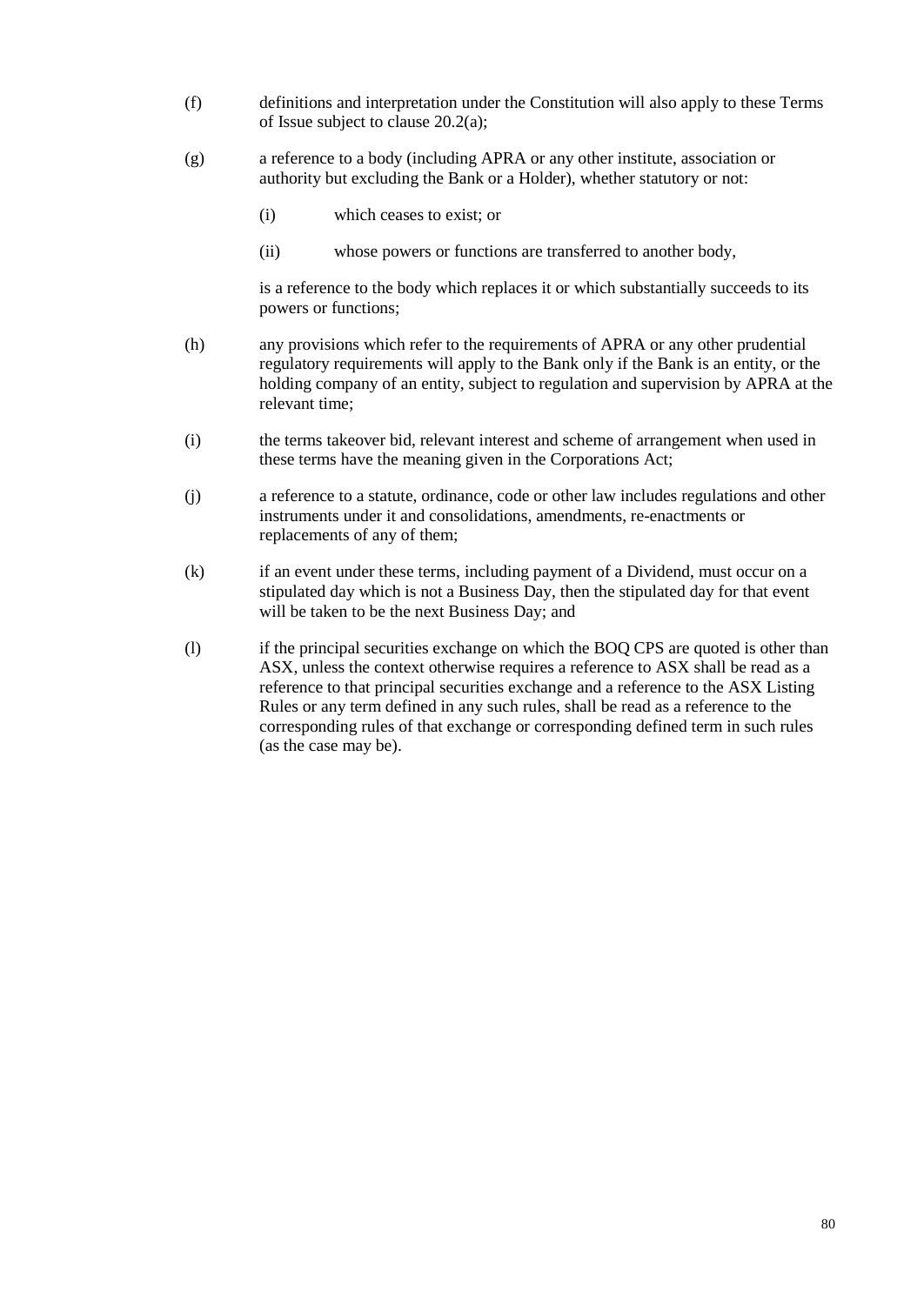## <span id="page-85-0"></span>**Schedule 3**

## **BOQ CPS Buy-Back Agreement Bank of Queensland Limited (ABN 32 009 656 740)**

#### 1. **Effective date**

- (a) This agreement is entered into between the Bank and the Holders and shall come into force and effect upon the later of:
	- (i) the date the Early Conversion/Redemption Notice is sent to the relevant Holders from whom the Bank has determined to buy back BOQ CPS;
	- (ii) the date all relevant consents (if any) to the Buy-Back have been obtained from the Bank's shareholders or any regulatory authority or other person, pursuant to, and in the manner required by, any applicable law or the ASX Listing Rules (subject to any applicable modifications and waivers of such laws or ASX Listing Rules); and
	- (iii) immediately after payment of the final Dividend to be paid as may be determined by the Directors in their absolute discretion and identified in the Early Conversion/Redemption Notice.
- (b) The terms and conditions set out in this agreement are of no force and effect unless and until this agreement has become effective under clause 1(a).

#### 2. **Buy-Back**

Each Holder agrees to sell to the Buyer the Buy-Back Shares free of all Encumbrances on the terms set out in this agreement.

#### 3. **Buy-Back Price**

The Buyer will pay the Buy-Back Price for each Buy-Back Share bought back from a Holder under this agreement.

### 4. **Completion**

Completion of the Buy-Back will be effected on the Redemption Date, on which date:

- (a) the Buyer will pay the amount determined under clause 3 to the relevant Holder; and
- (b) the Holder will deliver to the Buyer a duly executed transfer of the Buy-Back Shares.

#### 5. **Appointment of attorney**

By virtue of its holding of the Buy-Back Shares, each Holder irrevocably appoints any director or officer or duly authorised attorney of the Bank (each an **Attorney**) as the true and lawful attorney of the Holder to execute a transfer to the Buyer in registrable form of the Buy-Back Shares (or such other document by which title to the Buy-Back Shares may be vested in the Buyer) and to give any necessary direction to any other person or take any other action which may be required to facilitate the transfer to the Buyer of the Buy-Back Shares, and agrees that in exercising this power of attorney, the Bank or any Attorney shall be entitled to act in the interests of the Bank (or a nominee) as the Buyer of the Buy-Back Shares.